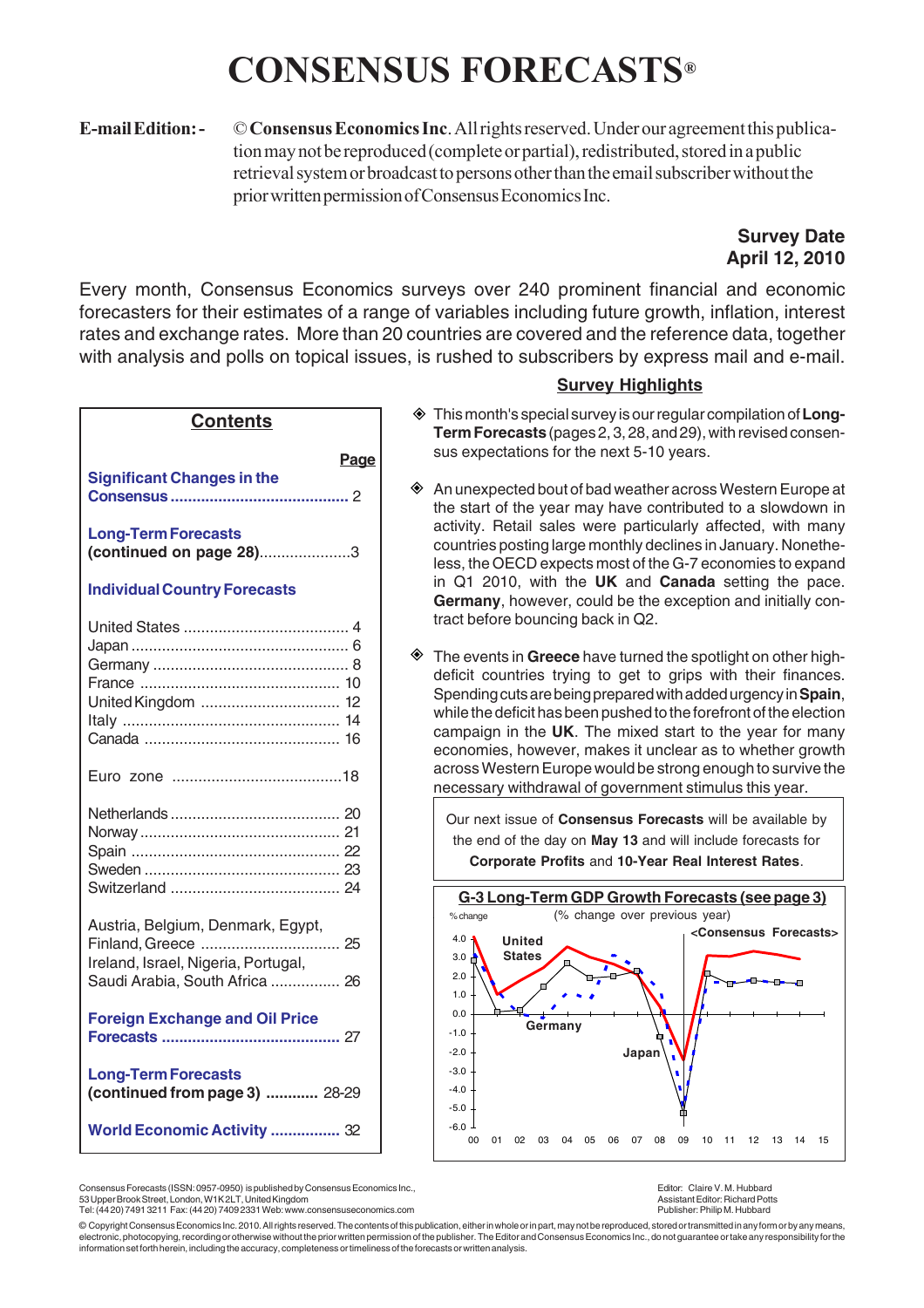### SIGNIFICANT CHANGES IN THE LONG-TERM CONSENSUS **APRIL 2010**

This month, we explore **Significant Changes in Long-Term Forecast Trends for GDP and Inflation** for the **US**, **Japan**, **Germany, France** and the **UK**. Long-term projections for the 6-10 year aggregate period (in this case 2016-2020) are contrasted with those long-term aggregates published all the way back to April 1996. It is this rolling 6-10 year trendline average which we show in the charts below. The forecast data for **Long-Term GDP growth and Inflation** for all countries surveyed are also shown on pages 3, 28 and 29.







We collect the consensus mean forecast for each of the next five years individually and then as a trendline average for years 6-10. These 6-10-year trend averages shown in the charts are a measure of changes in potential growth and inflation expectations. This construct has two problems, however. One is that the 6-10 year horizon is a moving target shifting forward one year, each year. The other is that the number of panellists responding to our long-term surveys is always smaller and therefore less representative than the numbers responding to our one and two-year surveys on pages 4-24. As the charts illustrate, the **UK** is the only country which has seen its long-term aggregate for GDP growth tick upwards. However, this has been accompanied by a noticeable expansion in the RPIX inflation outlook, adding to the worries already troubling British policymakers, such as the massive budget deficit. **Germany** presents a downbeat view of the medium-term, reflecting unfavourable demographics and other structural challenges. As in the **UK**, the long-term inflation trend is expected to outstrip the muted GDP outlook. This has not been helped by the recent fiscal crisis engulfing Greece and other southern European countries which is also endangering the public sector's ability to cover generous pensions and welfare handouts. **US** GDP projections have stabilised, but the overall trend is still down from the productivity-fuelled expansion at the beginning of the decade.





See pages 3, 28 and 29 for data and page 30 for "Notes and Abbreviations."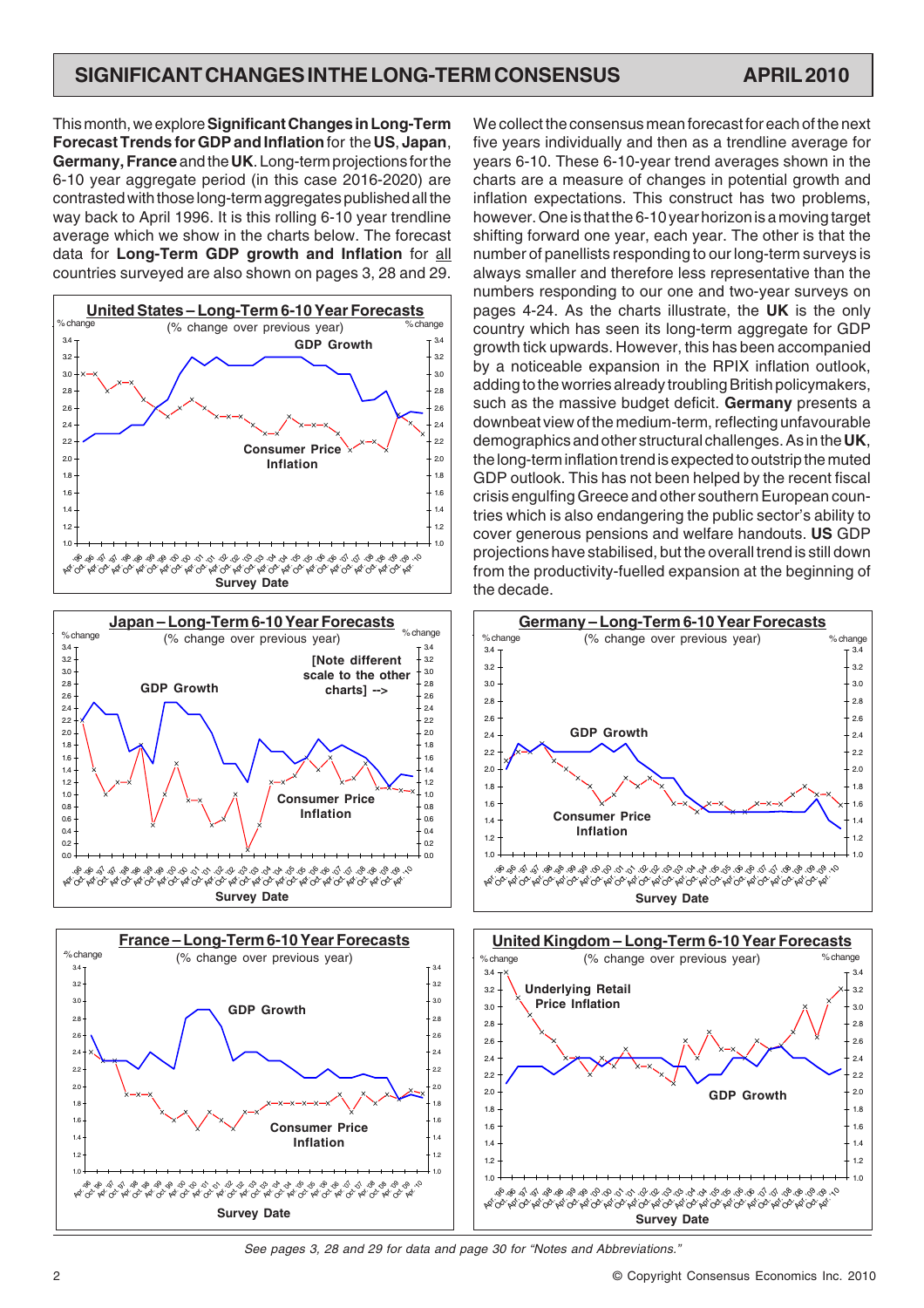In addition to their regular forecasts, country panellists were asked to provide longer-term forecasts covering the period until 2020 for growth in real GDP, consumer spending, investment and industrial production, along with consumer price inflation, current account balances and long-term bond yields. All definitions correspond to those used in the individual country pages.

| <b>United States</b>                        |        |                   |        |         |         |            |        |                            |        |        |                |  |  |
|---------------------------------------------|--------|-------------------|--------|---------|---------|------------|--------|----------------------------|--------|--------|----------------|--|--|
| % change over previous year                 |        | <b>Historical</b> |        |         |         |            |        | <b>Consensus Forecasts</b> |        |        |                |  |  |
|                                             | 2006   | 2007              | 2008   | 2009    | 2010    | 2011       | 2012   | 2013                       | 2014   |        | 2015 2016-2020 |  |  |
| <b>Gross Domestic Product*</b>              | 2.7    | 2.1               | 0.4    | $-2.4$  | 3.2     | 3.1        | 3.4    | 3.2                        | 3.0    | 2.8    | 2.5            |  |  |
| <b>Personal Consumption*</b>                | 2.9    | 2.7               | $-0.2$ | $-0.6$  | 2.2     | 2.5        | 2.7    | 2.6                        | 2.7    | 2.6    | 2.4            |  |  |
| <b>Business Investment*</b>                 | 7.9    | 6.2               | 1.6    | $-17.8$ | 1.6     | 7.4        | 9.0    | 7.1                        | 5.3    | 4.1    | 3.8            |  |  |
| Industrial Production*                      | 2.3    | 1.5               | $-2.2$ | $-9.7$  | 4.9     | 4.9        | 4.3    | 3.8                        | 3.2    | 2.9    | 2.9            |  |  |
| <b>Consumer Prices*</b>                     | 3.2    | 2.9               | 3.8    | $-0.3$  | 2.1     | 1.9        | 22     | 2.1                        | 22     | 22     | 2.3            |  |  |
| <b>Current Account Balance (USbn)</b>       | $-804$ | $-727$            | $-706$ | $-420$  | $-498$  | $-545$     | $-557$ | $-553$                     | $-568$ | $-598$ | $-624$         |  |  |
| 10 Year Treasury Bond Yield, % <sup>2</sup> | 4.7    | 4.2               | 2.4    | 3.8     | 4.0 $3$ | 4.5 $^{4}$ | 5.1    | 5.2                        | 5.4    | 5.5    | 5.4            |  |  |

**Long-Term Forecasts** for the **G-7** and **Western Europe** indicate that it will take some time before some countries return to pre-crisis rates of growth after last year's traumatic recession. The **US** and **Canada** are among the exceptions, with the **US** likely to see a 3.2% rebound in GDP this year and maintain an optimum growth rate of +3.0% over the next four years. Individual sectors of the economy will take longer to extricate themselves from last year's massive drop in output, however, and this is reflected in a noticeably more modest rebound in 2010 consumption and investment. A revival in productivity on the back of the current cycle of job layoffs should support the medium-term growth trend, although the longer-term outlook has moderated. Of lingering concern is the sizeable current account deficit, which shows little sign of narrowing through to 2020. This illustrates the country's private debt burden which is, in turn, outstripped by an enormous Federal fiscal deficit. Both could take generations to pay down and will act as an additional dampener on GDP fundamentals. Meanwhile, **Canada's** resilience is reflected in (tables continued on pages 28-29)

 $1$ Signifies average for period  $2$ End period <sup>3</sup> End July 2010 <sup>4</sup>End April 2011 strong medium-term forecasts for spending, investment and production as well as GDP. Western European forecasts are, by contrast, muted, reflecting structural challenges such as the aging workforce and widening pensions overhang. **Spain** is expected to suffer the weakest performance of all economies surveyed over the next three years, contracting for a second consecutive year in 2010 and averaging only 1.3% growth in 2011-2012. A worryingly large fiscal shortfall and looming austerity measures are expected to rein in output further. **Italy** has already posted a quarter of growth after GDP declined by 5.1% in 2009, but the economy is not expected to hover far from the 1%-mark over the next 5-10 years. Even **Germany** and **France** are not projected to touch 2% GDP growth over the current forecast horizon. Meanwhile, **Japan** – which suffered the deepest contraction last year of all countries surveyed – is likely to see a 2.2% rebound this year although that growth rate is unlikely to be maintained over the rest of the forecast horizon.

| Japan                                |      |                   |        |         |                            |         |      |      |      |      |                             |  |  |
|--------------------------------------|------|-------------------|--------|---------|----------------------------|---------|------|------|------|------|-----------------------------|--|--|
| * % change over previous year        |      | <b>Historical</b> |        |         | <b>Consensus Forecasts</b> |         |      |      |      |      |                             |  |  |
|                                      | 2006 | 2007              | 2008   | 2009    | 2010                       | 2011    | 2012 | 2013 | 2014 |      | 2015 2016-2020 <sup>1</sup> |  |  |
| <b>Gross Domestic Product*</b>       | 2.0  | 2.3               | $-1.2$ | $-5.2$  | 2.2                        | 1.6     | 1.8  | 1.9  | 1.0  | 1.5  | 1.3                         |  |  |
| <b>Private Consumption*</b>          | 1.5  | 1.6               | $-0.6$ | $-1.1$  | 1.9                        | 0.9     | 1.3  | 1.7  | 0.6  | 1.3  | 1.2 <sub>1</sub>            |  |  |
| Business Investment*                 | 2.4  | 2.3               | $-0.1$ | $-19.3$ | 0.4                        | 5.0     | 4.5  | 4.2  | 2.7  | 2.9  | 2.5                         |  |  |
| Industrial Production*               | 4.2  | 2.9               | $-3.4$ | $-22.3$ | 15.3                       | 5.0     | 4.0  | 3.0  | 1.1  | 1.5  | 1.9                         |  |  |
| Consumer Prices*                     | 0.2  | 0.0               | 1.4    | $-1.4$  | $-1.1$                     | $-0.2$  | 0.2  | 0.5  | 1.4  | 0.7  | 1.1                         |  |  |
| <b>Current Account Balance (¥tn)</b> | 19.8 | 24.8              | 16.4   | 13.3    | 16.6                       | 17.6    | 19.3 | 20.0 | 20.6 | 19.8 | 17.9                        |  |  |
| 10 Year Treasury Bond Yield, $\%^2$  | 1.7  | 1.5               | 1.2    | 1.3     | $1.4^{3}$                  | $1.5^4$ | 1.9  | 2.1  | 2.2  | 2.2  | 2.3                         |  |  |

| Germany                             |                  |                   |        |         |                            |                  |      |      |      |     |                |  |  |  |
|-------------------------------------|------------------|-------------------|--------|---------|----------------------------|------------------|------|------|------|-----|----------------|--|--|--|
| % change over previous year         |                  | <b>Historical</b> |        |         | <b>Consensus Forecasts</b> |                  |      |      |      |     |                |  |  |  |
|                                     | 2006             | 2007              | 2008   | 2009    | 2010                       | 2011             | 2012 | 2013 | 2014 |     | 2015 2016-2020 |  |  |  |
| <b>Gross Domestic Product*</b>      | 3.2 <sub>2</sub> | 2.5               | 1.3    | $-5.0$  | 1.6                        | 1.7              | 1.6  | 1.4  | 1.5  | 1.3 | 1.3            |  |  |  |
| <b>Private Consumption*</b>         | 1.3              | $-0.3$            | 0.4    | 0.2     | $-0.5$                     | 0.9              |      | 1.0  | 1.1  | 1.1 | 1.0            |  |  |  |
| Machinery & Eqpt Investment*        | 11.8             | 11.0              | 3.3    | $-20.5$ | 1.4                        | 4.1              | 4.9  | 4.0  | 3.5  | 2.3 | 2.2            |  |  |  |
| Industrial Production*              | 6.0              | 5.9               | $-0.1$ | $-16.0$ | 4.6                        | 3.5              | 2.6  | 2.1  | 2.1  | 1.8 | 1.6            |  |  |  |
| Consumer Prices*                    | 1.6              | 2.3               | 2.7    | 0.4     | 0.9                        | 1.3              | 1.6  | 1.7  | 1.7  | 1.7 | 1.6            |  |  |  |
| Current Account Balance (Euro bn)   | 151              | 191               | 165    | 119     | 139                        | 152              | 160  | 142  | 134  | 125 | 112            |  |  |  |
| 10 Year Treasury Bond Yield, $\%^2$ | 4.0              | 4.3               | 3.0    | 3.4     | $3.4^{3}$                  | 3.8 <sup>4</sup> | 4.3  | 4.3  | 4.3  | 4.3 | 4.2            |  |  |  |

<sup>1</sup>Signifies average for period

End period <sup>3</sup> End July 2010 <sup>4</sup>End April 2011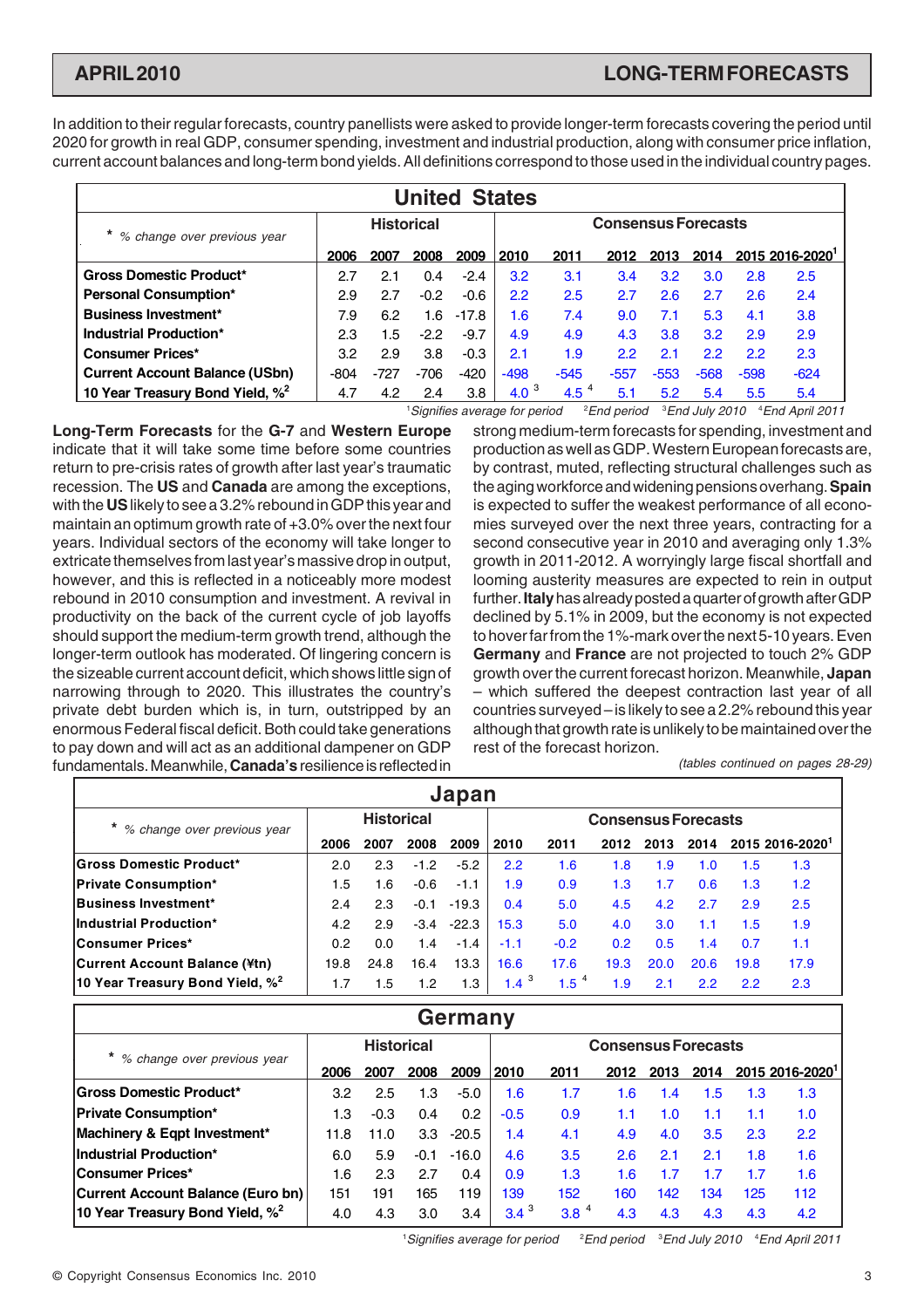|                                                                                                                     |                                            | Average % Change on Previous Calendar Year |                            |       |                               |                                    |      |                                          |                                                   |     |                   | <b>Annual Total</b> |                           |        |                          |     |                         |                                         |                                               |      |
|---------------------------------------------------------------------------------------------------------------------|--------------------------------------------|--------------------------------------------|----------------------------|-------|-------------------------------|------------------------------------|------|------------------------------------------|---------------------------------------------------|-----|-------------------|---------------------|---------------------------|--------|--------------------------|-----|-------------------------|-----------------------------------------|-----------------------------------------------|------|
|                                                                                                                     | Gross<br><b>Domestic</b><br><b>Product</b> |                                            | <b>Personal</b><br>Consum- | ption |                               | <b>Business</b><br>Invest-<br>ment |      | Pre - Tax<br>Corporate<br><b>Profits</b> | <b>Industrial</b><br><b>Product-</b><br>ion       |     | Con-              | sumer<br>Prices     | Producer<br><b>Prices</b> |        | Employ-<br>ment<br>Costs |     | imports.<br>$mn$ units) | Auto &<br>Liaht<br>Trūck<br>Sales (inc. | <b>Housing</b><br><b>Starts</b><br>(mn units) |      |
| <b>Economic Forecasters</b>                                                                                         |                                            |                                            |                            |       | 2010 2011 2010 2011 2010 2011 |                                    |      | 2010 2011                                | 2010 2011 2010 2011 2010 2011 2010 2011 2010 2011 |     |                   |                     |                           |        |                          |     |                         |                                         | 2010 2011                                     |      |
| <b>First Trust Advisors</b>                                                                                         | 3.9                                        | 4.4                                        | 2.7                        | 3.4   | 1.0                           | 9.0                                | na   | na                                       | 5.9                                               | 5.9 | 3.0               | 3.9                 | 5.4                       | 4.0    | na                       | na  | 12.3                    | 15.1                                    | 0.70                                          | 1.02 |
| <b>DuPont</b>                                                                                                       | 3.6                                        | 3.1                                        | 2.1                        | 2.1   | 3.0                           | 8.6                                | 20.0 | 9.0                                      | 5.8                                               | 4.3 | 2.0               | 2.5                 | 4.0                       | 1.5    | 1.6                      | 1.8 | 11.8                    | 13.6                                    | 0.70                                          | 1.00 |
| <b>Barclays Capital</b>                                                                                             | 3.5                                        | 3.2                                        | 2.2                        | 2.6   | 4.3                           | 8.6                                | 19.3 | 6.0                                      | 6.1                                               | 6.0 | 2.0               | 1.7                 | 4.0                       | 2.2    | na                       | na  | 12.0                    | 13.5                                    | 0.73                                          | 1.17 |
| <b>RDQ Economics</b>                                                                                                | 3.5                                        | 3.1                                        | 2.3                        | 2.7   | 0.9                           | 3.6                                | 20.3 | 10.5                                     | 5.8                                               | 5.3 | 2.4               | 3.0                 | na                        | na     | na                       | na  | 11.0                    | 11.5                                    | 0.70                                          | 0.90 |
| <b>Ford Motor Corp</b>                                                                                              | 3.5                                        | 3.5                                        | 2.4                        | 2.8   | 2.5                           | 8.8                                | na   | na                                       | 5.4                                               | 5.2 | 2.0               | 1.2                 | 2.7                       | $-1.2$ | na                       | na  | na                      | na                                      | 0.76                                          | 1.00 |
| <b>Macroeconomic Advisers</b>                                                                                       | 3.4                                        | 3.9                                        | 2.6                        | 3.0   | 2.1                           | 11.2                               | 22.6 | 5.6                                      | 5.3                                               | 5.3 | 1.7               | 1.0                 | 3.2                       | $-0.3$ | na                       | na  | 12.0                    | 13.6                                    | 0.75                                          | 1.21 |
| <b>Credit Suisse</b>                                                                                                | 3.4                                        | 2.9                                        | 2.2                        | 2.1   | 1.7                           | 6.9                                | 22.8 | 6.6                                      | 4.6                                               | 4.0 | 1.8               | 1.2                 | na                        | na     | na                       | na  | na                      | na                                      | na                                            | na   |
| <b>JP Morgan</b>                                                                                                    | 3.4                                        | 3.1                                        | 2.5                        | 2.6   | 2.3                           | 7.4                                | 20.8 | 7.1                                      | 4.9                                               | 3.9 | 1.9               | 1.2                 | 4.0                       | 0.6    | 1.4                      | 1.1 | 11.5                    | 12.5                                    | 0.64                                          | 0.80 |
| <b>UBS</b>                                                                                                          | 3.3                                        | 3.0                                        | 2.6                        | 2.9   | 2.5                           | 5.8                                | na   | na                                       | 5.1                                               | 5.8 | 1.6               | 1.5                 | 2.8                       | 2.3    | 2.2                      | 2.3 | na                      | na                                      | 0.70                                          | 0.90 |
| Wells Capital Mgmt                                                                                                  | 3.3                                        | 3.9                                        | 2.7                        | 4.0   | 2.2                           | 10.3                               | 19.3 | 9.0                                      | 4.3                                               | 4.9 | 2.3               | 3.0                 | 5.2                       | 4.8    | 1.3                      | 1.6 | 11.5                    | 13.2                                    | 0.63                                          | 0.71 |
| <b>Nat Assn of Home Builders</b>                                                                                    | 3.3                                        | 3.6                                        | 2.3                        | 3.0   | 2.0                           | 7.2                                | 17.3 | 7.1                                      | 5.0                                               | 5.5 | 2.1               | 1.6                 | 2.8                       | 1.4    | 1.6                      | 2.0 | 11.8                    | 13.5                                    | 0.64                                          | 0.99 |
| <b>Bank of America - Merrill</b>                                                                                    | 3.2                                        | 3.4                                        | 2.1                        | 2.4   | 2.6                           | 11.3                               | na   | na                                       | 5.1                                               | 6.8 | 2.1               | 1.5                 | na                        | na     | na                       | na  | 11.8                    | 14.1                                    | 0.61                                          | 0.85 |
| <b>Oxford Economics</b>                                                                                             | 3.2                                        | 3.3                                        | 2.3                        | 3.1   | 1.6                           | 10.3                               | 18.0 | 16.0                                     | 5.2                                               | 5.8 | 2.2               | 2.2                 | 4.7                       | 1.7    | 1.7                      | 2.7 | 11.6                    | 14.1                                    | 0.70                                          | 1.40 |
| <b>Morgan Stanley</b>                                                                                               | 3.2                                        | 2.8                                        | 2.3                        | 1.7   | 0.2                           | 4.1                                | 19.3 | 8.7                                      | 5.8                                               | 6.0 | 1.8               | 2.3                 | 4.1                       | 2.8    | na                       | na  | 11.9                    | 12.0                                    | 0.59                                          | 0.63 |
| <b>Swiss Re</b>                                                                                                     | 3.2                                        | 3.7                                        | 2.3                        | 3.0   | 2.3                           | 8.9                                | 18.5 | 7.9                                      | 5.9                                               | 7.0 | 2.0               | 2.0                 | 3.5                       | 0.3    | na                       | na  | 11.5                    | 13.5                                    | 0.69                                          | 1.05 |
| <b>General Motors</b>                                                                                               | 3.0                                        | 3.5                                        | 2.4                        | 3.1   | 2.0                           | 9.3                                | 20.0 | 5.0                                      | 5.0                                               | 5.0 | 1.7               | 1.3                 | 4.3                       | 2.3    | 2.2                      | 2.5 | na                      | na                                      | 0.67                                          | 0.90 |
| <b>IHS Global Insight</b>                                                                                           | 3.0                                        | 3.0                                        | 2.4                        | 2.7   | 1.7                           | 7.6                                | 15.6 | 7.8                                      | 5.1                                               | 4.7 | 1.9               | 2.0                 | 3.3                       | 1.3    | 1.9                      | 2.2 | 11.8                    | 13.8                                    | 0.67                                          | 1.19 |
| Wells Fargo                                                                                                         | 3.0                                        | 2.5                                        | 1.9                        | 2.0   | 1.1                           | 6.8                                | 13.7 | 8.0                                      | 4.4                                               | 5.7 | 2.3               | 2.4                 | 4.7                       | 3.5    | 1.2                      | 1.7 | 11.1                    | 12.1                                    | 0.65                                          | 0.82 |
| Northern Trust                                                                                                      | 3.0                                        | na                                         | 2.1                        | na    | 0.2                           | na                                 | na   | na                                       | $-2.6$                                            | na  | 2.3               | na                  | na                        | na     | na                       | na  | 12.2                    | na                                      | 0.61                                          | na   |
| Georgia State University                                                                                            | 2.9                                        | 2.2                                        | 2.3                        | 2.2   | 2.1                           | 5.6                                | 11.7 | 3.8                                      | 4.3                                               | 3.4 | 2.4               | 1.7                 | 3.9                       | 1.1    | 1.9                      | 1.9 | 11.8                    | 13.0                                    | 0.69                                          | 0.83 |
| <b>Eaton Corporation</b>                                                                                            | 2.9                                        | 3.0                                        | 1.8                        | 2.5   | 2.2                           | 8.1                                | 13.7 | 8.6                                      | 4.4                                               | 5.6 | 2.4               | 2.3                 | 3.7                       | 2.6    | 1.8                      | 2.1 | 11.6                    | 12.4                                    | 0.72                                          | 0.96 |
| Inforum - Univ of Maryland                                                                                          | 2.9                                        | 2.2                                        | 1.9                        | 2.0   | 1.2                           | 3.6                                | 8.7  | 4.0                                      | 5.2                                               | 3.8 | 2.2               | 2.2                 | 5.3                       | 2.5    | na                       | na  | 11.6                    | 11.9                                    | 0.63                                          | 0.68 |
| Univ of Michigan - RSQE                                                                                             | 2.9                                        | 2.7                                        | 1.9                        | 1.8   | 2.8                           | 10.8                               | 13.9 | 5.3                                      | 5.7                                               | 5.0 | 2.1               | 1.9                 | 3.8                       | 1.0    | na                       | na  | 11.6                    | 12.7                                    | 0.71                                          | 1.16 |
| Moody's Economy.com                                                                                                 | 2.9                                        | 3.9                                        | 1.9                        | 2.9   | 0.9                           | 6.3                                | 14.2 | 5.1                                      | 2.5                                               | 4.1 | 2.0               | 2.0                 | 3.2                       | 2.3    | 2.0                      | 2.7 | 11.7                    | 13.9                                    | 0.68                                          | 1.03 |
| Econ Intelligence Unit                                                                                              | 2.8                                        | 1.5                                        | 1.2                        | 1.2   | na                            | na                                 | na   | na                                       | 8.0                                               | 1.3 | 1.6               | 1.3                 | 2.6                       | 2.2    | na                       | na  | 11.4                    | 12.3                                    | na                                            | na   |
| <b>Goldman Sachs</b>                                                                                                | 2.5                                        | 2.4                                        | 1.9                        | 1.4   | 3.5                           | 2.3                                | 8.6  | 8.7                                      | 5.1                                               | 4.4 | 1.9               | 0.8                 | 4.7                       | 1.7    | 1.3                      | 0.9 | 11.2                    | 11.9                                    | 0.63                                          | 0.84 |
| <b>The Conference Board</b>                                                                                         | 2.5                                        | 1.9                                        | 1.9                        | 1.6   | $-0.2$                        | 2.2                                | 16.0 | 4.7                                      | 5.0                                               | 4.1 | 2.1               | 1.6                 | 2.8                       | 0.7    | 1.5                      | 1.8 | 11.4                    | 12.7                                    | 0.63                                          | 0.96 |
| <b>Consensus (Mean)</b>                                                                                             | 3.2                                        | 3.1                                        | 2.2                        | 2.5   | 1.6                           | 7.4                                | 16.9 | 7.4                                      | 4.9                                               | 4.9 | 2.1               | 1.9                 | 3.9                       | 1.8    | 1.7                      | 2.0 | 11.6                    | 13.0                                    | 0.67                                          | 0.96 |
| <b>Last Month's Mean</b>                                                                                            | 3.1                                        | 3.0                                        | 2.1                        | 2.4   | 1.6                           | 7.4                                | 16.0 | 7.6                                      | 4.9                                               | 4.8 | 2.2               | 1.9                 | 3.5                       | 1.7    | 1.7                      | 1.9 | 11.6                    | 12.9                                    | 0.69                                          | 0.97 |
| 3 Months Ago                                                                                                        | 2.9                                        | 3.1                                        | 1.9                        | 2.5   | -0.7                          | 7.2                                | 14.6 | 7.2                                      | 4.4                                               | 4.8 | 2.2               | 1.9                 | 2.7                       | 1.8    | 1.7                      | 1.9 | 11.8                    | 13.1                                    | 0.73                                          | 1.04 |
| High                                                                                                                | 3.9                                        | 4.4                                        | 2.7                        | 4.0   | 4.3                           | 11.3                               | 22.8 | 16.0                                     | 8.0                                               | 7.0 | 3.0               | 3.9                 | 5.4                       | 4.8    | 2.2                      | 2.7 | 12.3                    | 15.1                                    | 0.76                                          | 1.40 |
| Low                                                                                                                 | 2.5                                        | 1.5                                        | 1.2                        | 1.2   | $-3.5$                        | 2.2                                | 8.6  | 3.8                                      | $-2.6$                                            | 1.3 | 1.6               | 0.8                 | 2.6                       | $-1.2$ | 1.2                      | 0.9 | 11.0                    | 11.5                                    | 0.59                                          | 0.63 |
| <b>Standard Deviation</b>                                                                                           | 0.3                                        | 0.7                                        | 0.3                        | 0.7   | 1.4                           | 2.7                                | 4.1  | 2.7                                      | 1.8                                               | 1.2 | 0.3               | 0.7                 | 0.9                       | 1.3    | 0.3                      | 0.5 | 0.3                     | 0.9                                     | 0.05                                          | 0.18 |
| <b>Comparison Forecasts</b><br>CBO (Aug. '09)<br><b>OMB (Aug. '09)</b><br> IMF (Jan. '10)<br><b>OECD (Nov. '09)</b> | 1.7<br>2.0<br>2.7<br>2.5                   | 3.5<br>3.8<br>2.4<br>2.8                   | 1.3                        | 2.4   | 2.1                           | 7.8                                |      |                                          |                                                   |     | 1.7<br>1.4<br>1.7 | 1.3<br>1.5<br>1.3   |                           |        |                          |     |                         |                                         |                                               |      |

#### **Government and Background Data**

**President -** Mr. Barack Obama (Democrat). **Congress -** The Democrats have majorities in both the House of Representatives (lower house) and the Senate (upper house). **Next Elections -** November 2010 (Congressional); November 2012 (Presidential and Congressional). **Nominal GDP -** US\$14,265bn (2008). **Population -** 311.7mn (midyear, 2008).

| <b>Quarterly Consensus Forecasts</b><br>Historical Data and Forecasts (bold italics) From Survey of<br>March 8, 2010 |  |  |  |  |                                                                                 |  |  |  |  |  |  |  |  |
|----------------------------------------------------------------------------------------------------------------------|--|--|--|--|---------------------------------------------------------------------------------|--|--|--|--|--|--|--|--|
| 2010<br>2011<br>2009<br>Q3 Q4 Q1 Q2 Q3 Q4 Q1 Q2 Q3 Q4                                                                |  |  |  |  |                                                                                 |  |  |  |  |  |  |  |  |
|                                                                                                                      |  |  |  |  |                                                                                 |  |  |  |  |  |  |  |  |
| <b>Gross Domestic</b><br>Product                                                                                     |  |  |  |  | $-2.6$ 0.1 2.5 3.5 4.0 3.3 3.4 3.4 3.1 3.2                                      |  |  |  |  |  |  |  |  |
| Personal<br>Consumption -0.2 1.0 1.5 2.3 2.2 2.4 2.4 2.4 2.5 2.6                                                     |  |  |  |  |                                                                                 |  |  |  |  |  |  |  |  |
| <b>Consumer</b><br><b>Prices</b>                                                                                     |  |  |  |  | $-1.6$ 1.5 2.5 2.4 2.0 1.8 1.9 2.0 2.0 2.1<br>Percentage Change (year-on-year). |  |  |  |  |  |  |  |  |

| <b>Historical Data</b>          |      |        |         |         |  |  |  |  |  |  |  |  |  |
|---------------------------------|------|--------|---------|---------|--|--|--|--|--|--|--|--|--|
| * % change on previous year     | 2006 | 2007   | 2008    | 2009    |  |  |  |  |  |  |  |  |  |
| <b>Gross Domestic Product*</b>  | 2.7  | 2.1    | 0.4     | $-2.4$  |  |  |  |  |  |  |  |  |  |
| <b>Personal Consumption*</b>    | 2.9  | 2.7    | $-0.2$  | $-0.6$  |  |  |  |  |  |  |  |  |  |
| <b>Business Investment*</b>     | 7.9  | 6.2    | 1.6     | $-17.8$ |  |  |  |  |  |  |  |  |  |
| Pre - Tax Corporate Profits*    | 10.5 | $-4.1$ | $-11.8$ | $-3.8$  |  |  |  |  |  |  |  |  |  |
| Industrial Production*          | 2.3  | 1.5    | $-2.2$  | $-9.7$  |  |  |  |  |  |  |  |  |  |
| <b>Consumer Prices*</b>         | 3.2  | 2.9    | 3.8     | $-0.3$  |  |  |  |  |  |  |  |  |  |
| <b>Producer Prices*</b>         | 2.9  | 3.9    | 6.4     | $-2.5$  |  |  |  |  |  |  |  |  |  |
| <b>Employment Costs*</b>        | 3.1  | 3.4    | 3.0     | 1.7     |  |  |  |  |  |  |  |  |  |
| <b>Auto &amp; Light Truck</b>   |      |        |         |         |  |  |  |  |  |  |  |  |  |
| Sales (inc. imports), mn        | 16.5 | 16.1   | 13.2    | 10.3    |  |  |  |  |  |  |  |  |  |
| <b>Housing Starts, mn</b>       | 1.81 | 1.34   | 0.90    | 0.55    |  |  |  |  |  |  |  |  |  |
| <b>Unemployment Rate, %</b>     | 4.6  | 4.6    | 5.8     | 9.3     |  |  |  |  |  |  |  |  |  |
| <b>Current Account, US\$ bn</b> | -804 | -727   | $-706$  | $-420$  |  |  |  |  |  |  |  |  |  |
| <b>Federal Budget Balance,</b>  |      |        |         |         |  |  |  |  |  |  |  |  |  |
| fiscal years, US\$ bn           | -248 | -161   | -459    | $-1417$ |  |  |  |  |  |  |  |  |  |
| 3 mth Treasury Bill, % (end yr) | 4.9  | 3.3    | 0.1     | 0.1     |  |  |  |  |  |  |  |  |  |
| 10 Year Trsy Bond, % (end yr)   | 4.7  | 4.2    | 2.4     | 3.8     |  |  |  |  |  |  |  |  |  |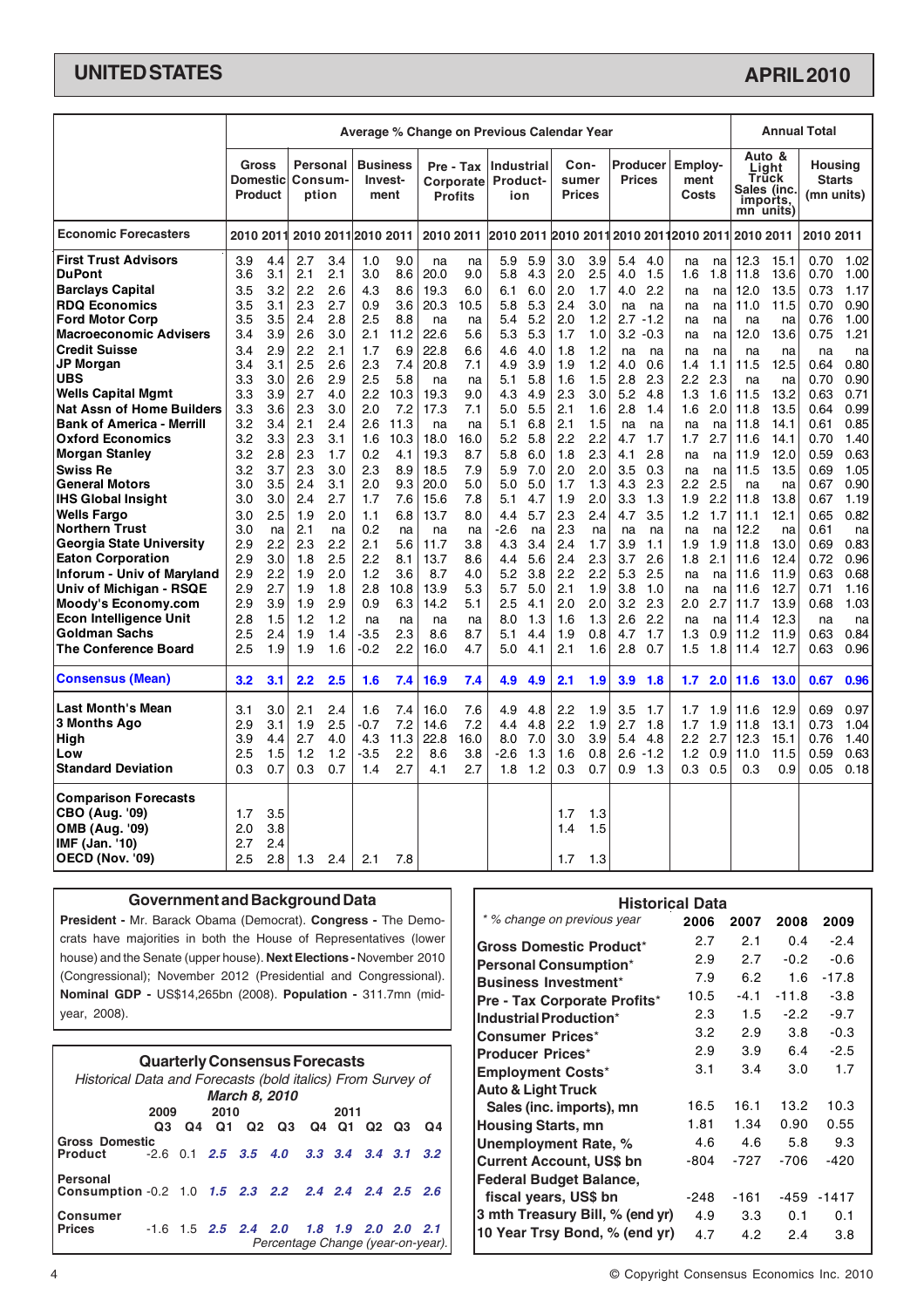|             | Year                          | <b>Annual Total</b>                           |              |                               | <b>Fiscal Years</b>                                                  | <b>Rates on Survey Date</b>                 |                             |                                                 |                             |  |  |
|-------------|-------------------------------|-----------------------------------------------|--------------|-------------------------------|----------------------------------------------------------------------|---------------------------------------------|-----------------------------|-------------------------------------------------|-----------------------------|--|--|
|             | Average                       |                                               |              |                               | (Oct-Sep)                                                            |                                             | 0.2%                        | 3.9%                                            |                             |  |  |
|             | Unemploy-<br>ment<br>Rate (%) | <b>Current</b><br><b>Account</b><br>(US\$ bh) |              |                               | Federal<br><b>Budget</b><br><b>Balance</b><br>(US\$ bh) <sup>1</sup> | 3 month<br><b>Treasury</b><br>Bill Rate (%) |                             | 10 Year<br>Treasury<br><b>Bond</b><br>Yield (%) |                             |  |  |
|             | 2010 2011                     | 2010                                          | 2011         | <b>FY</b><br>09-10            | <b>FY</b><br>$10 - 11$                                               | End                                         | End<br><b>Jul'10 Apr'11</b> | End                                             | End<br><b>Jul'10 Apr'11</b> |  |  |
| 9.3         | 8.3                           | na                                            | na           | $-1200$                       | $-950$                                                               | 0.2                                         | 1.8                         | 4.3                                             | 5.0                         |  |  |
| 9.5         | 8.9                           | na                                            | na           | $-1500 - 1100$                |                                                                      | 0.3                                         | 2.3                         | 4.3                                             | 5.0                         |  |  |
| 9.4         | 8.3                           | $-520$                                        | $-613$       | $-1250 - 1075$                |                                                                      | 0.2                                         | 1.0                         | 4.1                                             | 4.6                         |  |  |
| 9.6         | 9.2                           | na                                            | na           | $-1400 - 1100$                |                                                                      | 0.2                                         | 0.5                         | 4.3                                             | 5.2                         |  |  |
| 9.6         | 8.7                           | na                                            | na           | -1313 -1257                   |                                                                      | 1.0                                         | 2.8                         | 4.3                                             | 5.0                         |  |  |
| 9.5         | 8.5                           | $-517$                                        | $-622$       | -1383 -1217                   |                                                                      | 0.2                                         | 0.4                         | 4.0                                             | 4.5                         |  |  |
| 9.5         | 8.9                           | $-491$                                        | $-511$       | $-1430 - 1229$                |                                                                      | na                                          | na                          | 3.8                                             | na                          |  |  |
| 9.5         | 9.1                           | $-503$                                        | $-572$       | -1500 -1200                   |                                                                      | na                                          | na                          | na                                              | na                          |  |  |
| 9.6<br>9.8  | 9.5<br>8.8                    | -421<br>-427                                  | -471<br>-492 | $-1290 - 1100$<br>-1475 -1050 |                                                                      | 0.2                                         | 0.9<br>1.2                  | 3.8<br>4.3                                      | 4.1<br>5.2                  |  |  |
| 9.6         | 8.9                           | $-525$                                        | -630         | -1349 -1250                   |                                                                      | 0.1<br>0.2                                  | 0.5                         | 4.0                                             | 4.5                         |  |  |
| 9.4         | 9.2                           | $-530$                                        | $-600$       | $-1250$                       | $-825$                                                               | na                                          | na                          | na                                              | na                          |  |  |
| 9.7         | 9.1                           | $-493$                                        | $-511$       | $-1446 - 1387$                |                                                                      | 0.2                                         | 1.8                         | 3.9                                             | 5.0                         |  |  |
| 9.7         | 9.3                           | $-541$                                        | $-661$       | $-1325 - 1160$                |                                                                      | 0.4                                         | 2.2                         | 4.6                                             | 5.5                         |  |  |
| 9.6         | 8.7                           | $-354$                                        | $-373$       | $-1488 - 1200$                |                                                                      | 0.2                                         | 0.3                         | 3.8                                             | 3.9                         |  |  |
| 9.6         | 9.0                           | $-530$                                        | $-630$       | $-1362 - 1215$                |                                                                      | 0.2                                         | 1.0                         | 3.9                                             | 4.7                         |  |  |
| 9.6         | 9.0                           | $-526$                                        | $-579$       | -1392 -1083                   |                                                                      | 0.4                                         | 1.8                         | 4.0                                             | 4.1                         |  |  |
| 9.9         | 9.5                           | $-550$                                        | $-595$       | $-1455 - 1323$                |                                                                      | 0.2                                         | 1.3                         | 4.2                                             | 4.4                         |  |  |
| 9.8         | na                            | na                                            | na           | na                            | na                                                                   | 0.1                                         | 0.8                         | 3.5                                             | 4.4                         |  |  |
| 9.9         | 9.5                           | $-576$                                        | $-612$       | -1377 -1138                   |                                                                      | 0.5                                         | 1.8                         | 4.1                                             | 4.9                         |  |  |
| 9.6         | 8.9                           | na                                            | na           | $-1450 - 1175$                |                                                                      | 0.3                                         | 2.1                         | 3.8                                             | 4.3                         |  |  |
| 9.6         | 9.3                           | na                                            | na           | na                            | na                                                                   | 0.3                                         | 1.3                         | 3.9                                             | 4.8                         |  |  |
| 9.5         | 9.1                           | na                                            | na           | na                            | na                                                                   | 0.2                                         | 0.8                         | 3.7                                             | 3.7                         |  |  |
| 10.0        | 9.5                           | $-482$                                        | -473         | -1365 -1085                   |                                                                      | 0.3                                         | 1.2                         | 3.9                                             | 4.7                         |  |  |
| 9.7         | 9.3                           | -463                                          | $-447$       | -1645 -1636                   |                                                                      | na                                          | na                          | na                                              | na                          |  |  |
| 9.8         | 10.1                          | -458                                          | $-367$       | -1641 -1396                   |                                                                      | 0.3                                         | 0.3                         | 3.5                                             | 3.3                         |  |  |
| 9.7         | 9.7                           | $-552$                                        | -591         | -1339 -1171                   |                                                                      | 0.2                                         | 0.3                         | 3.7                                             | 4.0                         |  |  |
| 9.6         | 9.1                           | $-498$                                        | $-545$       | -1401 -1180                   |                                                                      | 0.3                                         | 1.2                         | 4.0                                             | 4.5                         |  |  |
| 9.7         | 9.2                           | $-502$                                        | $-559$       | $-1403 - 1175$                |                                                                      |                                             |                             |                                                 |                             |  |  |
| 10.0        | 9.3                           | $-504$                                        | $-568$       | $-1378 - 1155$                |                                                                      |                                             |                             |                                                 |                             |  |  |
| 10.0        | 10.1                          | $-354$                                        | $-367$       | $-1200$                       | $-825$                                                               | 1.0                                         | 2.8                         | 4.6                                             | 5.5                         |  |  |
| 9.3         | 8.3                           | -576                                          | $-661$       | -1645 -1636                   |                                                                      | 0.1                                         | 0.3                         | 3.5                                             | 3.3                         |  |  |
| 0.2         | 0.4                           | 54                                            | 88           | 110                           | 159                                                                  | 0.2                                         | 0.7                         | 0.3                                             | 0.5                         |  |  |
| 10.2<br>9.8 | 9.1<br>8.6                    |                                               |              | -1381<br>1502 - 1123          | $-921$                                                               |                                             |                             |                                                 |                             |  |  |
| 9.9         | 9.1                           |                                               |              |                               |                                                                      |                                             |                             |                                                 |                             |  |  |

| <b>Major Export Markets</b><br>(% of Total) |               | <b>Major Import Suppliers</b><br>(% of Total) |      |
|---------------------------------------------|---------------|-----------------------------------------------|------|
| Canada                                      | 20.1          | China                                         | 16.5 |
| Mexico                                      | 11.7          | Canada                                        | 15.7 |
| China                                       | $5.5^{\circ}$ | Mexico                                        | 10.1 |
| Latin America                               | 22.2          | Asia (ex. Japan)                              | 22.8 |
| Asia (ex. Japan)                            | 10.3          | Latin America                                 | 17.8 |
| Middle East                                 | 3.8           | Africa                                        | 5.1  |



#### © Copyright Consensus Economics Inc. 2010 5

### **UNITED STATES**

#### **Recovery Spreads from Industry to Other Sectors**

Payroll employment finally registered a significant gain of 162,000 jobs, its best monthly showing in more than two years. In addition, revisions to the data over previous months indicated that 62,000 more jobs were added to the economy than previously thought. The news suggests that the private sector finally feels confident enough in the recovery to begin tentatively hiring again. While the jobs market does indeed appear to have turned a corner, it remains soft in comparison with the cyclical highs of the previous expansion. Detractors point to the fact that unemployment is unchanged at 9.7% for the third consecutive month. However, our panel's forecasts for this variable continue to trend downward. Elsewhere, real personal expenditure picked up from 0.2% (m-o-m) in January to 0.3% the following month, with upbeat auto sales underscoring the gradual strengthening in consumer activity. Even the housing market is starting to exhibit some improvement. Personal consumption expectations have risen while, in turn, the consensus for 2010 GDP growth has edged up on the back of both domestic demand and industry.

While it is clear that the economic turnaround continued in Q1, uncertainty still hangs over the course of policy. This has been highlighted by divisions among Fed policymakers over the outlook for the CPI. Low interest rates have sparked fears of higher inflation over the medium-term, but some have suggested that inflation could slow further. Indeed, headline consumer prices were flat m-o-m in February and rose by only 0.1% in March. Meanwhile, core PCE prices remained flat in February, while the annual rate stood at 1.3%. CPI forecasts are tracking downward as a result, and our panel predicts that inflation will moderate going into 2011, too.

| US Fed Funds Rate - April 12, 2010 = between $0\% -0.25\%$ |                           |        |                  |                  |  |  |  |  |  |  |  |
|------------------------------------------------------------|---------------------------|--------|------------------|------------------|--|--|--|--|--|--|--|
| <b>FORECASTS</b><br><b>Consensus</b>                       | End June End Sep.<br>2010 | 2010   | End Dec.<br>2010 | End Mar.<br>2011 |  |  |  |  |  |  |  |
| <b>Mean Average:</b>                                       | 0.16%                     | 0.26%  | $0.54\%$         | $0.91\%$         |  |  |  |  |  |  |  |
| Mode (most<br>frequent forecast): 0.125%                   |                           | 0.125% | 0.125%           | $1.00\%$         |  |  |  |  |  |  |  |

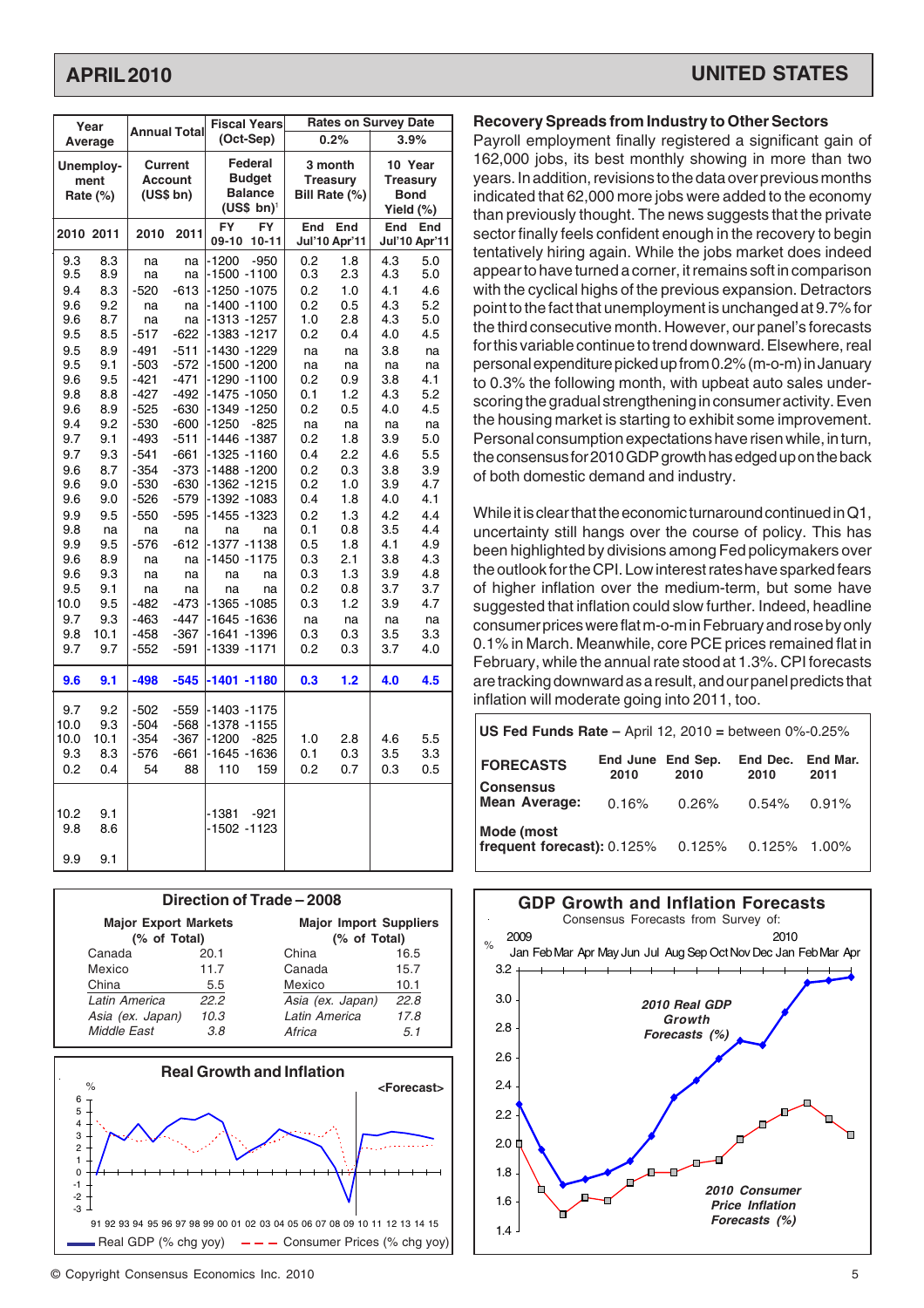|                                                                  |            |                                                   |            |                        |                    |                 | Average % Change on Previous Calendar Year |                                        |                  |                                  |               |                                       |               |                                                   | <b>Annual Total</b> |                                           |              |                                         |
|------------------------------------------------------------------|------------|---------------------------------------------------|------------|------------------------|--------------------|-----------------|--------------------------------------------|----------------------------------------|------------------|----------------------------------|---------------|---------------------------------------|---------------|---------------------------------------------------|---------------------|-------------------------------------------|--------------|-----------------------------------------|
|                                                                  |            | <b>Gross</b><br><b>Domestic</b><br><b>Product</b> |            | <b>Private</b><br>tion | Consump-Investment | <b>Business</b> |                                            | <b>Industrial</b><br><b>Production</b> |                  | <b>Consumer</b><br><b>Prices</b> | <b>Prices</b> | <b>Domestic</b><br>Corporate<br>Goods |               | <b>Total Cash</b><br><b>Earnings</b><br>(nominal) |                     | <b>New Car</b><br>Registra-<br>tions (mn) |              | <b>Housing</b><br><b>Starts</b><br>(mn) |
|                                                                  |            | 国内総生産                                             |            | 民間消費                   |                    | 民間設備<br>投資      |                                            | 鉱工業生産                                  |                  | 消費者<br>物価                        |               | 卸売物価                                  |               | 現金給与<br>総額<br>(名目)                                |                     | 新車<br>登録台数<br>(百万台)                       |              | 新設住宅<br>着工<br>(百万戸)                     |
| <b>Economic Forecasters</b>                                      |            | 2010 2011                                         | 2010 2011  |                        |                    | 2010 2011       |                                            | 2010 2011                              | 2010 2011        |                                  |               | 2010 2011                             | 2010 2011     |                                                   | 2010 2011           |                                           | 2010 2011    |                                         |
| <b>Deutsche Securities</b>                                       | 2.8        | 0.9                                               | 1.3        | 0.0                    | 0.1                | 4.2             | 18.0                                       | 1.9                                    | $-1.2$           | $-0.6$                           | $-0.2$        | 1.2                                   | 1.3           | 0.8                                               | na                  | na                                        | 0.80         | 0.82                                    |
| <b>Credit Suisse</b>                                             | 2.8        | 1.1                                               | 2.4        | 0.7                    | 0.7                | 2.7             | 14.5                                       | 2.6                                    | $-0.9$           | $-0.5$                           | na            | na                                    | na            | na                                                | na                  | na                                        | na           | na                                      |
| <b>Morgan Stanley</b>                                            | 2.7        | 1.6                                               | 2.4        | 1.3                    | $-0.2$             | 2.9             | 16.6                                       | 5.9                                    | $-0.9$           | 0.0                              | $-0.4$        | $-0.3$                                | na            | na                                                | na                  | na                                        | na           | na                                      |
| JP Morgan - Japan                                                | 2.6        | 1.9                                               | 2.5        | 1.1                    | 1.8                | 5.1             | 18.6                                       | 12.1                                   | $-1.2$           | $-0.3$                           | -0.1          | 1.3                                   | na            | na                                                | na                  | na                                        | na           | na                                      |
| Merrill Lynch - Japan<br>Mizuho Securities                       | 2.6<br>2.4 | 2.1<br>2.9                                        | 2.1<br>1.7 | 1.4<br>0.9             | 0.0<br>3.3         | 5.6<br>10.3     | 12.1<br>21.7                               | 4.8<br>7.0                             | $-0.9$<br>$-1.1$ | 0.0<br>$-0.5$                    | na<br>$-1.8$  | na<br>$-0.8$                          | na<br>0.3     | na<br>1.6                                         | na                  | na                                        | na<br>0.85   | na<br>0.95                              |
| Nikko Citigroup                                                  | 2.4        | 1.9                                               | 2.4        | 1.5                    | 1.0                | 4.6             | 16.1                                       | 4.7                                    | $-0.8$           | $-0.1$                           | na            | na                                    | na            | na                                                | na<br>na            | na<br>na                                  | na           | na                                      |
| Japan Tech Info Services Corp                                    | 2.4        | 2.3                                               | 2.7        | 3.3                    | 1.4                | 6.1             | 15.4                                       | 3.8                                    | $-0.8$           | 0.0                              | 1.2           | 0.5                                   | 1.7           | 2.9                                               | 3.1                 | 3.0                                       | 0.87         | 0.93                                    |
| Japan Ctr for Econ Research                                      | 2.2        | 1.3                                               | 2.1        | 0.7                    | $-0.1$             | 3.4             | 15.6                                       | 3.6                                    | $-1.2$           | $-0.5$                           | $-0.7$        | $-0.4$                                | $-0.3$        | $-0.3$                                            | na                  | na                                        | 0.83         | 0.84                                    |
| Goldman Sachs                                                    | 2.2        | 1.7                                               | 2.8        | 0.5                    | 0.8                | 6.4             | 13.2                                       | 5.1                                    | $-1.4$           | $-0.4$                           | $-2.5$        | 0.6                                   | na            | na                                                | na                  | na                                        | na           | na                                      |
| <b>NLI Research Institute</b>                                    | 2.2        | 1.9                                               | 1.2        | 0.9                    | 0.1                | 5.2             | 14.9                                       | 6.8                                    | $-1.1$           | 0.0                              | $-0.4$        | 0.8                                   | $-1.7$        | $-1.0$                                            | na                  | na                                        | 0.88         | 0.93                                    |
| Nomura Securities                                                | 2.1        | 2.3                                               | 1.5        | 0.8                    | 2.2                | 9.5             | 14.8                                       | 8.3                                    | $-1.0$           | $-0.4$                           | $-1.7$        | 0.7                                   | 0.6           | 0.5                                               | na                  | na                                        | na           | na                                      |
| <b>Bank of Tokyo-Mitsubishi UFJ</b>                              | 2.0        | 1.1                                               | 2.1        | 0.3                    | $-1.2$             | 2.0             | 16.4                                       | 5.1                                    | $-1.3$           | $-0.1$                           | -1.5          | 0.4                                   | na            | na                                                | na                  | na                                        | 0.86         | 0.92                                    |
| <b>UBS</b>                                                       | 2.0        | 1.4                                               | 1.7        | 1.4                    | 1.2                | 7.5             | 13.2                                       | 5.0                                    | $-1.6$           | $-0.2$                           | na            | na                                    | na            | na                                                | na                  | na                                        | na           | na                                      |
| Mitsubishi UFJ Research                                          | 2.0        | 0.9                                               | 1.8        | $-0.2$                 | 0.7                | 4.9             | 13.8                                       | 1.4                                    | $-1.1$           | 0.0                              | $-0.4$        | 0.8                                   | $-0.2$        | 0.3                                               | na                  | na                                        | 0.84         | 0.88                                    |
| Daiwa Institute of Research                                      | 1.9        | 1.9                                               | 1.9        | 1.2                    | $-0.9$             | 4.3             | 14.9                                       | 5.0                                    | na               | na                               | 1.0           | 0.4                                   | na            | na                                                | na                  | na                                        | na           | na                                      |
| Mitsubishi Research Institute                                    | 1.9        | 1.4                                               | 1.8        | 0.5                    | $-0.7$             | 4.5             | 17.2                                       | 5.1                                    | $-0.9$           | $-0.4$                           | $-1.0$        | $-0.6$                                | na            | na                                                | na                  | na                                        | 0.78         | 0.81                                    |
| <b>IHS Global Insight</b>                                        | 1.9        | 1.2                                               | 2.0        | 0.5                    | 1.1                | 6.1             | 17.0                                       | 6.4                                    | $-0.7$           | $-0.4$                           | $-0.9$        | $-1.4$                                | na            | na                                                | na                  | na                                        | 0.89         | 1.03                                    |
| <b>ITOCHU Institute</b>                                          | 1.8        | 2.0                                               | 1.4        | 0.5                    | $-0.5$             | 6.1             | 15.0                                       | 4.4                                    | $-1.4$           | $-0.4$                           | $-0.7$        | 0.7                                   | $-0.3$        | 0.2                                               | 2.9                 | 2.7                                       | 0.81         | 0.88                                    |
| <b>HSBC</b>                                                      | 1.7        | 1.3                                               | 1.7        | 1.0                    | $-1.4$             | 2.0             | 15.1                                       | 5.1                                    | $-1.3$           | $-0.7$                           | $-0.5$        | $-0.3$                                | na            | na                                                | na                  | na                                        | na           | na                                      |
| Mizuho Research Institute                                        | 1.7        | 1.2                                               | 1.3        | 0.4                    | $-0.8$             | 3.3             | 14.7                                       | 3.0                                    | $-0.6$           | $-0.1$                           | $-0.7$        | 0.6                                   | $-0.9$        | $-0.3$                                            | na                  | na                                        | 0.83         | 0.89                                    |
| <b>Toyota Motor Corporation</b>                                  | 1.7        | 1.3                                               | 1.3        | 1.0                    | $-1.0$             | 3.5             | 13.0                                       | 5.0                                    | $-0.8$           | 0.0                              | $-1.3$        | $-0.5$                                | 0.8           | 0.5                                               | 2.8                 | 2.5                                       | 0.85         | 0.90                                    |
| Econ Intelligence Unit                                           | 1.5        | 1.1                                               | 1.6        | 1.3                    | na                 | na              | 10.6                                       | 2.0                                    | $-1.0$           | 0.6                              | $-0.5$        | 1.2                                   | na            | na                                                | 4.3                 | 4.4                                       | na           | na                                      |
| <b>Consensus (Mean)</b>                                          | 2.2        | 1.6                                               | 1.9        | 0.9                    | 0.4                | 5.0             | 15.3                                       | 5.0                                    | $-1.1$           | $-0.2$                           | $-0.7$        | 0.3                                   | 0.1           | 0.5                                               | 3.3                 | 3.1                                       | 0.84         | 0.90                                    |
| Last Month's Mean                                                | 1.9        | 1.6                                               | 1.5        | 0.9                    | $-0.1$             | 4.8             | 14.1                                       | 4.9                                    | $-1.1$           | $-0.3$                           | $-1.2$        | 0.0                                   | $-0.3$        | 0.5                                               | 3.3                 | 3.2                                       | 0.84         | 0.90                                    |
| 3 Months Ago                                                     | 1.3        | 1.5                                               | 1.2        | 0.9                    | $-1.6$             | 4.1             | 11.7                                       | 4.7                                    | $-1.0$           | $-0.3$                           | $-1.6$        | 0.0                                   | $-0.7$        | 0.3                                               | 3.7                 | 3.5                                       | 0.81         | 0.88                                    |
| <b>High</b>                                                      | 2.8<br>1.5 | 2.9<br>0.9                                        | 2.8<br>1.2 | 3.3<br>$-0.2$          | 3.3                | 10.3<br>2.0     | 21.7 12.1                                  | 1.4                                    | $-0.6$<br>$-1.6$ | 0.6<br>$-0.7$                    | 1.2<br>$-2.5$ | 1.3<br>$-1.4$                         | 1.7<br>$-1.7$ | 2.9<br>$-1.0$                                     | 4.3<br>2.8          | 4.4<br>2.5                                | 0.89<br>0.78 | 1.03<br>0.81                            |
| Low<br><b>Standard Deviation</b>                                 | 0.4        | 0.5                                               | 0.5        | 0.7                    | $-1.4$<br>1.2      | 2.2             | 10.6<br>2.3                                | 2.3                                    | 0.3              | 0.3                              | 0.9           | 0.8                                   | 1.0           | 1.1                                               | 0.7                 | 0.9                                       | 0.03         | 0.06                                    |
|                                                                  |            |                                                   |            |                        |                    |                 |                                            |                                        |                  |                                  |               |                                       |               |                                                   |                     |                                           |              |                                         |
| <b>Comparison Forecasts</b><br>IMF (Jan. '10)<br>OECD (Nov. '09) | 1.7<br>1.8 | 2.2<br>2.0                                        | 1.2        | 1.2                    |                    |                 |                                            |                                        | $-0.9 - 0.5$     |                                  |               |                                       |               |                                                   |                     |                                           |              |                                         |

#### **Government and Background Data**

**Prime Minister -** Mr. Yukio Hatoyama of the Democratic Party of Japan (DPJ). **Parliament -** The DPJ has negotiated a coalition with two smaller parties in the lower House of Representatives, or Shugiin (318 out of 480 seats). **Next Elections -** July 2010 (upper house). **Nominal GDP -** ¥507.3tn (2008). **Population -** 127.3mn (mid-year, 2008). **Yen/ \$ Exchange Rate -** 103.4 (average, 2008).

| <b>Quarterly Consensus Forecasts</b><br>Historical Data and Forecasts (bold italics) From Survey of<br>March 8, 2010 |                |  |  |  |  |                                                                                                            |  |  |  |    |  |  |  |
|----------------------------------------------------------------------------------------------------------------------|----------------|--|--|--|--|------------------------------------------------------------------------------------------------------------|--|--|--|----|--|--|--|
| 2010<br>2009<br>2011                                                                                                 |                |  |  |  |  |                                                                                                            |  |  |  |    |  |  |  |
|                                                                                                                      | O <sub>3</sub> |  |  |  |  | Q4 Q1 Q2 Q3 Q4 Q1 Q2 Q3                                                                                    |  |  |  | Q4 |  |  |  |
| Gross Domestic 4.9 - 0.9 2.6 1.7 2.1 1.3 1.4 1.6 1.6 1.8                                                             |                |  |  |  |  |                                                                                                            |  |  |  |    |  |  |  |
| <b>Private</b><br>Consumption -0.4 1.0 2.5 1.5 1.3 0.9 0.8 0.9 0.8 0.9                                               |                |  |  |  |  |                                                                                                            |  |  |  |    |  |  |  |
| <b>Consumer</b><br><b>Prices</b>                                                                                     |                |  |  |  |  | $-2.2$ $-2.1$ $-1.2$ $-1.2$ $-1.1$ $-0.8$ $-0.7$ $-0.3$ $-0.2$ $-0.2$<br>Percentage Change (year-on-year). |  |  |  |    |  |  |  |

#### **Historical Data**

| * % change on previous year                   |      | 2006 2007     | 2008    | 2009     |
|-----------------------------------------------|------|---------------|---------|----------|
| <b>Gross Domestic Product*</b>                | 2.0  | 2.3           | $-1.2$  | $-5.2$   |
| <b>Private Consumption*</b>                   | 1.5  | 1.6           | $-0.6$  | $-1.1$   |
| <b>Business Investment*</b>                   | 2.4  | 2.3           | $-0.1$  | $-19.3$  |
| <b>Industrial Production*</b>                 | 4.2  | 2.9           | $-3.4$  | $-22.3$  |
| <b>Consumer Prices*</b>                       | 0.2  | 0.0           | 1.4     | $-1.4$   |
| <b>Domestic Corporate Goods Prices* 2.1</b>   |      | 1.8           | 4.6     | $-5.2$   |
| <b>Total Cash Earnings (nominal)*</b>         | 0.2  | $-1.0$        | $-0.3$  | $-3.9$   |
| <b>New Car Registrations, mn</b>              | 3.1  | 3.0           | 2.8     | 2.7      |
| <b>Housing Starts, mn</b>                     | 1.29 | 1.06          | 1.09    | 0.79     |
| Unemployment Rate, %                          | 4.1  | 3.9           | 4.0     | 5.1      |
| <b>Current Account, ¥tn</b>                   | 19.8 | 24.8          | 16.4    | 13.3     |
| General Govt Budget Balance,                  |      |               |         |          |
| SNA basis, fisc. years, ¥tn                   |      | $-5.1 - 15.1$ | $-15.3$ | $-47.5e$ |
| 3 mth CD's, % (end yr)                        | 0.5  | 0.8           | 0.8     | 0.8      |
| 10 Yr Govt Bond, % (end yr)                   | 1.7  | 1.5           | 1.2     | 1.3      |
| e = consensus estimate based on latest survey |      |               |         |          |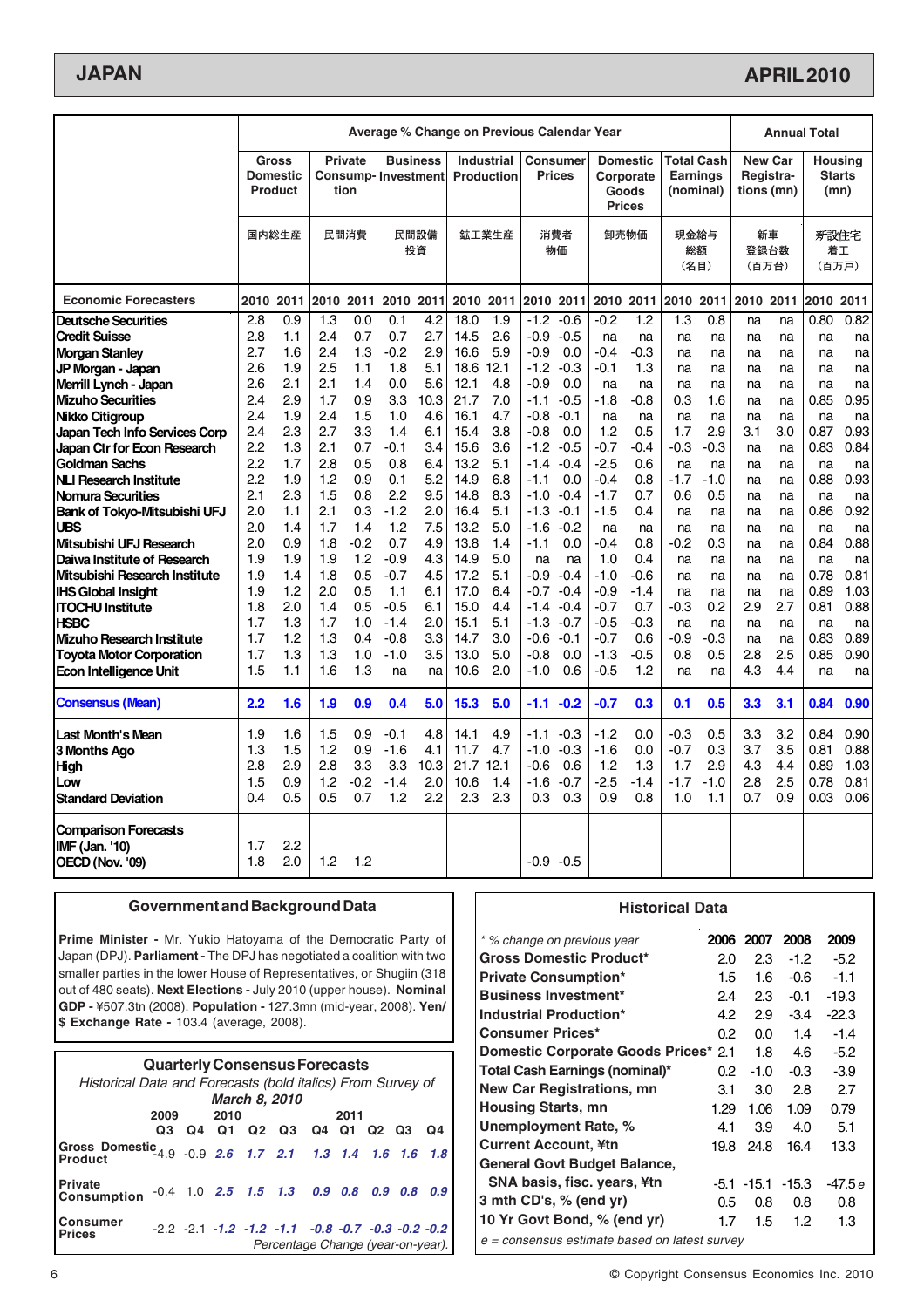| Year             |            | <b>Annual Total</b> |                                  | <b>Fiscal Years</b>                                     |                              |                                       |                             | <b>Rates on Survey Date</b> |                                          |
|------------------|------------|---------------------|----------------------------------|---------------------------------------------------------|------------------------------|---------------------------------------|-----------------------------|-----------------------------|------------------------------------------|
| Average          |            |                     |                                  |                                                         | (Apr-Mar)                    |                                       | 0.8%                        |                             | 1.4%                                     |
| ment<br>Rate (%) | Unemploy-  | $(\n{Ftn})$         | <b>Current</b><br><b>Account</b> | General<br>Government<br><b>Budget</b><br>Balance (¥tn) |                              | 3 month<br>Yen Cert of<br>Deposit (%) |                             |                             | 10 Year<br><b>Govt Bond</b><br>Yield (%) |
| 失業率              |            |                     | 経常収支                             |                                                         | 般政府                          | 3ヵ月物                                  |                             | 10年物                        |                                          |
|                  |            |                     |                                  |                                                         | 財政収支                         | 円建                                    |                             | 国債利回り                       |                                          |
|                  |            |                     |                                  |                                                         | (SNA ベース、<br>兆円)             |                                       | 譲渡性預金                       |                             |                                          |
| 2010 2011        |            | 2010                | 2011                             | $\overline{FY}$<br>$10 - 11$                            | $\overline{FY}$<br>$11 - 12$ | End                                   | End<br><b>Jul'10 Apr'11</b> | End                         | End<br><b>Jul'10 Apr'11</b>              |
| 4.7              | 4.5        | 21.0                | 26.6                             | $-29.2$                                                 | $-31.6$                      | 0.3                                   | 0.3                         | 1.4                         | 1.4                                      |
| 4.9              | 4.8        | 16.7                | 17.7                             | na                                                      | na                           | 0.5                                   | 0.5                         | 1.4                         | na                                       |
| 4.7              | 4.4        | 16.7                | 14.9                             | na                                                      | na                           | na                                    | na                          | 1.3                         | 1.5                                      |
| 4.8              | 4.6        | 13.9                | 11.7                             | $-46.3$                                                 | $-47.5$                      | na                                    | na                          | 1.4                         | 1.6                                      |
| 5.0              | 4.2        | 13.3                | na                               | na                                                      | na                           | na                                    | na                          | 1.5                         | 1.7                                      |
| 5.1              | 4.0<br>4.9 | 17.2<br>16.3        | 17.6                             | $-44.0$<br>$-45.3$                                      | $-35.0$                      | 0.4                                   | 0.4                         | 1.3<br>1.4                  | 1.3                                      |
| 5.1<br>4.8       | 4.4        | 12.5                | 16.7<br>13.1                     | na                                                      | $-49.0$                      | na<br>0.9                             | na<br>1.2                   | 1.4                         | 1.6<br>1.5                               |
| 4.9              | 4.7        | 13.2                | 11.5                             | $-42.7$                                                 | na<br>-46.1                  | na                                    | na                          | 1.4                         | 1.5                                      |
| 5.1              | 4.9        | 11.6                | 8.4                              | na                                                      | na                           | na                                    | na                          | 1.5                         | 2.0                                      |
| 5.1              | 4.8        | 15.3                | 19.2                             | na                                                      | na                           | 0.7                                   | 1.0                         | 1.5                         | 1.6                                      |
| 5.0              | 4.6        | 20.9                | 21.0                             | $-41.8$                                                 | $-43.9$                      | na                                    | na                          | 1.5                         | 1.6                                      |
| 4.9              | 4.8        | 13.3                | 15.1                             | na                                                      | na                           | na                                    | na                          | 1.4                         | 1.7                                      |
| 5.1              | 4.5        | 18.9                | 20.6                             | na                                                      | na                           | na                                    | na                          | na                          | na                                       |
| 5.1              | 4.9        | 16.4                | 17.2                             | na                                                      | na                           | 0.5                                   | 0.5                         | 1.4                         | 1.5                                      |
| 5.0              | 4.7        | 25.3                | 28.6                             | na                                                      | na                           | na                                    | na                          | na                          | na                                       |
| 4.9              | 4.8        | 16.8                | 17.5                             | na                                                      | na                           | na                                    | na                          | 1.4                         | 1.5                                      |
| 4.5              | 5.0        | 15.1                | 13.9                             | na                                                      | na                           | 0.8                                   | 0.8                         | 1.5                         | 1.5                                      |
| 5.0              | 4.4        | 16.8                | 22.6                             | na                                                      | na                           | 0.8                                   | 0.8                         | 1.4                         | 1.6                                      |
| 4.9              | 4.8        | 19.4                | 22.1                             | na                                                      | na                           | na                                    | na                          | 1.3                         | 1.3                                      |
| 5.0              | 4.7        | 16.7                | 17.3                             | na                                                      | na                           | na                                    | na                          | 1.2                         | 1.2                                      |
| 5.5<br>5.2       | 5.2<br>5.2 | 17.0<br>na          | 17.0<br>na                       | na<br>na                                                | na<br>na                     | 0.8<br>na                             | 0.8<br>na                   | 1.5<br>na                   | 1.5<br>na                                |
| 5.0              | 4.7        | 16.6                | 17.6                             | $-41.6$                                                 | $-42.2$                      | 0.6                                   | 0.7                         | 1.4                         | 1.5                                      |
| 5.1              | 4.8        | 16.8                | 18.1                             | $-40.8$                                                 | $-43.4$                      |                                       |                             |                             |                                          |
| 5.4              | 5.1        | 16.2                | 17.1                             | $-39.1$                                                 | $-41.4$                      |                                       |                             |                             |                                          |
| 5.5              | 5.2        | 25.3                | 28.6                             | $-29.2$                                                 | $-31.6$                      | 0.9                                   | 1.2                         | 1.5                         | 2.0                                      |
| 4.5              | 4.0        | 11.6                | 8.4                              | $-46.3$                                                 | $-49.0$                      | 0.3                                   | 0.3                         | 1.2                         | 1.2                                      |
| 0.2              | 0.3        | 3.2                 | 4.9                              | 6.3                                                     | 7.2                          | 0.2                                   | 0.3                         | 0.1                         | 0.2                                      |
| 5.6              | 5.4        |                     |                                  |                                                         |                              |                                       |                             |                             |                                          |



#### © Copyright Consensus Economics Inc. 2010 7

### **JAPAN**

#### **March Tankan Suggests Stronger Corporate Sector**

The Tankan survey for the March quarter showed a broad improvement in corporate sentiment since the start of the recovery. Marking a fourth straight gain, the diffusion index for large manufacturers rose to -14 from -25 in the December survey, while a similar increase was recorded for nonmanufacturing firms, too. Furthermore, although most firms envisage small cuts to investment in FY10/11, profit projections for the period have turned positive. It is hoped that the improving corporate backdrop and, in particular, higher profits can filter through to wages and support flagging consumption going forward. Total cash earnings in February extended a downward slide of 0.6% from a year earlier, and in the same month real household spending unexpectedly declined by 0.5% (y-o-y). Elsewhere, industrial production faltered m-o-m in February (most likely due to seasonal effects) for the first time in almost a year. Similarly, exports decreased by 1.7% over the month but a 45.3% y-o-y expansion signalled the fastest growth in over 30 years. In addition, the February merchandise trade surplus of ¥651.0tn was nine times higher than the surplus logged at the same time last year. Given ongoing signs of recovery, the consensus for real GDP growth has risen to 2.2% this month.

Deflation moderated slightly in February after core consumer prices declined by 1.2% (y-o-y), compared with a 1.3% fall in January. Prices could head lower in the coming months after the government eliminated high school tuition fees, in line with its election pledge. In response to persistent deflationary pressures, the Bank of Japan extended its program for commercial lenders to ¥20tn in March in a bid to reduce borrowing costs and spur growth and prices.

| Direction of Trade - 2008                   |      |                                               |      |  |  |  |  |  |
|---------------------------------------------|------|-----------------------------------------------|------|--|--|--|--|--|
| <b>Major Export Markets</b><br>(% of Total) |      | <b>Major Import Suppliers</b><br>(% of Total) |      |  |  |  |  |  |
| <b>United States</b>                        | 17.8 | China                                         | 18.9 |  |  |  |  |  |
| China                                       | 16.0 | <b>United States</b>                          | 10.4 |  |  |  |  |  |
| South Korea                                 | 7.6  | Saudi Arabia                                  | 6.7  |  |  |  |  |  |
| Asia (inc. the above) 27.4                  |      | Asia (inc. the above)                         | 32.9 |  |  |  |  |  |
| Latin America                               | 5.0  | Middle East                                   | 22.0 |  |  |  |  |  |
| Middle Fast                                 | 44   | I atin America                                | 3.4  |  |  |  |  |  |

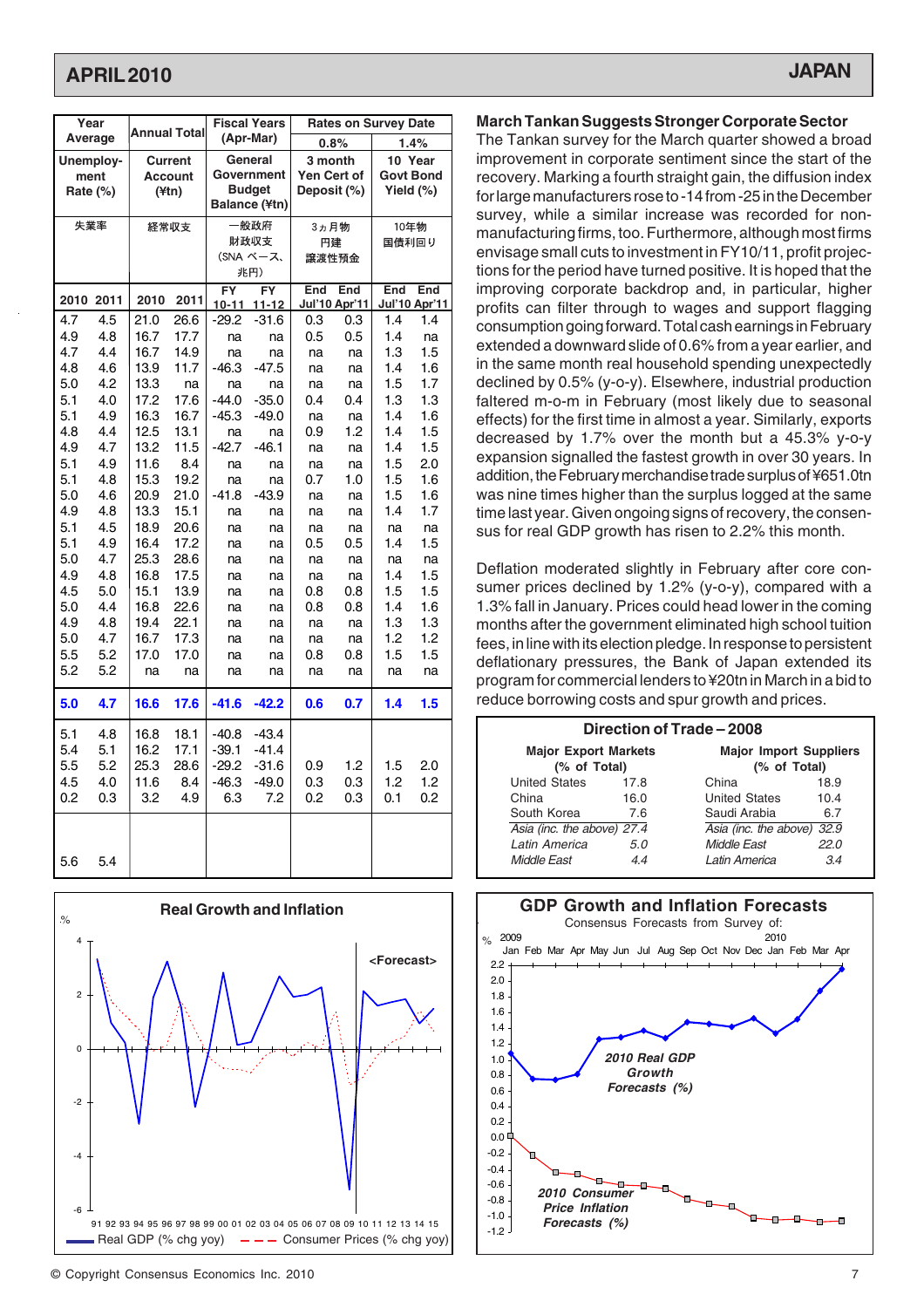### **GERMANY**

## **APRIL 2010**

|                                                      |      | Average % Change on Previous Calendar Year        |                                      |      |                                                                 |      |                                                   |      |                                               |      |                                    |      |                                                   |      |
|------------------------------------------------------|------|---------------------------------------------------|--------------------------------------|------|-----------------------------------------------------------------|------|---------------------------------------------------|------|-----------------------------------------------|------|------------------------------------|------|---------------------------------------------------|------|
|                                                      |      | <b>Gross</b><br><b>Domestic</b><br><b>Product</b> | <b>Private</b><br><b>Consumption</b> |      | <b>Machinery &amp;</b><br><b>Equipment</b><br><b>Investment</b> |      | <b>Industrial</b><br><b>Production</b>            |      | <b>Consumer</b><br><b>Prices</b>              |      | Producer<br><b>Prices</b>          |      | Negotiated<br><b>Wages and</b><br><b>Salaries</b> |      |
|                                                      |      | <b>Bruttoinlands-</b><br>produkt                  | <b>Privater</b><br><b>Verbrauch</b>  |      | Ausrüstungs-<br>investitionen                                   |      | <b>Produktion im</b><br>Produzierenden<br>Gewerbe |      | <b>Preisindex</b><br>für die<br>Lebenshaltung |      | Index für<br><b>Erzeugerpreise</b> |      | <b>Tariflohn- und</b><br>-gehaltsniveau           |      |
| <b>Economic Forecasters</b>                          | 2010 | 2011                                              | 2010                                 | 2011 | 2010                                                            | 2011 | 2010                                              | 2011 | 2010                                          | 2011 | 2010                               | 2011 | 2010                                              | 2011 |
| <b>Allianz</b>                                       | 2.3  | 1.8                                               | 0.1                                  | 0.9  | 5.6                                                             | 4.8  | 5.9                                               | 3.1  | 0.9                                           | 1.5  | 0.8                                | 2.3  | 1.5                                               | 1.5  |
| <b>SEB</b>                                           | 2.1  | 2.2                                               | $-0.4$                               | 0.9  | 2.9                                                             | 3.3  | 3.9                                               | 2.9  | 0.9                                           | 0.7  | 0.5                                | 1.1  | 1.2                                               | 1.8  |
| <b>Bank of America - Merrill</b>                     | 2.0  | 2.6                                               | $-1.0$                               | 1.2  | 5.0                                                             | 8.2  | na                                                | na   | 1.0                                           | 1.3  | na                                 | na   | na                                                | na   |
| Goldman Sachs                                        | 1.9  | 2.1                                               | 0.6                                  | 1.7  | na                                                              | na   | 6.1                                               | 3.6  | 0.6                                           | 1.6  | $-0.4$                             | 1.7  | na                                                | na   |
| <b>MM Warburg</b>                                    | 1.9  | 1.4                                               | $-0.1$                               | 0.9  | 4.2                                                             | 6.2  | 5.8                                               | 2.5  | 1.1                                           | 1.2  | 0.2                                | 1.5  | 1.5                                               | 2.0  |
| <b>Bank Julius Baer</b>                              | 1.8  | 1.1                                               | 0.0                                  | 1.1  | 1.0                                                             | 3.1  | 7.3                                               | 7.1  | 1.0                                           | 0.9  | $-0.4$                             | 1.9  | 1.0                                               | 2.0  |
| <b>HSBC Trinkaus</b>                                 | 1.8  | 1.5                                               | $-0.7$                               | 0.5  | $-0.1$                                                          | 1.9  | 4.6                                               | 3.4  | 0.7                                           | 1.2  | 0.0                                | 1.3  | 1.3                                               | 1.3  |
| <b>WGZ Bank</b>                                      | 1.8  | 1.4                                               | 0.0                                  | 1.0  | 3.0                                                             | 3.0  | 6.0                                               | 3.0  | 0.9                                           | 0.9  | 0.5                                | 1.0  | 1.5                                               | 1.5  |
| Commerzbank                                          | 1.8  | 1.5                                               | $-0.3$                               | 0.8  | 3.2                                                             | 7.6  | 3.6                                               | 2.3  | 0.9                                           | 1.4  | 0.9                                | 2.0  | 1.1                                               | 1.5  |
| <b>IFO - Munich Institute</b>                        | 1.7  | 1.2                                               | 0.2                                  | 0.7  | 1.0                                                             | 1.5  | na                                                | na   | 0.6                                           | 0.8  | na                                 | na   | na                                                | na   |
| DIW - Berlin                                         | 1.7  | 1.8                                               | 0.0                                  | 1.3  | 0.6                                                             | 3.8  | 3.0                                               | 5.0  | 0.9                                           | 1.0  | $-0.3$                             | 1.8  | 1.5                                               | 1.7  |
| <b>Helaba Frankfurt</b>                              | 1.7  | 1.6                                               | 0.0                                  | 1.0  | 2.0                                                             | 4.0  | 6.0                                               | 4.0  | 1.2                                           | 1.5  | 1.0                                | 2.0  | na                                                | na   |
| <b>IHS Global Insight</b>                            | 1.7  | 1.7                                               | $-0.5$                               | 1.0  | 0.9                                                             | 7.4  | 6.7                                               | 5.9  | 1.2                                           | 1.4  | 0.4                                | 1.8  | 1.1                                               | 1.4  |
| Citigroup                                            | 1.6  | 1.6                                               | $-1.3$                               | 0.8  | 1.8                                                             | 2.1  | na                                                | na   | 1.3                                           | 1.7  | na                                 | na   | na                                                | na   |
| <b>UBS</b>                                           | 1.6  | 2.2                                               | $-1.2$                               | 0.6  | 1.0                                                             | 4.1  | 3.7                                               | 1.9  | 0.7                                           | 1.7  | 0.8                                | 1.9  | na                                                | na   |
| <b>UniCredit</b>                                     | 1.6  | 1.5                                               | $-1.0$                               | 0.3  | 1.0                                                             | 3.4  | 4.8                                               | 3.5  | 1.0                                           | 1.2  | na                                 | na   | 1.5                                               | 1.5  |
| <b>BHF-Bank</b>                                      | 1.5  | 2.0                                               | $-0.9$                               | 0.9  | $-0.3$                                                          | 1.8  | 2.3                                               | 2.8  | 0.9                                           | 1.1  | 0.1                                | 1.0  | 1.5                                               | 1.8  |
| <b>HWWI</b>                                          | 1.5  | 2.0                                               | $-0.8$                               | 1.1  | 1.0                                                             | 5.0  | 4.0                                               | 3.0  | 1.0                                           | 1.5  | 0.0                                | 2.5  | 1.5                                               | 1.7  |
| Sal Oppenheim                                        | 1.5  | 2.0                                               | $-1.0$                               | 0.7  | 0.3                                                             | 5.4  | na                                                | na   | 1.3                                           | 1.5  | na                                 | na   | na                                                | na   |
| <b>DekaBank</b>                                      | 1.4  | 1.4                                               | $-1.0$                               | 0.7  | 0.9                                                             | 2.3  | 4.0                                               | 2.2  | 1.0                                           | 1.4  | 0.1                                | 1.9  | 2.0                                               | 1.6  |
| <b>Landesbank Berlin</b>                             | 1.4  | 1.6                                               | $-0.3$                               | 0.7  | 0.4                                                             | 2.6  | 4.0                                               | 3.0  | 0.9                                           | 1.3  | 1.0                                | 3.3  | 2.0                                               | 3.0  |
| <b>RWI Essen</b>                                     | 1.4  | 1.6                                               | $-0.3$                               | 0.4  | 0.7                                                             | 5.0  | 3.8                                               | 3.6  | 0.8                                           | 1.1  | na                                 | na   | 2.0                                               | 1.7  |
| <b>Morgan Stanley</b>                                | 1.4  | 1.2                                               | $-1.3$                               | 0.7  | 0.6                                                             | 3.2  | 4.4                                               | 2.6  | 1.0                                           | 1.4  | na                                 | na   | na                                                | na   |
| WestLB                                               | 1.3  | 1.5                                               | $-1.4$                               | 0.5  | $-0.3$                                                          | 4.0  | 4.5                                               | 6.0  | 1.0                                           | 1.3  | 0.4                                | 4.0  | 1.5                                               | 1.0  |
| <b>IfW - Kiel Institute</b>                          | 1.2  | 1.8                                               | 0.2                                  | 1.8  | 2.7                                                             | 6.6  | na                                                | na   | 0.6                                           | 0.8  | na                                 | na   | na                                                | na   |
| DZ Bank                                              | 1.2  | 2.0                                               | $-0.9$                               | 1.0  | 0.5                                                             | 3.9  | 4.1                                               | 3.3  | 1.2                                           | 1.4  | 0.2                                | 1.6  | na                                                | na   |
| <b>Econ Intelligence Unit</b>                        | 1.1  | 1.2                                               | 0.2                                  | 0.7  | $-2.0$                                                          | 3.0  | 2.0                                               | 2.8  | 0.4                                           | 1.2  | 0.0                                | 1.7  | 0.5                                               | 2.0  |
|                                                      |      |                                                   |                                      |      |                                                                 |      |                                                   |      |                                               |      |                                    |      |                                                   |      |
| <b>Consensus (Mean)</b>                              | 1.6  | 1.7                                               | $-0.5$                               | 0.9  | 1.4                                                             | 4.1  | 4.6                                               | 3.5  | 0.9                                           | 1.3  | 0.3                                | 1.9  | 1.4                                               | 1.7  |
| <b>Last Month's Mean</b>                             | 1.7  | 1.6                                               | $-0.3$                               | 0.9  | 1.8                                                             | 4.0  | 4.5                                               | 3.4  | 0.8                                           | 1.2  | 0.3                                | 1.9  | 1.4                                               | 1.6  |
| 3 Months Ago                                         | 1.8  | 1.6                                               | $-0.1$                               | 0.9  | 2.8                                                             | 3.7  | 4.9                                               | 3.3  | 1.0                                           | 1.3  | 0.2                                | 1.7  | 1.5                                               | 1.6  |
| High                                                 | 2.3  | 2.6                                               | 0.6                                  | 1.8  | 5.6                                                             | 8.2  | 7.3                                               | 7.1  | 1.3                                           | 1.7  | 1.0                                | 4.0  | 2.0                                               | 3.0  |
| Low                                                  | 1.1  | 1.1                                               | $-1.4$                               | 0.3  | $-2.0$                                                          | 1.5  | 2.0                                               | 1.9  | 0.4                                           | 0.7  | $-0.4$                             | 1.0  | 0.5                                               | 1.0  |
| <b>Standard Deviation</b>                            | 0.3  | 0.4                                               | 0.6                                  | 0.3  | 1.7                                                             | 1.9  | 1.4                                               | 1.3  | 0.2                                           | 0.3  | 0.5                                | 0.7  | 0.4                                               | 0.4  |
|                                                      |      |                                                   |                                      |      |                                                                 |      |                                                   |      |                                               |      |                                    |      |                                                   |      |
| <b>Comparison Forecasts</b><br>Government (Jan. '10) | 1.4  |                                                   |                                      |      |                                                                 |      |                                                   |      |                                               |      |                                    |      |                                                   |      |
| Eur Commission (Oct. '09)                            | 1.2  | 1.7                                               | $-0.2$                               | 0.8  | 1.0                                                             | 7.0  |                                                   |      | 0.8                                           | 1.0  |                                    |      |                                                   |      |
| IMF (Oct. '09)                                       | 0.3  |                                                   | $-1.0$                               |      |                                                                 |      |                                                   |      | 0.2                                           |      |                                    |      |                                                   |      |
| <b>OECD (Nov. '09)</b>                               | 1.6  | 1.8                                               |                                      |      |                                                                 |      |                                                   |      |                                               |      |                                    |      |                                                   |      |

### Government and Background Data **Historical Data**

**Chancellor -** Mrs. Angela Merkel (Christian Democratic Party or CDU). **Parliament -** A coalition of the CDU/CSU and FPD has a small majority in the 622-seat Bundestag (lower house); the CDU/CSU has a majority in the Bundesrat (upper house). **Next Elections -** By September 2013 (Bundestag). **Nominal GDP -** Euro 2,487bn (2008). **Population -** 82.3mn mid-year (2008). **\$/Euro Exchange Rate -** 1.472 (average, 2008).

| <b>Quarterly Consensus Forecasts</b>                                  |                                                             |     |      |               |                                                |                 |      |                               |  |     |
|-----------------------------------------------------------------------|-------------------------------------------------------------|-----|------|---------------|------------------------------------------------|-----------------|------|-------------------------------|--|-----|
|                                                                       | Historical Data and Forecasts (bold italics) From Survey of |     |      |               |                                                |                 |      |                               |  |     |
|                                                                       |                                                             |     |      | March 8, 2010 |                                                |                 |      |                               |  |     |
|                                                                       | 2009                                                        |     | 2010 |               |                                                |                 | 2011 |                               |  |     |
|                                                                       | O <sub>3</sub>                                              | Q4. | Q1   |               | Q <sub>2</sub> Q <sub>3</sub>                  | Q4 Q1           |      | Q <sub>2</sub> Q <sub>3</sub> |  | Q4  |
| <b>Gross Domestic</b><br>Product                                      |                                                             |     |      |               | $-4.8$ -2.4 1.4 1.6 1.3 1.7 1.8 1.6 1.8        |                 |      |                               |  | 1.9 |
| <b>Private</b><br>Consumption 0.2 -0.4 -1.0 -1.6 -0.5 0.6 0.7 0.8 0.9 |                                                             |     |      |               |                                                |                 |      |                               |  | 1.0 |
| <b>Consumer</b><br><b>Prices</b>                                      | $-0.2$ 0.4                                                  |     | 0.7  |               | $0.8$ 1.0<br>Percentage Change (year-on-year). | 1.0 1.2 1.3 1.4 |      |                               |  | 1.5 |

| * % change on previous year                   | 2006 |      | 2007 2008 | 2009         |
|-----------------------------------------------|------|------|-----------|--------------|
| <b>Gross Domestic Product*</b>                | 3.2  | 2.5  | 1.3       | $-5.0$       |
| <b>Private Consumption*</b>                   | 1.3  | -0.3 | 0.4       | 0.2          |
| Machinery & Egpt Investment*                  | 11.8 | 11.0 |           | $3.3 - 20.5$ |
| <b>Industrial Production*</b>                 | 6.0  | 5.9  | -0.1      | $-16.0$      |
| <b>Consumer Prices*</b>                       | 1.6  | 2.3  | 2.7       | 0.4          |
| <b>Producer Prices*</b>                       | 5.4  | 1.3  | 5.5       | $-4.2$       |
| <b>Negotiated Wages &amp; Salaries*</b>       | 2.0  | 2.1  | 2.9       | 2.4          |
| Unemployment Rate, %                          | 10.8 | 9.0  | 7.8       | 8.1          |
| <b>Current Account, Euro bn</b>               | 151  | 191  | 165       | 119          |
| <b>General Govt. Budget Balance</b>           |      |      |           |              |
| (Maastricht definition), Euro bn -37.8        |      | 4.9  |           | 1.1 $-79.1e$ |
| 3 mth Euro, % (end yr)                        | 3.7  | 4.7  | 2.8       | 0.7          |
| 10 Yr German Govt Bond,                       |      |      |           |              |
| $%$ (end yr)                                  | 4.0  | 4.3  | 3.0       | 3.4          |
| e = consensus estimate based on latest survey |      |      |           |              |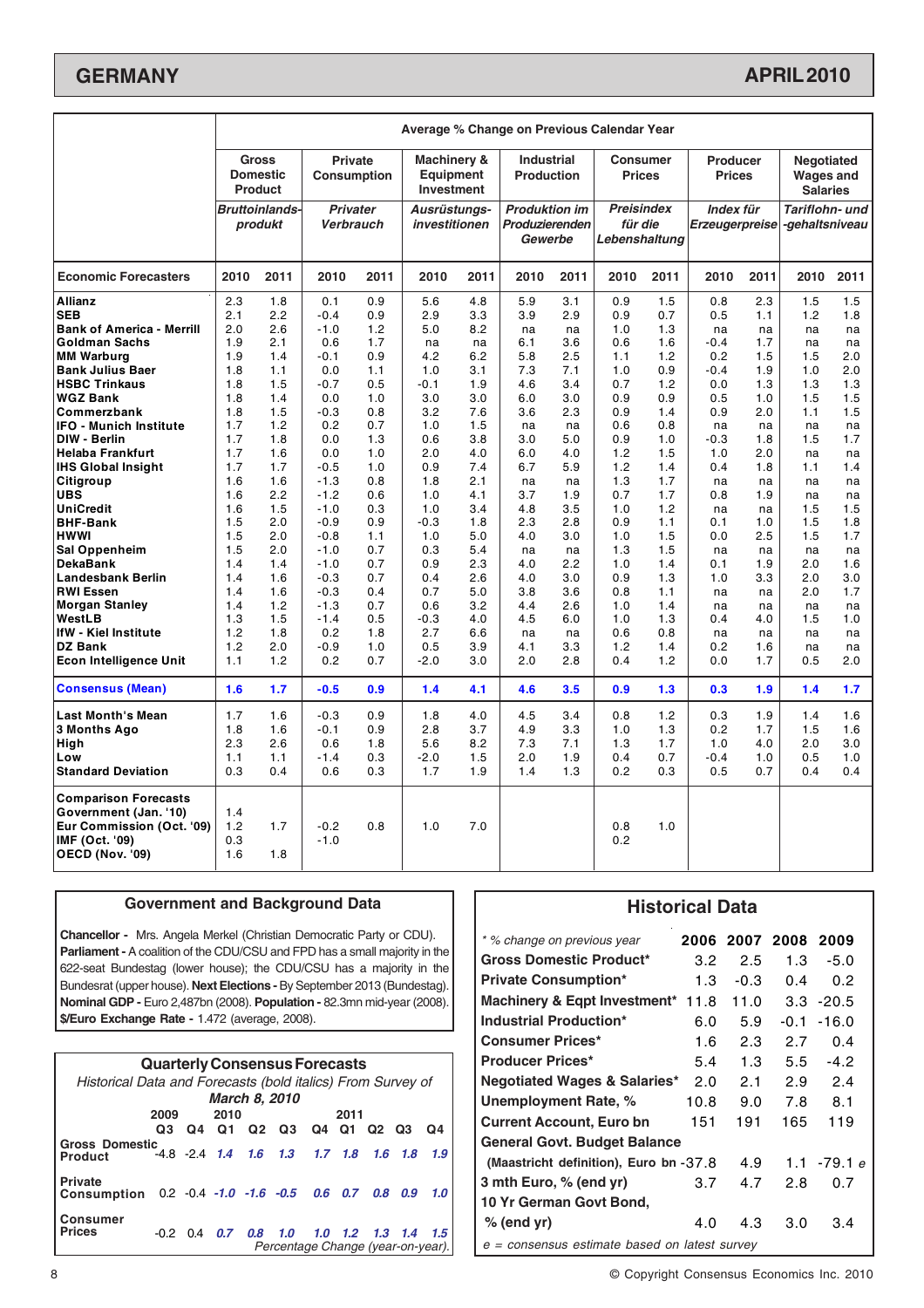| Year                                          |            |            |                                               | <b>Annual Total</b>                                                 |                  | <b>Rates on Survey Date</b> |                             |                                                            |                      |  |
|-----------------------------------------------|------------|------------|-----------------------------------------------|---------------------------------------------------------------------|------------------|-----------------------------|-----------------------------|------------------------------------------------------------|----------------------|--|
| Average                                       |            |            |                                               |                                                                     |                  |                             | 0.6%                        | 3.2%                                                       |                      |  |
| Unemploy-<br>ment<br>Rate (%)                 |            |            | <b>Current</b><br><b>Account</b><br>(Euro bn) | General Govt<br><b>Budget Bal</b><br>(Maastricht)<br>(Euro bn)      |                  | 3 month<br>Euro<br>Rate (%) |                             | 10 Year<br>German<br><b>Govt Bond</b><br>Yield (%)         |                      |  |
| Arbeitslosen-<br>quote, % der<br>Erwerbspers. | insgesamt  |            | Leistungs-<br>bilanz<br>$(\in$ bn)            | Finanzierungs-<br>saldo des<br>Staates<br>(Maastricht)<br>ι€<br>bn) |                  | 3 Monate<br>Euro<br>(%)     |                             | Rendite von<br><b>Bundesan-</b><br>leihen, 10<br>Jahre (%) |                      |  |
| 2010 2011                                     |            |            | 2010 2011                                     | 2010                                                                | 2011             | End                         | End<br><b>Jul'10 Apr'11</b> | End                                                        | End<br>Jul'10 Apr'11 |  |
| 8.3                                           | 8.3        | 152        | 164                                           | $-120$                                                              | $-106$           | 0.8                         | 1.6                         | 3.5                                                        | 4.2                  |  |
| 8.2                                           | 8.0        | 120        | 120                                           | $-142$                                                              | $-128$           | 0.8                         | 1.3                         | 3.4                                                        | 3.6                  |  |
| 8.1                                           | na         | 119        | 113                                           | $-113$                                                              | $-70$            | na                          | na                          | na                                                         | na                   |  |
| 9.2                                           | 9.2        | 87         | 87                                            | -130                                                                | -126             | 1.2                         | 1.5                         | 3.3                                                        | 3.4                  |  |
| 8.5                                           | 8.6        | 145        | 160                                           | -120                                                                | $-100$           | 0.8                         | 1.4                         | 3.4                                                        | 3.5                  |  |
| 8.1                                           | 8.4        | na         | na                                            | na                                                                  | na               | 0.9                         | 1.3                         | 3.4                                                        | 3.3                  |  |
| 8.6                                           | 9.3        | 128        | 136                                           | -135                                                                | $-100$           | 0.8                         | 1.6                         | 3.3                                                        | 3.1                  |  |
| 8.3                                           | 8.6        | 125        | 125                                           | na                                                                  | na               | 0.7                         | 1.2                         | 3.2                                                        | 3.5                  |  |
| 8.2                                           | 8.8        | 126        | 146                                           | -135                                                                | $-109$           | 1.0                         | 1.8                         | 3.4                                                        | 3.7                  |  |
| 8.6                                           | 8.6        | na         | na                                            | -125                                                                | $-138$           | 0.7                         | 1.3                         | 3.4                                                        | 4.0                  |  |
| 8.5                                           | 8.7        | 130        | 125                                           | $-146$                                                              | $-121$           | 0.9                         | 2.2                         | 3.5                                                        | 4.0                  |  |
| 8.2                                           | 8.2        | 155        | 165                                           | $-136$                                                              | $-115$           | 0.8                         | 2.2                         | 3.5                                                        | 3.8                  |  |
| 8.1                                           | 8.2        | 145        | 144                                           | -122                                                                | $-112$           | 0.9                         | 1.9                         | 3.4                                                        | 4.1                  |  |
| 7.8                                           | 7.8        | 171        | 175                                           | $-123$                                                              | $-116$           | 0.8                         | 1.5                         | 3.4                                                        | 3.9                  |  |
| 8.9                                           | 8.7        | 174        | 218                                           | na                                                                  | na               | 0.5                         | 1.6                         | 3.5                                                        | 4.1                  |  |
| 8.2                                           | 8.4        | 135        | 140                                           | -120                                                                | $-105$           | 0.8<br>1.2                  | 1.5                         | 3.4                                                        | 3.9                  |  |
| 8.4<br>8.5                                    | 8.6<br>9.0 | 140<br>168 | 170<br>180                                    | $-131$<br>$-130$                                                    | $-121$<br>$-122$ | 1.0                         | 1.7                         | 3.8<br>3.5                                                 | 3.8                  |  |
| 8.8                                           | 9.2        | na         | na                                            | na                                                                  | na               | 0.7                         | 1.7<br>1.7                  | 3.1                                                        | 3.9<br>3.8           |  |
| 8.3                                           | 8.7        | 120        | 133                                           | $-129$                                                              | -99              | 0.7                         | 1.3                         | 3.2                                                        | 3.7                  |  |
| 8.8                                           | 9.1        | 162        | 190                                           | $-148$                                                              | $-116$           | 1.0                         | 2.0                         | 3.4                                                        | 4.0                  |  |
| 8.3                                           | 8.5        | 148        | 176                                           | $-125$                                                              | $-115$           | 0.6                         | 1.0                         | 3.1                                                        | 3.5                  |  |
| 8.8                                           | 9.0        | 142        | 157                                           | $-138$                                                              | $-121$           | 1.2                         | 2.1                         | 4.1                                                        | 4.7                  |  |
| 8.5                                           | 9.0        | na         | na                                            | $-135$                                                              | $-100$           | 0.8                         | 1.2                         | 3.0                                                        | 3.4                  |  |
| 8.2                                           | 7.9        | na         | na                                            | $-127$                                                              | -128             | na                          | na                          | 3.3                                                        | 3.5                  |  |
| 8.3                                           | 8.5        | 135        | 160                                           | $-135$                                                              | $-120$           | 0.8                         | 1.9                         | 3.3                                                        | 4.2                  |  |
| 9.1                                           | 8.7        | na         | na                                            | na                                                                  | na               | 0.7                         | 1.0                         | na                                                         | na                   |  |
| 8.4                                           | 8.6        | 139        | 152                                           | $-130$                                                              | $-113$           | 0.8                         | 1.6                         | 3.4                                                        | 3.8                  |  |
| 8.7                                           | 9.0        | 137        | 143                                           | $-131$                                                              | $-115$           |                             |                             |                                                            |                      |  |
| 9.0                                           | 9.2        | 120        | 127                                           | $-131$                                                              | $-114$           |                             |                             |                                                            |                      |  |
| 9.2                                           | 9.3        | 174        | 218                                           | $-113$                                                              | $-70$            | 1.2                         | 2.2                         | 4.1                                                        | 4.7                  |  |
| 7.8                                           | 7.8        | 87         | 87                                            | $-148$                                                              | $-138$           | 0.5                         | 1.0                         | 3.0                                                        | 3.1                  |  |
| 0.3                                           | 0.4        | 21         | 30                                            | 9                                                                   | 14               | 0.2                         | 0.3                         | 0.2                                                        | 0.3                  |  |
|                                               |            |            |                                               |                                                                     |                  |                             |                             |                                                            |                      |  |
| 9.2                                           | 9.3        | 93         | 93                                            |                                                                     |                  |                             |                             |                                                            |                      |  |
| 9.2                                           | 9.7        |            |                                               |                                                                     |                  |                             |                             |                                                            |                      |  |



### **Contraction on the Cards in Q1 2010?**

After the recovery unexpectedly stagnated at the end of last year, there are now fears that the economy could contract in Q1 2010 as a prolonged period of bad weather caused activity to slow. Retail sales were down by 0.5% (m-o-m) in January and by 0.4% in February, while industrial production – the main driver of GDP in previous quarters – managed only a 0.1% (m-o-m) rise in January and stagnated in February. Consequently, the OECD expects the economy to contract by 0.4% (q-o-q annualised) in Q1 in contrast with other G-7 nations which are projected to expand. Business confidence surveys indicate that growth should return in Q2, however. The PMI for manufacturing rose from 57.2 in February to 60.2 in March, the highest level in the region and consistent with a return to rapid growth in the sector, while the services index rose to 54.9. Though German industries are benefiting from the depreciation of the euro following the Greek fiscal crisis, the ongoing threat of further bailouts in southern Europe could be problematic as without a swift resolution, demand in valuable inter-European export markets could dry up. Meanwhile, March inflation jumped by 0.5% (m-o-m) and 1.1% (y-o-y) as the combined result of the depreciating currency, rising energy costs and bad weather.

The German labour market is once again proving resilient in testing times as the number of registered unemployed saw a further decline in February, with claims falling by 31,000 on the month before. This leaves the overall rate at 8.1%, well below the Euro zone average which passed 10% in the same month. Increased job flexibility appears to be paying off, and our panel has downgraded its forecast for the unemployment rate this year to 8.4%.

| Direction of Trade - 2008                   |      |                                               |      |  |  |  |  |  |  |
|---------------------------------------------|------|-----------------------------------------------|------|--|--|--|--|--|--|
| <b>Major Export Markets</b><br>(% of Total) |      | <b>Major Import Suppliers</b><br>(% of Total) |      |  |  |  |  |  |  |
| France                                      | 9.7  | <b>Netherlands</b>                            | 12.5 |  |  |  |  |  |  |
| <b>United States</b>                        | 7.1  | France                                        | 8.3  |  |  |  |  |  |  |
| United Kingdom                              | 6.7  | Belgium                                       | 7.5  |  |  |  |  |  |  |
| Eastern Europe                              | 17.8 | Eastern Europe                                | 17.7 |  |  |  |  |  |  |
| Asia (ex. Japan)                            | 5.5  | Asia (ex. Japan)                              | 8.7  |  |  |  |  |  |  |
| Middle East                                 | 27   | I atin America                                | 2.2  |  |  |  |  |  |  |

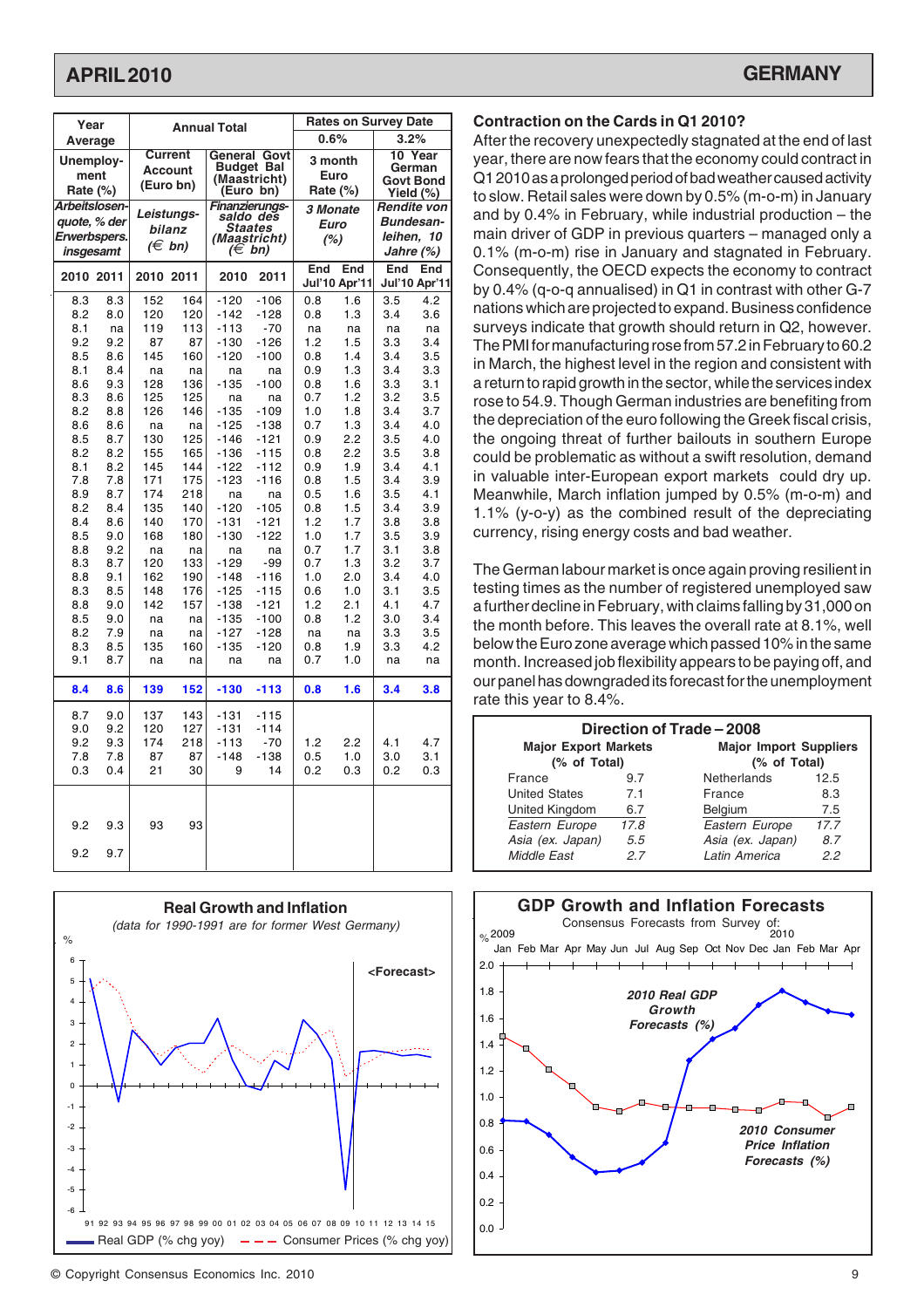|                                  |      | Average % Change on Previous Calendar Year        |                                 |                                    |        |                                           |      |                                            |      |                                  |                                          |      |  |
|----------------------------------|------|---------------------------------------------------|---------------------------------|------------------------------------|--------|-------------------------------------------|------|--------------------------------------------|------|----------------------------------|------------------------------------------|------|--|
|                                  |      | <b>Gross</b><br><b>Domestic</b><br><b>Product</b> | <b>Household</b><br>Consumption |                                    |        | <b>Business</b><br><b>Investment</b>      |      | Manufacturing<br><b>Production</b>         |      | <b>Consumer</b><br><b>Prices</b> | Hourly<br><b>Wage Rates</b>              |      |  |
|                                  |      | <b>Produit</b><br><b>Intérieur Brut</b>           |                                 | <b>Consommation</b><br>des Ménages |        | <b>Investissements</b><br>des Entreprises |      | <b>Production</b><br><b>Manufacturière</b> |      | Prix à la<br><b>Consommation</b> | <b>Taux de Salaire</b><br><b>Horaire</b> |      |  |
| <b>Economic Forecasters</b>      | 2010 | 2011                                              | 2010                            | 2011                               | 2010   | 2011                                      | 2010 | 2011                                       | 2010 | 2011                             | 2010                                     | 2011 |  |
| <b>Bank of America - Merrill</b> | 1.9  | 2.5                                               | 0.9                             | 1.6                                | 0.5    | 4.5                                       | 6.7  | 5.2                                        | 1.4  | 1.6                              | 1.7                                      | 2.5  |  |
| <b>BIPE</b>                      | 1.8  | 1.2                                               | 1.2                             | 0.8                                | $-2.8$ | 1.3                                       | 1.9  | 1.2                                        | 1.8  | 2.0                              | 1.6                                      | 1.6  |  |
| <b>Goldman Sachs</b>             | 1.8  | 2.4                                               | 0.8                             | 1.4                                | na     | na                                        | 2.4  | 3.0                                        | 1.5  | 1.4                              | na                                       | na   |  |
| <b>Citigroup</b>                 | 1.7  | 1.5                                               | 1.0                             | 0.8                                | na     | na                                        | na   | na                                         | 1.4  | 1.5                              | 1.8                                      | 1.5  |  |
| Coe-Rexecode                     | 1.7  | 1.4                                               | 0.9                             | 0.8                                | $-0.8$ | 2.5                                       | na   | na                                         | 1.2  | 1.0                              | 1.9                                      | 1.9  |  |
| <b>UBS</b>                       | 1.7  | 2.2                                               | 1.6                             | 2.3                                | 0.4    | 4.6                                       | 4.8  | 4.1                                        | 1.1  | 2.0                              | na                                       | na   |  |
| <b>ING Financial Markets</b>     | 1.5  | 2.0                                               | 1.5                             | 1.9                                | $-0.7$ | 2.7                                       | 3.0  | 3.7                                        | 1.5  | 1.9                              | 2.5                                      | 2.7  |  |
| <b>Total</b>                     | 1.5  | 2.0                                               | 1.1                             | 2.0                                | 0.5    | 3.0                                       | na   | na                                         | 1.2  | 1.5                              | na                                       | na   |  |
| <b>BNP-Paribas</b>               | 1.4  | 2.0                                               | 1.2                             | 1.9                                | $-1.0$ | 3.8                                       | 3.2  | 3.5                                        | 1.4  | 1.1                              | 2.1                                      | 2.5  |  |
| <b>UniCredit</b>                 | 1.4  | 1.6                                               | 1.2                             | 1.4                                | $-1.5$ | 2.8                                       | na   | na                                         | 1.5  | 1.5                              | 2.3                                      | 2.6  |  |
| Econ Intelligence Unit           | 1.4  | 1.3                                               | 1.0                             | 1.5                                | na     | na                                        | na   | na                                         | 1.0  | 1.7                              | na                                       | na   |  |
| <b>AXA Investment Managers</b>   | 1.3  | 1.8                                               | 0.6                             | 1.4                                | $-2.1$ | 4.1                                       | 2.5  | 3.5                                        | 1.2  | 1.3                              | 2.0                                      | 2.5  |  |
| GAMA                             | 1.3  | 1.5                                               | 0.8                             | 1.1                                | $-0.8$ | 2.7                                       | na   | na                                         | 1.2  | 1.6                              | 1.9                                      | 2.1  |  |
| <b>Oddo Securities</b>           | 1.3  | 1.3                                               | 1.2                             | 1.3                                | $-1.7$ | 2.7                                       | 3.7  | 3.2                                        | 1.6  | 1.7                              | 2.0                                      | 1.9  |  |
| Societe Generale                 | 1.3  | 1.6                                               | 0.9                             | 1.7                                | $-0.8$ | 3.5                                       | na   | na                                         | 1.4  | 1.5                              | 1.5                                      | 2.1  |  |
| Natixis                          | 1.1  | 1.1                                               | 0.8                             | 0.9                                | $-1.5$ | 2.5                                       | 3.5  | na                                         | 1.3  | 1.1                              | na                                       | na   |  |
| <b>Credit Agricole</b>           | 1.1  | 1.3                                               | 1.2                             | 1.0                                | $-1.5$ | 1.4                                       | 0.5  | 2.1                                        | 1.4  | 1.6                              | na                                       | na   |  |
| <b>HSBC France</b>               | 1.0  | 1.6                                               | 0.7                             | 1.0                                | $-2.4$ | 2.9                                       | 1.0  | 1.7                                        | 1.7  | 1.6                              | 1.5                                      | 1.6  |  |
| <b>OFCE</b>                      | 0.9  | 1.4                                               | 0.9                             | 1.5                                | $-5.5$ | $-0.8$                                    | na   | na                                         | 1.2  | 0.7                              | na                                       | na   |  |
| <b>Consensus</b>                 | 1.4  | 1.7                                               | 1.0                             | 1.4                                | $-1.4$ | 2.8                                       | 3.0  | 3.1                                        | 1.4  | 1.5                              | 1.9                                      | 2.1  |  |
| <b>Last Month's Mean</b>         | 1.4  | 1.6                                               | 1.0                             | 1.4                                | $-1.2$ | 2.7                                       | 3.0  | 3.0                                        | 1.2  | 1.5                              | 1.9                                      | 2.2  |  |
| 3 Months Ago                     | 1.4  | 1.6                                               | 0.9                             | 1.4                                | $-1.0$ | 2.6                                       | 3.6  | 3.1                                        | 1.2  | 1.5                              | 1.9                                      | 2.1  |  |
| <b>High</b>                      | 1.9  | 2.5                                               | 1.6                             | 2.3                                | 0.5    | 4.6                                       | 6.7  | 5.2                                        | 1.8  | 2.0                              | 2.5                                      | 2.7  |  |
| Low                              | 0.9  | 1.1                                               | 0.6                             | 0.8                                | $-5.5$ | $-0.8$                                    | 0.5  | 1.2                                        | 1.0  | 0.7                              | 1.5                                      | 1.5  |  |
| <b>Standard Deviation</b>        | 0.3  | 0.4                                               | 0.3                             | 0.4                                | 1.5    | 1.3                                       | 1.7  | 1.2                                        | 0.2  | 0.3                              | 0.3                                      | 0.4  |  |
| <b>Comparison Forecasts</b>      |      |                                                   |                                 |                                    |        |                                           |      |                                            |      |                                  |                                          |      |  |
| Government (Sep. '09)            | 0.8  |                                                   | 0.8                             |                                    | 0.6    |                                           |      |                                            | 1.2  |                                  |                                          |      |  |
| Eur Commission (Oct. '09)        | 1.2  | 1.5                                               | 0.8                             | 0.8                                |        |                                           |      |                                            | 1.1  | 1.4                              |                                          |      |  |
| <b>IMF (Jan. '10)</b>            | 1.4  | 1.7                                               |                                 |                                    |        |                                           |      |                                            |      |                                  |                                          |      |  |
| OECD (Nov. '09)                  | 1.4  | 1.7                                               | 0.3                             | 1.5                                |        |                                           |      |                                            |      |                                  |                                          |      |  |

#### **Government and Background Data**

**President -** Mr. Nicolas Sarkozy (UMP). **Prime Minister -** Mr. François Fillon (UMP). **Parliament -** The centre-right Union for a Popular Movement (UMP) currently has 314 out of the 577 seats in the National Assembly. **Next Elections -** Presidential: by April 2012. **Nominal GDP -** Euro1,949bn (2008). **Population -** 62.0mn (mid-year, 2008). **\$/Euro Exchange Rate -** 1.472 (average, 2008).

|                                                                  |      |      |               | <b>Quarterly Consensus Forecasts</b>                          |      |                               |    |
|------------------------------------------------------------------|------|------|---------------|---------------------------------------------------------------|------|-------------------------------|----|
| Historical Data and Forecasts (bold italics) From Survey of      |      |      |               |                                                               |      |                               |    |
|                                                                  |      |      | March 8, 2010 |                                                               |      |                               |    |
|                                                                  | 2009 | 2010 |               |                                                               | 2011 |                               |    |
|                                                                  | Q3   |      |               | Q4 Q1 Q2 Q3 Q4 Q1                                             |      | Q <sub>2</sub> Q <sub>3</sub> | Q4 |
| <b>Gross Domestic</b><br>Product                                 |      |      |               | $-2.3$ $-0.3$ $1.5$ $1.5$ $1.7$ $1.5$ $1.6$ $1.7$ $1.9$ $2.0$ |      |                               |    |
| Household<br>Consumption 0.6 1.5 1.3 1.1 1.2 0.7 1.1 1.4 1.6 1.8 |      |      |               |                                                               |      |                               |    |
| <b>Consumer</b><br><b>Prices</b>                                 |      |      |               | $-0.4$ 0.4 1.1 1.2 1.4 1.4 1.4 1.4 1.4 1.5                    |      |                               |    |
|                                                                  |      |      |               | Percentage Change (year-on-year).                             |      |                               |    |

#### **Historical Data**

| * % change on previous year                   | 2006   | 2007    | 2008    | 2009    |
|-----------------------------------------------|--------|---------|---------|---------|
| <b>Gross Domestic Product*</b>                | 2.4    | 2.3     | 0.3     | $-2.2$  |
| <b>Household Consumption*</b>                 | 2.6    | 2.4     | 0.9     | 0.8     |
| <b>Business Investment*</b>                   | 4.7    | 8.6     | 2.4     | $-7.8$  |
| <b>Manufacturing Production*</b>              | 1.6    | 1.6     | $-3.0$  | $-12.9$ |
| <b>Consumer Prices*</b>                       | 1.7    | 1.5     | 2.8     | 0.1     |
| <b>Hourly Wage Rates*</b>                     | 3.0    | 2.9     | 3.1     | 2.3     |
| Unemployment Rate (ILO), %                    | 8.8    | 8.0     | 7.4     | 9.1     |
| <b>Current Account, Euro bn</b>               | $-9.2$ | $-18.9$ | $-44.0$ | $-40.6$ |
| <b>General Govt. Budget Balance</b>           |        |         |         |         |
| (Maastricht definition), Euro bn -41.1 -51.3  |        |         | $-65.9$ | $-150e$ |
| 3 mth Euro, % (end yr)                        | 3.7    | 4.7     | 2.8     | 0.7     |
| 10 Yr French Govt Bond,                       |        |         |         |         |
| $%$ (end yr)                                  | 4.0    | 4.4     | 3.5     | 3.6     |
| e = consensus estimate based on latest survey |        |         |         |         |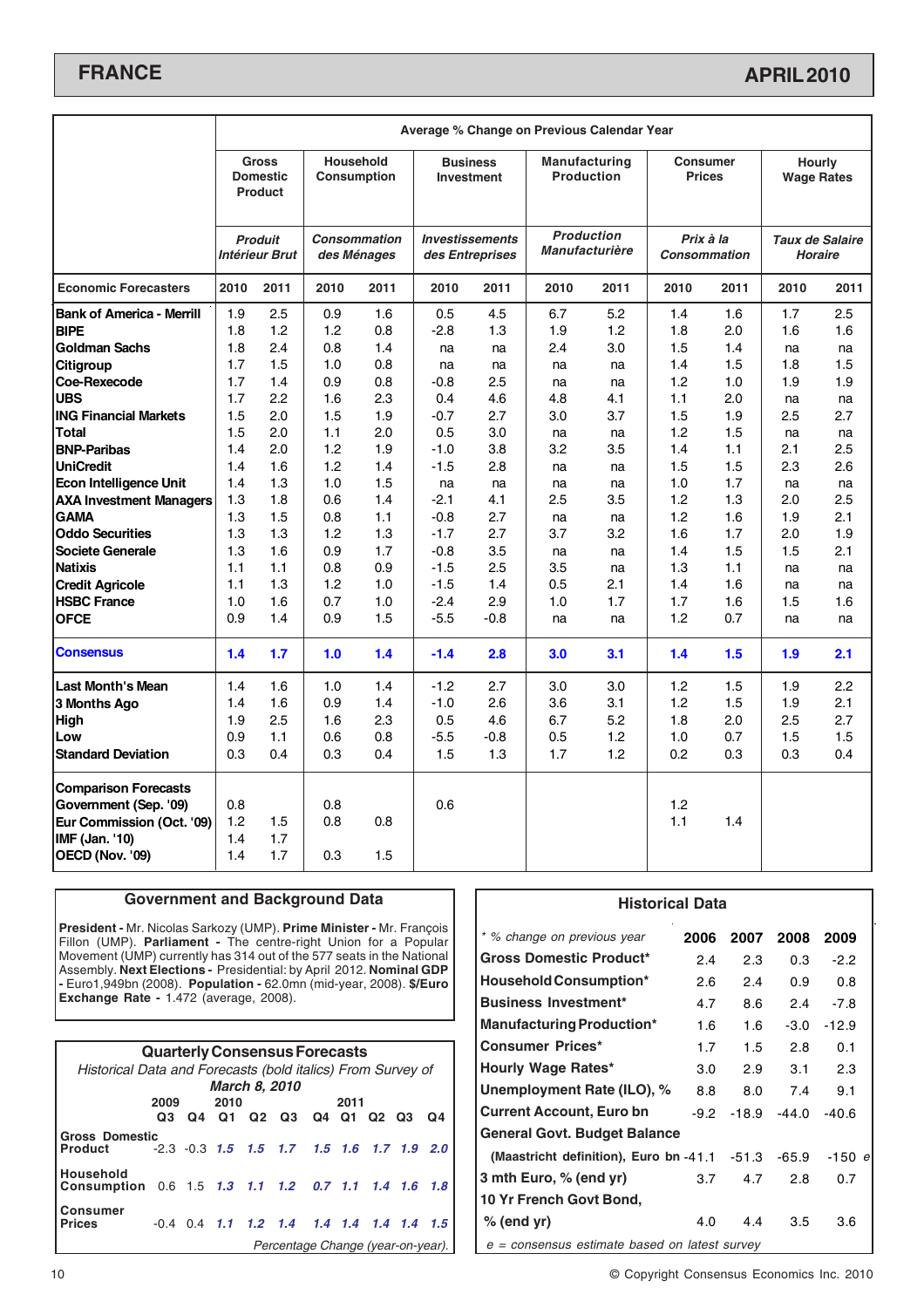| <b>FRANCE</b> |  |
|---------------|--|
|---------------|--|

|      | Year                                   |                                            |                                               | <b>Annual Total</b>                                            |        |                                         |                      | <b>Rates on Survey Date</b>                        |                                                         |  |
|------|----------------------------------------|--------------------------------------------|-----------------------------------------------|----------------------------------------------------------------|--------|-----------------------------------------|----------------------|----------------------------------------------------|---------------------------------------------------------|--|
|      | Average                                |                                            |                                               |                                                                |        | 0.6%                                    |                      |                                                    | 3.5%                                                    |  |
|      | Unemploy-<br>ment<br>Rate, ILO<br>(% ) |                                            | <b>Current</b><br><b>Account</b><br>(Euro bn) | General<br>Govt Budget<br>Balance<br>(Maastricht)<br>(Euro bn) |        | 3 month<br>Euro                         | Rate (%)             | 10 Year<br>French<br><b>Govt Bond</b><br>Yield (%) |                                                         |  |
|      | Taux de<br>Chômage,<br>BIT (%)         | Solde<br>Courant<br>$\ell \in \mathsf{md}$ |                                               | Balance<br><b>Budgétaire</b><br>(Magstricht)<br>7€<br>md)      |        | Taux<br>d'intéret<br>3 mois<br>Euro (%) |                      |                                                    | Rendement<br>des obligat-<br>ions d'Etat.<br>10 ans (%) |  |
|      | 2010 2011                              | 2010                                       | 2011                                          | 2010                                                           | 2011   | End                                     | End<br>Jul'10 Apr'11 | End                                                | End<br>Jul'10 Apr'11                                    |  |
| 9.6  | 8.6                                    | $-24.0$                                    | $-15.9$                                       | -157                                                           | -132   | na                                      | na                   | na                                                 | na                                                      |  |
| 10.0 | 10.2                                   | $-38.0$                                    | $-33.0$                                       | $-162$                                                         | $-165$ | 0.7                                     | 0.7                  | 3.2                                                | 3.6                                                     |  |
| 9.9  | 9.8                                    | $-40.1$                                    | $-32.5$                                       | $-176$                                                         | $-152$ | 1.2                                     | 1.5                  | na                                                 | na                                                      |  |
| 9.8  | 9.7                                    | -25.6                                      | $-7.7$                                        | $-154$                                                         | -138   | 0.8                                     | 1.5                  | na                                                 | na                                                      |  |
| 9.9  | 10.0                                   | $-42.0$                                    | $-45.0$                                       | $-147$                                                         | $-131$ | 0.6                                     | 1.0                  | 3.3                                                | 3.5                                                     |  |
| 10.3 | 9.6                                    | -46.3                                      | $-47.9$                                       | na                                                             | na     | 0.5                                     | 1.6                  | 3.5                                                | 4.1                                                     |  |
| 9.9  | 9.4                                    | -37.0                                      | $-36.0$                                       | -120                                                           | $-118$ | 0.8                                     | 1.3                  | 3.2                                                | 3.4                                                     |  |
| 10.0 | 9.8                                    | -36.0                                      | $-34.0$                                       | $-150$                                                         | $-140$ | 1.0                                     | 1.4                  | 3.6                                                | 3.8                                                     |  |
| 10.0 | 10.0                                   | -51.0                                      | $-61.0$                                       | $-160$                                                         | $-132$ | 0.9                                     | 1.3                  | 3.3                                                | 3.4                                                     |  |
| 9.8  | 9.6                                    | -37.5                                      | $-36.6$                                       | -167                                                           | -152   | na                                      | na                   | na                                                 | na                                                      |  |
| 10.1 | 10.3                                   | na                                         | na                                            | na                                                             | na     | na                                      | na                   | na                                                 | na                                                      |  |
| 10.3 | 10.4                                   | -44.0                                      | $-50.0$                                       | -160                                                           | -140   | 1.5                                     | 2.5                  | 4.0                                                | 4.3                                                     |  |
| 9.9  | 10.1                                   | na                                         | na                                            | na                                                             | na     | 1.0                                     | 1.4                  | 3.7                                                | 4.1                                                     |  |
| 9.8  | 9.6                                    | $-40.0$                                    | $-35.0$                                       | $-160$                                                         | $-142$ | 0.9                                     | 1.6                  | 3.5                                                | 3.9                                                     |  |
| 10.1 | 9.9                                    | -39.0                                      | $-39.0$                                       | -161                                                           | $-142$ | 0.7                                     | 1.5                  | 3.4                                                | 3.7                                                     |  |
| 9.9  | 10.1                                   | na                                         | na                                            | $-155$                                                         | na     | na                                      | na                   | na                                                 | na                                                      |  |
| 10.0 | 9.9                                    | -36.9                                      | $-39.8$                                       | -158                                                           | $-146$ | 0.9                                     | 1.8                  | 3.9                                                | 4.4                                                     |  |
| 10.3 | 10.6                                   | -38.4                                      | $-31.4$                                       | -178                                                           | $-152$ | 0.8                                     | 1.6                  | 3.5                                                | 3.4                                                     |  |
| 10.2 | 10.6                                   | -46.0                                      | $-55.0$                                       | -165                                                           | -150   | 1.0                                     | 1.5                  | 3.5                                                | 3.5                                                     |  |
| 10.0 | 9.9                                    | -38.9                                      | $-37.5$                                       | -158                                                           | -142   | 0.9                                     | 1.5                  | 3.5                                                | 3.8                                                     |  |
| 10.0 | 9.9                                    | -35.7                                      | $-33.7$                                       | -161                                                           | $-145$ |                                         |                      |                                                    |                                                         |  |
| 10.1 | 9.9                                    | -37.7                                      | $-39.0$                                       | $-162$                                                         | -146   |                                         |                      |                                                    |                                                         |  |
| 10.3 | 10.6                                   | $-24.0$                                    | $-7.7$                                        | $-120$                                                         | $-118$ | 1.5                                     | 2.5                  | 4.0                                                | 4.4                                                     |  |
| 9.6  | 8.6                                    | -51.0                                      | $-61.0$                                       | -178                                                           | -165   | 0.5                                     | 0.7                  | 3.2                                                | 3.4                                                     |  |
| 0.2  | 0.5                                    | 6.9                                        | 13.3                                          | 13                                                             | 11     | 0.2                                     | 0.4                  | 0.2                                                | 0.3                                                     |  |
| 10.2 | 10.0                                   |                                            | $-44.4 - 48.4$                                |                                                                |        |                                         |                      |                                                    |                                                         |  |
| 9.9  | 10.1                                   |                                            |                                               |                                                                |        |                                         |                      |                                                    |                                                         |  |



**Manufacturing, Not Consumption, Starts to Drive Activity** The final release of the Q4 2009 national accounts confirmed the acceleration in GDP evidenced in the preliminary report, from 0.2% (q-o-q) in Q3 to 0.6%. GDP was lifted by inventories and a 2.0%-point contribution from domestic final sales, but net trade subtracted from activity. Going into 2010, the main impetus of activity appears to be shifting away from domestic demand and towards industry. Manufacturing orders rose by 1.0% (m-o-m) in January on the back of a 3.4% surge in exports, underscoring the comparative softness of domestic activity. Elsewhere, manufacturing production continued to rise after a 0.6% (m-o-m) gain in February, reaching 0.4% in March which brought the y-o-y rate up from 3.6% to 4.6%. With March's purchasing managers' index (PMI) for the sector rising from 54.9 in the previous month to 56.5 and INSEE's own survey of industrialists also recording gains, manufacturing is expected to pick up further in the months ahead. Our panel's production forecast for 2010, however, remains unchanged at 3.0% this month.

By contrast, March's services PMI fell back, once again highlighting the shakiness outside of industry. With employment contracting in the final quarter of 2009 and the jobless rate standing at 9.6% – not to mention the gradual phasing out of last year's successful car scrappage scheme – 2010 consensus forecasts for household spending remain at 1.0%. Indeed, retail trade declined in m-o-m terms in January. Meanwhile, spending on durable goods in February registered a 1.2% monthly fall, its second consecutive contraction, which leaves spending in the first two months of 2010 down from the December quarter. 2011 consumption is not expected to accelerate significantly either.

| Direction of Trade - 2008                                                                    |                  |                  |      |  |  |  |  |  |  |
|----------------------------------------------------------------------------------------------|------------------|------------------|------|--|--|--|--|--|--|
| <b>Major Import Suppliers</b><br><b>Major Export Markets</b><br>(% of Total)<br>(% of Total) |                  |                  |      |  |  |  |  |  |  |
| Germany                                                                                      | 14.3             | Germany          | 17.9 |  |  |  |  |  |  |
| Italy                                                                                        | 8.7              | Belgium          | 11.7 |  |  |  |  |  |  |
| Spain                                                                                        | 8.3              | Italy            | 8.3  |  |  |  |  |  |  |
| Eastern Europe                                                                               | $\overline{8.7}$ | Eastern Europe   | 9.1  |  |  |  |  |  |  |
| Africa                                                                                       | 5.7              | Asia (ex. Japan) | 5.9  |  |  |  |  |  |  |
| Asia (ex. Japan)                                                                             | 4.5              | Africa           | 4.5  |  |  |  |  |  |  |

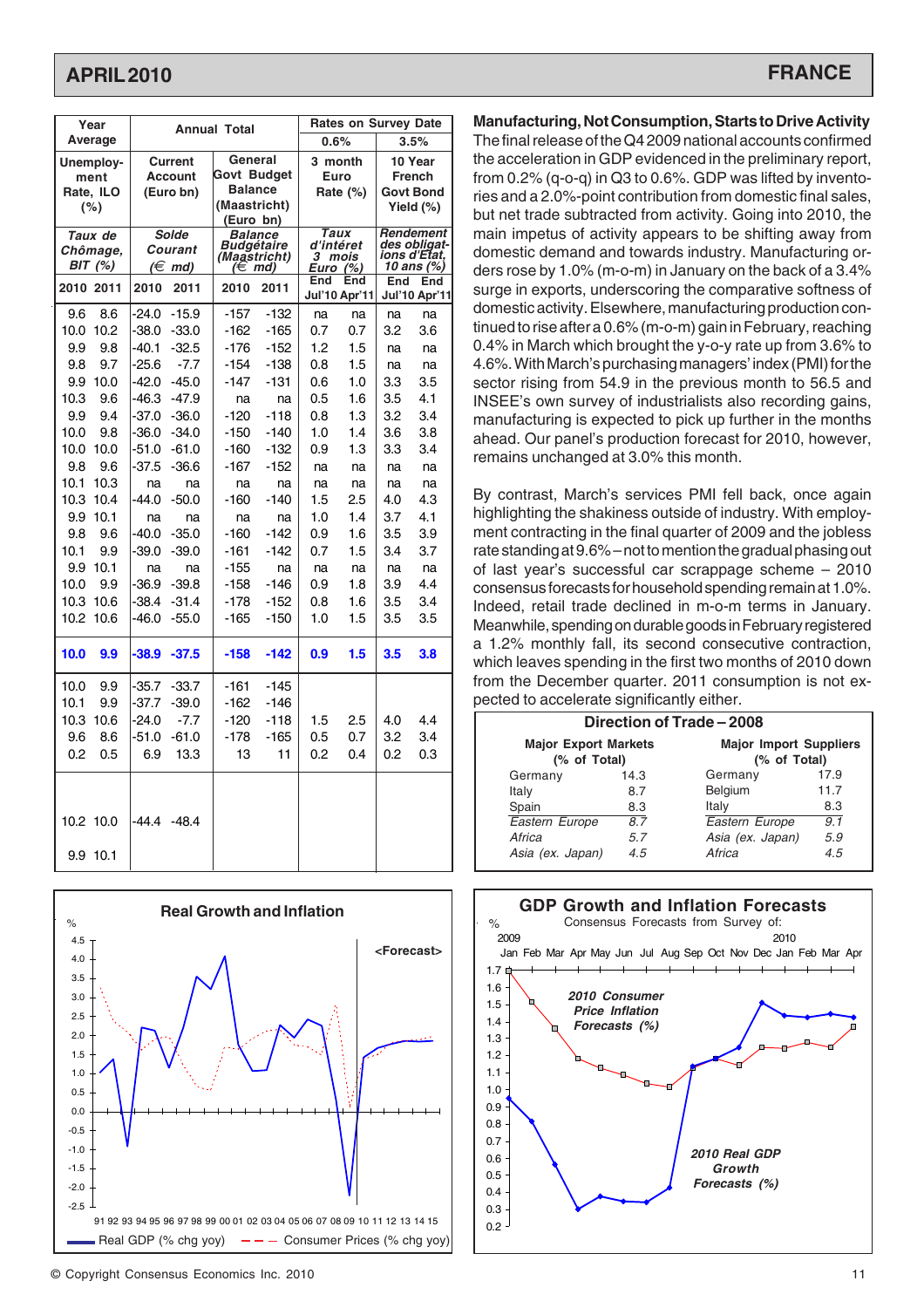## **UNITED KINGDOM**

### **APRIL 2010**

|                                                                                                                             |                                 | Average % Change on Previous Calendar Year |                                 |                                    |                                        |                                    |                                             |                                  |                                 |                                 |                                 |                                                           |                                 |                                              |                                 |                                 |                                 |                                    |
|-----------------------------------------------------------------------------------------------------------------------------|---------------------------------|--------------------------------------------|---------------------------------|------------------------------------|----------------------------------------|------------------------------------|---------------------------------------------|----------------------------------|---------------------------------|---------------------------------|---------------------------------|-----------------------------------------------------------|---------------------------------|----------------------------------------------|---------------------------------|---------------------------------|---------------------------------|------------------------------------|
|                                                                                                                             | <b>Product</b>                  | <b>Gross</b><br><b>Domestic</b>            |                                 | Household<br>Consump-<br>tion      | Gross<br><b>Fixed</b><br>Investment    |                                    | Company<br><b>Trading</b><br><b>Profits</b> |                                  | Manufactur-<br>tion             | ina<br>Produc-                  |                                 | Retail<br><b>Prices (RPI-</b><br>X, underly-<br>ing rate) |                                 | Consumer<br><b>Prices</b><br>Index<br>(HICP) | Output<br><b>Prices</b>         |                                 | Average<br><b>Earnings</b>      |                                    |
| <b>Economic Forecasters</b>                                                                                                 |                                 |                                            |                                 | 2010 2011 2010 2011                | 2010 2011                              |                                    | 2010 2011                                   |                                  | 2010 2011                       |                                 |                                 | 2010 2011                                                 | 2010 2011                       |                                              |                                 | 2010 2011                       | 2010                            | 2011                               |
| <b>Economic Perspectives</b><br><b>HSBC</b>                                                                                 | 2.2<br>2.0                      | 1.4<br>2.7                                 | 0.2<br>0.5                      | $-0.7$<br>1.5                      | 3.0<br>$-0.1$                          | 6.1<br>5.2                         | 5.0<br>na                                   | 8.0<br>na                        | 3.0<br>3.2                      | 1.5<br>5.4                      | 3.4<br>3.8                      | 3.8<br>2.8                                                | 3.2<br>2.8                      | 3.6<br>2.6                                   | 3.5<br>na                       | 4.5<br>na                       | 2.7<br>3.4                      | 3.5<br>3.8                         |
| <b>BNP Paribas</b>                                                                                                          | 1.9                             | 1.5                                        | 1.4                             | 1.2                                | 0.8                                    | 4.0                                | na                                          | na                               | 2.4                             | 2.5                             | 3.9                             | 2.5                                                       | 2.8                             | 1.4                                          | na                              | na                              | 2.2                             | 2.5                                |
| <b>Liverpool Macro Research</b>                                                                                             | 1.8                             | 2.8                                        | 0.8                             | 2.5                                | na                                     | na                                 | na                                          | na                               | na                              | na                              | na                              | na                                                        | 1.8                             | 2.2                                          | na                              | na                              | 3.7                             | 4.2                                |
| <b>Goldman Sachs</b>                                                                                                        | 1.6                             | 3.2                                        | 0.4                             | 0.7                                | $-0.9$                                 | 7.8                                | na                                          | na                               | 2.7                             | 4.4                             | 3.8                             | 2.3                                                       | 2.7                             | 1.6                                          | 3.0                             | 2.0                             | na                              | na                                 |
| <b>Deutsche Bank</b>                                                                                                        | 1.5                             | 2.5                                        | 0.9                             | 2.0                                | $-4.9$                                 | 1.5                                | na                                          | na                               | 0.7                             | 1.8                             | na                              | na                                                        | 2.7                             | 0.7                                          | 3.5                             | 2.7                             | na                              | na                                 |
| <b>Lombard Street Research</b>                                                                                              | 1.5                             | 2.5                                        | 0.1                             | 2.3                                | 2.6                                    | 2.2                                | 3.5                                         | 5.0                              | na                              | na                              | 2.9                             | 0.7                                                       | 2.5                             | 0.8                                          | na                              | na                              | na                              | na                                 |
| <b>Credit Suisse</b>                                                                                                        | 1.5                             | 2.5                                        | 1.0                             | 1.8                                | $-3.3$                                 | 3.8                                | na                                          | na                               | na                              | na                              | 3.6                             | 1.4                                                       | 2.5                             | 1.0                                          | na                              | na                              | na                              | na                                 |
| JP Morgan                                                                                                                   | 1.5<br>1.4                      | 3.2<br>2.2                                 | 0.7<br>1.3                      | 2.1<br>1.7                         | $-2.6$<br>$-4.7$                       | 3.7<br>2.0                         | na                                          | na                               | 1.8<br>0.0                      | 3.2<br>0.0                      | na<br>4.4                       | na<br>2.8                                                 | 2.5<br>3.1                      | 1.7<br>1.5                                   | 2.3                             | 1.5                             | na                              | na                                 |
| <b>Barclays Capital</b><br><b>Bank of America - Merrill</b>                                                                 | 1.4                             | 3.0                                        | 0.0                             | 2.3                                | $-1.5$                                 | 1.4                                | na<br>11.8                                  | na<br>8.6                        | 2.8                             | 5.1                             | 4.2                             | 3.0                                                       | 2.9                             | 1.6                                          | na<br>na                        | na<br>na                        | na<br>1.8                       | na<br>2.3                          |
| Citigroup                                                                                                                   | 1.4                             | 2.3                                        | 1.3                             | 1.4                                | $-9.3$                                 | $-1.7$                             | 14.4                                        | 11.7                             | 0.2                             | 0.8                             | 4.4                             | 2.9                                                       | 3.6                             | 2.9                                          | na                              | na                              | 1.2                             | 2.1                                |
| Societe Generale                                                                                                            | 1.2                             | 2.0                                        | 0.8                             | 1.6                                | $-4.3$                                 | 3.4                                | 8.8                                         | 10.0                             | 2.7                             | 3.5                             | na                              | na                                                        | 2.9                             | 1.7                                          | 3.7                             | 4.0                             | na                              | na                                 |
| <b>IHS Global Insight</b>                                                                                                   | 1.1                             | 1.8                                        | $-0.2$                          | 1.1                                | $-3.4$                                 | 2.7                                | na                                          | na                               | 2.0                             | 2.6                             | 3.7                             | 2.3                                                       | 2.8                             | 1.6                                          | 4.0                             | 2.3                             | 2.2                             | 2.9                                |
| <b>Schroders</b>                                                                                                            | 1.1                             | 2.5                                        | 0.7                             | 1.8                                | $-1.7$                                 | 9.5                                | na                                          | na                               | 3.4                             | 3.9                             | 3.6                             | 2.5                                                       | 2.5                             | 2.3                                          | na                              | na                              | 2.8                             | 3.7                                |
| <b>Oxford Economics</b>                                                                                                     | 1.1                             | 2.3                                        | 0.2                             | 1.6                                | $-3.6$                                 | 0.6                                | 3.1                                         | 5.9                              | 2.1                             | 3.0                             | 3.8                             | 2.0                                                       | 2.7                             | 1.5                                          | 2.3                             | 1.3                             | 2.0                             | 2.2                                |
| Cambridge Econometrics                                                                                                      | 1.0                             | 1.6                                        | -0.1                            | 1.5                                | $-2.3$                                 | 2.0                                | na                                          | na                               | 1.0                             | 2.3                             | 2.5                             | 3.0                                                       | 2.2                             | 2.4                                          | na                              | na                              | 1.4                             | 2.5                                |
| <b>Capital Economics</b>                                                                                                    | 1.0                             | 1.5                                        | 0.5                             | 1.0                                | $-2.0$                                 | 2.0                                | na                                          | na                               | 2.0                             | 3.0                             | 3.9                             | 1.6                                                       | 2.6                             | 0.3                                          | 4.8                             | na                              | 0.7                             | $-0.2$                             |
| <b>Confed of British Industry</b>                                                                                           | 1.0                             | 2.5                                        | 0.7                             | 1.9                                | $-3.3$                                 | 4.3                                | 2.3                                         | 8.1                              | 1.4                             | 2.3                             | 3.1                             | 2.0                                                       | 2.4                             | 1.6                                          | 3.3                             | 2.2                             | 2.1                             | 3.1                                |
| <b>ING Financial Markets</b>                                                                                                | 1.0                             | 1.5                                        | 0.7                             | 0.8                                | -3.7                                   | 2.8                                | na                                          | na                               | 1.7                             | 2.6                             | na                              | na                                                        | 2.4                             | 2.0                                          | 2.2                             | 2.4                             | 1.4                             | 2.2                                |
| <b>ITEM Club</b>                                                                                                            | 1.0                             | 2.5                                        | 0.4                             | 0.9                                | $-1.0$                                 | 3.2                                | 4.0                                         | 5.0                              | 2.6                             | 5.6                             | 2.9                             | 2.3                                                       | 2.2                             | 1.7                                          | 2.1                             | 3.0                             | 2.0                             | 3.1                                |
| <b>RBS Financial Markets</b>                                                                                                | 1.0                             | 2.3                                        | 0.8                             | 0.9                                | $-1.6$                                 | 4.3                                | na                                          | na                               | 0.8                             | 3.0                             | 4.0                             | 2.9                                                       | 2.8                             | 1.9                                          | 2.2                             | 1.5                             | 1.5                             | 1.9                                |
| <b>Beacon Econ Forecasting</b>                                                                                              | 0.9                             | 2.5                                        | 1.5                             | 3.3                                | 0.4                                    | 6.9                                | na                                          | na                               | 3.0                             | 5.2                             | 3.9                             | 1.5                                                       | 2.9                             | 0.4                                          | 4.7                             | 5.4                             | 2.3                             | 2.5                                |
| <b>Experian Business Strategies</b>                                                                                         | 0.9                             | 1.9                                        | 0.6                             | 1.8                                | $-3.4$                                 | 1.2                                | na                                          | na                               | 1.2                             | 2.5                             | 4.0                             | 2.3                                                       | 2.8                             | 1.7                                          | 4.2                             | 3.1                             | 1.8                             | 2.3                                |
| <b>Consensus (Mean)</b>                                                                                                     | 1.3                             | 2.3                                        | 0.6                             | 1.5                                | $-2.2$                                 | 3.4                                | 6.6                                         | 7.8                              | 1.9                             | 3.1                             | 3.7                             | 2.4                                                       | 2.7                             | 1.7                                          | 3.3                             | 2.8                             | 2.1                             | 2.6                                |
| Last Month's Mean<br>3 Months Ago<br><b>High</b><br>Low<br><b>Standard Deviation</b>                                        | 1.4<br>1.5<br>2.2<br>0.9<br>0.4 | 2.3<br>2.2<br>3.2<br>1.4<br>0.5            | 0.5<br>0.6<br>1.5<br>0.5<br>0.5 | 1.7<br>1.6<br>3.3<br>$-0.7$<br>0.8 | -1.6<br>$-1.3$<br>3.0<br>$-9.3$<br>2.6 | 3.6<br>2.9<br>9.5<br>$-1.7$<br>2.5 | 5.0<br>5.1<br>14.4<br>2.3<br>4.5            | 7.1<br>6.5<br>11.7<br>5.0<br>2.4 | 2.1<br>1.9<br>3.4<br>0.0<br>1.0 | 3.1<br>2.7<br>5.6<br>0.0<br>1.5 | 3.5<br>3.2<br>4.4<br>2.5<br>0.5 | 2.3<br>2.4<br>3.8<br>0.7<br>0.7                           | 2.6<br>2.4<br>3.6<br>1.8<br>0.4 | 1.7<br>1.7<br>3.6<br>0.3<br>0.8              | 3.0<br>2.9<br>4.8<br>2.1<br>0.9 | 2.9<br>3.0<br>5.4<br>1.3<br>1.2 | 2.4<br>2.2<br>3.7<br>0.7<br>0.8 | 2.9<br>2.8<br>4.2<br>$-0.2$<br>1.0 |
| <b>Comparison Forecasts</b><br>Treasury (Mar. '10)<br>Eur Commission (Oct. '09)<br><b>IMF (Jan. '10)</b><br>OECD (Nov. '09) | 1.3<br>0.9<br>1.3<br>1.2        | 3.3<br>1.9<br>2.7<br>2.2                   | 0.3<br>0.3<br>$-0.2$            | 2.5<br>1.5<br>2.0                  | $-2.5$<br>$-3.8$<br>$-5.2$             | 4.8<br>3.0<br>2.6                  |                                             |                                  | 1.8                             | 3.8                             |                                 |                                                           | 2.0<br>1.4<br>1.7               | 1.5<br>1.6<br>0.5                            |                                 |                                 |                                 |                                    |

#### **Government and Background Data**

**Prime Minister -** Mr. Gordon Brown (Labour Party). **Parliament -** The Labour party has a working majority of 65 in the 646-seat House of Commons (lower house). **Next Election -** May 6th 2010 (general election). **Nominal GDP -** £1,443bn (2008). **Population -** 61.2mn (midyear, 2008). **\$/£ Exchange Rate -** 1.853 (average, 2008).

| <b>Quarterly Consensus Forecasts</b><br>Historical Data and Forecasts (bold italics) From Survey of |                                   |  |             |  |                                           |  |       |                               |  |    |  |
|-----------------------------------------------------------------------------------------------------|-----------------------------------|--|-------------|--|-------------------------------------------|--|-------|-------------------------------|--|----|--|
| March 8, 2010                                                                                       |                                   |  |             |  |                                           |  |       |                               |  |    |  |
| 2010<br>2009<br>2011                                                                                |                                   |  |             |  |                                           |  |       |                               |  |    |  |
|                                                                                                     | Q <sub>3</sub>                    |  | Q4 Q1 Q2 Q3 |  |                                           |  | Q4 Q1 | Q <sub>2</sub> Q <sub>3</sub> |  | Q4 |  |
| <b>Gross Domestic</b><br><b>Product</b>                                                             |                                   |  |             |  | -5.3 -3.3 0.0 1.2 2.0 2.4 2.4 2.3 2.3 2.1 |  |       |                               |  |    |  |
| <b>Household</b><br>Consumption -3.4 -1.9 -0.4 0.7 1.0 1.1 1.4 1.6 1.7 1.6                          |                                   |  |             |  |                                           |  |       |                               |  |    |  |
| Consumer<br><b>Price Index</b>                                                                      |                                   |  |             |  | 1.4 2.1 3.2 2.9 2.3 1.8 1.4 1.6 1.6 1.7   |  |       |                               |  |    |  |
|                                                                                                     | Percentage Change (year-on-year). |  |             |  |                                           |  |       |                               |  |    |  |

| <b>Historical Data</b>                        |         |                  |         |         |  |  |  |  |  |  |  |
|-----------------------------------------------|---------|------------------|---------|---------|--|--|--|--|--|--|--|
| * % change on previous year                   | 2006    | 2007             | 2008    | 2009    |  |  |  |  |  |  |  |
| <b>Gross Domestic Product*</b>                | 2.9     | 2.6              | 0.5     | $-4.9$  |  |  |  |  |  |  |  |
| <b>Household Consumption*</b>                 | 1.5     | 2.5              | 0.9     | $-3.2$  |  |  |  |  |  |  |  |
| <b>Gross Fixed Investment*</b>                | 6.5     | 7.8              | $-3.5$  | $-14.9$ |  |  |  |  |  |  |  |
| <b>Company Trading Profits*</b>               | 9.2     | 4.5              | 0.6     | $-5.1$  |  |  |  |  |  |  |  |
| <b>Manufacturing Production*</b>              | 1.5     | 0.6              | $-2.9$  | $-10.5$ |  |  |  |  |  |  |  |
| Retail Prices (RPI-X underlying rate)* 2.9    |         | 3.2 <sub>2</sub> | 4.3     | 2.0     |  |  |  |  |  |  |  |
| <b>Consumer Prices Index (HICP)* 2.3</b>      |         | 2.3              | 3.6     | 2.2     |  |  |  |  |  |  |  |
| <b>Output Prices*</b>                         | 2.5     | 2.6              | 7.3     | 1.3     |  |  |  |  |  |  |  |
| <b>Average Earnings*</b>                      | 4.1     | 4.0              | 3.4     | 1.3     |  |  |  |  |  |  |  |
| Unemployment Rate, %                          | 3.0     | 2.7              | 2.8     | 4.7     |  |  |  |  |  |  |  |
| <b>Current Account, £ bn</b>                  | $-43.8$ | $-37.7$          | $-22.0$ | $-18.4$ |  |  |  |  |  |  |  |
| <b>Public Sector Net Cash</b>                 |         |                  |         |         |  |  |  |  |  |  |  |
| Requirement, fiscal yrs, £ bn                 | 35.1    | 21.5             | 59.6    | 162e    |  |  |  |  |  |  |  |
| 3 mth Interbank, % (end yr)                   | 5.3     | 6.0              | 2.6     | 0.7     |  |  |  |  |  |  |  |
| 10 Yr Gilt Yields, % (end yr)                 | 4.7     | 4.6              | 3.0     | 4.0     |  |  |  |  |  |  |  |
| e = consensus estimate based on latest survey |         |                  |         |         |  |  |  |  |  |  |  |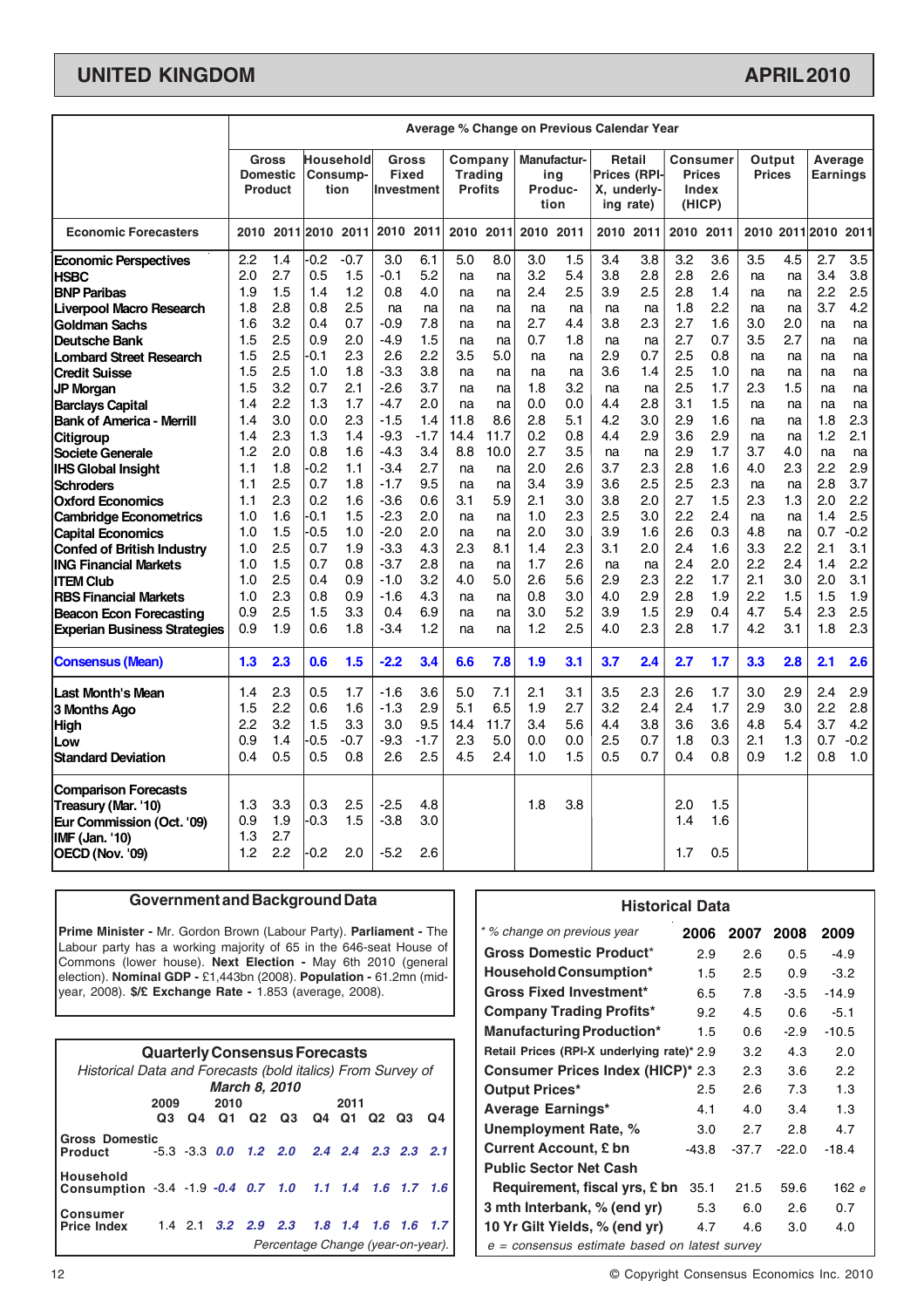|                          | Year                             |                                         | <b>Annual Total</b>                             | <b>Rates on Survey Date</b><br><b>Fiscal Years</b><br>(Apr-Mar)<br>0.7%<br>4.1% |                                                             |            |                                            |                                        |                             |  |  |
|--------------------------|----------------------------------|-----------------------------------------|-------------------------------------------------|---------------------------------------------------------------------------------|-------------------------------------------------------------|------------|--------------------------------------------|----------------------------------------|-----------------------------|--|--|
|                          | Average                          |                                         |                                                 |                                                                                 |                                                             |            |                                            |                                        |                             |  |  |
|                          | Unemploy-<br>ment<br>Rate $(\%)$ |                                         | <b>Current</b><br><b>Account</b><br>$(E \, bn)$ |                                                                                 | <b>Public Sec-</b><br>tor Net Cash<br>Requirement<br>(E bh) |            | 3 month<br><b>Interbank</b><br>Rate $(\%)$ | 10 Year<br><b>Gilt Yield</b><br>$(\%)$ |                             |  |  |
|                          | 2010 2011                        | 2010                                    | 2011                                            | <b>FY</b><br>$10 - 11$                                                          | <b>FY</b><br>$11 - 12$                                      | End        | End<br><b>Jul'10 Apr'11</b>                | End                                    | End<br><b>Jul'10 Apr'11</b> |  |  |
| 5.2                      | 5.3                              | $-16.0$                                 | $-12.0$                                         | 165                                                                             | 150                                                         | 1.5        | 2.2                                        | 4.3                                    | 4.8                         |  |  |
| 4.8                      | 4.3                              | $-16.1$                                 | $-7.4$                                          | na                                                                              | na                                                          | 0.7        | 2.1                                        | 3.9                                    | 3.4                         |  |  |
| 4.7                      | 4.8                              | $-16.0$                                 | -8.5                                            | 155                                                                             | 126                                                         | 0.6        | 0.6                                        | 4.1                                    | 4.1                         |  |  |
| 5.0                      | 4.7                              | $-30.7$                                 | $-27.9$                                         | na                                                                              | na                                                          | 0.7        | 1.3                                        | na                                     | na                          |  |  |
| 5.1                      | 4.2                              | $-4.6$                                  | 7.7                                             | na                                                                              | na                                                          | 0.8        | 2.4                                        | 4.0                                    | 4.4                         |  |  |
| na                       | na                               | $-5.1$                                  | 0.0                                             | 165                                                                             | 130                                                         | 0.7        | 1.2                                        | 4.3                                    | 4.9                         |  |  |
| na                       | na                               | $-40.3$                                 | $-32.8$                                         | na                                                                              | na                                                          | 0.7        | 1.1                                        | 4.4                                    | 4.2                         |  |  |
| na                       | na                               | $-36.4$                                 | $-38.0$                                         | 160                                                                             | 117                                                         | na         | na                                         | 4.3                                    | 4.4                         |  |  |
| na                       | na                               | $-29.0$                                 | $-29.8$                                         | na                                                                              | na                                                          | na         | na                                         | na                                     | na                          |  |  |
| na                       | na                               | $-25.2$                                 | $-16.8$                                         | na                                                                              | na                                                          | 1.0        | 2.5                                        | 4.8                                    | 5.3                         |  |  |
| 5.1                      | 5.1                              | $-20.0$                                 | $-18.0$                                         | na                                                                              | na                                                          | na         | na                                         | na                                     | na                          |  |  |
| 5.2                      | 5.5                              | $-8.8$                                  | 18.3                                            | 169                                                                             | 125                                                         | 1.0        | 2.5                                        | 4.6                                    | 5.1                         |  |  |
| 5.4                      | 6.2                              | $-15.0$                                 | $-10.0$                                         | 165                                                                             | 145                                                         | 0.9        | 1.5                                        | 4.4                                    | 4.8                         |  |  |
| 5.2                      | 5.3                              | $-26.7$                                 | $-23.9$                                         | 165                                                                             | 135                                                         | 0.7        | 1.2                                        | 4.2                                    | 4.5                         |  |  |
| 5.1                      | 4.8                              | $-19.0$                                 | $-30.0$                                         | 160                                                                             | 129                                                         | 0.7        | 1.3                                        | 4.3                                    | 4.4                         |  |  |
| 5.0                      | 5.0                              | $-28.1$                                 | $-21.1$                                         | 172                                                                             | 145                                                         | 0.6        | 1.1                                        | 4.3                                    | 5.1                         |  |  |
| 5.9                      | 6.4                              | $-26.2$                                 | $-23.7$                                         | na<br>167                                                                       | na                                                          | na         | na                                         | na                                     | na                          |  |  |
| 6.0                      | 6.6                              | $-14.8$                                 | -7.8                                            |                                                                                 | 132                                                         | 0.6        | 0.5                                        | 4.0                                    | 3.0                         |  |  |
| 5.1<br>5.5               | 5.0<br>5.6                       | $-36.6$<br>$-16.0$                      | -36.7<br>$-18.5$                                | na<br>175                                                                       | na<br>125                                                   | na<br>0.7  | na<br>1.3                                  | na<br>4.4                              | na<br>4.7                   |  |  |
| 5.0                      | 4.7                              | $-30.0$                                 | $-8.7$                                          | 180                                                                             | 155                                                         | na         | na                                         | na                                     | na                          |  |  |
| 5.0                      | 5.2                              | $-11.4$                                 | $-6.1$                                          | 170                                                                             | 155                                                         | 0.8        | 1.7                                        | 4.4                                    | 4.3                         |  |  |
| 5.2                      | 5.3                              | $-35.7$                                 | $-53.0$                                         | 197                                                                             | 207                                                         | 0.5        | 1.3                                        | 3.5                                    | 3.6                         |  |  |
| 5.1                      | 4.9                              | $-22.5$                                 | $-36.2$                                         | 183                                                                             | 166                                                         | 1.2        | 2.5                                        | 4.5                                    | 5.0                         |  |  |
|                          |                                  |                                         |                                                 |                                                                                 |                                                             |            |                                            |                                        |                             |  |  |
| 5.2                      | 5.2                              | $-22.1$                                 | $-18.4$                                         | 170                                                                             | 143                                                         | 0.8        | 1.6                                        | 4.3                                    | 4.4                         |  |  |
| 5.3<br>5.4<br>6.0<br>4.7 | 5.3<br>5.4<br>6.6<br>4.2         | $-27.0$<br>$-22.3$<br>$-4.6$<br>$-40.3$ | $-25.2$<br>$-19.8$<br>18.3<br>$-53.0$           | 177<br>178<br>197<br>155                                                        | 147<br>147<br>207<br>117                                    | 1.5<br>0.5 | 2.5<br>0.5                                 | 4.8<br>3.5                             | 5.3<br>3.0                  |  |  |
| 0.3                      | 0.6                              | 10.1                                    | 16.0                                            | 11                                                                              | 22                                                          | 0.2        | 0.6                                        | 0.3                                    | 0.6                         |  |  |
|                          |                                  | $-35.0$                                 | $-36.0$                                         |                                                                                 |                                                             |            |                                            |                                        |                             |  |  |



example, rebounded by 2.1% (m-o-m) in February, overcoming much of the previous month's slump, while the PMI for manufacturing reached a new high of 57.2 in March. In its latest interim assessment, the OECD even said that it expected the UK economy to grow the fastest out of all the G-7 countries bar Canada in the first half of the year, forecasting a q-o-q annualised growth rate of 2.0% in Q1 and 3.1% in Q2. The labour market appears to be indicative of this turnaround in fortunes, as new hirings in February were up and the claimant count of unemployment fell by 32,300. A cause of concern, however, is that the number of those deemed "economically inactive" has risen to its highest level in years, with the proportion of those employed falling to 58.1%. Meanwhile, inflation surprised on the downside in February as it fell to 3.0% (y-o-y) from a high of 3.5% in January. This suggests that the upside risk to inflation could be dissipating, allowing monetary policy to stay looser for a little longer (until the final quarter of this year according to our panel – see below).

Early indicators suggest that despite the VAT hike and bad weather in January putting an initial dampener on activity, the economy managed to avoid a dreaded "double-dip" recession and continued on a path of expansion in Q1. Retail sales, for

**Expansion Could Continue into Q1**

It was finally confirmed that the next general election will take place on May  $6<sup>th</sup>$ . Investors will be hoping for a clear victor to emerge so that steps to grapple with the spiralling deficit can finally be undertaken. In the meantime, the revised government estimate of the FY2009-10 budget deficit from £178bn to £167bn did little to reassure the markets, as the UK pound made further losses against the US dollar.

| UK Official Bank Rate $-$ April 12, 2010 = 0.50% |                           |       |                  |                  |  |  |  |  |  |  |  |
|--------------------------------------------------|---------------------------|-------|------------------|------------------|--|--|--|--|--|--|--|
| <b>FORECASTS</b>                                 | End June End Sep.<br>2010 | 2010  | End Dec.<br>2010 | End Mar.<br>2011 |  |  |  |  |  |  |  |
| <b>Consensus</b><br><b>Mean Average:</b>         | 0.53%                     | 0.69% | 1.06%            | $1.35\%$         |  |  |  |  |  |  |  |
| Mode (most<br>frequent forecast): 0.50%          |                           | 0.50% | $1.00\%$         | $2.00\%$         |  |  |  |  |  |  |  |



### **UNITED KINGDOM**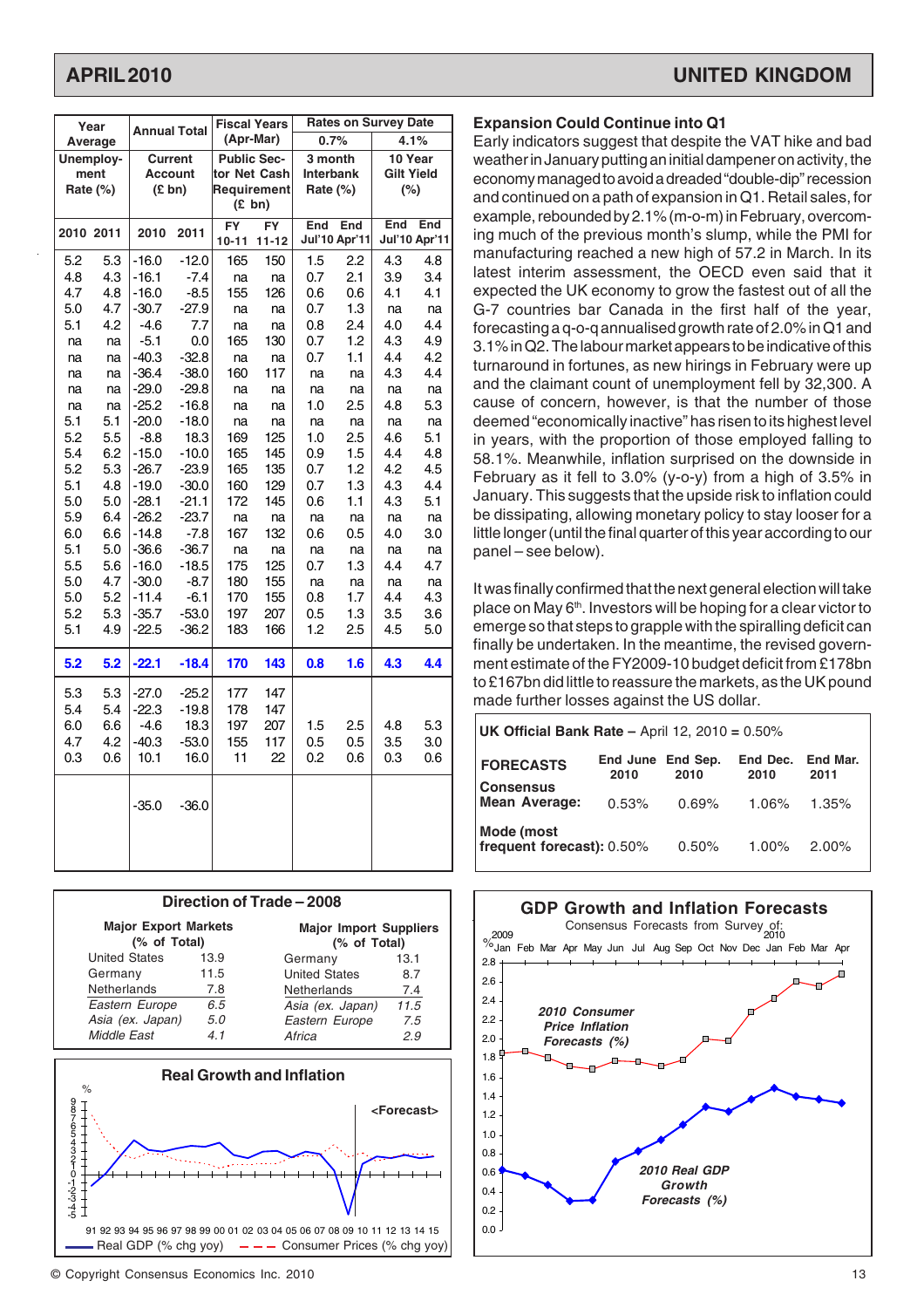|                                  |              | Average % Change on Previous Calendar Year |      |                                        |                                           |      |                                         |        |                                  |                      |                                  |      |      |                                                 |
|----------------------------------|--------------|--------------------------------------------|------|----------------------------------------|-------------------------------------------|------|-----------------------------------------|--------|----------------------------------|----------------------|----------------------------------|------|------|-------------------------------------------------|
|                                  | <b>Gross</b> | <b>Domestic</b><br><b>Product</b>          |      | <b>Household</b><br><b>Consumption</b> | Gross<br><b>Fixed</b><br>Investment       |      | <b>Industrial</b><br><b>Production</b>  |        | <b>Consumer</b><br><b>Prices</b> |                      | <b>Producer</b><br><b>Prices</b> |      |      | <b>Contractual</b><br>Hourly<br><b>Earnings</b> |
|                                  |              | <b>Prodotto</b><br>Interno Lordo           |      | <b>Consumi</b><br>delle Famiglie       | <b>Investimenti</b><br><b>Fissi Lordi</b> |      | <b>Produzione</b><br><b>Industriale</b> |        |                                  | Prezzi<br>al Consumo | Prezzi alla<br>Produzione        |      |      | <b>Retribuzione</b><br>Orarie<br>Contrattuali   |
| <b>Economic Forecasters</b>      |              | 2010 2011                                  | 2010 | 2011                                   | 2010                                      | 2011 | 2010                                    | 2011   | 2010                             | 2011                 | 2010                             | 2011 | 2010 | 2011                                            |
| <b>Bank of America - Merrill</b> | 1.1          | 2.1                                        | 0.6  | 1.5                                    | 0.5                                       | 3.7  | 3.4                                     | 3.2    | 1.4                              | 1.9                  | 0.9                              | 1.2  | na   | na                                              |
| Confindustria                    | 1.1          | 1.3                                        | 0.8  | 1.3                                    | 1.4                                       | 2.7  | na                                      | na     | 1.4                              | 2.0                  | na                               | na   | na   | na                                              |
| Goldman Sachs                    | 1.0          | 1.6                                        | 0.8  | 0.9                                    | $-0.1$                                    | 1.0  | 1.6                                     | 2.0    | 1.3                              | 1.8                  | 1.3                              | 3.3  | na   | na                                              |
| <b>ISAE</b>                      | 1.0          | 1.4                                        | 0.8  | 1.1                                    | 0.8                                       | 2.8  | na                                      | na     | 1.6                              | 2.0                  | 1.9                              | 2.4  | 1.5  | 0.7                                             |
| <b>Centro Europa Ricerche</b>    | 0.9          | 1.2                                        | 0.6  | 0.8                                    | 0.5                                       | 2.0  | na                                      | na     | 2.1                              | 2.3                  | na                               | na   | na   | na                                              |
| <b>Citigroup</b>                 | 0.7          | 0.8                                        | 0.6  | 0.5                                    | $-1.1$                                    | 4.0  | 3.2                                     | $-1.8$ | 1.4                              | 1.5                  | na                               | na   | 2.4  | 1.9                                             |
| <b>ING Financial Markets</b>     | 0.7          | 1.0                                        | 0.7  | 0.9                                    | $-0.8$                                    | 1.3  | 1.3                                     | 1.4    | 1.5                              | 1.7                  | 1.8                              | 2.0  | 2.2  | 2.3                                             |
| Ref.                             | 0.7          | 0.8                                        | 0.5  | 0.7                                    | $-1.1$                                    | 0.3  | 1.2                                     | 1.0    | 1.5                              | 1.9                  | 2.1                              | 2.3  | 2.0  | 2.3                                             |
| Intesa Sanpaolo                  | 0.7          | 1.2                                        | 0.6  | 1.7                                    | $-0.5$                                    | 1.9  | 3.7                                     | 0.8    | 1.4                              | 2.0                  | 0.4                              | 1.1  | 2.0  | 2.1                                             |
| <b>Banca Nzle del Lavoro</b>     | 0.6          | 1.1                                        | 0.6  | 0.8                                    | $-0.2$                                    | 1.9  | 1.0                                     | 2.0    | 1.6                              | 1.9                  | 1.8                              | 2.5  | 2.2  | 2.8                                             |
| Econ Intelligence Unit           | 0.6          | 0.6                                        | 0.6  | 0.7                                    | 0.4                                       | 1.3  | 3.0                                     | 1.0    | 1.4                              | 1.7                  | 1.1                              | 1.6  | na   | na                                              |
| <b>HSBC</b>                      | 0.6          | 1.0                                        | 0.7  | 0.8                                    | $-0.9$                                    | 2.2  | 3.7                                     | 2.5    | 1.1                              | 1.4                  | na                               | na   | na   | na                                              |
| Prometeia                        | 0.6          | 1.0                                        | 0.4  | 0.7                                    | 0.4                                       | 1.8  | 1.7                                     | 1.5    | 1.5                              | 1.7                  | 2.8                              | 1.7  | 1.6  | 2.0                                             |
| <b>UniCredit</b>                 | 0.5          | 1.0                                        | 0.2  | 0.8                                    | $-2.3$                                    | 0.6  | na                                      | na     | 1.6                              | 1.9                  | 1.6                              | 2.7  | 2.8  | 2.4                                             |
| <b>IHS Global Insight</b>        | 0.5          | 1.0                                        | 0.6  | 1.0                                    | $-0.9$                                    | 1.2  | 4.1                                     | 3.0    | 1.4                              | 1.8                  | na                               | na   | na   | na                                              |
| <b>Consensus (Mean)</b>          | 0.8          | 1.1                                        | 0.6  | 0.9                                    | $-0.3$                                    | 1.9  | 2.5                                     | 1.5    | 1.5                              | 1.8                  | 1.6                              | 2.1  | 2.1  | 2.1                                             |
| Last Month's Mean                | 0.8          | 1.2                                        | 0.6  | 0.9                                    | 0.2                                       | 1.9  | 1.9                                     | 1.7    | 1.5                              | 1.8                  | 1.6                              | 2.1  | 2.1  | 2.1                                             |
| 3 Months Ago                     | 0.9          | 1.2                                        | 0.6  | 0.9                                    | 0.2                                       | 2.0  | 2.2                                     | 1.8    | 1.6                              | 1.8                  | 1.4                              | 2.2  | 2.1  | 2.3                                             |
| High                             | 1.1          | 2.1                                        | 0.8  | 1.7                                    | 1.4                                       | 4.0  | 4.1                                     | 3.2    | 2.1                              | 2.3                  | 2.8                              | 3.3  | 2.8  | 2.8                                             |
| Low                              | 0.5          | 0.6                                        | 0.2  | 0.5                                    | $-2.3$                                    | 0.3  | 1.0                                     | $-1.8$ | 1.1                              | 1.4                  | 0.4                              | 1.1  | 1.5  | 0.7                                             |
| <b>Standard Deviation</b>        | 0.2          | 0.4                                        | 0.2  | 0.3                                    | 1.0                                       | 1.0  | 1.2                                     | 1.4    | 0.2                              | 0.2                  | 0.7                              | 0.7  | 0.4  | 0.6                                             |
| <b>Comparison Forecasts</b>      |              |                                            |      |                                        |                                           |      |                                         |        |                                  |                      |                                  |      |      |                                                 |
| Government (Sep. '09)            | 0.7          |                                            | 0.5  |                                        | 1.7                                       |      |                                         |        | 1.5                              |                      |                                  |      |      |                                                 |
| Eur Commission (Oct. '09)        | 0.7          | 1.4                                        | 0.8  | 1.3                                    | 0.1                                       | 2.4  |                                         |        | 1.8                              | 2.0                  |                                  |      |      |                                                 |
| IMF (Jan. '10)                   | 1.0          | 1.3                                        |      |                                        |                                           |      |                                         |        |                                  |                      |                                  |      |      |                                                 |
| OECD (Nov. '09)                  | 1.1          | 1.5                                        | 0.7  | 1.1                                    | 0.6                                       | 4.0  |                                         |        |                                  |                      |                                  |      |      |                                                 |

#### **Government and Background Data**

**Prime Minister -** Mr. Silvio Berlusconi (People of Freedom Party). Parliament - A centre-right coalition led by the People of Freedom Party has majorities in both the Chamber of Deputies (lower house) and the Senate (upper house). **Next Elections -** By 2013 (parliamentary). **Nominal GDP -** Euro1,572bn (2008). **Population -** 59.6mn (mid-year, 2008). **\$/Euro Exchange Rate -** 1.472 (average, 2008).

| <b>Quarterly Consensus Forecasts</b>                                  |  |  |  |  |                                               |  |  |  |  |     |  |
|-----------------------------------------------------------------------|--|--|--|--|-----------------------------------------------|--|--|--|--|-----|--|
| Historical Data and Forecasts (bold italics) From Survey of           |  |  |  |  |                                               |  |  |  |  |     |  |
| March 8, 2010                                                         |  |  |  |  |                                               |  |  |  |  |     |  |
| 2010<br>2009<br>2011                                                  |  |  |  |  |                                               |  |  |  |  |     |  |
|                                                                       |  |  |  |  | Q3 Q4 Q1 Q2 Q3 Q4 Q1 Q2 Q3                    |  |  |  |  | Q4  |  |
| <b>Gross Domestic</b><br>Product                                      |  |  |  |  | $-4.6$ $-2.8$ 0.3 1.0 0.7 1.2 1.2 1.2 1.3 1.3 |  |  |  |  |     |  |
|                                                                       |  |  |  |  |                                               |  |  |  |  |     |  |
| <b>Household</b><br>Consumption -1.6 -0.4 0.8 0.7 0.5 0.5 0.7 0.8 0.9 |  |  |  |  |                                               |  |  |  |  | 1.0 |  |
| <b>Consumer</b><br><b>Prices</b>                                      |  |  |  |  | 0.1 0.7 1.4 1.3 1.6 1.6 1.7 1.7 1.8 1.9       |  |  |  |  |     |  |
|                                                                       |  |  |  |  | Percentage Change (year-on-year)              |  |  |  |  |     |  |

| <b>Historical Data</b>                        |                  |         |         |          |  |  |  |  |  |  |
|-----------------------------------------------|------------------|---------|---------|----------|--|--|--|--|--|--|
| * % change on previous year                   | 2006             | 2007    | 2008    | 2009     |  |  |  |  |  |  |
| <b>Gross Domestic Product*</b>                | 2.1              | 1.4     | $-1.3$  | $-5.1$   |  |  |  |  |  |  |
| <b>Household Consumption*</b>                 | 1.2 <sub>1</sub> | 1.1     | -0.8    | $-1.8$   |  |  |  |  |  |  |
| <b>Gross Fixed Investment*</b>                | 3.1              | 1.3     | $-4.0$  | $-12.2$  |  |  |  |  |  |  |
| Industrial Production*                        | 3.6              | 2.1     | $-3.2$  | $-17.6$  |  |  |  |  |  |  |
| <b>Consumer Prices*</b>                       | 2.1              | 1.8     | 3.4     | 0.8      |  |  |  |  |  |  |
| <b>Producer Prices*</b>                       | 4.5              | 3.0     | 5.1     | $-4.7$   |  |  |  |  |  |  |
| <b>Contractual Hourly Earnings*</b>           | 3.0              | 2.2     | 3.5     | 3.1      |  |  |  |  |  |  |
| <b>Unemployment Rate,%</b>                    | 6.8              | 6.2     | 6.7     | 7.8      |  |  |  |  |  |  |
| <b>Current Account, Euro bn</b>               | $-38.3$          | $-37.7$ | $-54.5$ | $-48.0$  |  |  |  |  |  |  |
| General Govt. Budget Balance                  |                  |         |         |          |  |  |  |  |  |  |
| (Maastricht definition), Euro bn-49.3 -23.2   |                  |         | $-43.0$ | $-80.8e$ |  |  |  |  |  |  |
| 3 mth Euro, % (end yr)                        | 3.7              | 4.7     | 2.8     | 0.7      |  |  |  |  |  |  |
| 10 yr Italian Govt Bond,                      |                  |         |         |          |  |  |  |  |  |  |
| $%$ (end yr)                                  | 4.2              | 4.6     | 4.3     | 4.2      |  |  |  |  |  |  |
| e = consensus estimate based on latest survey |                  |         |         |          |  |  |  |  |  |  |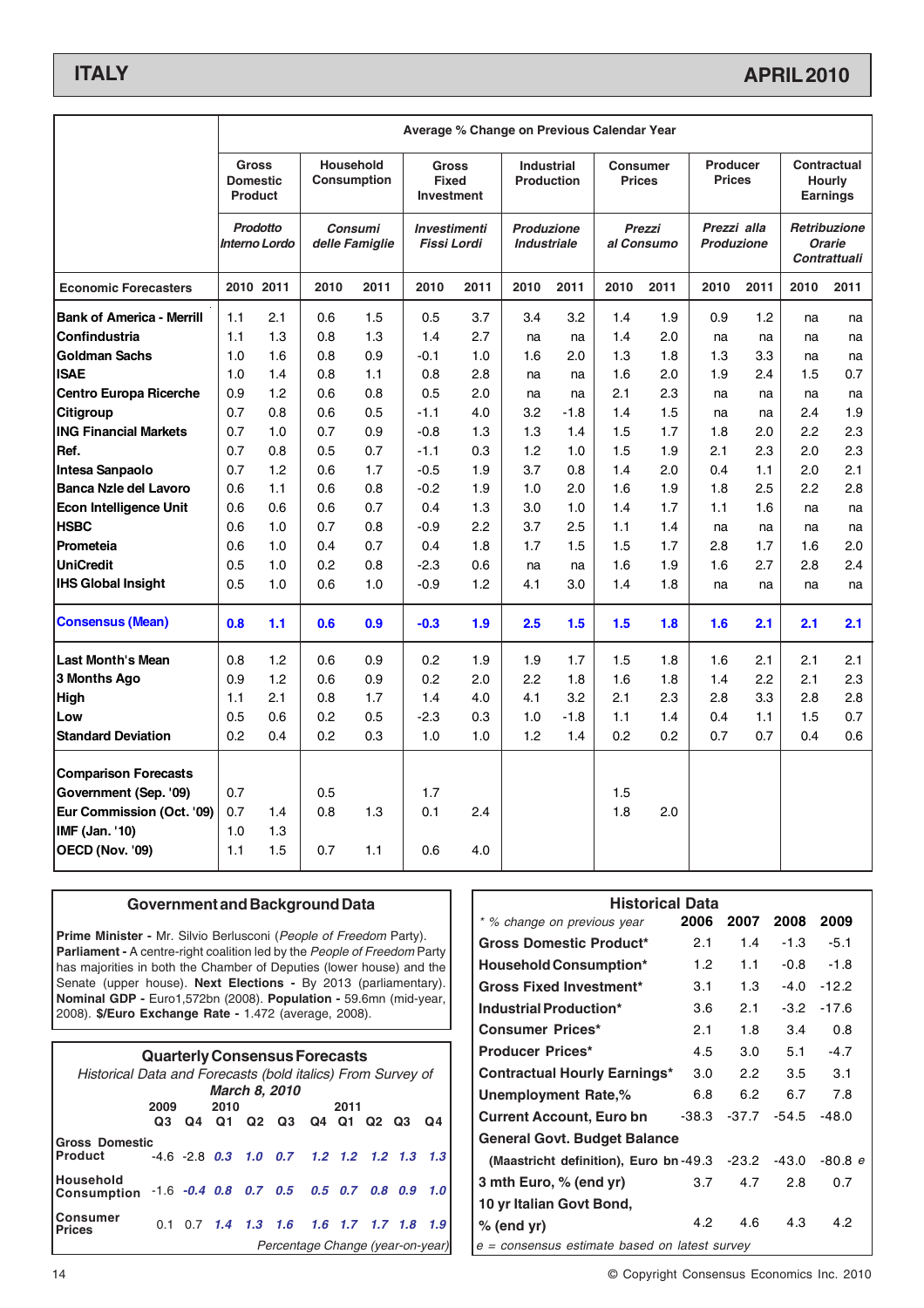| Year                                |            |                                           |         | <b>Annual Total</b>                                               |         |                                                      |                      | Rates on Survey Date                                |                      |  |
|-------------------------------------|------------|-------------------------------------------|---------|-------------------------------------------------------------------|---------|------------------------------------------------------|----------------------|-----------------------------------------------------|----------------------|--|
| Average                             |            |                                           |         |                                                                   |         | 0.6%                                                 |                      | 3.9%                                                |                      |  |
| Unemploy-<br>ment<br>Rate (%)       |            | <b>Current</b><br>Account<br>(Euro bn)    |         | General<br>Govt<br><b>Budget Bal</b><br>(Maastricht)<br>(Euro bn) |         | 3 month<br>Euro<br>Rate (%)                          |                      | 10 Year<br>Italian<br><b>Govt Bond</b><br>Yield (%) |                      |  |
| Tasso di<br>Disoccupaz-<br>ione (%) |            | <b>Partite</b><br>Correnti<br>$(\in$ mld) |         | Indebit-<br>amento<br>netto<br>(Maastricht)<br>ι€                 | mld)    | <b>Interessi</b><br><b>Euro Tri-</b><br>mestrali (%) |                      | Buoni<br>del Tesoro<br>Decennali<br>(%)             |                      |  |
|                                     | 2010 2011  | 2010                                      | 2011    | 2010                                                              | 2011    | End                                                  | End<br>Jul'10 Apr'11 | <b>End</b>                                          | End<br>Jul'10 Apr'11 |  |
| 8.3                                 | 7.8        | -43.6                                     | -31.3   | $-80.9$                                                           | $-66.4$ | na                                                   | na                   | na                                                  | na                   |  |
| 8.7                                 | 9.0        | $-47.4$                                   | $-47.4$ | $-83.4$                                                           | $-81.1$ | na                                                   | na                   | na                                                  | na                   |  |
| na                                  | na         | -24.2                                     | -13.1   | -83.2                                                             | -79.3   | 1.2                                                  | 1.5                  | na                                                  | na                   |  |
| 8.8                                 | 8.8        | na                                        | na      | na                                                                | na      | na                                                   | na                   | na                                                  | na                   |  |
| 8.8                                 | 9.0        | na                                        | na      | na                                                                | na      | 0.7                                                  | 1.9                  | 4.1                                                 | 4.6                  |  |
| 8.9                                 | 9.1        | $-37.7$                                   | $-23.4$ | $-82.3$                                                           | $-87.5$ | 0.8                                                  | 1.5                  | 4.3                                                 | 4.5                  |  |
| 8.8                                 | 8.4        | $-43.5$                                   | $-42.3$ | -84.2                                                             | $-78.7$ | 0.8                                                  | 1.3                  | 4.0                                                 | 4.2                  |  |
| 9.5                                 | 9.7        | $-47.8$                                   | $-43.4$ | $-91.0$                                                           | $-89.0$ | 0.9                                                  | 1.5                  | 3.9                                                 | 4.2                  |  |
| 9.0                                 | 9.4        | -43.0                                     | -52.1   | $-85.0$                                                           | -79.0   | 1.2                                                  | 2.2                  | 4.1                                                 | 4.3                  |  |
| 8.8                                 | 9.2        | $-43.0$                                   | $-40.0$ | na                                                                | na      | na                                                   | na                   | na                                                  | na                   |  |
| 8.5                                 | 8.5        | na                                        | na      | na                                                                | na      | na                                                   | na                   | na                                                  | na                   |  |
| 8.8                                 | 8.9        | $-35.0$                                   | $-34.0$ | na                                                                | na      | 0.7                                                  | 1.6                  | 4.1                                                 | 3.9                  |  |
| 9.1                                 | 9.3        | $-60.0$                                   | $-54.0$ | $-90.9$                                                           | $-78.7$ | 0.8                                                  | 1.4                  | 4.4                                                 | 4.5                  |  |
| 8.9                                 | 8.8        | na                                        | na      | -77.0                                                             | $-71.0$ | na                                                   | na                   | na                                                  | na                   |  |
| 8.9                                 | 8.8        | -42.0                                     | $-39.1$ | -76.4                                                             | $-59.2$ | na                                                   | na                   | 4.1                                                 | 4.7                  |  |
| 8.8                                 | 8.9        | $-42.5$                                   | $-38.2$ | $-83.4$                                                           | $-77.0$ | 0.9                                                  | 1.6                  | 4.1                                                 | 4.3                  |  |
| 8.8                                 | 8.8        | $-43.3$                                   | $-39.1$ | $-83.6$                                                           | $-78.3$ |                                                      |                      |                                                     |                      |  |
| 8.5                                 | 8.5        | $-43.1$                                   | $-38.8$ | $-85.0$                                                           | $-79.5$ |                                                      |                      |                                                     |                      |  |
| 9.5                                 | 9.7        | -24.2                                     | -13.1   | -76.4                                                             | $-59.2$ | 1.2                                                  | 2.2                  | 4.4                                                 | 4.7                  |  |
| 8.3                                 | 7.8        | $-60.0$                                   | $-54.0$ | -91.0                                                             | $-89.0$ | 0.7                                                  | 1.3                  | 3.9                                                 | 3.9                  |  |
| 0.3                                 | 0.5        | 8.8                                       | 12.2    | 4.9                                                               | 9.1     | 0.2                                                  | 0.3                  | 0.2                                                 | 0.3                  |  |
| 8.8<br>8.7<br>8.5                   | 8.7<br>8.7 | $-37.0$                                   | $-38.6$ |                                                                   |         |                                                      |                      |                                                     |                      |  |



### **ITALY**

#### **Fragile Recovery**

Revisions to the Italian national accounts have further highlighted the fragility of the recovery. The unexpected contraction in Q4 2009 GDP was larger than originally thought, posting a 0.3% (q-o-q) fall compared with the initial 0.2% estimate, while Q3 growth – which initially brought Italy out of recession – was revised down slightly from 0.6% to 0.5%. The contraction seen for the year as a whole was amended to 5.1% from an original 4.9% estimate. The poor performance at the end of last year was driven by slumps in consumer spending and investment, which fell by 0.1% (qo-q) and 1.0%, respectively. Nevertheless, going forward, manufacturing appeared to recover at the turn of the year, with industrial production jumping by a large 2.6% (m-o-m) in January on the back of an increase in exports. Indeed, the IMF anticipates that it will be external demand which drives future growth while consumer spending remains subdued. A rapid rise in joblessness appears to be the source of consumer caution, as in February when unemployment reached 8.5% after posting an average of 8.2% in the last three months of 2009. In a bid to shore up domestic demand, the government recently passed a consumer-targeted stimulus measure worth €300mn in order to encourage the sale of durable goods.

After resisting the temptation to lower taxes to stimulate growth, the government budget is expected to post a relatively modest deficit of 5.3% of GDP in 2009 and aims to cut this down to 3.9% in 2011. This puts Italy in a better position than the likes of Spain, Portugal and Greece, although weak growth prospects in the near-term remain an issue for credit rating agencies considering downgrades.

| Direction of Trade - 2008                   |      |                                               |      |  |  |  |  |  |  |
|---------------------------------------------|------|-----------------------------------------------|------|--|--|--|--|--|--|
| <b>Major Export Markets</b><br>(% of Total) |      | <b>Major Import Suppliers</b><br>(% of Total) | 16.0 |  |  |  |  |  |  |
| Germany                                     | 12.8 | Germany                                       |      |  |  |  |  |  |  |
| France                                      | 11.2 | France                                        | 8.6  |  |  |  |  |  |  |
| Spain                                       | 6.6  | China                                         | 6.2  |  |  |  |  |  |  |
| Eastern Europe                              | 15.7 | Eastern Europe                                | 15.5 |  |  |  |  |  |  |
| Middle East                                 | 5.9  | Middle East                                   | 8.9  |  |  |  |  |  |  |
| Asia (ex. Japan)                            | 3.8  | Asia (ex. Japan)                              | 8.8  |  |  |  |  |  |  |

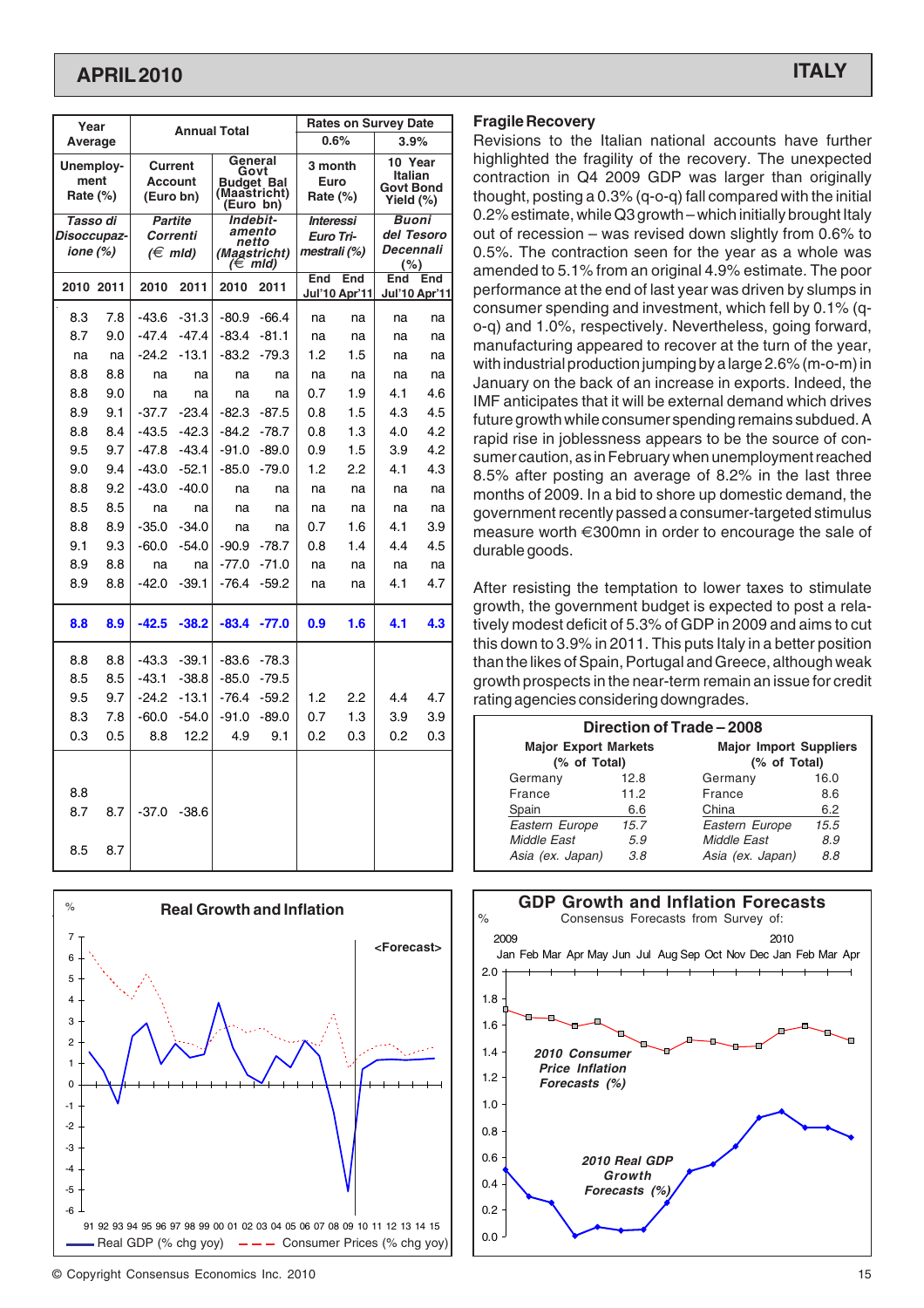### **CANADA**

### **APRIL 2010**

|                                |                                            | Average % Change on Previous Calendar Year |                                             |     |                                                                                                |      |      |                                                                            |     |                                          |     |                                                      |     |                                      | Annual<br>Total |                                                 |     |                                                |           |                                                                  |  |           |
|--------------------------------|--------------------------------------------|--------------------------------------------|---------------------------------------------|-----|------------------------------------------------------------------------------------------------|------|------|----------------------------------------------------------------------------|-----|------------------------------------------|-----|------------------------------------------------------|-----|--------------------------------------|-----------------|-------------------------------------------------|-----|------------------------------------------------|-----------|------------------------------------------------------------------|--|-----------|
|                                | <b>Gross</b><br>Domestic<br><b>Product</b> |                                            | <b>Personal</b><br>Expendi-<br>ture         |     | Machinery<br>Pre - Tax<br>& Equip-<br>Corporate<br>ment<br><b>Profits</b><br><b>Investment</b> |      |      | <b>Consumer</b><br><b>Industrial</b><br><b>Prices</b><br><b>Production</b> |     |                                          |     | <b>Industrial</b><br><b>Product</b><br><b>Prices</b> |     | Average<br>Hourly<br><b>Earnings</b> |                 | Housing<br><b>Starts</b><br>(thousand<br>units) |     |                                                |           |                                                                  |  |           |
|                                | Produit<br><b>Intérieur</b><br><b>Brut</b> |                                            | Dépenses<br>de Con-<br>sommation<br>Ménages | des | Investisse-<br>ment<br><b>Productif</b>                                                        |      |      | Bénéfices<br>des<br>Sociétés<br>avant<br>impöts                            |     | <b>Production</b><br><b>Industrielle</b> |     | Prix à la<br>Consom-<br>mation                       |     |                                      |                 | Prix des<br><b>Produits</b><br>Industriels      |     | Rémunér-<br>ation<br><b>Horaire</b><br>Moyenne | chantier, | <b>Construc-</b><br>tion de<br>Logements<br>mises en<br>milliers |  |           |
| <b>Economic Forecasters</b>    | 2010 2011                                  |                                            | 2010 2011                                   |     | 2010 2011                                                                                      |      |      | 2010 2011                                                                  |     | 2010 2011                                |     | 2010 2011                                            |     |                                      |                 |                                                 |     | 2010 2011                                      | 2010 2011 |                                                                  |  | 2010 2011 |
| <b>BMO Capital Markets</b>     | 3.4                                        | 3.2                                        | 3.2                                         | 3.5 | 0.2                                                                                            | 4.7  | 15.0 | 10.0                                                                       | 3.5 | 4.0                                      | 2.2 | 1.9                                                  | 1.0 | 2.0                                  | 2.8             | 2.6                                             | 180 | 180                                            |           |                                                                  |  |           |
| Economap                       | 3.4                                        | 3.5                                        | 3.3                                         | 3.5 | 1.0                                                                                            | 6.0  | 16.0 | 12.0                                                                       | 3.6 | 4.1                                      | 2.1 | 1.9                                                  | 1.5 | 3.0                                  | 2.6             | 3.0                                             | 180 | 180                                            |           |                                                                  |  |           |
| <b>National Bank Financial</b> | 3.4                                        | 2.3                                        | 3.1                                         | 2.6 | 4.1                                                                                            | 7.9  | 18.0 | 8.6                                                                        | na  | na                                       | 1.8 | 2.2                                                  | na  | na                                   | na              | na                                              | 180 | 170                                            |           |                                                                  |  |           |
| <b>Royal Bank of Canada</b>    | 3.4                                        | 3.6                                        | 2.9                                         | 2.8 | 2.7                                                                                            | 8.6  | 20.8 | 16.5                                                                       | na  | na                                       | 1.9 | 2.2                                                  | na  | na                                   | na              | na                                              | 184 | 189                                            |           |                                                                  |  |           |
| <b>IHS Global Insight</b>      | 3.4                                        | 3.5                                        | 3.1                                         | 2.5 | 2.8                                                                                            | 3.7  | 33.4 | 15.8                                                                       | 7.0 | 8.5                                      | 1.5 | 1.7                                                  | 1.2 | 2.6                                  | na              | na                                              | 191 | 182                                            |           |                                                                  |  |           |
| <b>Toronto Dominion Bank</b>   | 3.4                                        | 2.9                                        | 3.3                                         | 2.8 | 1.1                                                                                            | 9.9  | 20.9 | 10.0                                                                       | na  | na                                       | 1.7 | 1.9                                                  | na  | na                                   | na              | na                                              | 185 | 170                                            |           |                                                                  |  |           |
| <b>Scotia Economics</b>        | 3.3                                        | 2.8                                        | 3.1                                         | 2.7 | 1.9                                                                                            | 5.8  | 27.0 | 16.0                                                                       | 3.7 | 4.9                                      | 1.9 | 2.3                                                  | na  | na                                   | na              | na                                              | 190 | 175                                            |           |                                                                  |  |           |
| Conf Board of Canada           | 3.2                                        | 3.3                                        | 3.0                                         | 2.7 | 2.6                                                                                            | 10.8 | 27.3 | 7.2                                                                        | na  | na                                       | 1.8 | 2.6                                                  | 1.2 | 2.5                                  | na              | na                                              | 187 | 194                                            |           |                                                                  |  |           |
| Informetrica                   | 3.2                                        | 3.4                                        | 3.0                                         | 3.6 | 6.0                                                                                            | 5.5  | 22.0 | 15.0                                                                       | 8.5 | 4.5                                      | 2.0 | 2.0                                                  | 3.5 | 3.0                                  | 2.0             | 3.5                                             | 192 | 178                                            |           |                                                                  |  |           |
| <b>University of Toronto</b>   | 3.1                                        | 2.7                                        | 2.6                                         | 2.3 | 2.1                                                                                            | 8.3  | 22.8 | 8.6                                                                        | na  | na                                       | 2.1 | 2.6                                                  | na  | na                                   | na              | na                                              | 180 | 175                                            |           |                                                                  |  |           |
| Desjardins                     | 3.0                                        | 2.9                                        | 3.0                                         | 2.9 | 4.6                                                                                            | 4.9  | 14.4 | 8.9                                                                        | na  | na                                       | 1.7 | 2.2                                                  | 1.6 | 3.8                                  | 2.8             | 4.4                                             | 182 | 174                                            |           |                                                                  |  |           |
| <b>CIBC World Markets</b>      | 3.0                                        | 2.5                                        | 2.7                                         | 2.5 | 2.7                                                                                            | 2.9  | 11.5 | 15.0                                                                       | na  | na                                       | 1.9 | 2.1                                                  | na  | na                                   | na              | na                                              | 210 | 205                                            |           |                                                                  |  |           |
| <b>Caisse de Depot</b>         | 2.7                                        | 3.0                                        | 2.6                                         | 2.9 | 4.7                                                                                            | 6.9  | na   | na                                                                         | na  | na                                       | 1.5 | 2.0                                                  | na  | na                                   | na              | na                                              | 170 | 177                                            |           |                                                                  |  |           |
| <b>EDC Economics</b>           | 2.5                                        | 2.9                                        | 2.2                                         | 1.9 | 2.5                                                                                            | 4.1  | na   | na                                                                         | na  | na                                       | 2.0 | 2.5                                                  | na  | na                                   | na              | na                                              | 155 | 165                                            |           |                                                                  |  |           |
| <b>Consensus (Mean)</b>        | 3.2                                        | 3.0                                        | 2.9                                         | 2.8 | 2.8                                                                                            | 6.4  | 20.8 | 12.0                                                                       | 5.3 | 5.2                                      | 1.9 | 2.2                                                  | 1.7 | 2.8                                  | 2.6             | 3.4                                             | 183 | 180                                            |           |                                                                  |  |           |
| Last Month's Mean              | 2.9                                        | 3.2                                        | 2.7                                         | 2.8 | 3.4                                                                                            | 6.1  | 19.8 | 12.7                                                                       | 3.7 | 3.7                                      | 1.8 | 2.2                                                  | 1.8 | 2.8                                  | 2.6             | 2.9                                             | 178 | 181                                            |           |                                                                  |  |           |
| 3 Months Ago                   | 2.6                                        | 3.2                                        | 2.4                                         | 2.8 | 4.1                                                                                            | 6.5  | 15.7 | 12.2                                                                       | 2.8 | 4.3                                      | 1.7 | 2.2                                                  | 1.4 | 2.7                                  | 2.6             | 2.8                                             | 168 | 177                                            |           |                                                                  |  |           |
| High                           | 3.4                                        | 3.6                                        | 3.3                                         | 3.6 | 6.0                                                                                            | 10.8 | 33.4 | 16.5                                                                       | 8.5 | 8.5                                      | 2.2 | 2.6                                                  | 3.5 | 3.8                                  | 2.8             | 4.4                                             | 210 | 205                                            |           |                                                                  |  |           |
| ∣Low                           | 2.5                                        | 2.3                                        | 2.2                                         | 1.9 | 0.2                                                                                            | 2.9  | 11.5 | 7.2                                                                        | 3.5 | 4.0                                      | 1.5 | 1.7                                                  | 1.0 | 2.0                                  | 2.0             | 2.6                                             | 155 | 165                                            |           |                                                                  |  |           |
| <b>Standard Deviation</b>      | 0.3                                        | 0.4                                        | 0.3                                         | 0.5 | 1.6                                                                                            | 2.4  | 6.3  | 3.5                                                                        | 2.4 | 1.9                                      | 0.2 | 0.3                                                  | 0.9 | 0.6                                  | 0.4             | 0.8                                             | 12  | 10                                             |           |                                                                  |  |           |
| <b>Comparison Forecasts</b>    |                                            |                                            |                                             |     |                                                                                                |      |      |                                                                            |     |                                          |     |                                                      |     |                                      |                 |                                                 |     |                                                |           |                                                                  |  |           |
| IMF (Jan. '10)                 | 2.6                                        | 3.6                                        |                                             |     |                                                                                                |      |      |                                                                            |     |                                          |     |                                                      |     |                                      |                 |                                                 |     |                                                |           |                                                                  |  |           |
| OECD (Nov. '09)                | 2.0                                        | 3.0                                        | 2.3                                         | 3.0 |                                                                                                |      |      |                                                                            |     |                                          | 1.3 | 1.0                                                  |     |                                      |                 |                                                 |     |                                                |           |                                                                  |  |           |

#### **Government and Background Data**

**Prime Minister -** Mr. Stephen Harper (Conservative). **Government -** The Conservatives lead a minority government, with 143 out of 308 seats in parliament (155 seats are needed for a clear majority). **Next Election -** By 2013 (general election). **Nominal GDP -** C\$1,600bn (2008). **Population -** 33.3mn (mid-year, 2008). **C\$/\$ Exchange Rate -** 1.067 (average, 2008).

|                                                             | <b>Quarterly Consensus Forecasts</b> |  |  |  |                                                               |  |  |                               |  |    |  |  |  |  |
|-------------------------------------------------------------|--------------------------------------|--|--|--|---------------------------------------------------------------|--|--|-------------------------------|--|----|--|--|--|--|
| Historical Data and Forecasts (bold italics) From Survey of |                                      |  |  |  |                                                               |  |  |                               |  |    |  |  |  |  |
| March 8, 2010                                               |                                      |  |  |  |                                                               |  |  |                               |  |    |  |  |  |  |
| 2010<br>2009<br>2011<br>Q4 Q1 Q2 Q3<br>Q4 Q1                |                                      |  |  |  |                                                               |  |  |                               |  |    |  |  |  |  |
|                                                             | Q3                                   |  |  |  |                                                               |  |  | Q <sub>2</sub> Q <sub>3</sub> |  | Q4 |  |  |  |  |
| <b>Gross Domestic</b>                                       |                                      |  |  |  |                                                               |  |  |                               |  |    |  |  |  |  |
| <b>Product</b>                                              |                                      |  |  |  | $-3.3$ $-1.2$ $1.8$ $3.2$ $3.6$ $3.1$ $3.0$ $3.0$ $3.1$ $3.2$ |  |  |                               |  |    |  |  |  |  |
| Personal<br><b>Expenditure</b>                              |                                      |  |  |  | $0.2$ 1.9 2.9 3.0 2.7 2.5 2.5 2.8 3.0 3.1                     |  |  |                               |  |    |  |  |  |  |
|                                                             |                                      |  |  |  |                                                               |  |  |                               |  |    |  |  |  |  |
| Consumer<br><b>Prices</b>                                   |                                      |  |  |  | $-0.9$ 0.8 1.7 1.7 2.0 1.8 1.9 2.1 2.1 2.1                    |  |  |                               |  |    |  |  |  |  |
|                                                             |                                      |  |  |  | Percentage Change (year-on-year).                             |  |  |                               |  |    |  |  |  |  |

### **Historical Data**

| * % change on previous year                            | 2006   | 2007 | 2008   | 2009     |  |
|--------------------------------------------------------|--------|------|--------|----------|--|
| <b>Gross Domestic Product*</b>                         | 2.9    | 2.5  | 0.4    | $-2.6$   |  |
| <b>Personal Expenditure*</b>                           | 4.1    | 4.6  | 3.0    | 0.2      |  |
| Machinery & Egpt Investment* 10.5                      |        | 4.4  | 0.5    | $-19.2$  |  |
| <b>Pre - Tax Corporate Profits*</b>                    | 5.1    | 4.1  | 5.7    | $-33.2$  |  |
| Industrial Production*                                 | $-0.3$ | 0.1  | $-4.2$ | $-10.0$  |  |
| <b>Consumer Prices*</b>                                | 2.0    | 2.1  | 2.4    | 0.3      |  |
| <b>Industrial Product Prices*</b>                      | 2.3    | 1.6  | 4.3    | $-3.4$   |  |
| <b>Average Hourly Earnings*</b>                        | 2.6    | 4.6  | 3.5    | 3.0      |  |
| <b>Housing Starts, '000 units</b>                      | 227    | 228  | 211    | 149      |  |
| Unemployment Rate, %                                   | 6.3    | 6.1  | 6.2    | 8.3      |  |
| <b>Current Account, C\$ bn</b>                         | 20.3   | 15.6 | 8.1    | $-41.3$  |  |
| <b>Federal Govt Budget Balance,</b>                    |        |      |        |          |  |
| fiscal years, C\$ bn                                   | 13.8   | 9.6  | $-5.8$ | $-54.3e$ |  |
| 3 mth Trsy Bill, % (end yr)                            | 4.2    | 3.8  | 0.9    | 0.2      |  |
| 10 Yr Govt Bond, % (end yr)                            | 4.1    | 4.0  | 2.9    | 3.6      |  |
| $e = \text{consensus estimate based on latest survey}$ |        |      |        |          |  |

© Copyright Consensus Economics Inc. 2010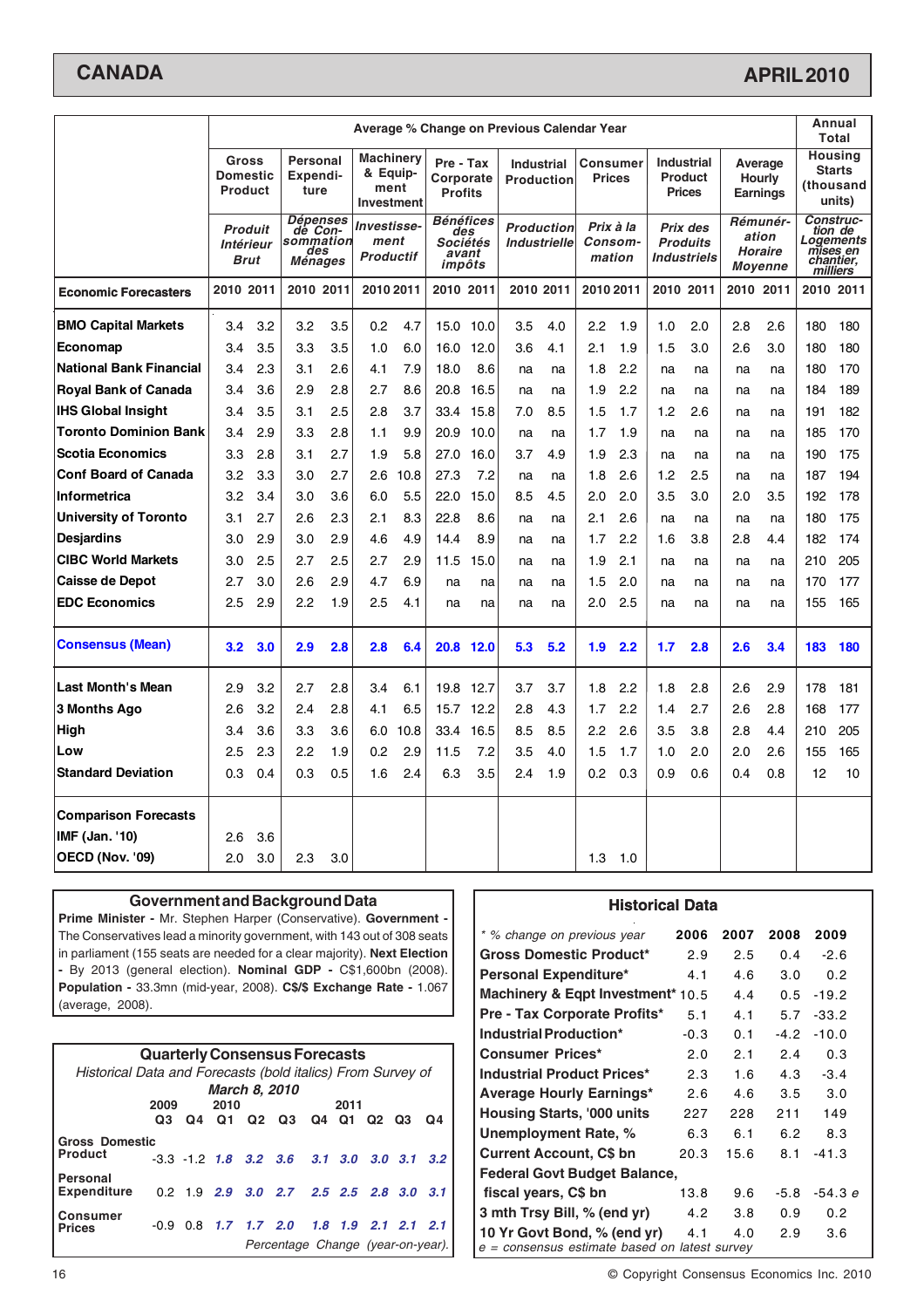|           | Year                              |         | <b>Annual Total</b>                          |                 | <b>Fiscal Years</b>                                         |                                                        |     | <b>Rates on Survey Date</b>                       |                          |  |  |
|-----------|-----------------------------------|---------|----------------------------------------------|-----------------|-------------------------------------------------------------|--------------------------------------------------------|-----|---------------------------------------------------|--------------------------|--|--|
|           | Average                           |         |                                              |                 | (Apr-Mar)                                                   | 0.3%                                                   |     |                                                   | 3.7%                     |  |  |
|           | Unemploy -<br>ment<br>Rate $(\%)$ |         | <b>Current</b><br><b>Account</b><br>(C\$ bh) |                 | Federal<br><b>Govt Budget</b><br><b>Balance</b><br>(C\$ bh) | 3 month<br><b>Treasury</b><br>Bill<br>Rate $(\%)$      |     | 10 Year<br>Government<br><b>Bond</b><br>Yield (%) |                          |  |  |
|           | Taux de<br>Chômage<br>(%)         |         | <b>Balance</b><br>Courante<br>$(C$$ md)      |                 | <b>Balance</b><br><b>Budgétaire</b><br>$(C$$ md)            | Rendement<br>sur les Bons\<br>du Trésor de<br>3 mois % |     | des Obligat-<br>ions d'État                       | Rendement<br>de 10 ans % |  |  |
| 2010 2011 |                                   | 2010    | 2011                                         | FY<br>$10 - 11$ | $\overline{\mathsf{FY}}$<br>$11 - 12$                       | End<br>Jul'10 Apr'11                                   | End | End                                               | End<br>Jul'10 Apr'11     |  |  |
| 8.1       | 7.8                               | $-35.0$ | $-37.0$                                      | $-46.0$         | $-30.0$                                                     | 0.5                                                    | 1.9 | 3.7                                               | 4.1                      |  |  |
| 8.1       | 7.8                               | $-36.0$ | $-35.0$                                      | $-40.0$         | $-22.0$                                                     | 0.5                                                    | 1.9 | 3.7                                               | 4.1                      |  |  |
| 8.1       | 7.8                               | $-12.3$ | 1.5                                          | $-30.0$         | $-20.0$                                                     | 0.8                                                    | 2.0 | 3.9                                               | 4.0                      |  |  |
| 8.2       | 7.5                               | $-29.2$ | $-23.3$                                      | na              | na                                                          | 0.6                                                    | 2.5 | 3.8                                               | 4.1                      |  |  |
| 8.0       | 7.6                               | $-39.8$ | $-19.9$                                      | na              | na                                                          | 0.5                                                    | 1.1 | 4.1                                               | 4.2                      |  |  |
| 8.1       | 7.6                               | $-14.0$ | $-9.7$                                       | na              | na                                                          | 0.9                                                    | 2.1 | 3.8                                               | 4.4                      |  |  |
| 8.2       | 8.0                               | $-35.8$ | $-31.9$                                      | $-49.2$         | $-27.6$                                                     | 1.1                                                    | 2.5 | 4.0                                               | 4.7                      |  |  |
| 8.0       | 7.3                               | $-31.5$ | $-31.0$                                      | $-42.0$         | $-27.0$                                                     | 0.5                                                    | 2.4 | 3.7                                               | 4.2                      |  |  |
| 8.2       | 7.9                               | $-30.0$ | 15.0                                         | $-42.0$         | $-23.0$                                                     | 0.4                                                    | 1.5 | 3.6                                               | 4.1                      |  |  |
| 8.2       | 7.9                               | $-40.0$ | $-38.0$                                      | na              | na                                                          | 0.5                                                    | 1.2 |                                                   | 3.9                      |  |  |
| 8.2       | 7.5                               | $-30.5$ | $-18.8$                                      | $-45.0$         | $-25.0$                                                     | 0.8                                                    | 2.5 | 3.7                                               | 4.0                      |  |  |
| 8.2       | 8.1                               | $-31.5$ | $-16.5$                                      | na              | na                                                          | 0.7                                                    | 1.2 | 3.7                                               | 4.0                      |  |  |
| 8.7       | 8.0                               | $-32.0$ | $-25.0$                                      | na              | na                                                          | 0.3                                                    | 1.0 | 3.5                                               | 3.8                      |  |  |
| 8.3       | 7.8                               | $-18.0$ | $-14.0$                                      | na              | na                                                          | na                                                     | na  | na                                                | na                       |  |  |
| 8.2       | 7.8                               | $-29.7$ | $-20.3$                                      | $-42.0 -24.9$   |                                                             | 0.6                                                    | 1.8 | 3.8                                               | 4.1                      |  |  |
| 8.3       | 7.8                               | $-32.3$ | $-22.4$                                      | $-45.8 -27.7$   |                                                             |                                                        |     |                                                   |                          |  |  |
| 8.5       | 8.0                               | $-33.5$ | $-24.1$                                      | $-42.9$         | $-28.0$                                                     |                                                        |     |                                                   |                          |  |  |
| 8.7       | 8.1                               | $-12.3$ | 15.0                                         | $-30.0$         | $-20.0$                                                     | 1.1                                                    | 2.5 | 4.1                                               | 4.7                      |  |  |
| 8.0       | 7.3                               | $-40.0$ | $-38.0$                                      | $-49.2$         | $-30.0$                                                     | 0.3                                                    | 1.0 | 3.5                                               | 3.8                      |  |  |
| 0.2       | 0.2                               | 8.8     | 15.1                                         | 6.1             | 3.5                                                         | 0.2                                                    | 0.6 | 0.2                                               | 0.2                      |  |  |
|           |                                   |         |                                              |                 |                                                             |                                                        |     |                                                   |                          |  |  |
| 8.7       | 8.1                               |         |                                              |                 |                                                             |                                                        |     |                                                   |                          |  |  |





<sup>©</sup> Copyright Consensus Economics Inc. 2010 17

**Canadian Outlook Surges Ahead of its G-7 Counterparts** Output-based GDP picked up from 0.5% (m-o-m) in December to 0.6% in January, its fifth consecutive rise. Moreover, the y-o-y rate finally emerged from recession, rising by 1.3%, which bodes well for activity in Q1 as a whole. GDP was lifted by a 1.3% monthly increase in goods-producing industries. Manufacturing, in particular, jumped by 1.9% (m-o-m) as the result of a 2.1% surge in durables, while industrial production as a whole accelerated by 1.3%. Elsewhere, factory sales registered a strong January showing of 2.4% over the previous month. This was far above initial expectations and, coupled with a 2.2% monthly increase in shipments, underscores the turnaround evidenced in industry. Indeed, our panel's production forecast for 2010 has been noticeably upgraded again this month, from 3.7% to 5.3%, while GDP expectations have jumped past the 3%-mark to 3.2%.

Personal expenditure weathered the worst of the recession in 2009 by managing to avoid an outright contraction. Going into 2010, consumption has been supported by resilient job market fundamentals. Unemployment, for example, stayed at 8.2% in March while payrolls have been registering gains for a while now. This has helped 2010 consensus expectations for the jobless rate to edge down. The concerted advance in activity has also increased attention on the Bank of Canada's forthcoming policy moves. The overnight lending rate remains at negligeable levels, but the accelerating pace of growth is likely to prompt a rate hike by the summer (see box, below). February headline consumer price increases, however, remain below the bank's 2% target while core inflation saw a modest uptick to 2.1% . Headline expectations for the year as a whole remain within target.

| <b>Canada Overnight Lending Rate - April 12, 2010 = 0.25%</b> |                           |       |                  |                  |  |  |  |  |  |  |  |  |
|---------------------------------------------------------------|---------------------------|-------|------------------|------------------|--|--|--|--|--|--|--|--|
| <b>FORECASTS</b>                                              | End June End Sep.<br>2010 | 2010  | End Dec.<br>2010 | End Mar.<br>2011 |  |  |  |  |  |  |  |  |
| <b>Consensus</b><br><b>Mean Average:</b>                      | 0.28%                     | 0.67% | 1.08%            | $1.54\%$         |  |  |  |  |  |  |  |  |
| Mode (most<br>frequent forecast): 0.25%                       |                           | 0.75% | 1.25%            | $2.00\%$         |  |  |  |  |  |  |  |  |

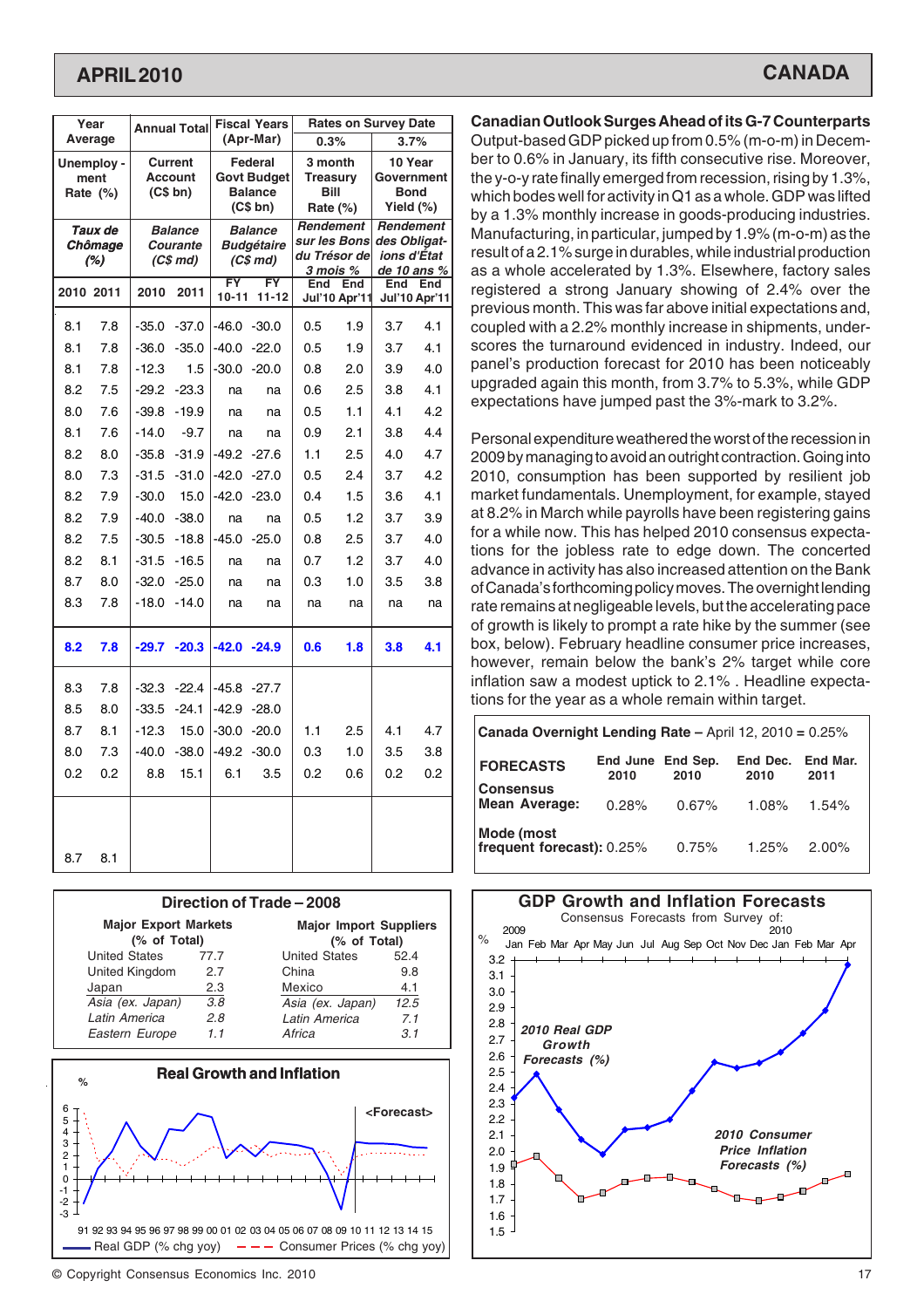| The EURO ZONE is: Austria.<br>Belgium, Cyprus, Finland,                                                                                                                                                                                                                                                       |                                                                                                       | Average % Change on Previous Calendar Year                                                            |                                                                                                                   |                                                                                                       |                                                                                                       |                                                                                                       |                                                                                                                                           |                                                                                                       |                                                                                                 |                                                                                                 |                                                                                                       |                                                                                                       |                                                                                                 |                                                                                                    | Year<br>Average                                                                                 |                                                                                                |                                                                                                             |                                                                                                                          |
|---------------------------------------------------------------------------------------------------------------------------------------------------------------------------------------------------------------------------------------------------------------------------------------------------------------|-------------------------------------------------------------------------------------------------------|-------------------------------------------------------------------------------------------------------|-------------------------------------------------------------------------------------------------------------------|-------------------------------------------------------------------------------------------------------|-------------------------------------------------------------------------------------------------------|-------------------------------------------------------------------------------------------------------|-------------------------------------------------------------------------------------------------------------------------------------------|-------------------------------------------------------------------------------------------------------|-------------------------------------------------------------------------------------------------|-------------------------------------------------------------------------------------------------|-------------------------------------------------------------------------------------------------------|-------------------------------------------------------------------------------------------------------|-------------------------------------------------------------------------------------------------|----------------------------------------------------------------------------------------------------|-------------------------------------------------------------------------------------------------|------------------------------------------------------------------------------------------------|-------------------------------------------------------------------------------------------------------------|--------------------------------------------------------------------------------------------------------------------------|
| France, Germany, Greece, Ire-<br>land, Italy, Luxembourg, Malta,<br>Netherlands, Portugal, Spain,<br>Slovakia and Slovenia.                                                                                                                                                                                   | <b>Gross</b><br><b>Domestic</b><br>Product                                                            |                                                                                                       | <b>Private</b><br>Consump-<br>tion                                                                                |                                                                                                       | Govt<br>Con-<br>sumption                                                                              |                                                                                                       |                                                                                                                                           | Gross<br><b>Fixed</b><br>Invest-<br>ment                                                              |                                                                                                 | <b>Industrial</b><br>Product-<br>ion                                                            | <b>Prices</b><br>(HICP)                                                                               |                                                                                                       | Consumer Industrial<br><b>Producer</b><br><b>Prices</b>                                         |                                                                                                    | Hourly<br>Labour<br><b>Costs</b><br>- Total                                                     |                                                                                                |                                                                                                             | Unemploy-<br>ment<br>Rate (%)                                                                                            |
| <b>Economic Forecasters</b>                                                                                                                                                                                                                                                                                   | 2010 2011                                                                                             |                                                                                                       | 2010 2011                                                                                                         |                                                                                                       | 2010 2011                                                                                             |                                                                                                       | 2010 2011                                                                                                                                 |                                                                                                       |                                                                                                 | 2010 2011                                                                                       | 2010 2011                                                                                             |                                                                                                       | 2010 2011                                                                                       |                                                                                                    | 2010 2011                                                                                       |                                                                                                | 2010 2011                                                                                                   |                                                                                                                          |
| Danske Bank<br>Allianz<br>SEB<br>Bank of America - Merrill<br>JP Morgan<br><b>ABN Amro</b><br><b>ETLA</b><br><b>UBS</b><br><b>ING Financial Markets</b><br>European F'cast Network<br>Goldman Sachs<br><b>HSBC</b><br>Grupo Santander                                                                         | 1.8<br>1.7<br>1.7<br>1.7<br>1.5<br>1.5<br>1.5<br>1.5<br>1.4<br>1.2<br>1.2<br>1.2<br>1.2               | 2.2<br>1.5<br>2.0<br>2.6<br>2.1<br>1.5<br>1.5<br>2.2<br>1.7<br>1.6<br>1.9<br>1.5<br>1.7               | 0.3<br>0.6<br>0.4<br>0.1<br>0.0<br>0.4<br>0.0<br>0.3<br>0.4<br>-0.1<br>0.1<br>0.2<br>0.3                          | 1.5<br>0.9<br>0.9<br>1.5<br>1.3<br>1.3<br>1.5<br>1.4<br>1.1<br>0.5<br>1.1<br>0.7<br>1.1               | 1.7<br>2.0<br>2.0<br>1.7<br>0.8<br>1.1<br>1.0<br>1.4<br>1.7<br>1.3<br>0.9<br>1.2<br>1.4               | 1.6<br>2.0<br>1.8<br>2.0<br>1.0<br>0.9<br>1.0<br>1.1<br>0.3<br>1.3<br>0.7<br>0.5<br>1.0               | $-0.1$<br>$-0.3$<br>3.0<br>$-0.5$<br>$-1.1$<br>$-1.5$<br>$-0.5$<br>$-0.1$<br>$-1.0$<br>$-1.3$<br>$-1.4$<br>$-0.8$<br>0.2                  | 4.7<br>2.3<br>4.2<br>4.7<br>3.8<br>2.2<br>2.5<br>4.3<br>2.0<br>2.6<br>0.9<br>2.7<br>4.1               | na<br>4.7<br>3.3<br>3.8<br>3.1<br>3.8<br>4.0<br>3.0<br>6.0<br>1.1<br>2.2<br>3.9<br>na           | na<br>2.2<br>3.5<br>3.9<br>3.2<br>2.5<br>3.5<br>2.5<br>3.0<br>1.0<br>2.6<br>2.6<br>na           | 1.0<br>1.2<br>0.8<br>1.3<br>1.2<br>1.3<br>1.5<br>1.2<br>1.3<br>1.3<br>1.0<br>1.4<br>na                | 1.5<br>1.8<br>0.8<br>1.5<br>0.9<br>1.6<br>1.6<br>1.4<br>1.4<br>1.7<br>1.6<br>1.4<br>na                | na<br>1.7<br>1.8<br>na<br>1.2<br>na<br>na<br>1.0<br>na<br>na<br>1.0<br>na<br>na                 | na<br>3.0<br>2.0<br>na<br>3.0<br>na<br>na<br>1.7<br>na<br>na<br>1.9<br>na<br>na                    | na<br>na<br>2.2<br>2.4<br>na<br>1.8<br>na<br>na<br>1.5<br>2.4<br>na<br>na<br>na                 | na<br>na<br>2.5<br>2.5<br>na<br>1.7<br>na<br>na<br>1.0<br>1.9<br>na<br>na<br>na                | 9.8<br>10.4<br>10.2<br>10.0<br>9.9<br>10.4<br>10.2<br>10.7<br>9.7<br>10.5<br>10.7<br>10.5<br>10.3           | 9.5<br>10.7<br>10.2<br>9.2<br>9.5<br>10.6<br>10.4<br>10.4<br>9.0<br>11.0<br>11.1<br>10.4<br>10.3                         |
| Bank Julius Baer<br>Citigroup<br>Intesa Sanpaolo<br><b>BNP-Paribas</b><br>Commerzbank<br><b>UniCredit</b><br><b>Econ Intelligence Unit</b><br><b>IHS Global Insight</b><br>Societe Generale<br>WestLB<br>Oxford Economics<br><b>Credit Agricole</b><br><b>Morgan Stanley</b><br><b>Natixis</b><br><b>BBVA</b> | 1.1<br>1.1<br>1.0<br>1.0<br>1.0<br>0.9<br>0.9<br>0.9<br>0.9<br>0.9<br>0.9<br>0.9<br>0.9<br>0.8<br>0.6 | 1.2<br>1.3<br>1.4<br>1.2<br>1.3<br>1.3<br>1.1<br>1.4<br>1.1<br>1.4<br>1.6<br>1.2<br>1.1<br>1.0<br>1.2 | 0.9<br>0.0<br>0.2<br>$-0.2$<br>0.3<br>$-0.2$<br>0.3<br>0.2<br>$-0.1$<br>0.0<br>0.0<br>0.4<br>$-0.2$<br>0.0<br>0.1 | 1.8<br>1.1<br>0.8<br>0.6<br>0.8<br>0.7<br>0.9<br>1.0<br>0.7<br>1.2<br>1.1<br>0.8<br>0.7<br>0.5<br>0.5 | 1.2<br>1.6<br>1.1<br>1.0<br>1.6<br>1.1<br>1.6<br>0.6<br>1.3<br>2.2<br>1.0<br>1.0<br>1.6<br>1.1<br>1.9 | 1.2<br>1.1<br>1.1<br>1.0<br>1.2<br>0.9<br>1.0<br>0.5<br>0.7<br>1.5<br>0.7<br>0.5<br>1.7<br>0.4<br>1.6 | 1.6<br>$-1.0$<br>$-1.1$<br>$-1.5$<br>$-1.1$<br>$-2.4$<br>0.3<br>$-1.7$<br>$-2.2$<br>0.2<br>$-1.6$<br>$-1.2$<br>$-1.6$<br>$-1.9$<br>$-1.2$ | 5.5<br>3.1<br>2.0<br>1.5<br>2.8<br>1.7<br>2.3<br>2.1<br>1.4<br>2.0<br>2.2<br>1.7<br>1.8<br>1.2<br>1.1 | 9.6<br>5.4<br>4.2<br>5.5<br>4.5<br>na<br>na<br>3.2<br>na<br>2.3<br>1.7<br>1.9<br>na<br>na<br>na | 8.0<br>3.2<br>1.4<br>1.6<br>2.0<br>na<br>na<br>2.9<br>na<br>3.5<br>3.2<br>2.1<br>na<br>na<br>na | 1.3<br>1.5<br>1.4<br>1.2<br>1.4<br>1.5<br>1.3<br>1.3<br>1.3<br>1.0<br>1.2<br>1.1<br>1.3<br>1.4<br>1.1 | 1.4<br>1.5<br>1.4<br>1.2<br>1.7<br>1.8<br>1.7<br>1.7<br>0.7<br>1.3<br>1.5<br>1.7<br>1.8<br>1.3<br>1.2 | 0.7<br>na<br>0.2<br>0.8<br>1.6<br>1.8<br>0.9<br>1.2<br>na<br>2.5<br>0.7<br>na<br>na<br>na<br>na | $-0.2$<br>na<br>1.7<br>0.9<br>2.4<br>3.4<br>1.7<br>1.8<br>na<br>3.2<br>1.9<br>na<br>na<br>na<br>na | 1.8<br>na<br>1.6<br>na<br>1.5<br>1.6<br>na<br>2.2<br>1.5<br>-0.5<br>na<br>na<br>na<br>1.4<br>na | 0.5<br>na<br>1.7<br>na<br>1.8<br>1.3<br>na<br>2.7<br>1.3<br>0.5<br>na<br>na<br>na<br>1.2<br>na | 9.8<br>10.2<br>10.1<br>10.3<br>10.4<br>10.4<br>10.7<br>10.5<br>10.3<br>10.7<br>10.4<br>10.4<br>10.4<br>10.2 | 9.2<br>10.0<br>10.5<br>10.3<br>10.7<br>10.5<br>10.7<br>10.5<br>10.7<br>11.1<br>10.8<br>10.5<br>10.4<br>10.9<br>10.7 11.0 |
| <b>Consensus (Mean)</b>                                                                                                                                                                                                                                                                                       | 1.2                                                                                                   | 1.5                                                                                                   | 0.2                                                                                                               | 1.0                                                                                                   | 1.4                                                                                                   | 1.1                                                                                                   | $-0.8$                                                                                                                                    | 2.6                                                                                                   | 3.9                                                                                             | 2.9                                                                                             | 1.2                                                                                                   | 1.4                                                                                                   | 1.1                                                                                             | 2.0                                                                                                | 1.6                                                                                             | 1.6                                                                                            | 10.3                                                                                                        | 10.4                                                                                                                     |
| Last Month's Mean<br>3 Months Aqo<br>High<br>Low<br><b>Standard Deviation</b>                                                                                                                                                                                                                                 | 1.1<br>1.3<br>1.8<br>0.6<br>0.3                                                                       | 1.5<br>1.6<br>2.6<br>1.0<br>0.4                                                                       | 0.2<br>0.2<br>0.9<br>$-0.2$<br>0.3                                                                                | 1.0<br>1.0<br>1.8<br>0.5<br>0.3                                                                       | 1.6<br>1.9<br>2.2<br>0.6<br>0.4                                                                       | 1.2<br>1.3<br>2.0<br>0.3<br>0.5                                                                       | $-0.6$<br>0.0<br>3.0<br>$-2.4$<br>1.1                                                                                                     | 2.5<br>2.4<br>5.5<br>0.9<br>1.2                                                                       | 2.7<br>3.0<br>9.6<br>1.1<br>1.9                                                                 | 2.9<br>2.8<br>8.0<br>1.0<br>1.4                                                                 | 1.1<br>1.2<br>1.5<br>0.8<br>0.2                                                                       | 1.4<br>1.5<br>1.8<br>0.7<br>0.3                                                                       | 1.0<br>0.9<br>2.5<br>0.7<br>0.8                                                                 | 2.0<br>1.9<br>3.4<br>$-0.2$<br>1.0                                                                 | 1.7<br>2.0<br>2.4<br>-0.5<br>0.7                                                                | 1.8<br>1.9<br>2.7<br>0.5<br>0.7                                                                | 10.4<br>10.4<br>10.7<br>9.7<br>0.3                                                                          | 10.5<br>10.4<br>11.1<br>9.0<br>0.6                                                                                       |
| <b>Comparison Forecasts</b><br>Eur Commission (Oct. '09)<br>IMF (Jan. '10)<br><b>OECD (Nov. '09)</b>                                                                                                                                                                                                          | 0.7<br>1.0<br>0.9                                                                                     | 1.5<br>1.6<br>1.7                                                                                     | 0.2<br>0.0                                                                                                        | 1.0<br>1.1                                                                                            | 1.1<br>1.1                                                                                            | 1.0<br>0.8                                                                                            | $-1.9$<br>$-1.0$                                                                                                                          | 2.1<br>2.3                                                                                            |                                                                                                 |                                                                                                 | 1.1<br>0.9                                                                                            | 1.5                                                                                                   |                                                                                                 |                                                                                                    |                                                                                                 |                                                                                                | 10.7                                                                                                        | 10.9<br>10.6 10.8                                                                                                        |

#### **European Monetary Union**

**Euro zone -** The sixteen European countries (listed at the top of this page) are united by a common currency (the euro), monetary policy and adherence to the Maastricht Treaty. **Monetary Policy** - is set by the European Central Bank's (ECB) governing board, headed by Jean-Claude Trichet. **Nominal GDP -** Euro9,269bn (2008). **Population -** 321.5mn (mid-year, 2008). **\$/Euro Exchange Rate -** 1.472 (average,  $2008$ ).

|                                                             | <b>Quarterly Consensus Forecasts</b> |  |  |  |                                                               |  |  |  |  |           |  |  |  |  |
|-------------------------------------------------------------|--------------------------------------|--|--|--|---------------------------------------------------------------|--|--|--|--|-----------|--|--|--|--|
| Historical Data and Forecasts (bold italics) From Survey of |                                      |  |  |  |                                                               |  |  |  |  |           |  |  |  |  |
| March 8, 2010                                               |                                      |  |  |  |                                                               |  |  |  |  |           |  |  |  |  |
| 2010<br>2011<br>2009<br>Q3 Q4 Q1 Q2 Q3 Q4 Q1 Q2 Q3          |                                      |  |  |  |                                                               |  |  |  |  |           |  |  |  |  |
|                                                             |                                      |  |  |  |                                                               |  |  |  |  | <b>O4</b> |  |  |  |  |
| <b>Gross Domestic</b>                                       |                                      |  |  |  |                                                               |  |  |  |  |           |  |  |  |  |
| <b>Product</b>                                              |                                      |  |  |  | $-4.1$ $-2.1$ $0.7$ $1.3$ $1.2$ $1.4$ $1.5$ $1.4$ $1.5$ $1.5$ |  |  |  |  |           |  |  |  |  |
| <b>Private</b>                                              |                                      |  |  |  |                                                               |  |  |  |  |           |  |  |  |  |
| Consumption 1.1 -0.6 -0.1 0.0 0.4 0.6 0.8 0.9 1.1 1.2       |                                      |  |  |  |                                                               |  |  |  |  |           |  |  |  |  |
| <b>Consumer</b>                                             |                                      |  |  |  |                                                               |  |  |  |  |           |  |  |  |  |
| <b>Prices</b>                                               |                                      |  |  |  | $-0.4$ 0.4 1.0 1.1 1.2 1.2 1.3 1.3 1.4 1.5                    |  |  |  |  |           |  |  |  |  |
|                                                             |                                      |  |  |  | Percentage Change (year-on-year).                             |  |  |  |  |           |  |  |  |  |

| <b>Historical Data</b>                          |         |      |        |         |
|-------------------------------------------------|---------|------|--------|---------|
| * % change on previous year                     | 2006    | 2007 | 2008   | 2009    |
| <b>Gross Domestic Product*</b>                  | 3.1     | 2.7  | 0.5    | $-4.0$  |
| <b>Private Consumption*</b>                     | 2.1     | 1.6  | 0.4    | $-1.0$  |
| <b>Government Consumption*</b>                  | 2.1     | 2.3  | 2.1    | 2.3     |
| <b>Gross Fixed Capital Formation*</b>           | 5.6     | 4.7  | -0.9   | $-10.8$ |
| Industrial Production*                          | 4.2     | 3.7  | $-1.8$ | $-14.7$ |
| <b>Consumer Prices*</b>                         | 2.2     | 2.1  | 3.3    | 0.3     |
| <b>Industrial Producer Prices*</b>              | 5.1     | 2.7  | 6.1    | $-5.1$  |
| Hourly Labour Costs - Total*                    | 2.2     | 24   | 3.5    | 3.3     |
| Unemployment Rate, (%)                          | 8.3     | 7.5  | 7.6    | 9.4     |
| <b>Exports - Goods &amp; Services*</b>          | 8.7     | 6.3  | 0.8    | $-12.8$ |
| <b>Imports - Goods &amp; Services*</b>          | 8.6     | 5.5  | 0.9    | $-11.4$ |
| <b>Current Account, Euro bn</b>                 | $-10.2$ | 10.7 | $-143$ | $-57.5$ |
| <b>General Govt. Budget Balance</b>             |         |      |        |         |
| (Maastricht definition), Euro bn                | -111    | -52  | -182   | -555 e  |
| Money Supply, M3, end period*                   | 9.9     | 11.6 | 7.6    | $-0.3$  |
| $e =$ consensus estimate based on latest survey |         |      |        |         |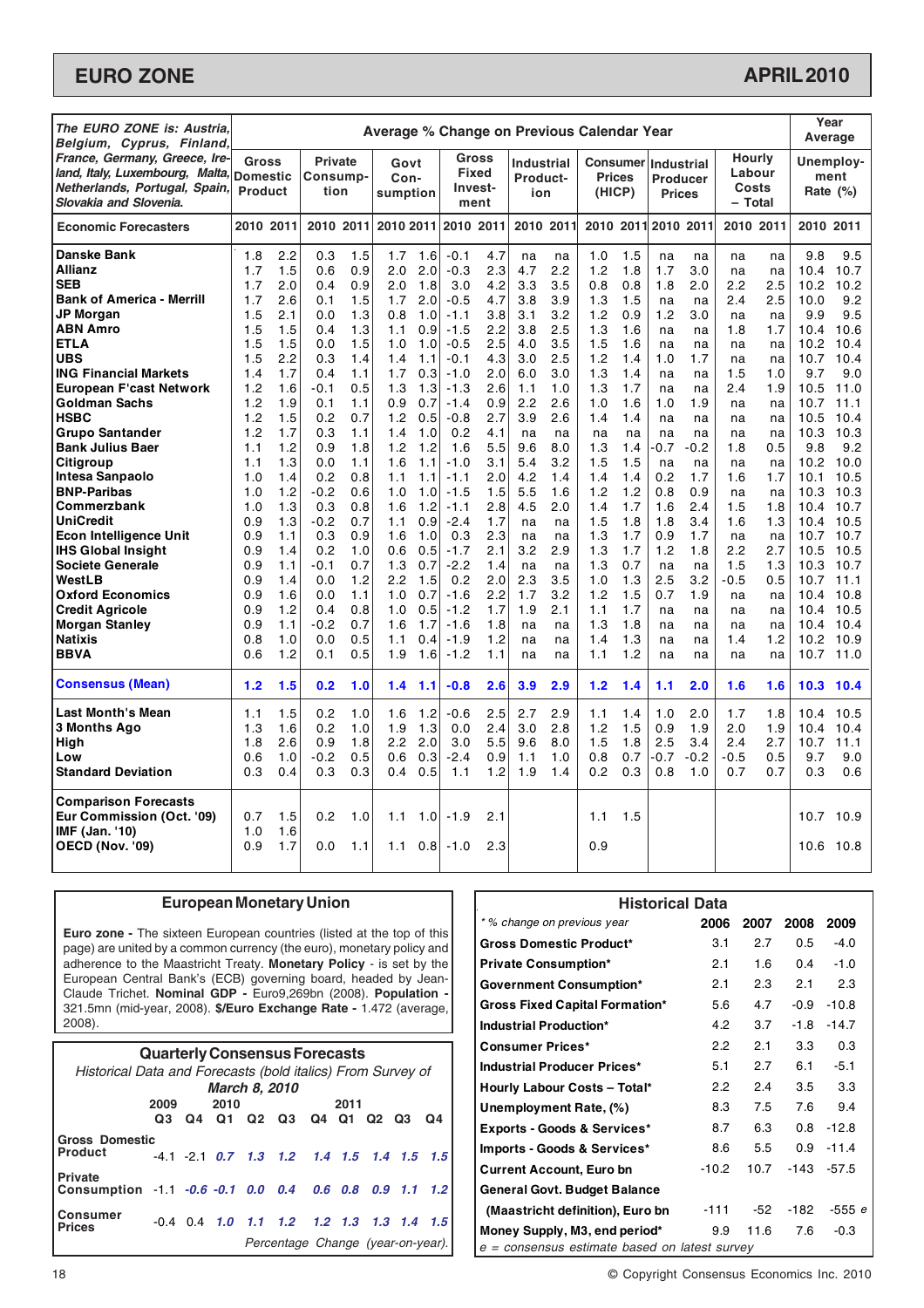### **EURO ZONE**

|            | Average % Change on<br><b>Previous Calendar Year</b> |            |                                          |                             | <b>Annual Total</b>                            |              | Average %<br><b>Change on</b><br><u>Prev. Year</u>                     |           |                                    |
|------------|------------------------------------------------------|------------|------------------------------------------|-----------------------------|------------------------------------------------|--------------|------------------------------------------------------------------------|-----------|------------------------------------|
|            | <b>Exports of</b><br>Goods &<br><b>Services</b>      |            | Imports of<br>Goods &<br><b>Services</b> |                             | <b>Current</b><br><b>Account</b><br>$(\in$ bn) | ι€           | General<br><b>Govt Budget</b><br><b>Balance</b><br>(Maastricht)<br>bn) |           | Money<br>Supply, M3,<br>end period |
|            | 2010 2011                                            | 2010       | 2011                                     | 2010                        | 2011                                           | 2010         | 2011                                                                   | 2010 2011 |                                    |
| 6.8<br>6.7 | 5.3<br>3.5                                           | 4.9<br>4.0 | 5.4<br>4.1                               | na<br>$-35.0$               | na<br>20.0                                     | na<br>na     | na<br>na                                                               | na<br>na  | na<br>na                           |
| 4.0        | 4.8                                                  | 3.8        | 4.4                                      | $-15.0$                     | 0.0                                            | -645         | $-570$                                                                 | 3.5       | 5.0                                |
| 7.0        | 7.7                                                  | 5.2        | 7.6                                      |                             |                                                | na           | na                                                                     | na        | na                                 |
| 8.3        | 8.1                                                  | 5.7        | 7.7                                      | $-13.0$<br>$-18.0$          |                                                |              | $-620$<br>$-520$                                                       |           | na                                 |
| 5.3        | 4.3                                                  | 3.5        | 4.1                                      | 10.1<br>23.8<br>0.0<br>35.0 |                                                | -640         | $-555$                                                                 | na<br>na  | na                                 |
| 5.0        | 6.0                                                  | 4.0        | 5.5                                      | na                          | na                                             | na           | na                                                                     | na        | na                                 |
| 4.4        | 5.7                                                  | 3.9        | 5.0                                      | -0.4                        | 48.6                                           | na           | na                                                                     | na        | na                                 |
| 5.1        | 3.8                                                  | 3.4        | 3.5                                      | na                          | na                                             | na           | na                                                                     | 2.5       | 5.0                                |
| 7.1        | 7.8                                                  | 5.9        | 6.8                                      | na                          | na                                             | na           | na                                                                     | na        | na                                 |
| 4.6        | 4.4                                                  | $2.5\,$    | 2.6                                      | $-40.1$                     | $-25.2$                                        | -593         | -569                                                                   | 3.4       | 6.2                                |
| 6.1        | 5.1                                                  | 4.4        | 4.5                                      | $-10.3$                     | 5.2                                            | na           | na                                                                     | na        | na                                 |
| 4.7        | 4.9                                                  | 2.9        | 5.0                                      | $-8.0$                      | 16.0                                           | -608         | $-582$                                                                 | na        | na                                 |
| 9.0        | 6.2                                                  | 9.4        | 11.0                                     | na                          | na                                             | na           | na                                                                     | na        | na                                 |
| 5.9        | 5.1                                                  | 5.1        | 5.7                                      | 60.9                        | 137.7                                          | -609         | -571                                                                   | na        | na                                 |
| 6.0        | 5.6                                                  | 5.0        | 5.4                                      | 6.8                         | $-37.5$                                        | -650         | $-588$                                                                 | 1.2       | 2.3                                |
| 5.7        | 4.8                                                  | 3.9        | 4.4                                      | $-25.0$                     | $-35.0$                                        | -618         | $-533$                                                                 | na        | na                                 |
| 5.0        | 5.3                                                  | 5.2        | 5.9                                      | $-40.0$                     | 20.0                                           | -660<br>-650 |                                                                        | 2.4       | 4.5                                |
| 5.5        | 4.2                                                  | 3.3        | 3.6                                      | na                          | na                                             | na           | na                                                                     | na        | na                                 |
| 3.3        | 2.8                                                  | 2.6        | 3.2                                      | na                          | na                                             | -658         | $-610$                                                                 | na        | na                                 |
| 4.4        | 3.6                                                  | 3.2        | 3.4                                      | $-25.0$                     | $-0.5$                                         | $-604$       | $-521$                                                                 | 5.0       | 6.4                                |
| 4.8        | 4.4                                                  | 3.3        | 4.2                                      | 28.0                        | 10.0                                           | $-635$       | $-585$                                                                 | na        | na                                 |
| 4.4        | 2.9                                                  | 2.9        | 2.5                                      | $-25.4$                     | $-14.5$                                        | -620         | -560                                                                   | na        | na                                 |
| 4.5        | 4.9                                                  | 2.9        | 4.8                                      | 13.0                        | 23.6                                           | -622         | $-524$                                                                 | na        | na                                 |
| 4.8        | 3.7                                                  | 3.9        | 3.1                                      | $-47.3$                     | $-37.2$                                        | -589         | $-522$                                                                 | 5.1       | 6.5                                |
| 4.7        | 2.5                                                  | 3.0        | 2.5                                      | 42.7                        | 65.2                                           | -656         | $-598$                                                                 | na        | na                                 |
| 3.8        | 2.4                                                  | 2.3        | 2.0                                      | na                          | na                                             | na           | na                                                                     | 1.6       | 5.1                                |
| 5.0        | 7.7                                                  | 4.8        | 7.2                                      | na                          | na                                             | na           | na                                                                     | na        | na                                 |
| 5.4        | 4.9                                                  | 4.1        | 4.8                                      | $-6.7$                      | 12.7                                           | $-627$       | $-566$                                                                 | 3.1       | 5.1                                |
| 5.1        | 4.7                                                  | 3.9        | 4.6                                      | $-14.6$                     | 0.6                                            | -632         | $-572$                                                                 | 3.2       | 5.1                                |
| 4.9        | 4.5                                                  | 3.8        | 4.3                                      | $-19.6$                     | $-4.9$                                         | -635         | $-566$                                                                 | 3.3       | 4.9                                |
| 9.0        | 8.1                                                  | 9.4        | 11.0                                     | 60.9                        | 137.7                                          | -589         | $-520$                                                                 | 5.1       | 6.5                                |
| 3.3        | 2.4                                                  | 2.3        | 2.0                                      | -47.3<br>$-37.5$            |                                                | -660         | -650                                                                   | 1.2       | 2.3                                |
| 1.3        | 1.6                                                  | 1.4        | 2.0                                      | 41.5<br>28.9                |                                                | 23           | 37                                                                     | 1.5       | 1.4                                |
|            |                                                      |            |                                          | $-48.5$                     | $-44.4$                                        |              |                                                                        |           |                                    |

#### **Euro Zone Economic Statistics**

The source of all Historical Data (facing page) is **Eurostat**, with the exception of the Current Account and the Money Supply, M3, which are from the **European Central Bank**. The base years and statistics methodologies used by Eurostat may differ from those used by individual Euro zone-member countries included in Consensus Forecasts. Eurostat data is often drawn from the national statistical agencies within the Euro zone but is adjusted to achieve standard classifications.



#### **Backward-Looking Data Gloomy**

The ECB kept its target rate unchanged on April 8 for the eleventh consecutive month. Despite inflation spiking at 1.5% (y-o-y) in March (from 0.9% in February), the ECB indicated that interest rate levels were appropriate considering the current economic environment. Data show the pace of the recovery is slowing and sentiment has been further hit by Greece's fiscal crisis. Q4 GDP was revised down from 0.1% (q-o-q) to zero growth, while unemployment edged up from 9.9% in January to break the 10%-mark the following month. February retails sales fell again, by 0.6% (m-o-m), as the result of faltering confidence. On the upside, the March PMI for manufacturing underscored a relatively upbeat outlook for industry. 2010 production forecasts have soared.

#### **Euro Zone Interest Rates**

Forecasts are provided by a total of more than 80 panellists for **Germany** (page 9), **France** (page 11), **Italy** (page 15), the **Netherlands** (page 20) and **Spain** (page 22). This allows the analysis of forecasts for different yields on individual country 10-year benchmark bonds. Forecasts for 3-month interest rates are all for the EURIBOR rate.

|                   |     | Actual ---- Consensus -----           |     |
|-------------------|-----|---------------------------------------|-----|
|                   |     | Apr. 12 '10 End July '10 End Apr. '11 |     |
| Euribor, 3-mth, % | 0.6 | 0.8                                   | 1.5 |
| German 10-yr      |     |                                       |     |
| Govt Bond, %      | 3.2 | 34                                    | 38  |

**Euro zone Refinancing Rate –** April 12, 2010 **=** 1.0%

| <b>FORECASTS</b>                        | End June End Sep.<br>2010 | 2010     | End Dec. End Mar.<br>2010 | 2011     |
|-----------------------------------------|---------------------------|----------|---------------------------|----------|
| <b>Consensus</b><br>Mean Average:       | $1.00\%$                  | $1.01\%$ | $1.08\%$                  | $1.34\%$ |
| Mode (most<br>frequent forecast): 1.00% |                           | $1.00\%$ | $1.00\%$                  | 1.25%    |

#### **Euro Exchange Rates**

Forecasts are provided by more than 100 panellists and are shown on page 27.

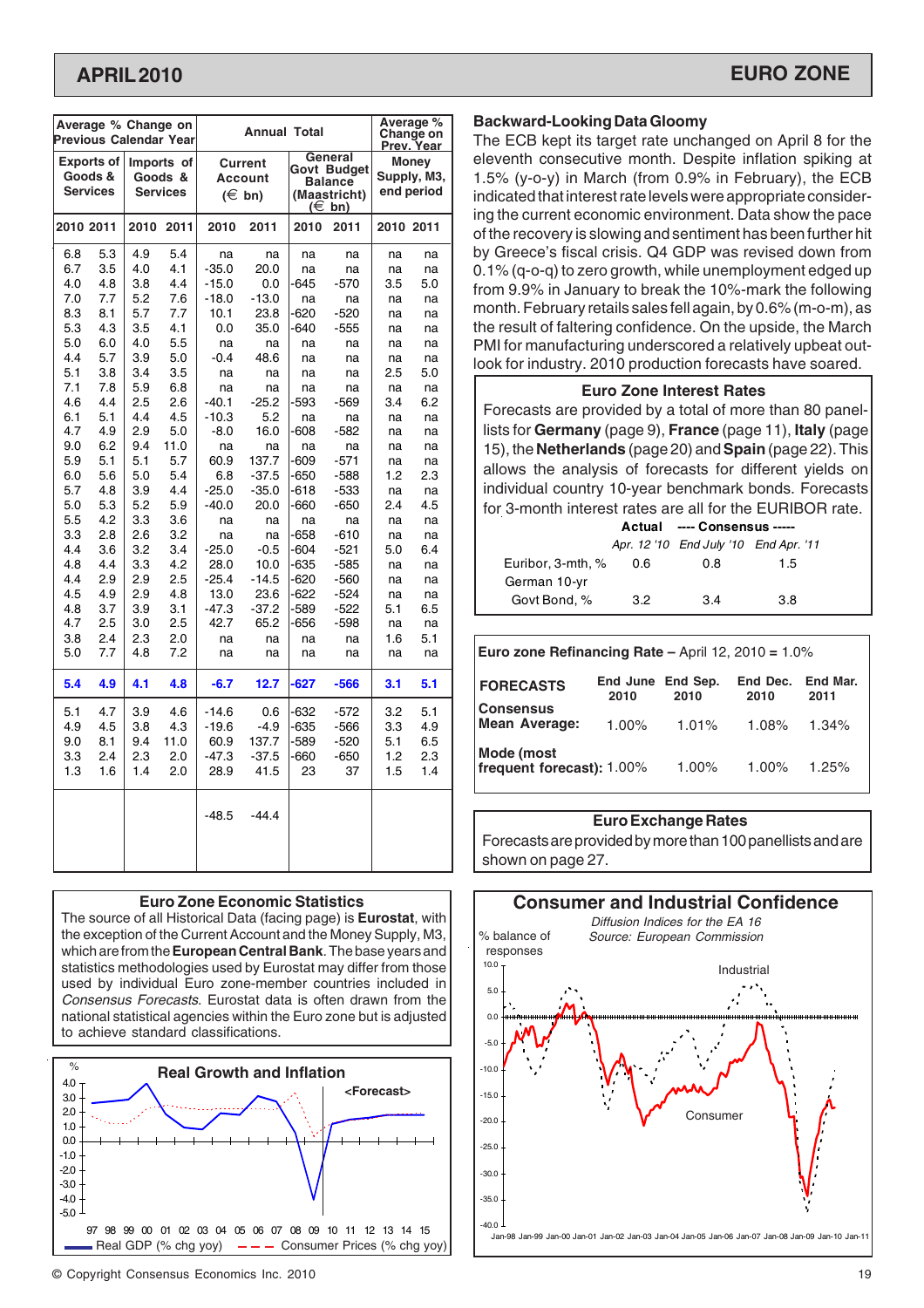### **NETHERLANDS**

### **APRIL 2010**

|                              | Average % Change on Previous Calendar Year                                                                   |     |                                                                        |     |        |                                              |     |                                |     |                                                |     | <b>Annual Total</b>              |           |                                                                 |                        | <b>Rates on Survey Date</b>            |     |                                                           |                                    |     |
|------------------------------|--------------------------------------------------------------------------------------------------------------|-----|------------------------------------------------------------------------|-----|--------|----------------------------------------------|-----|--------------------------------|-----|------------------------------------------------|-----|----------------------------------|-----------|-----------------------------------------------------------------|------------------------|----------------------------------------|-----|-----------------------------------------------------------|------------------------------------|-----|
|                              | Gross<br>Domestic<br><b>Product</b><br>2010 2011 2010 2011 2010 2011 2010 2011 2010 2011 2010 2011 2010 2011 |     | Gross<br><b>Private</b><br><b>Fixed</b><br>Con-<br>sumption Investment |     |        | Manufac-<br>turing<br><b>Produc-</b><br>tion |     | Con-<br>sumer<br><b>Prices</b> |     | Hourly<br><b>Wages</b><br>(Manu-<br>facturing) |     | Current<br>Account<br>$(\in$ bn) |           | General<br><b>Govt Bud</b><br>Bal<br>(Maastricht)<br>$(\in$ bn) |                        | 0.6%<br>3 month<br>Euro<br>Rate $(\%)$ |     | 3.4%<br>10 Year<br>Dutch<br><b>Govt Bond</b><br>Yield (%) |                                    |     |
| <b>Economic Forecasters</b>  |                                                                                                              |     |                                                                        |     |        |                                              |     |                                |     |                                                |     |                                  |           |                                                                 | 20102011               |                                        | End | End                                                       | End<br>Jul'10 Apr'11 Jul'10 Apr'11 | End |
| <b>UBS</b>                   | 1.9                                                                                                          | 2.4 | 0.4                                                                    | 2.1 | $-1.4$ | 4.6                                          | 7.6 | 1.3                            | 1.0 | 1.4                                            | na  | na                               | 34.8      |                                                                 | $33.0$ $-35.5$ $-33.5$ |                                        | 0.5 | 1.6                                                       | 3.5                                | 4.1 |
| <b>Rabobank Nederland</b>    | 1.8                                                                                                          | 1.8 | 0.0                                                                    | 0.5 | -5.0   | $-2.7$                                       | na  | na                             | 1.1 | 1.0                                            | 1.5 | 1.0                              | 45.3      |                                                                 | 46.0 - 29.3 - 23.5     |                                        | 0.7 | 1.9                                                       | 3.3                                | 3.8 |
| <b>ABN AMRO</b>              | 1.7                                                                                                          | 1.5 | -0.1                                                                   | 0.8 | $-6.0$ | 2.1                                          | 5.0 | 1.0                            | 1.2 | 1.4                                            | 1.5 | 1.5                              | na        |                                                                 | na 35.5 - 30.5         |                                        | 0.8 | 2.0                                                       | 3.7                                | 4.5 |
| <b>NIBC</b>                  | 1.7                                                                                                          | 1.1 | $-0.2$                                                                 | 1.3 | $-0.9$ | 6.7                                          | 3.2 | 1.5                            | 0.9 | 0.5                                            | 2.1 | 1.5                              | 33.0      |                                                                 | $27.0$ $-32.0$ $-30.0$ |                                        | 0.7 | 0.7                                                       | 3.5                                | 3.4 |
| Kempen & Co.                 | 1.5                                                                                                          | 2.0 | 0.5                                                                    | 1.0 | 0.0    | 3.0                                          | 2.5 | 3.0                            | 1.5 | 2.0                                            | 1.5 | 2.0                              | na        |                                                                 | na 33.0 - 25.0         |                                        | 0.8 | 1.2                                                       | 3.5                                | 4.0 |
| ING                          | 1.3                                                                                                          | 1.7 | $-0.6$                                                                 | 0.8 | $-5.1$ | 1.5                                          | 3.3 | 2.2                            | 1.0 | 1.5                                            | 1.4 | 1.2                              | 35.0      |                                                                 | $37.0$ $-32.0$ $-24.0$ |                                        | 0.8 | 1.3                                                       | 3.3                                | 3.4 |
| <b>Fortis Bank Nederland</b> | 1.1                                                                                                          | 2.0 | $-0.2$                                                                 | 1.3 | $-4.4$ | 3.2                                          | 3.0 | 2.5                            | 0.9 | 1.1                                            | 1.1 | 1.2                              | 33.0      |                                                                 | $35.0$ $-35.2$ $-30.9$ |                                        | 0.8 | 1.4                                                       | 3.5                                | 4.0 |
| <b>Theodoor Gilissen</b>     | 0.9                                                                                                          | 1.4 | $-0.3$                                                                 | 1.0 | $-4.9$ | 2.3                                          | 5.2 | 2.3                            | 1.2 | 1.5                                            | 1.4 | 1.5                              | na        | na                                                              | $-35.0 - 30.0$         |                                        | 1.0 | 1.9                                                       | 3.5                                | 4.5 |
| Moody's Economy.com          | 0.9                                                                                                          | 1.7 | $-0.1$                                                                 | 1.4 | $-4.8$ | 2.5                                          | 0.8 | 2.2                            | 1.3 | 1.5                                            | 1.0 | 1.8                              | 37.8      | 41.0                                                            | na                     | na                                     | 0.7 | 1.4                                                       | 4.4                                | 4.5 |
| Econ Intelligence Unit       | 0.7                                                                                                          | 1.0 | 0.0                                                                    | 0.4 | -2.5   | 1.0                                          | 2.9 | 1.6                            | 0.9 | 1.1                                            | na  | na                               | na        | na                                                              | na                     | na                                     | na  | na                                                        | na                                 | na  |
| <b>Consensus (Mean)</b>      | 1.4 <sub>1</sub>                                                                                             | 1.7 | $-0.1$                                                                 | 1.1 | $-3.5$ | 2.4                                          | 3.7 | 2.0                            | 1.1 | 1.3                                            | 1.4 | 1.5                              | 36.5      |                                                                 | $36.5$ $-33.4$ $-28.4$ |                                        | 0.8 | 1.5                                                       | 3.6                                | 4.0 |
| <b>Last Month's Mean</b>     | 1.3                                                                                                          | 1.6 | $-0.1$                                                                 | 1.0 | $-3.3$ | 2.1                                          | 2.5 | 2.3                            | 1.0 | 1.2                                            | 1.4 | 1.3                              | 33.6      |                                                                 | 34.7 - 33.0 - 27.3     |                                        |     |                                                           |                                    |     |
| 3 Months Ago                 | 1.2                                                                                                          | 1.6 | $-0.1$                                                                 | 1.0 | $-2.0$ | 1.8                                          | 2.4 | 2.5                            | 1.0 | 1.3                                            | 1.3 | 1.4                              | 24.5      | 29.0                                                            |                        |                                        |     |                                                           |                                    |     |
| High                         | 1.9                                                                                                          | 2.4 | 0.5                                                                    | 2.1 | 0.0    | 6.7                                          | 7.6 | 3.0                            | 1.5 | 2.0                                            | 2.1 | 2.0                              | 45.3      |                                                                 | 46.0 - 29.3 - 23.5     |                                        | 1.0 | 2.0                                                       | 4.4                                | 4.5 |
| Low                          | 0.7                                                                                                          | 1.0 | $-0.6$                                                                 | 0.4 | $-6.0$ | -2.7                                         | 0.8 | 1.0                            | 0.9 | 0.5                                            | 1.0 | 1.0                              | 33.0      |                                                                 | $27.0$ -35.5 -33.5     |                                        | 0.5 | 0.7                                                       | 3.3                                | 3.4 |
| <b>Standard Deviation</b>    | 0.4                                                                                                          | 0.4 | 0.3                                                                    | 0.5 | 2.1    | 2.4                                          | 1.9 | 0.6                            | 0.2 | 0.4                                            | 0.3 | 0.3                              | 4.7       | 6.6                                                             | 2.3                    | 3.7                                    | 0.1 | 0.4                                                       | 0.3                                | 0.4 |
| <b>Comparison Forecasts</b>  |                                                                                                              |     |                                                                        |     |        |                                              |     |                                |     |                                                |     |                                  |           |                                                                 |                        |                                        |     |                                                           |                                    |     |
| CPB (Mar. '10)               | 1.6                                                                                                          | 1.9 | 0.5                                                                    | 0.5 | $-7.1$ | 2.4                                          |     |                                | 1.3 | 1.6                                            |     |                                  | 39.4      |                                                                 | 46.6 - 37.0 - 30.0     |                                        |     |                                                           |                                    |     |
| Eur Commission (Oct. '09)    | 0.3                                                                                                          | 1.6 | -0.6                                                                   | 0.6 | $-6.0$ | 0.4                                          |     |                                | 0.9 | 1.2                                            |     |                                  | 17.9 23.6 |                                                                 |                        |                                        |     |                                                           |                                    |     |
| <b>IMF (Oct. '09)</b>        | 0.7                                                                                                          |     |                                                                        |     |        |                                              |     |                                | 1.0 |                                                |     |                                  |           |                                                                 |                        |                                        |     |                                                           |                                    |     |
| OECD (Nov. '09)              | 0.7                                                                                                          | 2.0 | 0.1                                                                    | 1.7 | $-1.8$ | 2.7                                          |     |                                |     |                                                |     |                                  |           |                                                                 |                        |                                        |     |                                                           |                                    |     |

- Forecasts have edged up this month for the Netherlands as the recovery begins to take hold. Of particular note is the improvement in the current account outlook, as the Netherlands is heavily reliant on export-led growth in the absence of strengthening consumer demand (predicted to be mildly negative again in 2010).
- ◈ The public finances have been hit hard by the recession, as the Central Planning Bureau predicts that the total debt-to-GDP ratio will rise from 45.5% in 2007 to 68.9% by 2011, while the budget deficit will not fall below the 3% of GDP level until 2015.



| <b>Historical Data</b>                                     |        |      |        |                |  |  |  |  |  |  |  |  |
|------------------------------------------------------------|--------|------|--------|----------------|--|--|--|--|--|--|--|--|
| * % change on previous year                                | 2006   | 2007 | 2008   | 2009           |  |  |  |  |  |  |  |  |
| <b>Gross Domestic Product*</b>                             | 3.4    | 3.6  | 2.0    | $-4.0$         |  |  |  |  |  |  |  |  |
| <b>Private Consumption*</b>                                | $-0.3$ | 1.7  | 1.3    | $-2.5$         |  |  |  |  |  |  |  |  |
| <b>Gross Fixed Investment*</b>                             | 7.5    | 4.8  | 4.9    | $-13.0$        |  |  |  |  |  |  |  |  |
| <b>Manufacturing Production*</b>                           | 2.9    | 3.3  | $-0.8$ | $-8.9$         |  |  |  |  |  |  |  |  |
| <b>Consumer Prices*</b><br>1.2<br>1.2<br>1.6<br>2.5        |        |      |        |                |  |  |  |  |  |  |  |  |
| Hourly Wages (manufacturing)*                              | 1.7    | 1.7  | 3.7    | 3.0            |  |  |  |  |  |  |  |  |
| <b>Current Account, transactions</b>                       |        |      |        |                |  |  |  |  |  |  |  |  |
| basis, Euro bn                                             | 50.4   | 49.3 | 28.5   | 30.7           |  |  |  |  |  |  |  |  |
| <b>General Govt. Budget Balance</b>                        |        |      |        |                |  |  |  |  |  |  |  |  |
| (Maastricht definition), Euro bn                           | 2.9    | 1.1  |        | $4.2 - 28.8 e$ |  |  |  |  |  |  |  |  |
| 3 mth Euro, % (end yr)                                     | 3.7    | 4.7  | 2.8    | 0.7            |  |  |  |  |  |  |  |  |
| 10 Yr Dutch Govt Bond Yield,                               |        |      |        |                |  |  |  |  |  |  |  |  |
| $%$ (end yr)                                               | 4.0    | 4.4  | 3.6    | 3.6            |  |  |  |  |  |  |  |  |
| $e = \text{consensus estimate based on latest survey}$     |        |      |        |                |  |  |  |  |  |  |  |  |
| Nominal GDP - Euro594.6bn (2008). Popn - 16.5mn (mid-year, |        |      |        |                |  |  |  |  |  |  |  |  |
| 2008). \$/Euro Exch. Rate - 1.472 (average, 2008).         |        |      |        |                |  |  |  |  |  |  |  |  |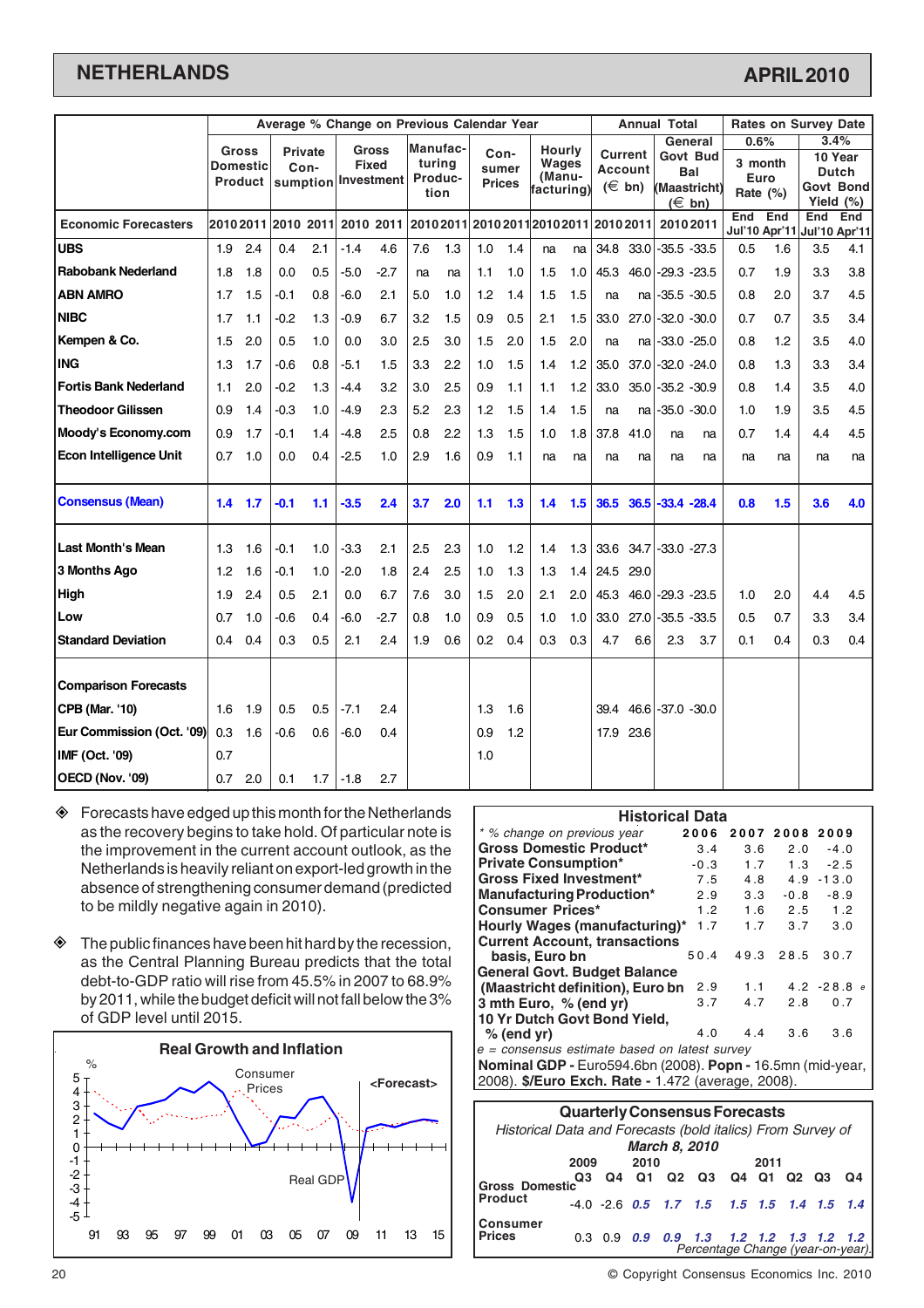| General<br>2.4%<br>3.8%<br>Gross<br>Gross<br>Manufac-<br>Current<br><b>Private</b><br>Govt<br>Con-<br><b>Domestic</b><br>Wages &<br>3 month<br><b>Fixed</b><br>10 Year<br><b>Account</b><br>turing<br>Con-<br><b>Budget</b><br><b>Product</b><br>sumer<br><b>Salaries</b><br><b>Interbank</b><br>Invest-<br><b>Govt Bond</b><br>Produc-<br>(Nkr bn)<br>(Main-<br>sumption<br><b>Prices</b><br><b>Balance</b><br>Rate $(\%)$<br>ment<br>tion<br>Yield $(\%)$<br>land)<br>(Nkr bn)<br>End End<br>End End<br>2010 2011 2010 2011 2010 2011 2010 2011 2010 2011 2010 2011 2010 2011<br><b>Economic Forecasters</b><br>20102011<br>Jul'10 Apr'11<br><b>Jul'10 Apr'11</b><br><b>ING Financial Markets</b><br>2.8<br>3.0<br>3.0<br>2.3<br>0.2<br>3.5<br>3.4<br>3.9<br>2.5<br>2.1<br>3.6<br>3.8<br>400<br>450<br>2.8<br>3.9<br>4.1<br>4.5<br>na<br>na<br>4.2<br>2.6<br>2.9<br>3.1<br>$-1.9$<br>2.5<br>2.0<br>2.1<br>3.3<br>3.4<br>370<br>Citigroup<br>410<br>4.3<br>4.8<br>na<br>na<br>na<br>na<br>na<br>na<br><b>First Securities</b><br>2.5<br>3.0<br>4.0<br>3.6<br>$-1.6$<br>3.4<br>2.4<br>5.6<br>2.9<br>1.5<br>3.5<br>298<br>3.5<br>285<br>162<br>166<br>2.4<br>3.1<br>4.3<br>4.6<br>2.5<br>3.0<br>4.1<br>3.3<br>$-1.2$<br>2.1<br>4.8<br>2.6<br>2.1<br>301<br><b>Bank of America - Merrill</b><br>4.5<br>264<br>na<br>na<br>na<br>na<br>na<br>na<br>na<br>na<br><b>UBS</b><br>2.4<br>2.8<br>3.9<br>3.4<br>-0.1<br>0.7<br>2.5<br>1.9<br>2.2<br>396<br>400<br>285<br>250<br>2.6<br>3.7<br>4.2<br>4.1<br>4.6<br>na<br>na<br><b>DnB NOR</b><br>2.0<br>2.4<br>4.0<br>2.7<br>$-6.8$<br>0.2<br>2.0<br>3.5<br>3.5<br>390<br>205<br>2.5<br>3.0<br>3.9<br>1.5<br>448<br>185<br>4.4<br>na<br>na<br>5.5<br>2.0<br>2.7<br>4.7<br>$-3.1$<br>$-0.5$<br>1.7<br>1.3<br>3.4<br>3.4<br>388<br>418<br>2.6<br>3.3<br><b>Statistics Norway</b><br>na<br>na<br>na<br>na<br>na<br>na<br><b>JP Morgan</b><br>1.5<br>2.6<br>4.1<br>3.2<br>$-1.7$<br>2.9<br>3.3<br>4.2<br>2.4<br>402<br>300<br>1.1<br>417<br>280<br>na<br>na<br>na<br>na<br>na<br>na<br><b>Consensus (Mean)</b><br>$-2.0$<br>4.2<br>368<br>2.3<br>2.8<br>4.1<br>3.3<br>2.6<br>2.4<br>2.3<br>1.7<br>3.5<br>3.5<br>387<br>228<br>230<br>2.6<br>3.4<br>4.2<br>4.6<br>3.2<br><b>Last Month's Mean</b><br>2.4<br>2.6<br>4.0<br>$-2.2$<br>1.9<br>3.3<br>4.4<br>2.1<br>3.6<br>3.8<br>376<br>206<br>264<br>1.8<br>413<br>2.6<br>2.7<br>4.1<br>3.1<br>$-1.9$<br>2.4<br>3.8<br>4.3<br>1.6<br>3.8<br>382<br>425<br>3 Months Ago<br>1.9<br>4.0<br>2.8<br>5.5<br>0.2<br>4.5<br>5.6<br>2.9<br>2.2<br>3.6<br>3.8<br>402<br>285<br>2.8<br>3.9<br>4.3<br>4.8<br>High<br>3.0<br>4.7<br>3.4<br>450<br>300<br>2.3<br>$-6.8$<br>1.5<br>2.4<br>3.0<br>$-0.5$<br>0.7<br>2.5<br>1.7<br>1.1<br>3.3<br>3.4<br>298<br>264<br>162<br>166<br>2.4<br>3.0<br>3.9<br>Low<br>4.4<br>0.2<br>0.7<br>2.2<br>0.2<br>43<br>71<br>58<br>0.2<br>0.1<br><b>Standard Deviation</b><br>0.4<br>0.7<br>1.8<br>1.1<br>1.1<br>0.4<br>0.4<br>0.1<br>64<br>0.1<br>0.4<br><b>Comparison Forecasts</b><br>Bank of Norway (Apr. '10)<br>2.3<br>2.8<br>5.0<br>4.3<br>2.5<br>1.8<br>3.8<br>4.3 |  | Average % Change on Previous Calendar Year |  |  |  |  |  |  |  |  |  | <b>Annual Total</b> |  |  |  |  | <b>Rates on Survey Date</b> |  |  |
|---------------------------------------------------------------------------------------------------------------------------------------------------------------------------------------------------------------------------------------------------------------------------------------------------------------------------------------------------------------------------------------------------------------------------------------------------------------------------------------------------------------------------------------------------------------------------------------------------------------------------------------------------------------------------------------------------------------------------------------------------------------------------------------------------------------------------------------------------------------------------------------------------------------------------------------------------------------------------------------------------------------------------------------------------------------------------------------------------------------------------------------------------------------------------------------------------------------------------------------------------------------------------------------------------------------------------------------------------------------------------------------------------------------------------------------------------------------------------------------------------------------------------------------------------------------------------------------------------------------------------------------------------------------------------------------------------------------------------------------------------------------------------------------------------------------------------------------------------------------------------------------------------------------------------------------------------------------------------------------------------------------------------------------------------------------------------------------------------------------------------------------------------------------------------------------------------------------------------------------------------------------------------------------------------------------------------------------------------------------------------------------------------------------------------------------------------------------------------------------------------------------------------------------------------------------------------------------------------------------------------------------------------------------------------------------------------------------------------------------------------------------------------------------------------------------------------------------------------------------------------------------------------------------------------------------------------------------------------------------------------------------------------------------------------------------------------|--|--------------------------------------------|--|--|--|--|--|--|--|--|--|---------------------|--|--|--|--|-----------------------------|--|--|
|                                                                                                                                                                                                                                                                                                                                                                                                                                                                                                                                                                                                                                                                                                                                                                                                                                                                                                                                                                                                                                                                                                                                                                                                                                                                                                                                                                                                                                                                                                                                                                                                                                                                                                                                                                                                                                                                                                                                                                                                                                                                                                                                                                                                                                                                                                                                                                                                                                                                                                                                                                                                                                                                                                                                                                                                                                                                                                                                                                                                                                                                           |  |                                            |  |  |  |  |  |  |  |  |  |                     |  |  |  |  |                             |  |  |
|                                                                                                                                                                                                                                                                                                                                                                                                                                                                                                                                                                                                                                                                                                                                                                                                                                                                                                                                                                                                                                                                                                                                                                                                                                                                                                                                                                                                                                                                                                                                                                                                                                                                                                                                                                                                                                                                                                                                                                                                                                                                                                                                                                                                                                                                                                                                                                                                                                                                                                                                                                                                                                                                                                                                                                                                                                                                                                                                                                                                                                                                           |  |                                            |  |  |  |  |  |  |  |  |  |                     |  |  |  |  |                             |  |  |
|                                                                                                                                                                                                                                                                                                                                                                                                                                                                                                                                                                                                                                                                                                                                                                                                                                                                                                                                                                                                                                                                                                                                                                                                                                                                                                                                                                                                                                                                                                                                                                                                                                                                                                                                                                                                                                                                                                                                                                                                                                                                                                                                                                                                                                                                                                                                                                                                                                                                                                                                                                                                                                                                                                                                                                                                                                                                                                                                                                                                                                                                           |  |                                            |  |  |  |  |  |  |  |  |  |                     |  |  |  |  |                             |  |  |
|                                                                                                                                                                                                                                                                                                                                                                                                                                                                                                                                                                                                                                                                                                                                                                                                                                                                                                                                                                                                                                                                                                                                                                                                                                                                                                                                                                                                                                                                                                                                                                                                                                                                                                                                                                                                                                                                                                                                                                                                                                                                                                                                                                                                                                                                                                                                                                                                                                                                                                                                                                                                                                                                                                                                                                                                                                                                                                                                                                                                                                                                           |  |                                            |  |  |  |  |  |  |  |  |  |                     |  |  |  |  |                             |  |  |
|                                                                                                                                                                                                                                                                                                                                                                                                                                                                                                                                                                                                                                                                                                                                                                                                                                                                                                                                                                                                                                                                                                                                                                                                                                                                                                                                                                                                                                                                                                                                                                                                                                                                                                                                                                                                                                                                                                                                                                                                                                                                                                                                                                                                                                                                                                                                                                                                                                                                                                                                                                                                                                                                                                                                                                                                                                                                                                                                                                                                                                                                           |  |                                            |  |  |  |  |  |  |  |  |  |                     |  |  |  |  |                             |  |  |
|                                                                                                                                                                                                                                                                                                                                                                                                                                                                                                                                                                                                                                                                                                                                                                                                                                                                                                                                                                                                                                                                                                                                                                                                                                                                                                                                                                                                                                                                                                                                                                                                                                                                                                                                                                                                                                                                                                                                                                                                                                                                                                                                                                                                                                                                                                                                                                                                                                                                                                                                                                                                                                                                                                                                                                                                                                                                                                                                                                                                                                                                           |  |                                            |  |  |  |  |  |  |  |  |  |                     |  |  |  |  |                             |  |  |
|                                                                                                                                                                                                                                                                                                                                                                                                                                                                                                                                                                                                                                                                                                                                                                                                                                                                                                                                                                                                                                                                                                                                                                                                                                                                                                                                                                                                                                                                                                                                                                                                                                                                                                                                                                                                                                                                                                                                                                                                                                                                                                                                                                                                                                                                                                                                                                                                                                                                                                                                                                                                                                                                                                                                                                                                                                                                                                                                                                                                                                                                           |  |                                            |  |  |  |  |  |  |  |  |  |                     |  |  |  |  |                             |  |  |
|                                                                                                                                                                                                                                                                                                                                                                                                                                                                                                                                                                                                                                                                                                                                                                                                                                                                                                                                                                                                                                                                                                                                                                                                                                                                                                                                                                                                                                                                                                                                                                                                                                                                                                                                                                                                                                                                                                                                                                                                                                                                                                                                                                                                                                                                                                                                                                                                                                                                                                                                                                                                                                                                                                                                                                                                                                                                                                                                                                                                                                                                           |  |                                            |  |  |  |  |  |  |  |  |  |                     |  |  |  |  |                             |  |  |
|                                                                                                                                                                                                                                                                                                                                                                                                                                                                                                                                                                                                                                                                                                                                                                                                                                                                                                                                                                                                                                                                                                                                                                                                                                                                                                                                                                                                                                                                                                                                                                                                                                                                                                                                                                                                                                                                                                                                                                                                                                                                                                                                                                                                                                                                                                                                                                                                                                                                                                                                                                                                                                                                                                                                                                                                                                                                                                                                                                                                                                                                           |  |                                            |  |  |  |  |  |  |  |  |  |                     |  |  |  |  |                             |  |  |
|                                                                                                                                                                                                                                                                                                                                                                                                                                                                                                                                                                                                                                                                                                                                                                                                                                                                                                                                                                                                                                                                                                                                                                                                                                                                                                                                                                                                                                                                                                                                                                                                                                                                                                                                                                                                                                                                                                                                                                                                                                                                                                                                                                                                                                                                                                                                                                                                                                                                                                                                                                                                                                                                                                                                                                                                                                                                                                                                                                                                                                                                           |  |                                            |  |  |  |  |  |  |  |  |  |                     |  |  |  |  |                             |  |  |
|                                                                                                                                                                                                                                                                                                                                                                                                                                                                                                                                                                                                                                                                                                                                                                                                                                                                                                                                                                                                                                                                                                                                                                                                                                                                                                                                                                                                                                                                                                                                                                                                                                                                                                                                                                                                                                                                                                                                                                                                                                                                                                                                                                                                                                                                                                                                                                                                                                                                                                                                                                                                                                                                                                                                                                                                                                                                                                                                                                                                                                                                           |  |                                            |  |  |  |  |  |  |  |  |  |                     |  |  |  |  |                             |  |  |
|                                                                                                                                                                                                                                                                                                                                                                                                                                                                                                                                                                                                                                                                                                                                                                                                                                                                                                                                                                                                                                                                                                                                                                                                                                                                                                                                                                                                                                                                                                                                                                                                                                                                                                                                                                                                                                                                                                                                                                                                                                                                                                                                                                                                                                                                                                                                                                                                                                                                                                                                                                                                                                                                                                                                                                                                                                                                                                                                                                                                                                                                           |  |                                            |  |  |  |  |  |  |  |  |  |                     |  |  |  |  |                             |  |  |
|                                                                                                                                                                                                                                                                                                                                                                                                                                                                                                                                                                                                                                                                                                                                                                                                                                                                                                                                                                                                                                                                                                                                                                                                                                                                                                                                                                                                                                                                                                                                                                                                                                                                                                                                                                                                                                                                                                                                                                                                                                                                                                                                                                                                                                                                                                                                                                                                                                                                                                                                                                                                                                                                                                                                                                                                                                                                                                                                                                                                                                                                           |  |                                            |  |  |  |  |  |  |  |  |  |                     |  |  |  |  |                             |  |  |
|                                                                                                                                                                                                                                                                                                                                                                                                                                                                                                                                                                                                                                                                                                                                                                                                                                                                                                                                                                                                                                                                                                                                                                                                                                                                                                                                                                                                                                                                                                                                                                                                                                                                                                                                                                                                                                                                                                                                                                                                                                                                                                                                                                                                                                                                                                                                                                                                                                                                                                                                                                                                                                                                                                                                                                                                                                                                                                                                                                                                                                                                           |  |                                            |  |  |  |  |  |  |  |  |  |                     |  |  |  |  |                             |  |  |
|                                                                                                                                                                                                                                                                                                                                                                                                                                                                                                                                                                                                                                                                                                                                                                                                                                                                                                                                                                                                                                                                                                                                                                                                                                                                                                                                                                                                                                                                                                                                                                                                                                                                                                                                                                                                                                                                                                                                                                                                                                                                                                                                                                                                                                                                                                                                                                                                                                                                                                                                                                                                                                                                                                                                                                                                                                                                                                                                                                                                                                                                           |  |                                            |  |  |  |  |  |  |  |  |  |                     |  |  |  |  |                             |  |  |
|                                                                                                                                                                                                                                                                                                                                                                                                                                                                                                                                                                                                                                                                                                                                                                                                                                                                                                                                                                                                                                                                                                                                                                                                                                                                                                                                                                                                                                                                                                                                                                                                                                                                                                                                                                                                                                                                                                                                                                                                                                                                                                                                                                                                                                                                                                                                                                                                                                                                                                                                                                                                                                                                                                                                                                                                                                                                                                                                                                                                                                                                           |  |                                            |  |  |  |  |  |  |  |  |  |                     |  |  |  |  |                             |  |  |
|                                                                                                                                                                                                                                                                                                                                                                                                                                                                                                                                                                                                                                                                                                                                                                                                                                                                                                                                                                                                                                                                                                                                                                                                                                                                                                                                                                                                                                                                                                                                                                                                                                                                                                                                                                                                                                                                                                                                                                                                                                                                                                                                                                                                                                                                                                                                                                                                                                                                                                                                                                                                                                                                                                                                                                                                                                                                                                                                                                                                                                                                           |  |                                            |  |  |  |  |  |  |  |  |  |                     |  |  |  |  |                             |  |  |
|                                                                                                                                                                                                                                                                                                                                                                                                                                                                                                                                                                                                                                                                                                                                                                                                                                                                                                                                                                                                                                                                                                                                                                                                                                                                                                                                                                                                                                                                                                                                                                                                                                                                                                                                                                                                                                                                                                                                                                                                                                                                                                                                                                                                                                                                                                                                                                                                                                                                                                                                                                                                                                                                                                                                                                                                                                                                                                                                                                                                                                                                           |  |                                            |  |  |  |  |  |  |  |  |  |                     |  |  |  |  |                             |  |  |
|                                                                                                                                                                                                                                                                                                                                                                                                                                                                                                                                                                                                                                                                                                                                                                                                                                                                                                                                                                                                                                                                                                                                                                                                                                                                                                                                                                                                                                                                                                                                                                                                                                                                                                                                                                                                                                                                                                                                                                                                                                                                                                                                                                                                                                                                                                                                                                                                                                                                                                                                                                                                                                                                                                                                                                                                                                                                                                                                                                                                                                                                           |  |                                            |  |  |  |  |  |  |  |  |  |                     |  |  |  |  |                             |  |  |
|                                                                                                                                                                                                                                                                                                                                                                                                                                                                                                                                                                                                                                                                                                                                                                                                                                                                                                                                                                                                                                                                                                                                                                                                                                                                                                                                                                                                                                                                                                                                                                                                                                                                                                                                                                                                                                                                                                                                                                                                                                                                                                                                                                                                                                                                                                                                                                                                                                                                                                                                                                                                                                                                                                                                                                                                                                                                                                                                                                                                                                                                           |  |                                            |  |  |  |  |  |  |  |  |  |                     |  |  |  |  |                             |  |  |
| <b>OECD (Nov. '09)</b><br>3.2<br>5.3<br>2.2<br>1.3<br>4.4<br>4.5<br>0.4<br>1.6                                                                                                                                                                                                                                                                                                                                                                                                                                                                                                                                                                                                                                                                                                                                                                                                                                                                                                                                                                                                                                                                                                                                                                                                                                                                                                                                                                                                                                                                                                                                                                                                                                                                                                                                                                                                                                                                                                                                                                                                                                                                                                                                                                                                                                                                                                                                                                                                                                                                                                                                                                                                                                                                                                                                                                                                                                                                                                                                                                                            |  |                                            |  |  |  |  |  |  |  |  |  |                     |  |  |  |  |                             |  |  |

- The Norges Bank left interest rates on hold in March after anticipating that inflation and economic activity will be lower than expected. Retail sales and industrial production initially fell on a monthly basis in January before recovering slightly in February, though the purchasing managers' index for manufacturing in March remained relatively weak at 49.6. Production forecasts have dipped.
- GDP forecasts have edged down slightly this month and those for the current account have fallen even more noticeably as the krone continues to appreciate against the euro.



| <b>Historical Data</b><br>2007 2008                                                                                                                                                    |      |      |     |        |  |  |  |  |  |  |  |  |
|----------------------------------------------------------------------------------------------------------------------------------------------------------------------------------------|------|------|-----|--------|--|--|--|--|--|--|--|--|
| * % change on previous year                                                                                                                                                            | 2006 |      |     | 2009   |  |  |  |  |  |  |  |  |
| GDP (Mainland)*                                                                                                                                                                        | 4.5  | 5.4  | 2.0 | $-1.4$ |  |  |  |  |  |  |  |  |
| <b>Private Consumption*</b>                                                                                                                                                            | 4.8  | 5.3  | 1.1 | 0.1    |  |  |  |  |  |  |  |  |
| <b>Gross Fixed Investment*</b>                                                                                                                                                         | 11.7 | 12.4 | 1.3 | $-7.9$ |  |  |  |  |  |  |  |  |
| <b>Manufacturing Production*</b>                                                                                                                                                       | 5.5  | 5.8  | 2.9 | $-6.3$ |  |  |  |  |  |  |  |  |
| <b>Consumer Prices*</b>                                                                                                                                                                | 2.3  | 0.7  | 3.8 | 2.2    |  |  |  |  |  |  |  |  |
| <b>Wages &amp; Salaries per</b>                                                                                                                                                        |      |      |     |        |  |  |  |  |  |  |  |  |
| Full-Time Employee (Total)*                                                                                                                                                            | 4.8  | 5.5  | 6.0 | 4.1    |  |  |  |  |  |  |  |  |
| <b>Current Account, Nkr bn</b>                                                                                                                                                         | 372  | 321  | 473 | 333    |  |  |  |  |  |  |  |  |
| General Govt. Bud Bal, Nkr bn                                                                                                                                                          | 399  | 403  | 480 | 229e   |  |  |  |  |  |  |  |  |
| 3 mth Interbank Rate,                                                                                                                                                                  |      |      |     |        |  |  |  |  |  |  |  |  |
| % (end year)                                                                                                                                                                           | 3.9  | 5.9  | 3.9 | 2.2    |  |  |  |  |  |  |  |  |
| 10 Yr Govt Bond Yield,                                                                                                                                                                 |      |      |     |        |  |  |  |  |  |  |  |  |
| $%$ (end year)                                                                                                                                                                         | 4.4  | 4.7  | 3.9 | 4.2    |  |  |  |  |  |  |  |  |
| e = consensus estimate based on latest survey<br><b>Nominal GDP (total) - Nkr 2,548bn (2008). Population - 4.8mn (mid-</b><br>yr, 2008). Nkr/\$ Exchange Rate - 5.640 (average, 2008). |      |      |     |        |  |  |  |  |  |  |  |  |
|                                                                                                                                                                                        |      |      |     |        |  |  |  |  |  |  |  |  |

| <b>Quarterly Consensus Forecasts</b>                        |                                              |  |  |  |                                                                              |  |  |  |  |  |  |  |
|-------------------------------------------------------------|----------------------------------------------|--|--|--|------------------------------------------------------------------------------|--|--|--|--|--|--|--|
| Historical Data and Forecasts (bold italics) From Survey of |                                              |  |  |  |                                                                              |  |  |  |  |  |  |  |
| March 8, 2010                                               |                                              |  |  |  |                                                                              |  |  |  |  |  |  |  |
|                                                             | 2009<br>2010<br>2011                         |  |  |  |                                                                              |  |  |  |  |  |  |  |
|                                                             | Q3 Q4 Q1 Q2 Q3 Q4 Q1 Q2 Q3<br>Q <sub>4</sub> |  |  |  |                                                                              |  |  |  |  |  |  |  |
| <b>Gross Domestic Product</b>                               |                                              |  |  |  |                                                                              |  |  |  |  |  |  |  |
| (Mainland) -1.7 -0.2 1.2 2.2 2.7 3.2 3.1 2.8 2.5 2.3        |                                              |  |  |  |                                                                              |  |  |  |  |  |  |  |
| Consumer<br><b>Prices</b>                                   |                                              |  |  |  | 1.7 1.4 2.4 2.0 1.9 1.9 1.6 1.7 1.7 1.9<br>Percentage Change (year-on-year). |  |  |  |  |  |  |  |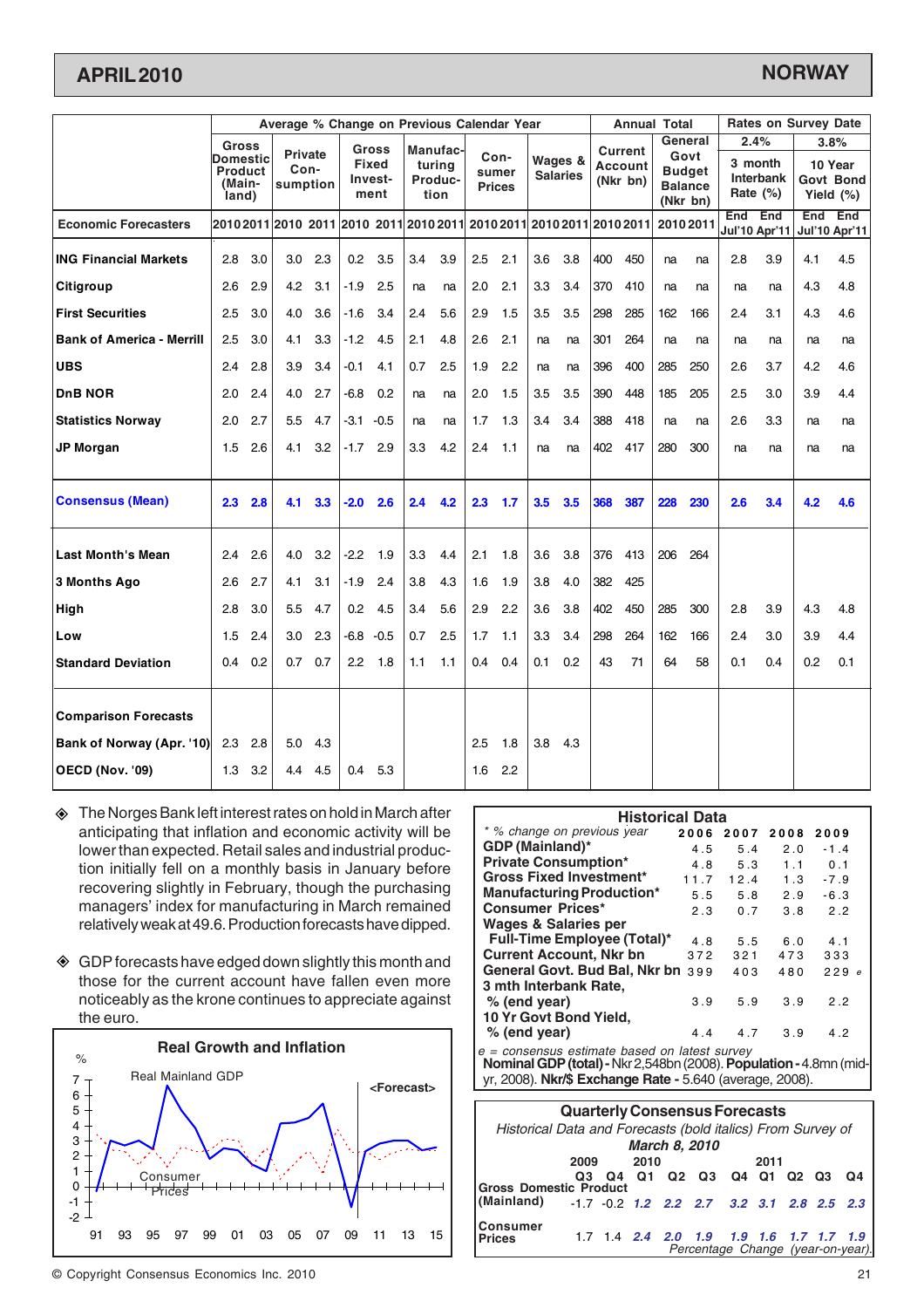|                                |        |          |                                        |     |              |                                          | Average % Change on Previous Calendar Year |                                      |     |                                |     |                                                   | <b>Annual Total</b> |                                                |        |                                                          | <b>Rates on Survey Date</b> |                                        |     |                                                          |
|--------------------------------|--------|----------|----------------------------------------|-----|--------------|------------------------------------------|--------------------------------------------|--------------------------------------|-----|--------------------------------|-----|---------------------------------------------------|---------------------|------------------------------------------------|--------|----------------------------------------------------------|-----------------------------|----------------------------------------|-----|----------------------------------------------------------|
|                                | Gross  | Product  | Household<br>Domestic Consump-<br>tion |     |              | Gross<br><b>Fixed</b><br>Invest-<br>ment |                                            | <b>Industrial</b><br>Produc-<br>tion |     | Con-<br>sumer<br><b>Prices</b> |     | Salary<br>Cost per<br>Hour                        |                     | <b>Current</b><br><b>Account</b><br>$(\in$ bn) |        | General<br>Govt Bud<br>Bal<br>(Maastricht)<br>$(\in$ bn) |                             | 0.6%<br>3 month<br>Euro<br>Rate $(\%)$ |     | 3.8%<br>10 Year<br>Spanish<br>Govt Bond <br>Yield $(\%)$ |
| <b>Economic Forecasters</b>    |        | 20102011 |                                        |     |              |                                          |                                            |                                      |     |                                |     | 2010 2011 2010 2011 2010 2011 2010 2011 2010 2011 |                     | 20102011                                       |        | 20102011                                                 | End                         | End<br>Jul'10 Apr'11 Jul'10 Apr'11     | End | End                                                      |
| lubs                           | 0.3    | 1.4      | 0.0                                    | 0.7 | $-2.9$       | 2.2                                      | 0.6                                        | 1.3                                  | 0.9 | 1.3                            | na  | na                                                |                     | $-37.7 - 22.2$                                 | -95    | $-75$                                                    | 0.5                         | 1.6                                    | 3.5 | 4.1                                                      |
| Econ Intelligence Unit         | -0.1   | 0.8      | $-0.4$                                 | 1.1 | $-4.0$       | $-0.8$                                   | $-1.0$                                     | 1.8                                  | 0.8 | 1.5                            | na  | na                                                | na                  | na                                             | $-122$ | $-104$                                                   | na                          | na                                     | na  | na                                                       |
| Banesto                        | -0.1   | 1.4      | $-0.3$                                 | 1.0 | $-6.3$       | 0.5                                      | 2.0                                        | 2.5                                  | 1.4 | 1.5                            | na  | na                                                | 40.0                | $-38.0$                                        | $-106$ | $-87$                                                    | 0.7                         | 1.3                                    | 4.2 | 4.8                                                      |
| <b>CEPREDE</b>                 | $-0.3$ | 1.1      | $-0.4$                                 | 0.9 | $-5.9$       | 1.0                                      | $-0.5$                                     | 1.4                                  | 1.8 | 2.1                            | 2.6 | 2.6                                               |                     | $-58.6 - 51.3$                                 | $-118$ | $-121$                                                   | 0.8                         | 1.4                                    | 3.6 | 3.9                                                      |
| <b>IHSBC</b>                   | $-0.3$ | 1.2      | 0.3                                    | 0.5 | $-4.0$       | 0.7                                      | 1.0                                        | 2.1                                  | 1.7 | 1.7                            | na  | na                                                |                     | 46.5 -49.0                                     | na     | na                                                       | 0.7                         | 1.6                                    | 4.0 | 3.8                                                      |
| ∣La Caixa                      | -0.4   | 1.5      | $-0.1$                                 | 0.7 | $-5.7$       | 0.7                                      | $-1.1$                                     | 2.6                                  | 1.3 | 1.1                            | 2.0 | 2.1                                               |                     | 40.4 - 33.3                                    | $-109$ | -93                                                      | 0.8                         | 1.4                                    | 3.9 | 4.1                                                      |
| <b>Citigroup</b>               | -0.4   | 0.1      | $-0.2$                                 | 0.2 | $-4.6$       | 0.2                                      | $-1.0$                                     | $-2.2$                               | 1.3 | 1.0                            | na  | na                                                |                     | $-38.8 - 57.6$                                 | $-110$ | $-102$                                                   | 0.8                         | 1.5                                    | 4.3 | 4.6                                                      |
| <b>Grupo Santander</b>         | -0.4   | 1.1      | $-0.4$                                 | 1.2 | $-6.6$       | $-1.3$                                   | na                                         | na                                   | 1.6 | 2.0                            | 2.0 | 2.2                                               |                     | 46.6 -40.0                                     | $-114$ | $-91$                                                    | na                          | na                                     | na  | na                                                       |
| <b>IFL-Univers Carlos III</b>  | $-0.4$ | 0.7      | $-0.2$                                 | 0.9 | $-5.0$       | $-2.0$                                   | 0.4                                        | 0.7                                  | 1.5 | 1.5                            | 2.2 | 2.1                                               |                     | $43.1 - 39.1$                                  | -90    | $-78$                                                    | na                          | na                                     | na  | na                                                       |
| <b>Caja Madrid</b>             | $-0.5$ | 1.1      | $-1.7$                                 | 0.6 | $-5.9$       | 2.2                                      | $-0.5$                                     | 3.0                                  | 1.2 | 1.7                            | 1.7 | 1.7                                               |                     | $45.6 - 32.4$                                  | $-113$ | $-86$                                                    | 0.9                         | 1.5                                    | 4.4 | 4.9                                                      |
| Inst L R Klein (Gauss)         | -0.5   | 1.4      | -1.4                                   | 1.2 | $-4.8$       | 2.1                                      | $-1.0$                                     | 2.0                                  | 1.3 | 1.8                            | 2.0 | 2.2                                               |                     | $-55.0 - 61.0$                                 | $-110$ | $-96$                                                    | 0.8                         | 1.1                                    | 4.0 | 4.2                                                      |
| <b>IHS Global Insight</b>      | -0.6   | 0.6      | $-0.1$                                 | 0.5 | $-4.3$       | $-1.4$                                   | na                                         | na                                   | 1.0 | 1.4                            | na  | na                                                |                     | $-58.5 - 55.8$                                 | $-105$ | -95                                                      | na                          | na                                     | 4.1 | 4.6                                                      |
| <b>AFI</b>                     | -0.6   | 0.7      | $-0.7$                                 | 0.8 | $-7.0$       | $-0.6$                                   | na                                         | na                                   | 1.1 | 2.1                            | na  | na                                                |                     | $39.0 - 36.0$                                  | $-113$ | $-101$                                                   | 0.7                         | 1.3                                    | 4.2 | 4.4                                                      |
| <b>Goldman Sachs</b>           | -0.6   | 1.1      | $-1.1$                                 | 0.3 | $-5.8$       | $-2.1$                                   | $-1.0$                                     | 0.4                                  | 1.5 | 1.9                            | na  | na                                                |                     | $23.9 - 14.6$                                  | $-107$ | $-95$                                                    | 1.2                         | 1.5                                    | na  | na                                                       |
| <b>FUNCAS</b>                  | -0.7   | 0.8      | 0.1                                    | 1.2 | $-7.6$       | $-2.9$                                   | 1.5                                        | 4.0                                  | 1.2 | 1.3                            | na  | na                                                |                     | $-54.0 - 46.7$                                 | $-113$ | $-90$                                                    | 0.8                         | 1.3                                    | 4.2 | 4.7                                                      |
| IBBVA                          | -0.8   | na       | $-0.6$                                 | na  | $-7.1$       | na                                       | 4.6                                        | na                                   | 1.6 | na                             | na  | na                                                | $-43.0$             | na                                             | -110   | na                                                       | 1.0                         | 1.2                                    | 3.4 | 3.6                                                      |
| <b>Inst Estud Economicos</b>   | $-0.8$ | na       | $-0.5$                                 | na  | $-7.2$       | na                                       | $-2.0$                                     | na                                   | 1.5 | na                             | 2.0 | na                                                | $-40.0$             | na                                             | na     | na                                                       | 1.0                         | 1.7                                    | 4.0 | 4.5                                                      |
| <b>Consensus (Mean)</b>        | $-0.4$ | 1.0      | $-0.5$                                 | 0.8 | $-5.6 -0.1$  |                                          | -0.6                                       | 1.6                                  | 1.3 | 1.6                            | 2.1 | 2.2                                               |                     | $-44.4 - 41.2$                                 | $-109$ | $-94$                                                    | 0.8                         | 1.4                                    | 4.0 | 4.3                                                      |
| lLast Month's Mean             | -0.4   | 1.1      | -0.6                                   | 0.8 | $-5.4$       | 0.1                                      | $-0.7$                                     | 2.1                                  | 1.4 | 1.7                            | 2.2 | 2.2                                               |                     | $-45.9 - 43.3$                                 | -108   | $-94$                                                    |                             |                                        |     |                                                          |
| 3 Months Ago                   | -0.4   | 1.2      | $-0.8$                                 | 0.9 | $-6.3$       | 0.1                                      | $-1.7$                                     | 1.4                                  | 1.4 | 1.7                            | 2.0 | 2.2                                               | $-47.8 - 43.4$      |                                                |        |                                                          |                             |                                        |     |                                                          |
| High                           | 0.3    | 1.5      | 0.3                                    | 1.2 | $-2.9$       | 2.2                                      | 2.0                                        | 4.0                                  | 1.8 | 2.1                            | 2.6 | 2.6                                               | $-23.9 - 14.6$      |                                                | -90    | $-75$                                                    | 1.2                         | 1.7                                    | 4.4 | 4.9                                                      |
| Low                            | -0.8   | 0.1      | $-1.7$                                 | 0.2 | $-7.6$       | $-2.9$                                   | $-4.6$                                     | $-2.2$                               | 0.8 | 1.0                            | 1.7 | 1.7                                               | 58.6                | $-61.0$                                        | $-122$ | $-121$                                                   | 0.5                         | 1.1                                    | 3.4 | 3.6                                                      |
| <b>Standard Deviation</b>      | 0.3    | 0.4      | 0.5                                    | 0.3 | 1.3          | 1.6                                      | 1.6                                        | 1.6                                  | 0.3 | 0.3                            | 0.3 | 0.3                                               |                     | 8.9 13.4                                       | 8      | 11                                                       | 0.2                         | 0.2                                    | 0.3 | 0.4                                                      |
| Comparison Forecasts           |        |          |                                        |     |              |                                          |                                            |                                      |     |                                |     |                                                   |                     |                                                |        |                                                          |                             |                                        |     |                                                          |
| Eur Commission (Oct. '09) -0.8 |        | 1.0      | $-0.5$                                 | 0.9 | $-8.4 - 1.3$ |                                          |                                            |                                      | 0.8 | 2.0                            |     |                                                   |                     | $-47.8 - 44.5$                                 |        |                                                          |                             |                                        |     |                                                          |
| IMF (Jan. '10)                 | $-0.6$ | 0.9      |                                        |     |              |                                          |                                            |                                      |     |                                |     |                                                   |                     |                                                |        |                                                          |                             |                                        |     |                                                          |
| OECD (Nov. '09)                | -0.3   | 0.9      | $-1.1$                                 | 0.6 | $-5.3 -0.8$  |                                          |                                            |                                      |     |                                |     |                                                   |                     |                                                |        |                                                          |                             |                                        |     |                                                          |

- $\textcircled{*}$  In a bid to avoid the same outcome as Greece, prime minister Zapatero is taking radical steps to shake up the nation's finances and restore confidence amongst investors. Though progress has been made by securing the cooperation of the regional governments in making cuts, social security spending shows no signs of easing as unemployment rose further, by around 59,000 from February to March.
- The PMIs for manufacturing and services finally rose above 50 in March, indicating expansion in the sectors, though the levels are still below the Euro zone average.



| <b>Historical Data</b>                                              |  |  |  |  |  |  |  |  |  |  |  |
|---------------------------------------------------------------------|--|--|--|--|--|--|--|--|--|--|--|
| * % change on previous year<br>2006<br>2007<br>2008<br>2009         |  |  |  |  |  |  |  |  |  |  |  |
| <b>Gross Domestic Product*</b><br>4.0<br>3.6<br>0.9<br>$-3.6$       |  |  |  |  |  |  |  |  |  |  |  |
| <b>Household Consumption*</b><br>3.6<br>$-0.6$<br>$-5.0$<br>3.8     |  |  |  |  |  |  |  |  |  |  |  |
| <b>Gross Fixed Investment*</b><br>4.6<br>$-15.3$<br>7.2<br>$-4.4$   |  |  |  |  |  |  |  |  |  |  |  |
| Industrial Production*<br>$-7.1$<br>$-16.2$<br>2.4<br>3.7           |  |  |  |  |  |  |  |  |  |  |  |
| <b>Consumer Prices*</b><br>$-0.3$<br>3.5<br>4.1<br>2.8              |  |  |  |  |  |  |  |  |  |  |  |
| Salary Cost per Hour*<br>4.7<br>3.1<br>4.7<br>4.1                   |  |  |  |  |  |  |  |  |  |  |  |
| <b>Current Account, Euro bn</b><br>-88.3<br>-105<br>-106<br>$-57.2$ |  |  |  |  |  |  |  |  |  |  |  |
| <b>General Govt. Budget Balance</b>                                 |  |  |  |  |  |  |  |  |  |  |  |
| (Maastricht definition), Euro bn 19.8<br>20.1<br>$-44.3$<br>$-117e$ |  |  |  |  |  |  |  |  |  |  |  |
| 3 mth Euro, % (end yr)<br>2.8<br>3.7<br>4.7<br>0.7                  |  |  |  |  |  |  |  |  |  |  |  |
| 10 Yr Spanish Govt Bond Yield,                                      |  |  |  |  |  |  |  |  |  |  |  |
| $%$ (end yr)<br>4.0<br>4.4<br>4.0<br>3.8                            |  |  |  |  |  |  |  |  |  |  |  |
| e = consensus estimate based on latest survey                       |  |  |  |  |  |  |  |  |  |  |  |
| Nominal GDP - Euro1,095bn (2008). Popn - 44.5mn (mid-year,          |  |  |  |  |  |  |  |  |  |  |  |
| 2008). \$/Euro Exch. Rate - 1.472 (average, 2008).                  |  |  |  |  |  |  |  |  |  |  |  |

| <b>Quarterly Consensus Forecasts</b>                        |        |     |      |  |                                                                    |  |      |  |  |                |  |  |  |
|-------------------------------------------------------------|--------|-----|------|--|--------------------------------------------------------------------|--|------|--|--|----------------|--|--|--|
| Historical Data and Forecasts (bold italics) From Survey of |        |     |      |  |                                                                    |  |      |  |  |                |  |  |  |
| March 8, 2010                                               |        |     |      |  |                                                                    |  |      |  |  |                |  |  |  |
|                                                             | 2009   |     | 2010 |  |                                                                    |  | 2011 |  |  |                |  |  |  |
| Q <sub>3</sub><br>Gross Domestic                            |        |     |      |  | Q4 Q1 Q2 Q3 Q4 Q1 Q2 Q3                                            |  |      |  |  | Q <sub>4</sub> |  |  |  |
| <b>Product</b>                                              |        |     |      |  | $-4.0$ $-3.1$ $-1.5$ $-0.4$ $-0.1$ $0.2$ $0.5$ $0.8$ $1.2$ $1.5$   |  |      |  |  |                |  |  |  |
| <b>Consumer</b><br><b>Prices</b>                            | $-1$ 1 | 0.1 | 1.0  |  | 1.0 1.5 1.6 1.7 1.8 1.5 1.6  <br>Percentage Change (year-on-year). |  |      |  |  |                |  |  |  |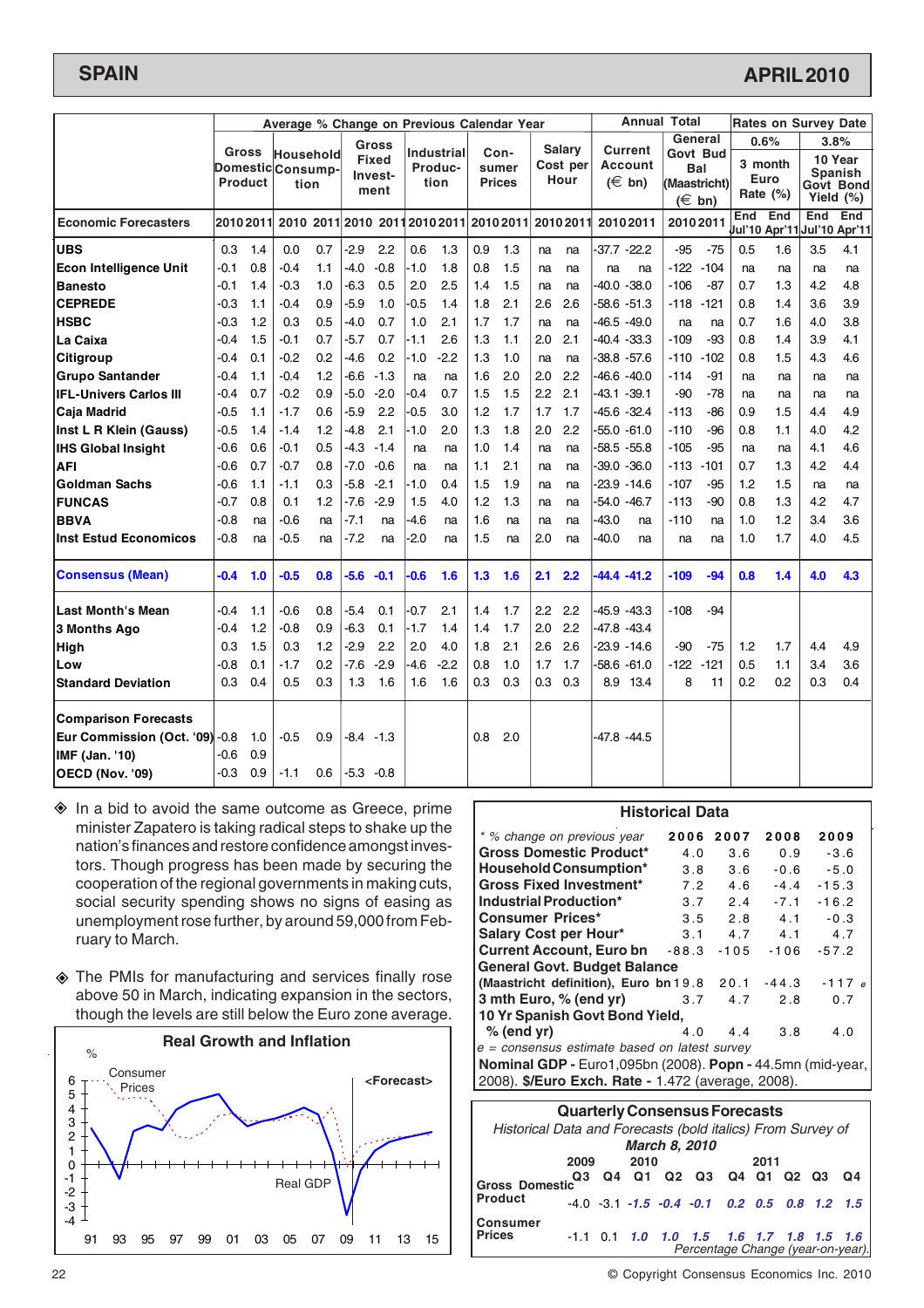### **SWEDEN**

|                                  |              |                     |     |                                    |        |                                          |     | Average % Change on Previous Calendar Year        |     |                                |     |                                                   |     | <b>Annual Total</b>                   |        |                                                                |                             | Rates on Survey Date               |     |                                                 |  |
|----------------------------------|--------------|---------------------|-----|------------------------------------|--------|------------------------------------------|-----|---------------------------------------------------|-----|--------------------------------|-----|---------------------------------------------------|-----|---------------------------------------|--------|----------------------------------------------------------------|-----------------------------|------------------------------------|-----|-------------------------------------------------|--|
|                                  | <b>Gross</b> | Domestic<br>Product |     | House-<br>hold<br>Con-<br>sumption |        | Gross<br><b>Fixed</b><br>Invest-<br>ment |     | Mining &<br>Manu-<br>facturing<br>Produc-<br>tion |     | Con-<br>sumer<br><b>Prices</b> |     | Hourly<br><b>Earnings</b><br>(Mining &<br>Manuf.) |     | <b>Current</b><br>Account<br>(Skr bn) |        | General<br>Govt<br><b>Budget</b><br><b>Balance</b><br>(Skr bn) | 0.5%<br>3 month<br>Rate (%) | <b>Interbank</b>                   |     | $3.2\%$<br>10 Year<br>Govt Bond<br>Yield $(\%)$ |  |
| <b>Economic Forecasters</b>      |              |                     |     | 20102011 2010 2011                 |        | 2010 2011                                |     | 2010 2011 2010 2011 2010 2011 2010 2011           |     |                                |     |                                                   |     |                                       |        | 20102011                                                       | End                         | End<br>Jul'10 Apr'11 Jul'10 Apr'11 | End | End                                             |  |
| <b>Nordea</b>                    | 3.2          | 2.4                 | 2.8 | 2.2                                | $-1.0$ | 4.1                                      | na  | na                                                | 1.7 | 2.4                            | na  | na                                                | 237 | 233                                   | $-55$  | -43                                                            | 0.7                         | 2.4                                | 3.5 | 3.9                                             |  |
| <b>SE Banken</b>                 | 3.1          | 2.7                 | 2.9 | 2.6                                | 0.0    | 5.0                                      | na  | na                                                | 1.3 | 2.4                            | 1.9 | 2.3                                               | na  | na                                    | na     | na                                                             | 0.5                         | 2.2                                | 3.4 | 3.7                                             |  |
| <b>Erik Penser Bank</b>          | 3.0          | 2.3                 | 3.0 | 1.8                                | $-1.0$ | 4.9                                      | na  | na                                                | 1.4 | 1.8                            | 1.5 | 2.2                                               | 210 | 210                                   | na     | na                                                             | 0.8                         | 1.5                                | 3.5 | 3.8                                             |  |
| Citigroup                        | 2.4          | 2.5                 | 2.4 | 2.0                                | $-1.7$ | 4.2                                      | na  | na                                                | 1.4 | 2.4                            | 2.0 | 2.3                                               | 230 | 240                                   | na     | na                                                             | na                          | na                                 | 3.5 | 4.3                                             |  |
| <b>Confed of Swed Enterprise</b> | 2.4          | 2.6                 | 2.6 | 2.2                                | $-4.0$ | 5.0                                      | 5.0 | 5.5                                               | 1.6 | 3.3                            | na  | na                                                | 230 | 240                                   | na     | na                                                             | 1.0                         | 2.0                                | 3.5 | 4.0                                             |  |
| <b>National Institute - NIER</b> | 2.4          | 3.8                 | 2.2 | 3.0                                | 1.6    | 6.5                                      | 3.3 | 6.9                                               | 1.0 | 1.6                            | 2.0 | 1.9                                               | 190 | 228                                   | $-38$  | $-37$                                                          | 0.4                         | 1.2                                | 3.7 | 4.1                                             |  |
| <b>SBAB</b>                      | 2.2          | 3.0                 | 1.7 | 2.6                                | 0.3    | 5.0                                      | 4.5 | 4.0                                               | 1.0 | 2.3                            | 1.6 | 2.2                                               | 230 | 250                                   | -45    | $-35$                                                          | 0.6                         | 1.6                                | 3.5 | 4.2                                             |  |
| <b>Goldman Sachs</b>             | 2.0          | 3.6                 | 1.8 | 2.2                                | -4.0   | 3.3                                      | 5.5 | 9.9                                               | 1.4 | 2.7                            | na  | na                                                | 279 | 324                                   | -109   | $-85$                                                          | 0.5                         | 2.5                                | na  | na                                              |  |
| <b>HQ Bank</b>                   | 2.0          | 2.7                 | 1.5 | 2.8                                | 0.0    | 4.5                                      | 5.2 | 6.5                                               | 0.9 | 1.5                            | 2.5 | 2.5                                               | na  | na                                    | $-70$  | $-70$                                                          | 0.6                         | 1.5                                | 3.6 | 4.0                                             |  |
| <b>Swedbank</b>                  | 2.0          | 2.6                 | 2.2 | 2.5                                | $-3.2$ | 3.5                                      | 5.3 | 6.2                                               | 0.9 | 2.2                            | 2.0 | 2.0                                               | na  | na                                    | na     | na                                                             | 0.5                         | 1.5                                | 3.4 | 3.8                                             |  |
| <b>UBS</b>                       | 1.9          | 2.8                 | 1.8 | 1.9                                | $-3.5$ | 4.7                                      | 2.8 | 5.8                                               | 1.8 | 2.3                            | na  | na                                                | 183 | 215                                   | 106    | -92                                                            | 0.5                         | 1.7                                | 3.4 | 4.2                                             |  |
| <b>JP Morgan</b>                 | 1.6          | 3.0                 | 2.2 | 2.5                                | $-4.6$ | 3.5                                      | 4.5 | 5.3                                               | 1.3 | 2.6                            | na  | na                                                | 225 | 228                                   | $-50$  | -20                                                            | na                          | na                                 | na  | na                                              |  |
| <b>ING Financial Markets</b>     | 1.5          | 2.4                 | 1.7 | 2.1                                | $-3.1$ | 5.8                                      | 3.4 | 4.5                                               | 1.4 | 1.8                            | 2.0 | 2.5                                               | 235 | 230                                   | na     | na                                                             | 0.5                         | 1.7                                | 3.4 | 3.7                                             |  |
| <b>Morgan Stanley</b>            | 1.5          | 2.3                 | 1.6 | 1.8                                | $-2.4$ | 5.6                                      | na  | na                                                | 1.5 | 1.9                            | na  | na                                                | 215 | 246                                   | $-120$ | $-103$                                                         | 0.6                         | 1.7                                | 4.0 | 4.8                                             |  |
| <b>Bank of America Merril</b>    | 1.2          | 2.7                 | 0.9 | 1.3                                | $-2.8$ | 2.1                                      | na  | na                                                | 0.8 | 1.6                            | na  | na                                                | 192 | 181                                   | -108   | $-141$                                                         | na                          | na                                 | na  | na                                              |  |
| <b>Consensus (Mean)</b>          | 2.2          | 2.8                 | 2.1 | 2.2                                | $-2.0$ | 4.5                                      | 4.4 | 6.1                                               | 1.3 | 2.2                            | 1.9 | 2.2                                               | 221 | 235                                   | $-78$  | -70                                                            | 0.6                         | 1.8                                | 3.5 | 4.0                                             |  |
| <b>Last Month's Mean</b>         | 2.1          | 2.6                 | 1.9 | 2.2                                | $-1.5$ | 4.2                                      | 4.6 | 5.6                                               | 1.1 | 2.0                            | 2.1 | 2.2                                               | 229 | 241                                   | $-72$  | $-74$                                                          |                             |                                    |     |                                                 |  |
| 3 Months Ago                     | 2.3          | 2.6                 | 1.9 | 2.1                                | $-1.5$ | 4.1                                      | 4.2 | 5.5                                               | 1.0 | 2.1                            | 2.2 | 2.2                                               | 227 | 240                                   |        |                                                                |                             |                                    |     |                                                 |  |
| High                             | 3.2          | 3.8                 | 3.0 | 3.0                                | 1.6    | 6.5                                      | 5.5 | 9.9                                               | 1.8 | 3.3                            | 2.5 | 2.5                                               | 279 | 324                                   | $-38$  | $-20$                                                          | 1.0                         | 2.5                                | 4.0 | 4.8                                             |  |
| Low                              | 1.2          | 2.3                 | 0.9 | 1.3                                | $-4.6$ | 2.1                                      | 2.8 | 4.0                                               | 0.8 | 1.5                            | 1.5 | 1.9                                               | 183 | 181                                   | $-120$ | $-141$                                                         | 0.4                         | 1.2                                | 3.4 | 3.7                                             |  |
| <b>Standard Deviation</b>        | 0.6          | 0.4                 | 0.6 | 0.4                                | 1.9    | 1.1                                      | 1.0 | 1.7                                               | 0.3 | 0.5                            | 0.3 | 0.2                                               | 26  | 34                                    | 32     | 39                                                             | 0.2                         | 0.4                                | 0.2 | 0.3                                             |  |
| <b>Comparison Forecasts</b>      |              |                     |     |                                    |        |                                          |     |                                                   |     |                                |     |                                                   |     |                                       |        |                                                                |                             |                                    |     |                                                 |  |
| Riksbank (Oct. '09)              | 2.5          |                     | 2.0 |                                    | $-1.8$ |                                          |     |                                                   | 0.9 |                                |     |                                                   |     |                                       |        |                                                                |                             |                                    |     |                                                 |  |
| Eur Commission (Oct. '09)        | 1.4          | 2.1                 | 1.0 | 1.5                                | $-1.5$ | 3.2                                      |     |                                                   |     |                                |     |                                                   |     |                                       |        |                                                                |                             |                                    |     |                                                 |  |
| <b>IMF (Oct. '09)</b>            | 1.2          |                     |     |                                    |        |                                          |     |                                                   |     |                                |     |                                                   |     |                                       |        |                                                                |                             |                                    |     |                                                 |  |
| OECD (Nov. '09)                  | 2.0          | 3.0                 | 1.7 | 2.4                                | $-2.0$ | 5.5                                      |     |                                                   | 1.4 | 3.2                            |     |                                                   |     |                                       |        |                                                                |                             |                                    |     |                                                 |  |

- While confidence surveys suggest that a recovery is forthcoming, with the purchasing managers' index stabilising around 61 and various consumer confidence indices rising, other data is less supportive. February was a bad month as the trade surplus fell sharply after imports grew at a much faster pace than exports. Furthermore, retail sales were down 1% (m-o-m) and industrial production contracted by 0.8% (m-o-m).
- $\Diamond$  The situation is expected to improve as the year goes on, however, as consensus forecasts for GDP growth edge up this month to 2.2% and 2.8% for this year and next.



| <b>Historical Data</b>                                     |      |      |        |           |  |  |  |  |  |  |  |  |
|------------------------------------------------------------|------|------|--------|-----------|--|--|--|--|--|--|--|--|
| * % change on previous year                                | 2006 | 2007 | 2008   | 2009      |  |  |  |  |  |  |  |  |
| <b>Gross Domestic Product*</b>                             | 4.5  | 2.7  | $-0.5$ | $-4.7$    |  |  |  |  |  |  |  |  |
| <b>Household Consumption*</b>                              | 2.5  | 3.1  | $-0.4$ | $-0.7$    |  |  |  |  |  |  |  |  |
| <b>Gross Fixed Investment*</b>                             | 9.6  | 7.8  | 2.1    | $-15.1$   |  |  |  |  |  |  |  |  |
| Min. & Manufacturing Prodn*                                | 5.3  | 4.1  | $-3.5$ | $-19.2$   |  |  |  |  |  |  |  |  |
| <b>Consumer Prices*</b>                                    | 1.4  | 2.2  | 3.5    | $-0.3$    |  |  |  |  |  |  |  |  |
| <b>Average Hourly Earnings</b>                             |      |      |        |           |  |  |  |  |  |  |  |  |
| (Mining & Manufacturing)*                                  | 3.0  | 3.9  | 4.1    | 2.0       |  |  |  |  |  |  |  |  |
| <b>Current Account, Skr bn</b>                             | 231  | 257  | 300    | 225       |  |  |  |  |  |  |  |  |
| General Govt. Bud Bal, Skr bn 70.1                         |      | 116  | 79.7   | $-45.8 e$ |  |  |  |  |  |  |  |  |
| 3 mth Interbank Rate,                                      |      |      |        |           |  |  |  |  |  |  |  |  |
| $%$ (end yr)                                               | 3.3  | 4.7  | 2.4    | 0.5       |  |  |  |  |  |  |  |  |
| 10 Yr Govt Bond Yield,                                     |      |      |        |           |  |  |  |  |  |  |  |  |
| $%$ (end yr)                                               | 3.8  | 4.4  | 2.4    | 3.4       |  |  |  |  |  |  |  |  |
| $e = \text{consensus estimate based on latest survey}$     |      |      |        |           |  |  |  |  |  |  |  |  |
| Nominal GDP - Skr 3,157bn (2008). Population - 9.2mn (mid- |      |      |        |           |  |  |  |  |  |  |  |  |

year, 2008). **Skr/\$ Exchange Rate -** 6.591 (average, 2008).

| <b>Quarterly Consensus Forecasts</b>                                                                                                   |      |  |      |  |                                            |  |      |  |  |                |  |  |  |
|----------------------------------------------------------------------------------------------------------------------------------------|------|--|------|--|--------------------------------------------|--|------|--|--|----------------|--|--|--|
| Historical Data and Forecasts (bold italics) From Survey of                                                                            |      |  |      |  |                                            |  |      |  |  |                |  |  |  |
| March 8, 2010                                                                                                                          |      |  |      |  |                                            |  |      |  |  |                |  |  |  |
|                                                                                                                                        | 2009 |  | 2010 |  |                                            |  | 2011 |  |  |                |  |  |  |
| Gross Domestic <sup>Q3</sup>                                                                                                           |      |  |      |  | Q4 Q1 Q2 Q3 Q4 Q1 Q2 Q3                    |  |      |  |  | Q <sub>4</sub> |  |  |  |
| <b>Product</b>                                                                                                                         |      |  |      |  | $-5.4$ 1.5 0.5 1.2 2.3 3.5 2.9 2.8 2.8 2.7 |  |      |  |  |                |  |  |  |
| <b>Consumer</b><br><b>Prices</b><br>$-1.2$ $-0.4$ $0.9$ $1.0$ $1.1$ $1.2$ $1.4$ $1.8$ $2.2$ $2.4$<br>Percentage Change (year-on-year). |      |  |      |  |                                            |  |      |  |  |                |  |  |  |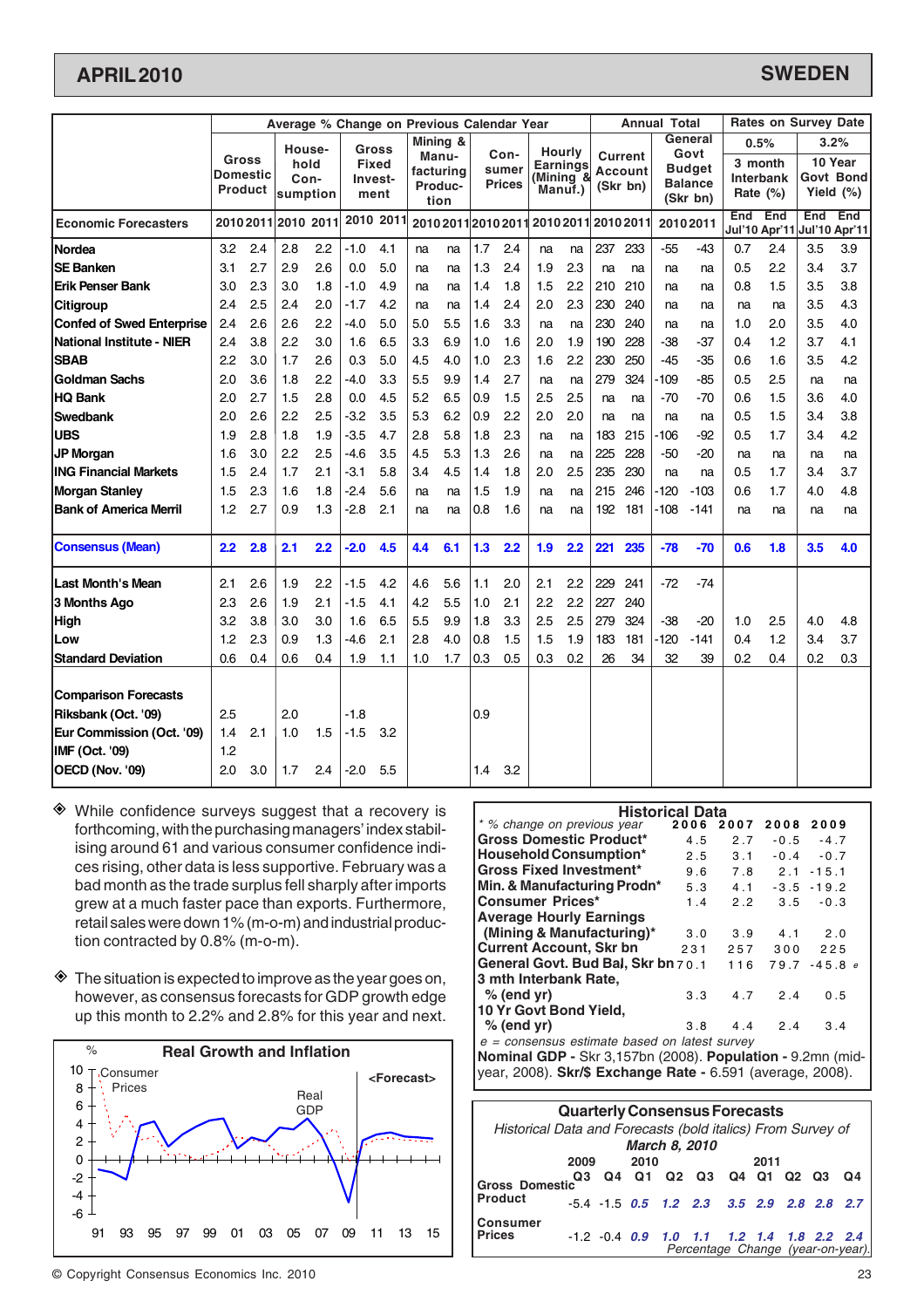### **SWITZERLAND**

### **APRIL 2010**

|                              | Average % Change on Previous Calendar Year |                         |                   |                        |        |                                          |                                      |     |     |                                |     |                                                             | <b>Annual Total</b>                    |      |                                                                 |               |                                                      |                                    | Rates on Survey Date |                                              |
|------------------------------|--------------------------------------------|-------------------------|-------------------|------------------------|--------|------------------------------------------|--------------------------------------|-----|-----|--------------------------------|-----|-------------------------------------------------------------|----------------------------------------|------|-----------------------------------------------------------------|---------------|------------------------------------------------------|------------------------------------|----------------------|----------------------------------------------|
|                              |                                            | Gross<br><b>Product</b> | Domestic Consump- | <b>Private</b><br>tion |        | Gross<br><b>Fixed</b><br>Invest-<br>ment | <b>Industrial</b><br>Produc-<br>tion |     |     | Con-<br>sumer<br><b>Prices</b> |     | Merchan-<br>dise<br><b>Exports</b><br>(SwFr bn)             | <b>Current</b><br>Account<br>(SwFr bn) |      | General<br>Govt<br><b>Budget</b><br><b>Balance</b><br>(SwFr bn) |               | 0.3%<br>3 month<br>Euro-<br><b>Franc Rate</b><br>(%) |                                    |                      | 2.0%<br>10 Year<br>Govt Bond<br>Yield $(\%)$ |
| <b>Economic Forecasters</b>  |                                            |                         |                   |                        |        |                                          |                                      |     |     |                                |     | 2010 2011 2010 2011 2010 2011 2010 2011 2010 2011 2010 2011 | 20102011                               |      | 20102011                                                        |               | End                                                  | End<br>Jul'10 Apr'11 Jul'10 Apr'11 | End                  | End                                          |
| <b>UBS</b>                   | 2.5                                        | 2.1                     | 1.7               | 1.7                    | 3.3    | 3.0                                      | na                                   | na  | 1.3 | 1.5                            | na  | na                                                          | na                                     | na   | na                                                              | na            | na                                                   | na                                 | 2.3                  | 2.8                                          |
| <b>JP Morgan</b>             | 2.5                                        | 2.8                     | 2.0               | 1.9                    | 8.9    | 4.9                                      | 12.1                                 | 7.1 | 1.0 | 0.8                            | 215 | 234                                                         | 55.6                                   | 65.5 | $-11.0$                                                         | $-9.0$        | na                                                   | na                                 | na                   | na                                           |
| <b>Pictet &amp; Cie</b>      | 2.3                                        | 2.5                     | 1.5               | 2.0                    | 6.0    | 4.0                                      | na                                   | na  | 1.2 | 1.2                            | na  | na                                                          | 60.0                                   | 70.0 | $-0.5$                                                          | 1.0           | na                                                   | na                                 | na                   | na                                           |
| <b>Swiss Life</b>            | 2.1                                        | 1.6                     | 1.2               | 1.2                    | 3.0    | 12.0                                     | 15.2                                 | 7.8 | 1.1 | 0.8                            | na  | na                                                          | na                                     | na   | na                                                              | na            | na                                                   | na                                 | na                   | na                                           |
| Zürcher Kantonalbank         | 2.0                                        | 1.6                     | 1.1               | 1.7                    | 2.0    | 0.7                                      | 4.3                                  | 1.3 | 1.1 | 1.4                            | 192 | 199                                                         | 55.8                                   | 56.5 | $-5.9$                                                          | $-4.7$        | 0.3                                                  | 1.0                                | 2.1                  | 2.6                                          |
| <b>HSBC</b>                  | 2.0                                        | 1.5                     | 1.4               | 1.1                    | 4.0    | 2.6                                      | 4.2                                  | 4.0 | 1.2 | 1.2                            | na  | na                                                          | 53.0                                   | 55.6 | na                                                              | na            | 0.3                                                  | 0.8                                | 2.2                  | 2.5                                          |
| <b>Bank Vontobel</b>         | 1.9                                        | 1.9                     | 1.5               | 1.7                    | 4.1    | 2.3                                      | na                                   | na  | 0.8 | 1.1                            | na  | na                                                          | na                                     | na   | $-6.0$                                                          | $-5.2$        | 0.4                                                  | 0.8                                | 1.9                  | 2.1                                          |
| <b>IHS Global Insight</b>    | 1.9                                        | 1.8                     | 1.2               | 1.1                    | 2.6    | 3.4                                      | 4.9                                  | 3.3 | 1.2 | 1.0                            | 189 | 198                                                         | 57.4                                   | 62.7 | $-8.2$                                                          | $-7.4$        | 0.3                                                  | 1.1                                | 2.2                  | 2.9                                          |
| <b>ING Financial Markets</b> | 1.9                                        | 2.3                     | 1.8               | 2.1                    | 7.1    | 4.8                                      | na                                   | na  | 0.7 | 1.0                            | na  | na                                                          | 55.0                                   | 60.0 | $-0.5$                                                          | 0.0           | 0.3                                                  | 1.0                                | 2.2                  | 2.6                                          |
| <b>Goldman Sachs</b>         | 1.7                                        | 1.9                     | 1.2               | 1.4                    | 3.3    | 1.4                                      | 5.2                                  | 6.0 | 0.8 | 1.2                            | na  | na                                                          | 43.2                                   | 47.4 | na                                                              | na            | 0.3                                                  | 1.0                                | na                   | na                                           |
| <b>KOF Swiss Econ Inst</b>   | 1.7                                        | 2.2                     | 2.1               | 2.0                    | 1.8    | 6.3                                      | na                                   | na  | 0.9 | 1.0                            | 189 | 202                                                         | 47.9                                   | 43.5 | $-7.9$                                                          | $-4.6$        | 0.3                                                  | 0.8                                | 2.2                  | 2.7                                          |
| <b>Bank Julius Baer</b>      | 1.4                                        | 1.8                     | 1.5               | 1.7                    | 5.2    | 3.3                                      | 5.5                                  | 7.5 | 1.2 | 1.7                            | 197 | 214                                                         | 45.3                                   | 52.5 | na                                                              | na            | 0.3                                                  | 0.8                                | 1.9                  | 2.0                                          |
| <b>BAK Basel</b>             | 1.2                                        | 1.7                     | 0.5               | 1.0                    | 0.5    | 0.4                                      | 2.5                                  | 3.4 | 0.9 | 0.9                            | 188 | 200                                                         | 49.8                                   | 64.0 |                                                                 | $-9.5 - 10.5$ | 0.3                                                  | 1.0                                | 2.2                  | 2.6                                          |
| Econ Intelligence Unit       | 1.0                                        | 1.1                     | 0.5               | 0.7                    | 0.5    | 1.1                                      | 3.3                                  | 0.7 | 0.9 | 0.8                            | na  | na                                                          | na                                     | na   | na                                                              | na            | na                                                   | na                                 | na                   | na                                           |
| <b>Credit Suisse</b>         | 0.9                                        | 2.0                     | 1.0               | 1.3                    | -1.4   | 2.1                                      | na                                   | na  | 0.8 | 1.0                            | na  | na                                                          | 57.0                                   | 62.0 | na                                                              | na            | 0.3                                                  | 0.8                                | 2.0                  | 2.4                                          |
| <b>Consensus (Mean)</b>      | 1.8                                        | 1.9                     | 1.3               | 1.5                    | 3.4    | 3.5                                      | 6.4                                  | 4.6 | 1.0 | 1.1                            | 195 | 208                                                         | 52.7                                   | 58.2 | $-6.2$                                                          | $-5.1$        | 0.3                                                  | 0.9                                | 2.1                  | 2.5                                          |
| <b>Last Month's Mean</b>     | 1.5                                        | 1.8                     | 1.2               | 1.4                    | 2.4    | 2.6                                      | 4.1                                  | 4.0 | 0.8 | 1.1                            | 206 | 219                                                         | 50.0                                   | 58.1 | $-6.3$                                                          | $-5.9$        |                                                      |                                    |                      |                                              |
| 3 Months Ago                 | 1.2                                        | 1.7                     | 0.8               | 1.3                    | 0.9    | 3.4                                      | 4.3                                  | 4.7 | 0.7 | 1.0                            | 190 | 202                                                         | 51.4                                   | 58.5 |                                                                 |               |                                                      |                                    |                      |                                              |
| High                         | 2.5                                        | 2.8                     | 2.1               | 2.1                    | 8.9    | 12.0                                     | 15.2                                 | 7.8 | 1.3 | 1.7                            | 215 | 234                                                         | 60.0                                   | 70.0 | $-0.5$                                                          | 1.0           | 0.4                                                  | 1.1                                | 2.3                  | 2.9                                          |
| Low                          | 0.9                                        | 1.1                     | 0.5               | 0.7                    | $-1.4$ | 0.4                                      | 2.5                                  | 0.7 | 0.7 | 0.8                            | 188 | 198                                                         | 43.2                                   | 43.5 | $-11.0 - 10.5$                                                  |               | 0.3                                                  | 0.8                                | 1.9                  | 2.0                                          |
| <b>Standard Deviation</b>    | 0.5                                        | 0.4                     | 0.5               | 0.4                    | 2.7    | 2.9                                      | 4.3                                  | 2.7 | 0.2 | 0.3                            | 10  | 14                                                          | 5.4                                    | 8.0  | 3.9                                                             | 4.0           | 0.0                                                  | 0.1                                | 0.1                  | 0.3                                          |
| <b>Comparison Forecasts</b>  |                                            |                         |                   |                        |        |                                          |                                      |     |     |                                |     |                                                             |                                        |      |                                                                 |               |                                                      |                                    |                      |                                              |
| <b>IMF (Oct. '09)</b>        | 0.5                                        |                         |                   |                        |        |                                          |                                      |     | 0.5 |                                |     |                                                             |                                        |      |                                                                 |               |                                                      |                                    |                      |                                              |
| OECD (Nov. '09)              | 0.9                                        | 1.9                     | 1.2               | 1.4                    | 1.1    | 2.1                                      |                                      |     | 0.6 | 0.4                            |     |                                                             |                                        |      |                                                                 |               |                                                      |                                    |                      |                                              |
| <b>SECO (Mar. '10)</b>       | 1.4                                        | 2.0                     | 1.3               | 1.5                    |        |                                          |                                      |     | 0.8 | 0.7                            |     |                                                             |                                        |      |                                                                 |               |                                                      |                                    |                      |                                              |

- The recovery in Switzerland appears to be picking up pace, as the government agency SECO upgraded its forecast for 2010 GDP from 0.7% to 1.4%. Consensus forecasts have also improved, reaching 1.8% this month. Expectations were driven by surges in exports and manufacturing as the global recovery takes hold. The PMI for manufacturing even jumped from 57.4 in February to 65.5 in March, indicating a significant expansion.
- One factor which may hold back the recovery is a further rise in the Swiss franc against the euro, which could damage exports.



| <b>Historical Data</b>                                            |      |      |      |        |  |  |  |  |  |  |  |
|-------------------------------------------------------------------|------|------|------|--------|--|--|--|--|--|--|--|
| * % change on previous year                                       | 2006 | 2007 | 2008 | 2009   |  |  |  |  |  |  |  |
| <b>Gross Domestic Product*</b>                                    | 3.6  | 3.6  | 1.8  | $-1.5$ |  |  |  |  |  |  |  |
| <b>Private Consumption*</b>                                       | 1.6  | 2.4  | 1.7  | 1.2    |  |  |  |  |  |  |  |
| <b>Gross Fixed Investment*</b>                                    | 4.7  | 5.2  | 0.4  | $-3.7$ |  |  |  |  |  |  |  |
| Industrial Production*                                            | 7.8  | 9.5  | 1.3  | $-7.9$ |  |  |  |  |  |  |  |
| ∣Consumer Prices*                                                 | 1.1  | 0.7  | 2.4  | $-0.5$ |  |  |  |  |  |  |  |
| Merch Exports, SwFr bn                                            | 177  | 198  | 206  | 180    |  |  |  |  |  |  |  |
| Current Account, SwFr bn                                          | 74.2 | 46.8 | 11.1 | 44.7   |  |  |  |  |  |  |  |
| l General Govt. Bud. Bal. SwFr bn ৪.4                             |      | 11.2 | 5.6  | 1.2e   |  |  |  |  |  |  |  |
| 3 mth Euro-Franc Rate,                                            |      |      |      |        |  |  |  |  |  |  |  |
| $\mid \%$ (end yr)                                                | 2.1  | 2.8  | 1.1  | 0.3    |  |  |  |  |  |  |  |
| 10 Yr Govt Bond Yield,                                            |      |      |      |        |  |  |  |  |  |  |  |
| $%$ (end yr)                                                      | 2.5  | 3.1  | 2.2  | 2.0    |  |  |  |  |  |  |  |
| $e = \text{consensus estimate based on latest survey}$            |      |      |      |        |  |  |  |  |  |  |  |
| <b>Nominal GDP - SwFr 532 1bn (2008) Population - 7 5mn (mid-</b> |      |      |      |        |  |  |  |  |  |  |  |

**Nominal GDP -** SwFr 532.1bn (2008). **Population -** 7.5mn (midyear, 2008). **SwFr/\$ Exchange Rate -** 1.083 (average, 2008).

|                                                             | <b>Quarterly Consensus Forecasts</b> |            |      |  |                                                                        |  |      |  |  |                |  |
|-------------------------------------------------------------|--------------------------------------|------------|------|--|------------------------------------------------------------------------|--|------|--|--|----------------|--|
| Historical Data and Forecasts (bold italics) From Survey of |                                      |            |      |  |                                                                        |  |      |  |  |                |  |
| March 8, 2010                                               |                                      |            |      |  |                                                                        |  |      |  |  |                |  |
|                                                             | 2009                                 |            | 2010 |  |                                                                        |  | 2011 |  |  |                |  |
| Q <sub>3</sub><br>Gross Domestic                            |                                      |            |      |  | Q4 Q1 Q2 Q3 Q4 Q1 Q2 Q3                                                |  |      |  |  | Q <sub>4</sub> |  |
| <b>Product</b>                                              | $-1.4 \quad 0.0$                     |            |      |  | 1.0 1.6 1.6 1.5 1.5 1.7 1.9 2.1                                        |  |      |  |  |                |  |
| <b>Consumer</b><br><b>Prices</b>                            | $-1.0$                               | $-0.2$ 0.9 |      |  | 0.7  0.7  0.7  0.9  1.0  1.2  1.2<br>Percentage Change (year-on-year). |  |      |  |  |                |  |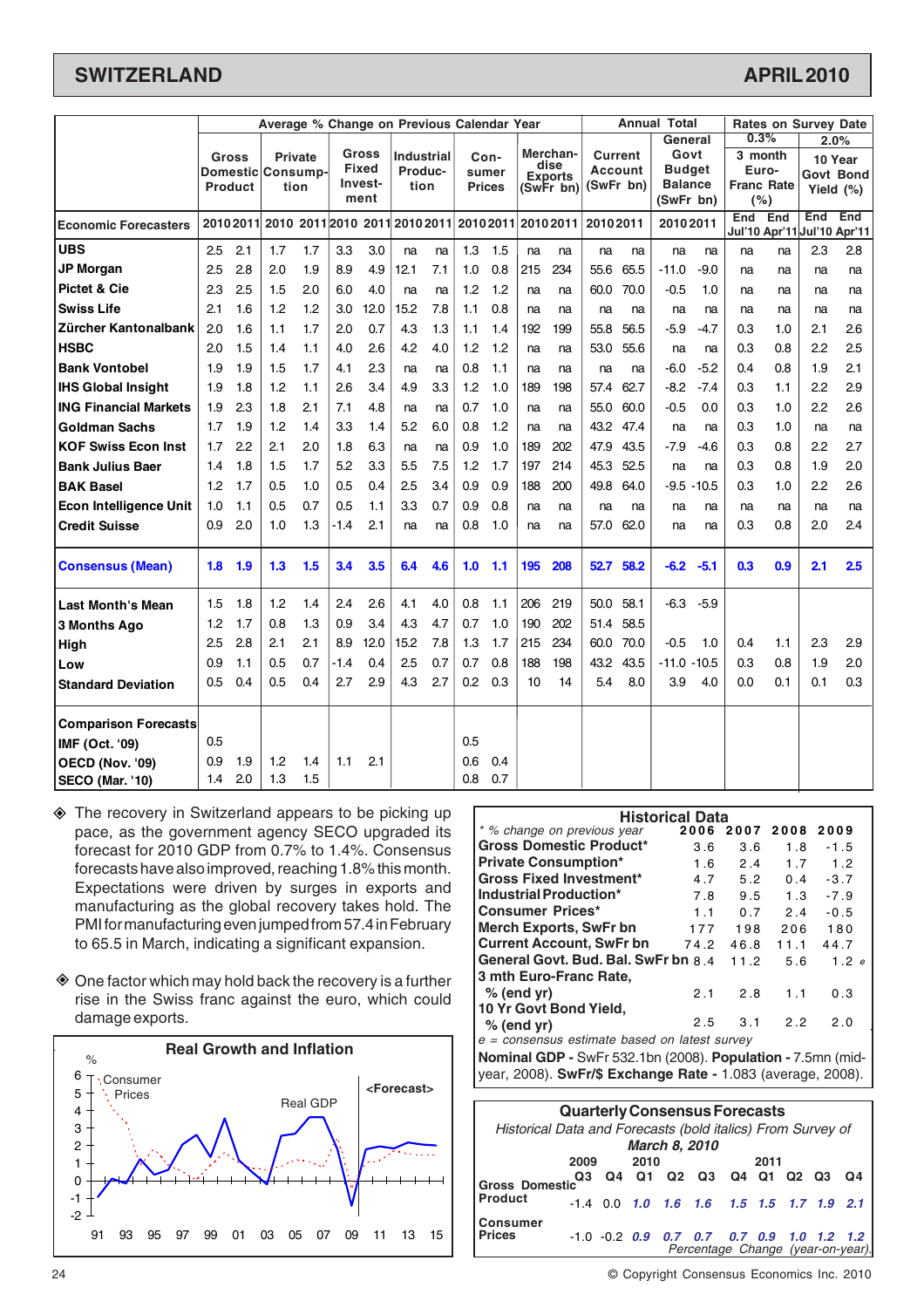Forecasts for the countries in Western Europe, the Middle East and Africa shown on the next two pages were provided by the following leading economic forecasters:

| <b>Bank Leumi</b>   | Bank of America – Merrill Lynch | Citigroup                   |
|---------------------|---------------------------------|-----------------------------|
| Danske Bank         | DnB                             | Economist Intelligence Unit |
| Experian            | <b>Fitch Ratings</b>            | Forecaster ECOSA            |
| Moody's Economy.com | Oxford Economics                | <b>UniCredit</b>            |

e = consensus estimate based on latest survey

| <b>AUSTRIA</b>                                     | Population - 8.3mn (2008, mid-year)               |      | <b>Historical Data</b> | <b>Consensus Forecasts</b> |         |      |      |
|----------------------------------------------------|---------------------------------------------------|------|------------------------|----------------------------|---------|------|------|
|                                                    | Nominal GDP - US\$415.5bn (2008)                  | 2006 | 2007                   | 2008                       | 2009    | 2010 | 2011 |
| Gross Domestic Product (% change on previous year) |                                                   | 3.5  | 3.5                    | 2.0                        | $-3.6$  | 1.3  | 1.6  |
|                                                    | Industrial Production (% change on previous year) | 7.1  | 5.3                    | 1.4                        | $-10.1$ | 0.8  | 2.3  |
|                                                    | Consumer Prices (% change on previous year)       | 1.4  | 2.1                    | 3.3                        | 0.6     | 1.2  | 1.6  |
| Current Account (US Dollar bn)                     |                                                   | 9.2  | 13.2                   | 13.3                       | 7.3e    | 7.9  | 9.6  |

| <b>BELGIUM</b>                                     | Population - 10.6mn (2008, mid-year) |      | <b>Historical Data</b> |         | <b>Consensus Forecasts</b> |        |      |
|----------------------------------------------------|--------------------------------------|------|------------------------|---------|----------------------------|--------|------|
|                                                    | Nominal GDP - US\$506.2bn (2008)     | 2006 | 2007                   | 2008    | 2009                       | 2010   | 2011 |
| Gross Domestic Product (% change on previous year) |                                      | 2.8  | 2.8                    | 0.8     | $-3.0$                     | 1.3    | 1.7  |
| Industrial Production (% change on previous year)  |                                      | 5.0  | 2.8                    | $-0.6$  | $-13.4$                    | $-0.6$ | 3.0  |
| Consumer Prices (% change on previous year)        |                                      | 1.8  | 1.8                    | 4.5     | $-0.1$                     | 1.1    | 1.6  |
| Current Account (US Dollar bn)                     |                                      | 8.0  | 7.3                    | $-14.9$ | 2.5                        | 1.8    | 4.1  |

| <b>DENMARK</b>                                       | Population - 5.5mn (2008, mid-year) |      | <b>Historical Data</b> | <b>Consensus Forecasts</b> |         |      |      |
|------------------------------------------------------|-------------------------------------|------|------------------------|----------------------------|---------|------|------|
|                                                      | Nominal GDP - US\$341.2bn (2008)    | 2006 | 2007                   | 2008                       | 2009    | 2010 | 2011 |
| Gross Domestic Product (% change on previous year)   |                                     | 3.4  | 1.7                    | $-0.9$                     | $-4.9$  |      | 1.9  |
| Manufacturing Production (% change on previous year) |                                     | 5.5  | 1.0                    | $-0.3$                     | $-17.2$ | 0.2  | 2.4  |
| Consumer Prices (% change on previous year)          |                                     | 1.9  | 1.7                    | 3.4                        | 1.3     | 1.4  | 1.8  |
| Current Account (US Dollar bn)                       |                                     | 8.2  | 4.6                    | 7.5                        | 12.4    | 9.0  | 8.2  |

| <b>EGYPT</b>                                                    | Population - 81.5mn (2008, mid-year)          |      | <b>Historical Data</b> | <b>Consensus Forecasts</b> |          |      |        |
|-----------------------------------------------------------------|-----------------------------------------------|------|------------------------|----------------------------|----------|------|--------|
|                                                                 | Nominal GDP - US\$169.7bn (2008) <sup>1</sup> | 2006 | 2007                   | 2008                       | 2009     | 2010 | 2011   |
| Gross Domestic Product (% change on previous year) <sup>1</sup> |                                               | 6.8  | 7.1                    | 7.2                        | 4.7 $e$  | 5.2  | 5.6    |
| Consumer Prices (% change on previous year)                     |                                               | 7.6  | 9.4                    | 18.3                       | 11.8     | 11.5 | 10.8   |
| Current Account (US Dollar bn)                                  |                                               | 2.6  | 0.4                    | $-1.4$                     | $-3.2 e$ |      | $-2.1$ |

<sup>1</sup> year(s) ending June 30

| <b>FINLAND</b>                              | Population - 5.3mn (2008, mid-year)                |      | <b>Historical Data</b> |      | <b>Consensus Forecasts</b> |      |      |
|---------------------------------------------|----------------------------------------------------|------|------------------------|------|----------------------------|------|------|
|                                             | Nominal GDP - US\$274.0bn (2008)                   | 2006 | 2007                   | 2008 | 2009                       | 2010 | 2011 |
|                                             | Gross Domestic Product (% change on previous year) | 4.4  | 4.8                    | 1.2  | $-7.8$                     | 1.2  | 2.2  |
|                                             | Industrial Production (% change on previous year)  | 9.9  | 4.5                    | 0.7  | $-20.9$                    | 2.9  | 4.1  |
| Consumer Prices (% change on previous year) |                                                    | 1.6  | 2.5                    | 4.0  | 0.0                        | 1.2  | 1.7  |
| Current Account (US Dollar bn)              |                                                    | 8.8  | 10.5                   | 8.5  | 3.2                        | 4.4  |      |

| <b>GREECE</b>                               | Population - 11.1mn (2008, mid-year)               |         | <b>Historical Data</b> | <b>Consensus Forecasts</b> |         |        |         |
|---------------------------------------------|----------------------------------------------------|---------|------------------------|----------------------------|---------|--------|---------|
|                                             | Nominal GDP - US\$357.5bn (2008)                   | 2006    | 2007                   | 2008                       | 2009    | 2010   | 2011    |
|                                             | Gross Domestic Product (% change on previous year) | 4.5     | 4.5                    | 2.0                        | $-2.0$  | $-2.6$ | $-0.5$  |
|                                             | Industrial Production (% change on previous year)  | 1.1     | 2.2                    | $-4.0$                     | $-9.5$  | $-3.1$ | 1.1     |
| Consumer Prices (% change on previous year) |                                                    | 3.2     | 2.9                    | 4.2                        | 1.2     | 1.8    | 1.6     |
| Current Account (US Dollar bn)              |                                                    | $-30.0$ | $-44.9$                | $-51.2$                    | $-37.5$ |        | $-23.6$ |

© Copyright Consensus Economics Inc. 2010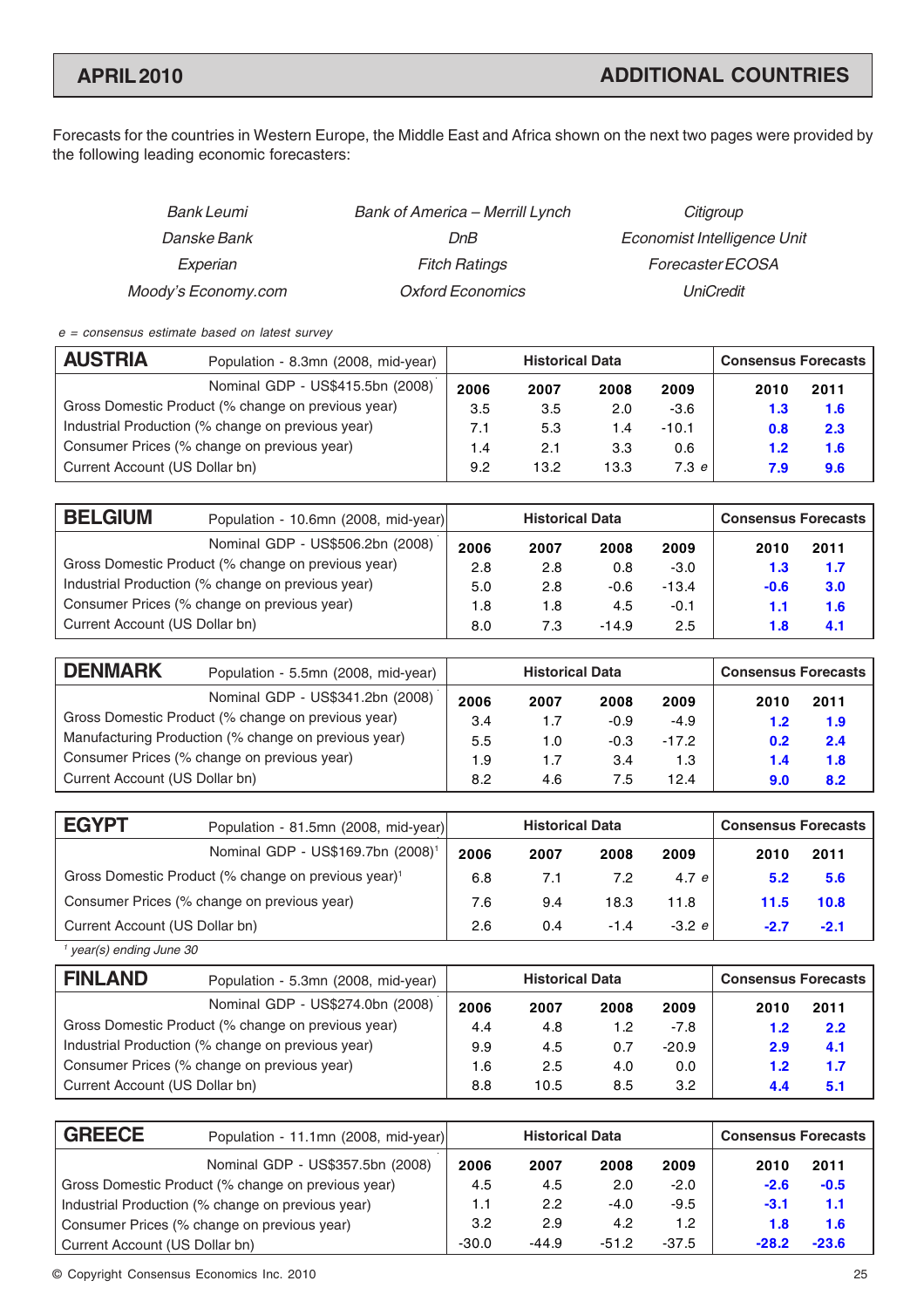## **ADDITIONAL COUNTRIES**

| <b>IRELAND</b>                                     | Population - 4.4mn (2008, mid-year) | <b>Historical Data</b> |         |         |        | <b>Consensus Forecasts</b> |        |  |
|----------------------------------------------------|-------------------------------------|------------------------|---------|---------|--------|----------------------------|--------|--|
|                                                    | Nominal GDP - US\$267.6bn (2008)    | 2006                   | 2007    | 2008    | 2009   | 2010                       | 2011   |  |
| Gross Domestic Product (% change on previous year) |                                     | 5.4                    | 6.0     | $-3.0$  | $-7.1$ | -1.1                       | 2.4    |  |
| Industrial Production (% change on previous year)  |                                     | 2.8                    | 5.1     | $-1.8$  | $-3.9$ | 0.1                        | 3.8    |  |
| Consumer Prices (% change on previous year)        |                                     | 3.9                    | 4.9     | 4.1     | $-4.5$ | $-0.7$                     | 1.3    |  |
| Current Account (US Dollar bn)                     |                                     | $-8.0$                 | $-13.9$ | $-13.9$ | $-6.8$ | $-2.4$                     | $-0.6$ |  |

| <b>ISRAEL</b>                  | Population - 7.1mn (2008, mid-year)                |      | <b>Historical Data</b> | <b>Consensus Forecasts</b> |        |      |      |
|--------------------------------|----------------------------------------------------|------|------------------------|----------------------------|--------|------|------|
|                                | Nominal GDP - US\$199.0bn (2008)                   | 2006 | 2007                   | 2008                       | 2009   | 2010 | 2011 |
|                                | Gross Domestic Product (% change on previous year) | 5.3  | 5.2                    | 4.2                        | 0.2    | 2.9  | 3.9  |
|                                | Industrial Production (% change on previous year)  | 8.7  | 5.2                    | 7.0                        | $-6.0$ | 3.0  | 3.5  |
|                                | Consumer Prices (% change on previous year)        | 2.1  | 0.5                    | 4.6                        | 3.3    | 2.8  | 2.6  |
| Current Account (US Dollar bn) |                                                    | 7.4  | 4.9                    | 1.3                        | 7.2    | 4.9  | 4.7  |

| <b>NIGERIA</b>                 | Popn - 151.2mn (2008, mid-year)                    |      | <b>Historical Data</b> |      | <b>Consensus Forecasts</b> |      |      |
|--------------------------------|----------------------------------------------------|------|------------------------|------|----------------------------|------|------|
|                                | Nominal GDP - US\$201.2bn (2008)                   | 2006 | 2007                   | 2008 | 2009                       | 2010 | 2011 |
|                                | Gross Domestic Product (% change on previous year) | 6.2  | 6.4                    | 5.3  | 5.8 <sub>e</sub>           | 5.8  | 6.3  |
|                                | Consumer Prices (% change on previous year)        | 8.2  | 5.5                    | 11.6 | 12.3                       | 11.2 | 11.0 |
| Current Account (US Dollar bn) |                                                    | 38.2 | 30.9                   | 39.4 | 12.1 $e$                   | 24.1 | 23.9 |

| <b>PORTUGAL</b>                | Population - 10.7mn (2008, mid-year)               |         | <b>Historical Data</b> |         | <b>Consensus Forecasts</b> |         |         |
|--------------------------------|----------------------------------------------------|---------|------------------------|---------|----------------------------|---------|---------|
|                                | Nominal GDP - US\$244.6bn (2008)                   | 2006    | 2007                   | 2008    | 2009                       | 2010    | 2011    |
|                                | Gross Domestic Product (% change on previous year) | 1.4     | 1.9                    | 0.0     | $-2.7$                     | 0.5     | 1.0     |
|                                | Industrial Production (% change on previous year)  | 3.0     | $0.2^{\circ}$          | $-4.0$  | $-8.4$                     | 1.0     | 2.2     |
|                                | Consumer Prices (% change on previous year)        | 3.1     | 2.4                    | 2.6     | $-0.8$                     | 0.9     | 1.3     |
| Current Account (US Dollar bn) |                                                    | $-19.5$ | $-21.0$                | $-29.4$ | $-23.6$                    | $-20.3$ | $-20.0$ |

| <b>SAUDI ARABIA</b><br>Popn - 25.2mn (2008, mid-year) |      | <b>Historical Data</b> |       | <b>Consensus Forecasts</b> |      |      |  |
|-------------------------------------------------------|------|------------------------|-------|----------------------------|------|------|--|
| Nominal GDP - US\$468.8bn (2008)                      | 2006 | 2007                   | 2008  | 2009                       | 2010 | 2011 |  |
| Gross Domestic Product (% change on previous year)    | 3.2  | 3.3                    | 4.4   | 0.2 e                      | 4.0  | 4.6  |  |
| Consumer Prices (% change on previous year)           | 2.2  | 4.2                    | 9.9   | 5.0                        | 4.9  | 4.9  |  |
| Current Account (US Dollar bn)                        | 99.1 | 93.4                   | 132.3 | 19.0 $e$                   | 50.3 | 60.1 |  |

| <b>SOUTH AFRICA</b><br>Popn - 49.7mn (2008, mid-year) |         | <b>Historical Data</b> |         | <b>Consensus Forecasts</b> |         |         |  |
|-------------------------------------------------------|---------|------------------------|---------|----------------------------|---------|---------|--|
| Nominal GDP - US\$276.4bn (2008)                      | 2006    | 2007                   | 2008    | 2009                       | 2010    | 2011    |  |
| Gross Domestic Product (% change on previous year)    | 5.6     | 5.5                    | 3.7     | $-1.8$                     | 2.9     | 3.8     |  |
| Manufacturing Production (% change on previous year)  | 4.7     | 4.6                    | 0.8     | $-12.3$                    | 7.7     | 5.7     |  |
| Consumer Prices (% change on previous year)           | 4.6     | 7.2                    | 11.5    | 7.1                        | 6.0     | 6.0     |  |
| Current Account (US Dollar bn)                        | $-13.7$ | $-20.5$                | $-19.6$ | $-11.4$                    | $-16.2$ | $-18.1$ |  |

e = consensus estimate based on latest survey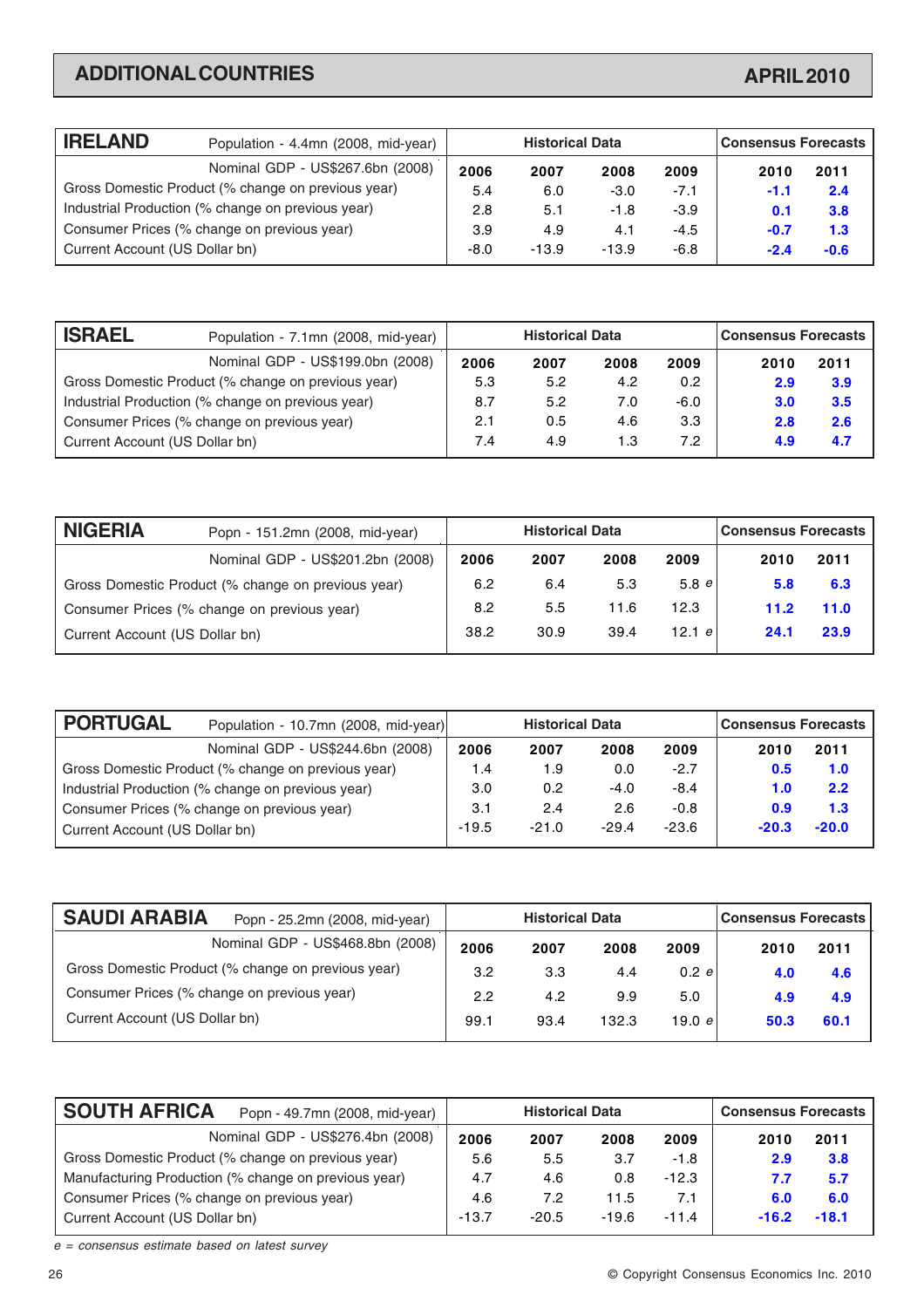| <b>Foreign Exchange Rates</b>                                                                                                                                                   |                        |                                  |             |                            |                                  |                                                           |        |                         |        |                                                              |         |  |  |  |
|---------------------------------------------------------------------------------------------------------------------------------------------------------------------------------|------------------------|----------------------------------|-------------|----------------------------|----------------------------------|-----------------------------------------------------------|--------|-------------------------|--------|--------------------------------------------------------------|---------|--|--|--|
| <sup>1</sup> All US\$ rates are amounts of<br>currency per dollar, except the                                                                                                   | <b>Historical Data</b> |                                  | Latest      | <b>Consensus Forecasts</b> |                                  |                                                           |        |                         |        |                                                              |         |  |  |  |
| UK pound and the euro which are<br>reciprocals. A positive $(+)$ sign<br>for the % change implies an ap-<br>preciation of the currency against<br>the US Dollar and vice versa. | 2006                   | Rates at end of:<br>2007<br>2008 |             | 2009                       | <b>Spot</b><br>Rate<br>(Apr. 12) | <b>Forecast Percent</b><br><b>End July Change</b><br>2010 |        | End Apr. Change<br>2011 |        | <b>Forecast Percent Forecast Percent</b><br>End Apr.<br>2012 | Change  |  |  |  |
| Rates per US Dollar <sup>1</sup>                                                                                                                                                |                        |                                  |             |                            |                                  |                                                           |        |                         |        |                                                              |         |  |  |  |
| <b>Canadian Dollar</b>                                                                                                                                                          | 1.165                  | 0.998                            | 1.225       | 1.048                      | 1.002                            | 1.017                                                     | $-1.5$ | 1.040                   | $-3.6$ | 1.053                                                        | $-4.9$  |  |  |  |
| <b>Eqyptian Pound</b>                                                                                                                                                           | 5.704                  | 5.504                            | 5.504       | 5.485                      | 5.518                            | 5.549                                                     | $-0.6$ | 5.593                   | $-1.3$ | 5.673                                                        | $-2.7$  |  |  |  |
| <b>European Euro</b>                                                                                                                                                            | 1.317                  | 1.472                            | 1.389       | 1.435                      | 1.361                            | 1.340                                                     | $-1.5$ | 1.326                   | $-2.5$ | 1.329                                                        | $-2.4$  |  |  |  |
| <b>Israeli Shekel</b>                                                                                                                                                           | 4.225                  | 3.846                            | 3.777       | 3.788                      | 3.680                            | 3.748                                                     | $-1.8$ | 3.696                   | $-0.4$ | 3.701                                                        | $-0.6$  |  |  |  |
| Japanese Yen                                                                                                                                                                    | 119.0                  | 114.0                            | 90.75       | 93.10                      | 93.31                            | 94.10                                                     | $-0.8$ | 98.29                   | $-5.1$ | 99.55                                                        | $-6.3$  |  |  |  |
| <b>Nigerian Naira</b>                                                                                                                                                           | 128.3                  | 118.0                            | 132.6       | 149.5                      | 150.6                            | 151.7                                                     | $-0.7$ | 155.2                   | $-3.0$ | 158.6                                                        | $-5.0$  |  |  |  |
| Saudi Arabian Riyal                                                                                                                                                             | 3.745                  | 3.750                            | 3.750       | 3.751                      | 3.750                            | 3.749                                                     | 0.0    | 3.749                   | 0.0    | 3.749                                                        | 0.0     |  |  |  |
| <b>South African Rand</b>                                                                                                                                                       | 6.970                  | 6.810                            | 9.305       | 7.364                      | 7.239                            | 7.519                                                     | $-3.7$ | 7.938                   | $-8.8$ | 8.423                                                        | $-14.1$ |  |  |  |
| <b>United Kingdom Pound</b>                                                                                                                                                     | 1.963                  | 2.003                            | 1.458       | 1.615                      | 1.539                            | 1.512                                                     | $-1.8$ | 1.537                   | $-0.1$ | 1.563                                                        | $+1.6$  |  |  |  |
|                                                                                                                                                                                 |                        |                                  |             |                            |                                  |                                                           |        |                         |        |                                                              |         |  |  |  |
| <b>Rates per Euro</b>                                                                                                                                                           |                        |                                  |             |                            |                                  |                                                           |        |                         |        |                                                              |         |  |  |  |
| <b>Danish Krone</b>                                                                                                                                                             | 7.456                  | 7.471                            | 7.340 7.441 |                            | 7.443                            | 7.450                                                     | $-0.1$ | 7.450                   | $-0.1$ | 7.448                                                        | $-0.1$  |  |  |  |
| <b>Norwegian Krone</b>                                                                                                                                                          | 8.244                  | 7.964                            | 9.722       | 8.288                      | 8.004                            | 7.909                                                     | $+1.2$ | 7.783                   | $+2.8$ | 7.756                                                        | $+3.2$  |  |  |  |
| <b>Swedish Krona</b>                                                                                                                                                            | 9.040                  | 9.441                            | 10.85       | 10.24                      | 9.759                            | 9.607                                                     | 1.6    | 9.362                   | $+4.2$ | 9.250                                                        | $+5.5$  |  |  |  |
| <b>Swiss Franc</b>                                                                                                                                                              | 1.607                  | 1.657                            |             | 1.477 1.483                | 1.440                            | 1.438                                                     | 0.1    | 1.449                   | $-0.6$ | 1.463                                                        | $-1.6$  |  |  |  |

**US\$ per Euro1 Yen per US\$**

**US\$ per UK Pound**





Jan-93 Jan-95 Jan-97 Jan-99 Jan-01 Jan-03 Jan-05 Jan-07 Jan-09 <sup>1</sup> historical rates up to January 1, 1999, are calculated as "synthetic" euro exchange rates based on a weighted average of the eleven original component currencies.



## **APRIL2010 OIL PRICES**

| Range 1985-2010<br>Spot Rate (April 12)                      | 84.3                        | $145.3 - 10.4$            |
|--------------------------------------------------------------|-----------------------------|---------------------------|
| April<br><b>Survey</b>                                       | <b>Forecast for</b><br>2010 | End July End Apr.<br>2011 |
| <b>Mean Forecast</b>                                         | 81.4                        | 83.8                      |
| High<br>Low<br><b>Standard Deviation</b><br>No. of Forecasts | 94.5<br>66.0<br>5.6<br>67   | 99.0<br>70.0<br>6.1<br>65 |

**West Texas Intermediate, US\$ per barrel**

### **Oil Prices Step into Higher Gear**

West Texas Intermediate (WTI) hit US\$86 per barrel on the week of April 5 and remained strong on the back of the Euro zone agreeing to a €30bn loan to help struggling Greece. The price of crude has risen by 75% over the past year and from US\$71.7 in February, spurred by the global economic recovery. OPEC's current production quotas now look increasingly geared towards a lower price level, though observers speculate that the oil cartel will hold off from expanding output for the time being. The possibility that futures might even surge to US\$100 per barrel could derail the nascent rebound in activity. Indeed, the International Energy Agency has once again raised its 2010 forecast for oil demand, to 86.6mn barrels per day. Our panel has also raised the likelihood of a higher US\$80- 100 trading range (see left).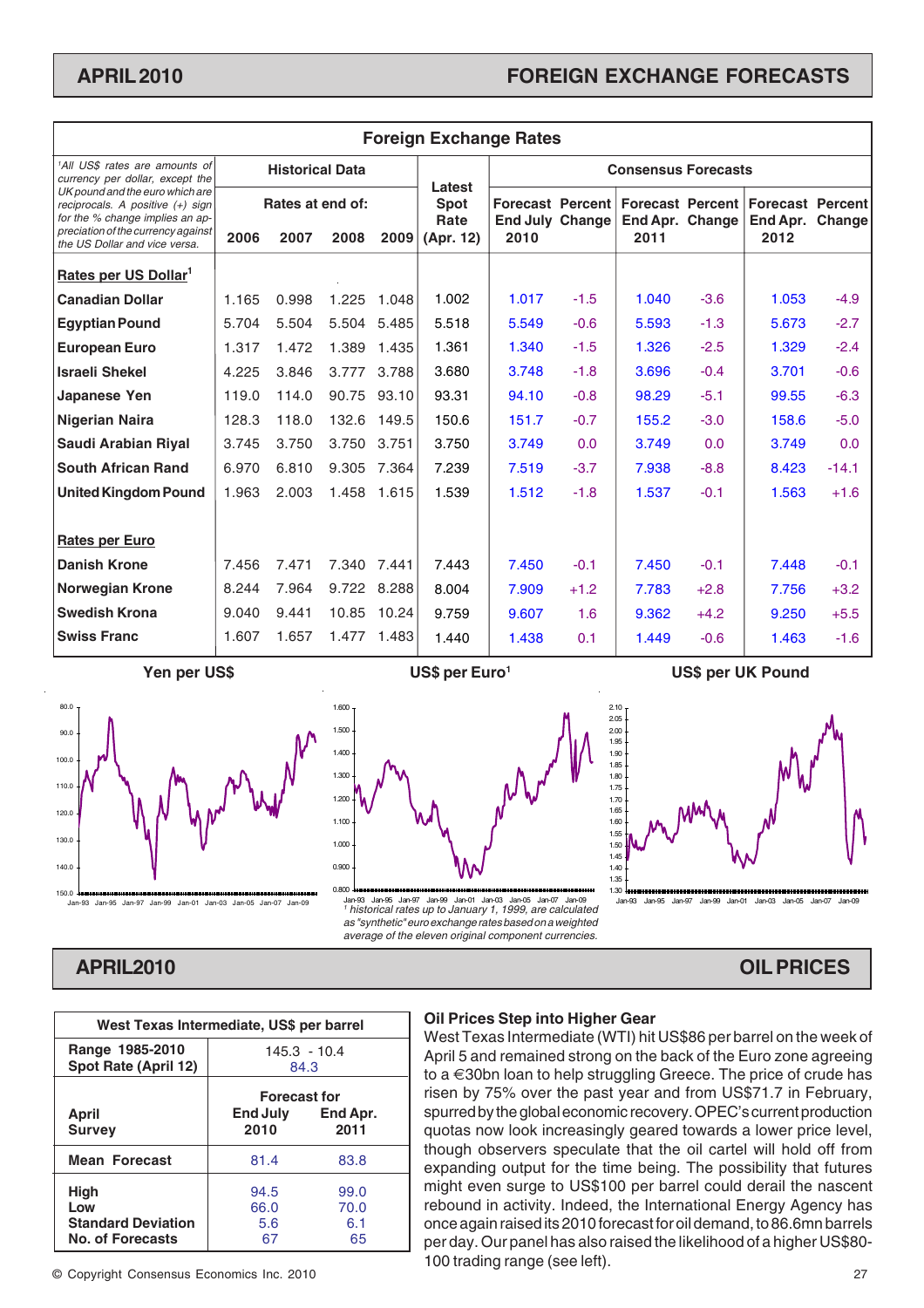### **LONG-TERM FORECASTS APRIL 2010**

continued from page 3

| <b>France</b>                               |      |         |                   |         |                            |                  |         |         |         |         |                |  |  |  |  |
|---------------------------------------------|------|---------|-------------------|---------|----------------------------|------------------|---------|---------|---------|---------|----------------|--|--|--|--|
| *                                           |      |         | <b>Historical</b> |         | <b>Consensus Forecasts</b> |                  |         |         |         |         |                |  |  |  |  |
| % change over previous year                 | 2006 | 2007    | 2008              | 2009    | 2010                       | 2011             | 2012    | 2013    | 2014    |         | 2015 2016-2020 |  |  |  |  |
| <b>Gross Domestic Product*</b>              | 2.4  | 2.3     | 0.3               | $-2.2$  | 1.4                        | 1.7              | 1.8     | 1.8     | 1.8     | 1.9     | 1.9            |  |  |  |  |
| <b>Household Consumption*</b>               | 2.6  | 2.4     | 0.9               | 0.8     | 1.0                        | 1.4              | 1.9     | 2.0     | 1.9     | 1.9     | 1.9            |  |  |  |  |
| <b>Business Investment*</b>                 | 4.7  | 8.6     | 2.4               | $-7.8$  | $-1.4$                     | 2.8              | 3.6     | 3.4     | 3.5     | 3.4     | 3.3            |  |  |  |  |
| <b>Manufacturing Production*</b>            | 1.6  | 1.6     | $-3.0$            | $-12.9$ | 3.0                        | 3.1              | 1.4     | 1.4     | 1.1     | 1.2     | 1.4            |  |  |  |  |
| <b>Consumer Prices*</b>                     | 1.7  | 1.5     | 2.8               | 0.1     | 1.4                        | 1.5              | 1.8     | 1.8     | 1.9     | 2.0     | 1.9            |  |  |  |  |
| <b>Current Account Balance (Euro bn)</b>    | -9.2 | $-18.9$ | -44.0             | $-40.6$ | $-38.9$                    | $-37.5$          | $-37.5$ | $-36.5$ | $-34.0$ | $-32.0$ | na             |  |  |  |  |
| 10 Year Treasury Bond Yield, % <sup>2</sup> | 4.0  | 4.4     | 3.5               | 3.6     | $3.5^{3}$                  | 3.8 <sup>4</sup> | 4.2     | 4.3     | 4.3     | 4.3     | 4.3            |  |  |  |  |

## **United Kingdom**

| *<br>% change over previous year            |         |         | <b>Historical</b> |         | <b>Consensus Forecasts</b> |         |         |        |        |        |                |  |  |
|---------------------------------------------|---------|---------|-------------------|---------|----------------------------|---------|---------|--------|--------|--------|----------------|--|--|
|                                             | 2006    | 2007    | 2008              | 2009    | 2010                       | 2011    | 2012    | 2013   | 2014   |        | 2015 2016-2020 |  |  |
| <b>Gross Domestic Product*</b>              | 2.9     | 2.6     | 0.5               | $-4.9$  | 1.3                        | 2.3     | 2.1     | 2.4    | 2.1    | 2.2    | 2.3            |  |  |
| <b>Household Consumption*</b>               | 1.5     | 2.5     | 0.9               | $-3.2$  | 0.6                        | 1.5     | 1.8     | 2.1    | 2.2    | 2.3    | 2.3            |  |  |
| <b>Gross Fixed Investment*</b>              | 6.5     | 7.8     | $-3.5$            | $-14.9$ | $-2.2$                     | 3.4     | 5.5     | 5.1    | 3.9    | 3.9    | 3.8            |  |  |
| <b>Manufacturing Production*</b>            | 1.5     | 0.6     | $-2.9$            | $-10.5$ | 1.9                        | 3.1     | 2.5     | 1.9    | 1.3    | 1.1    | 1.2            |  |  |
| Retail Prices (underlying rate)*            | 2.9     | 3.2     | 4.3               | 2.0     | 3.7                        | 2.4     | 2.7     | 2.9    | 3.2    | 3.1    | 3.2            |  |  |
| <b>Consumer Prices*</b>                     | 2.3     | 2.3     | 3.6               | 2.2     | 2.7                        | 1.7     | 2.1     | 2.5    | 2.6    | 2.4    | 2.5            |  |  |
| <b>Current Account Balance (£ bn)</b>       | $-43.8$ | $-37.7$ | $-22.0$           | $-18.4$ | $-22.1$                    | $-18.4$ | $-14.3$ | $-9.1$ | $-7.1$ | $-4.2$ | $-10.9$        |  |  |
| 10 Year Treasury Bond Yield, % <sup>2</sup> | 4.7     | 4.6     | 3.0               | 4.0     | -3<br>4.3                  | 4.4     | 4.9     | 5.0    | 4.8    | 4.8    | 4.7            |  |  |

| <b>Italy</b>                                |         |       |                   |         |                            |                 |         |         |         |     |                |  |  |
|---------------------------------------------|---------|-------|-------------------|---------|----------------------------|-----------------|---------|---------|---------|-----|----------------|--|--|
|                                             |         |       | <b>Historical</b> |         | <b>Consensus Forecasts</b> |                 |         |         |         |     |                |  |  |
| % change over previous year                 | 2006    | 2007  | 2008              | 2009    | 2010                       | 2011            | 2012    | 2013    | 2014    |     | 2015 2016-2020 |  |  |
| <b>Gross Domestic Product*</b>              | 2.1     | 1.4   | $-1.3$            | $-5.1$  | 0.8                        | 1.1             | 1.2     | 1.2     | 1.2     | 1.3 | 1.2            |  |  |
| <b>Household Consumption*</b>               | 1.2     | 1.1   | $-0.8$            | $-1.8$  | 0.6                        | 0.9             | 1.1     | 0.9     | 1.0     | 1.0 | 1.1            |  |  |
| <b>Gross Fixed Investment*</b>              | 3.1     | 1.3   | -4.0              | $-12.2$ | $-0.3$                     | 1.9             | 2.1     | 2.0     | 1.9     | 1.9 | 1.9            |  |  |
| <b>Industrial Production*</b>               | 3.6     | 2.1   | $-3.2$            | $-17.6$ | 2.5                        | 1.5             | 1.8     | 1.9     | 1.5     | na  | na             |  |  |
| <b>Consumer Prices*</b>                     | 2.1     | 1.8   | 3.4               | 0.8     | 1.5                        | 1.8             | 1.9     | 1.4     | 1.6     | 1.8 | 1.7            |  |  |
| <b>Current Account Balance (Euro bn)</b>    | $-38.3$ | -37.7 | $-54.5$           | $-48.0$ | $-42.5$                    | $-38.2$         | $-50.4$ | $-49.2$ | $-46.3$ | na  | na             |  |  |
| 10 Year Treasury Bond Yield, % <sup>2</sup> | 4.2     | 4.6   | 4.3               | 4.2     | 4.1                        | 3<br>4.3 $^{4}$ | 5.2     | na      | na      | na  | na             |  |  |

#### **Canada Historical \*** % change over previous year **Consensus Forecasts 2006 2007 2008 2009 2010 2011 2012 2013 2014 2015 2016-20201 Gross Domestic Product\*** 2.9 2.5 0.4 -2.6 3.2 3.0 3.0 2.9 2.7 2.7 2.3 **Personal Expenditure\*** 4.1 4.6 3.0 0.2 2.9 2.8 3.1 2.9 2.5 2.4 2.2 **Machinery & Eqpt Investment\*** 10.5 4.4 0.5 -19.2 2.8 6.4 7.5 6.7 5.2 4.6 3.7 **Industrial Production\*** -0.3 0.1 -4.2 -10.0 5.3 5.2 4.9 4.3 3.6 3.1 2.5 **Consumer Prices\*** 2.0 2.1 2.4 0.3 1.9 2.2 2.1 2.1 2.0 2.0 2.0 **Current Account Balance (C\$ bn)** 20.3 15.6 8.1 -41.3 -29.7 -20.3 -14.8 -9.2 -4.7 0.7 6.5<br>10 Year Treasury Bond Vield %<sup>2</sup> 4.1 4.0 29 3.6 3.8 <sup>3</sup> 4.1 <sup>4</sup> 4.6 5.0 5.2 5.1 5.1 **10 Year Treasury Bond Yield, %<sup>2</sup> | 4.1** 4.0 2.9 3.6 | 3.8<sup>3</sup> 4.1<sup>4</sup> 4.6 5.0 5.2 5.1 5.1

| Euro zone                         |         |                   |        |               |                            |      |         |      |      |     |                |  |  |
|-----------------------------------|---------|-------------------|--------|---------------|----------------------------|------|---------|------|------|-----|----------------|--|--|
| *<br>% change over previous year  |         | <b>Historical</b> |        |               | <b>Consensus Forecasts</b> |      |         |      |      |     |                |  |  |
|                                   | 2006    | 2007              | 2008   | 2009          | 2010                       | 2011 | 2012    | 2013 | 2014 |     | 2015 2016-2020 |  |  |
| <b>Gross Domestic Product*</b>    | 3.1     | 2.7               | 0.5    | $-4.0$        | 1.2                        | 1.5  | 1.6     | 1.8  | 1.8  | 1.8 | 1.6            |  |  |
| <b>Private Consumption*</b>       | 2.1     | 1.6               | 0.4    | $-1.0$        | 0.2                        | 1.0  | 1.5     |      | 1.8  | 1.7 | 1.5            |  |  |
| <b>Gross Fixed Investment*</b>    | 5.6     | 4.7               | $-0.9$ | $-10.8$       | $-0.8$                     | 2.6  | 3.1     | 2.6  | 2.3  | 2.3 | 2.0            |  |  |
| Industrial Production*            | 4.2     | 3.7               |        | $-1.8 - 14.7$ | 3.9                        | 2.9  | 2.7     | 2.3  | 2.6  | 2.3 | 2.1            |  |  |
| Consumer Prices*                  | 2.2     | 2.1               | 3.3    | 0.3           | 1.2                        | 1.4  | $1.5\,$ | 1.8  | 1.9  | 2.0 | 1.9            |  |  |
| Current Account Balance (Euro bn) | $-10.2$ | 10.7              | -143   | $-57.5$       | $-6.7$                     | 12.7 | $-12.6$ | 5.2  | 5.2  | 5.0 | 5.0            |  |  |

<sup>1</sup>Signifies average for period

 $2$ End period  $3$ End July 2010  $4$ End April 2011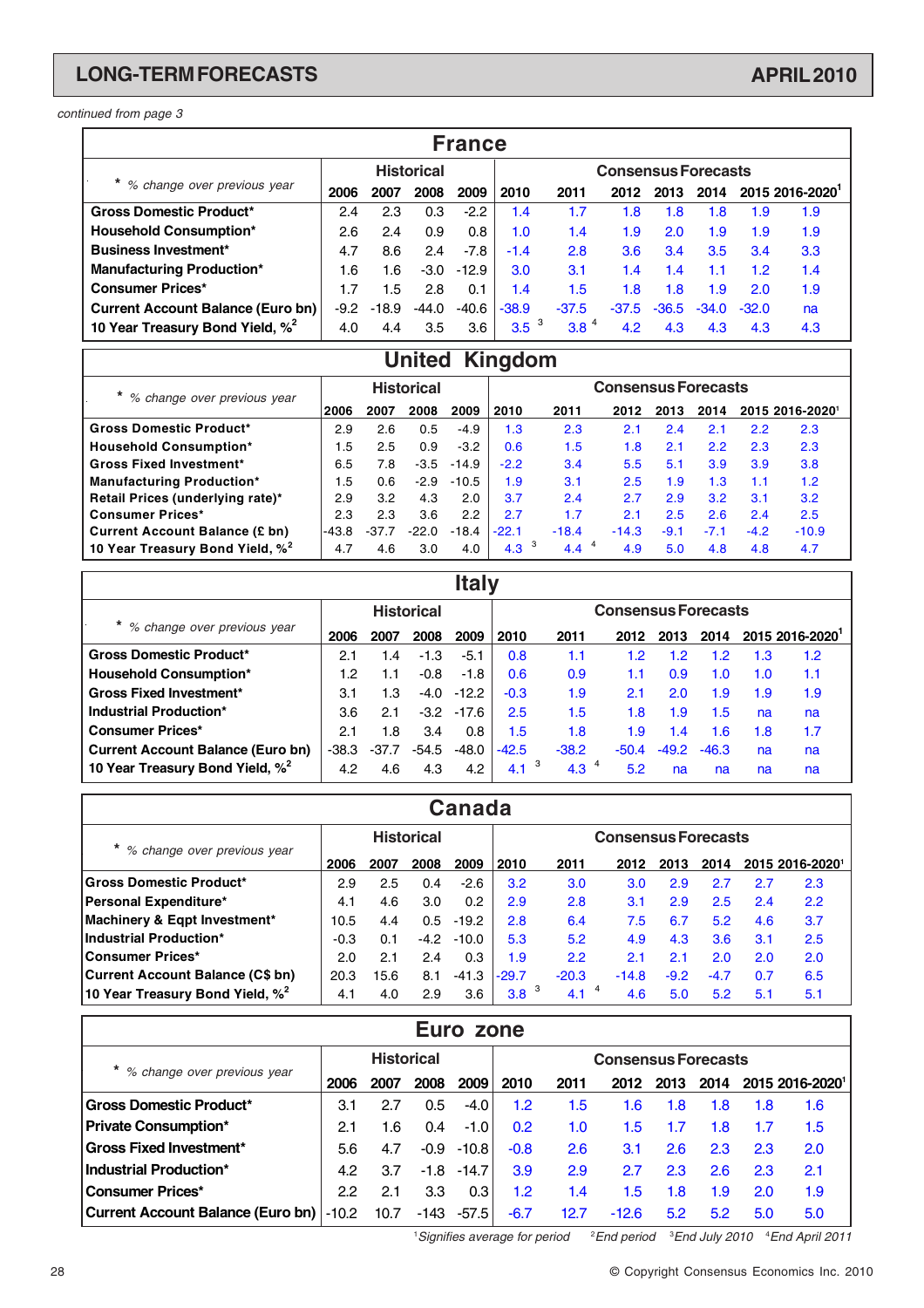| <b>The Netherlands</b>              |        |      |                   |         |                            |            |      |      |      |        |                |  |  |  |
|-------------------------------------|--------|------|-------------------|---------|----------------------------|------------|------|------|------|--------|----------------|--|--|--|
| % change over previous year         |        |      | <b>Historical</b> |         | <b>Consensus Forecasts</b> |            |      |      |      |        |                |  |  |  |
|                                     | 2006   | 2007 | 2008              | 2009    | 2010                       | 2011       | 2012 | 2013 | 2014 |        | 2015 2016-2020 |  |  |  |
| Gross Domestic Product*             | 3.4    | 3.6  | 2.0               | $-4.0$  | 1.4                        | 1.7        | 1.4  | 1.8  | 2.0  | 1.9    | 2.1            |  |  |  |
| <b>Private Consumption*</b>         | $-0.3$ | 1.7  | 1.3               | $-2.5$  | $-0.1$                     | 1.1        | 1.1  | 1.2  | 1.6  | 1.4    | 1.8            |  |  |  |
| Gross Fixed Investment*             | 7.5    | 4.8  | 4.9               | $-13.0$ | $-3.5$                     | 2.4        | 2.4  | 3.4  | 2.5  | 2.0    | 2.2            |  |  |  |
| <b>Manufacturing Production*</b>    | 2.9    | 3.3  | $-0.8$            | $-8.9$  | 3.7                        | 2.0        | 0.3  | 4.0  | 1.8  | $-0.5$ | 2.0            |  |  |  |
| Consumer Prices*                    | 1.2    | 1.6  | 2.5               | 1.2     | 1.1                        | 1.3        | 1.7  | 1.7  | 1.9  | 1.6    | 1.8            |  |  |  |
| Current Account Balance (Euro bn)   | 50.4   | 49.3 | 28.5              | 30.7    | 36.5                       | 36.5       | 41.1 | 44.8 | 47.0 | 49.6   | 43.0           |  |  |  |
| 10 Year Treasury Bond Yield, $\%^2$ | 4.0    | 4.4  | 3.6               | 3.6     | 3.6                        | 4.0 $^{4}$ | 4.3  | 4.5  | 4.3  | 4.1    | 4.4            |  |  |  |

## **Norway**

| % change over previous year                 |      | <b>Historical</b> |      |        | <b>Consensus Forecasts</b> |         |      |      |      |     |                |  |  |
|---------------------------------------------|------|-------------------|------|--------|----------------------------|---------|------|------|------|-----|----------------|--|--|
|                                             | 2006 | 2007              | 2008 | 2009   | 2010                       | 2011    | 2012 | 2013 | 2014 |     | 2015 2016-2020 |  |  |
| Gross Dom Prod (Mainland)*                  | 4.5  | 5.4               | 2.0  | $-1.4$ | 2.3                        | 2.8     | 3.0  | 3.0  | 2.4  | 2.6 | 2.3            |  |  |
| <b>Private Consumption*</b>                 | 4.8  | 5.3               | 1.1  | 0.1    | 4.1                        | 3.3     | 3.4  | 3.0  | 2.7  | 2.7 | 2.7            |  |  |
| <b>Gross Fixed Investment*</b>              | 11.7 | 12.4              | 1.3  | $-7.9$ | $-2.0$                     | 2.6     | 5.4  | 4.4  | 1.8  | 2.8 | 2.6            |  |  |
| <b>Manufacturing Production*</b>            | 5.5  | 5.8               | 2.9  | $-6.3$ | 2.4                        | 4.2     | 3.8  | 2.5  | 1.0  | 2.3 | 1.9            |  |  |
| <b>Consumer Prices*</b>                     | 2.3  | 0.7               | 3.8  | 2.2    | 2.3                        | 1.7     | 2.2  | 2.4  | 2.3  | 2.3 | 2.3            |  |  |
| <b>Current Account Balance (Nkr bn)</b>     | 372  | 321               | 473  | 333    | 368                        | 387     | 416  | 475  | 470  | 450 | 425            |  |  |
| 10 Year Treasury Bond Yield, % <sup>2</sup> | 4.4  | 4.7               | 3.9  | 4.2    | 4.2 $3$                    | 4.6 $4$ | 4.8  | 4.8  | 5.0  | 5.0 | 5.0            |  |  |

| <b>Spain</b>                                |         |        |                   |         |                            |            |         |         |         |         |                |  |  |
|---------------------------------------------|---------|--------|-------------------|---------|----------------------------|------------|---------|---------|---------|---------|----------------|--|--|
| % change over previous year                 |         |        | <b>Historical</b> |         | <b>Consensus Forecasts</b> |            |         |         |         |         |                |  |  |
|                                             | 2006    | 2007   | 2008              | 2009    | 2010                       | 2011       | 2012    | 2013    | 2014    |         | 2015 2016-2020 |  |  |
| <b>Gross Domestic Product*</b>              | 4.0     | 3.6    | 0.9               | -3.6    | $-0.4$                     | 1.0        | 1.6     | 1.9     | 2.1     | 2.3     | 2.1            |  |  |
| <b>Household Consumption*</b>               | 3.8     | 3.6    | $-0.6$            | $-5.0$  | $-0.5$                     | 0.8        | 1.4     | 1.7     | 2.0     | 2.2     | 2.1            |  |  |
| <b>Gross Fixed Investment*</b>              | 7.2     | 4.6    | $-4.4$            | $-15.3$ | $-5.6$                     | $-0.1$     | 2.5     | 3.5     | 3.9     | 4.1     | 4.0            |  |  |
| <b>Industrial Production*</b>               | 3.7     | 2.4    | $-7.1$            | $-16.2$ | $-0.6$                     | 1.6        | 2.7     | 3.0     | 2.9     | 2.6     | 2.0            |  |  |
| <b>Consumer Prices*</b>                     | 3.5     | 2.8    | 4.1               | $-0.3$  | 1.3                        | 1.6        | 1.8     | 2.0     | 2.1     | 2.1     | 1.9            |  |  |
| <b>Current Account Balance (Euro bn)</b>    | $-88.3$ | $-105$ | $-106$            | $-57.2$ | $-44.4$                    | $-41.2$    | $-47.0$ | $-49.1$ | $-53.3$ | $-48.6$ | $-49.7$        |  |  |
| 10 Year Treasury Bond Yield, % <sup>2</sup> | 4.0     | 4.4    | 3.8               | 4.0     | 3<br>4.0                   | 4.3 $^{4}$ | 4.7     | 4.7     | 4.6     | 4.8     | 4.9            |  |  |

| <b>Sweden</b>                       |      |                   |        |         |                            |           |      |      |      |     |                |  |  |
|-------------------------------------|------|-------------------|--------|---------|----------------------------|-----------|------|------|------|-----|----------------|--|--|
| % change over previous year         |      | <b>Historical</b> |        |         | <b>Consensus Forecasts</b> |           |      |      |      |     |                |  |  |
|                                     | 2006 | 2007              | 2008   | 2009    | 2010                       | 2011      | 2012 | 2013 | 2014 |     | 2015 2016-2020 |  |  |
| <b>Gross Domestic Product*</b>      | 4.5  | 2.7               | $-0.5$ | $-4.7$  | 2.2                        | 2.8       | 3.0  | 2.6  | 2.4  | 2.3 | 2.5            |  |  |
| <b>Household Consumption*</b>       | 2.5  | 3.1               | $-0.4$ | $-0.7$  | 2.1                        | 2.2       | 3.0  | 2.5  | 2.2  | 2.0 | 2.4            |  |  |
| <b>Gross Fixed Investment*</b>      | 9.6  | 7.8               | 2.1    | $-15.1$ | $-2.0$                     | 4.5       | 6.3  | 5.3  | 4.7  | 2.7 | 4.9            |  |  |
| Mining & Manufacturing Production*  | 5.3  | 4.1               | $-3.5$ | $-19.2$ | 4.4                        | 6.1       | 6.0  | 6.0  | 4.5  | 3.5 | 5.0            |  |  |
| <b>Consumer Prices*</b>             | 1.4  | 2.2               | 3.5    | $-0.3$  | 1.3                        | 2.2       | 2.3  | 2.1  | 2.0  | 1.9 | 2.0            |  |  |
| <b>Current Account (Skr bn)</b>     | 231  | 257               | 300    | 225     | 221                        | 235       | 235  | 240  | 230  | 220 | 210            |  |  |
| 10 Year Treasury Bond Yield, $\%^2$ | 3.8  | 4.4               | 2.4    | 3.4     | 3<br>3.5                   | -4<br>4.0 | 4.4  | 4.7  | 4.5  | 4.4 | 4.6            |  |  |

## **Switzerland**

| *<br>% change over previous year         |      | <b>Historical</b> |                                    |        | <b>Consensus Forecasts</b> |      |                             |      |      |                                          |                |
|------------------------------------------|------|-------------------|------------------------------------|--------|----------------------------|------|-----------------------------|------|------|------------------------------------------|----------------|
|                                          |      | 2007              | 2008                               | 2009   | 2010                       | 2011 | 2012                        | 2013 | 2014 |                                          | 2015 2016-2020 |
| <b>Gross Domestic Product*</b>           | 3.6  | 3.6               | 1.8                                | $-1.5$ | 1.8                        | 1.9  | 1.9                         | 2.2  | 2.0  | 2.0                                      | 1.8            |
| <b>Private Consumption*</b>              | 1.6  | 2.4               | 1.7                                | 1.2    | 1.3                        | 1.5  | 1.8                         | 1.8  | 1.6  | 1.6                                      | 1.5            |
| Gross Fixed Investment*                  | 4.7  | 5.2               | 0.4                                | $-3.7$ | 3.4                        | 3.5  | 3.6                         | 3.6  | 2.9  | 3.0                                      | 2.9            |
| <b>Industrial Production*</b>            | 7.8  | 9.5               | 1.3                                | $-7.9$ | 6.4                        | 4.6  | 4.7                         | 4.3  | 3.7  | 3.6                                      | 3.3            |
| <b>Consumer Prices*</b>                  | 1.1  | 0.7               | 2.4                                | $-0.5$ | 1.0                        | 1.1  | 1.7                         | 1.5  | 1.4  | 1.5                                      | 1.6            |
| <b>Current Account Balance (SwFr bn)</b> | 74.2 | 46.8              | 11.1                               | 44.7   | 52.7                       | 58.2 | 61.3                        | 61.7 | 62.3 | 62.7                                     | 65.0           |
| 10 Year Treasury Bond Yield, $\%^2$      |      | 3.1               | 2.2                                | 2.0    | 2.1 <sup>3</sup>           | 2.5  | 3.1                         | 3.3  | 3.3  | 3.3                                      | 3.4            |
|                                          |      |                   | $\sim$<br>$\overline{\phantom{a}}$ |        | $\sim$                     |      | $\sim$ $\sim$ $\sim$ $\sim$ |      |      | $\cdots$ $\sim$ $\cdots$ $\sim$ $\cdots$ |                |

1 Signifies average for period <sup>2</sup>End period <sup>3</sup> End July 2010 4End April 2011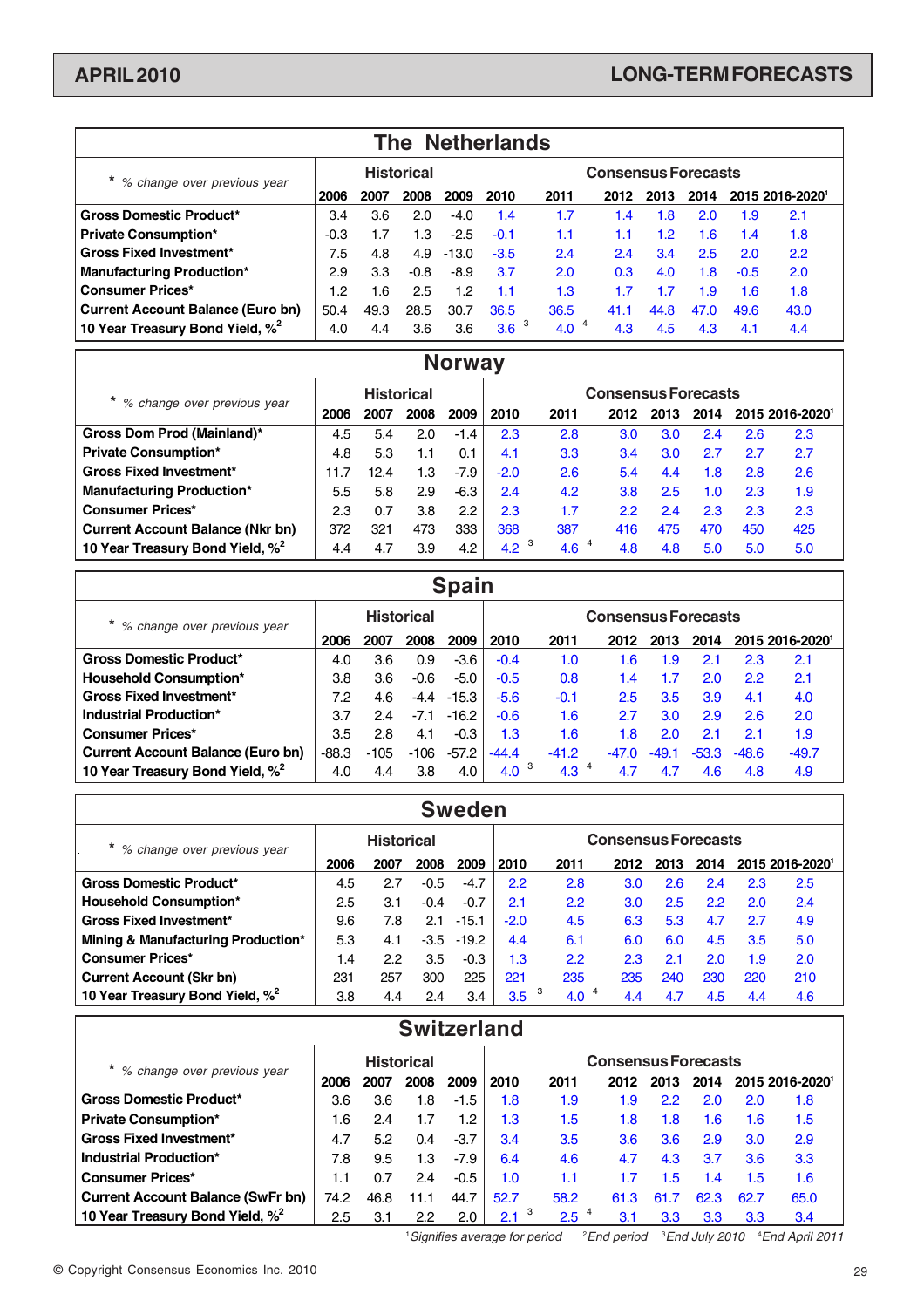### **NOTES AND ABBREVIATIONS**

| $\blacksquare$ |      | GDP - Gross Domestic Product |                          | IMF -   | International Monetary Fund                                                               |
|----------------|------|------------------------------|--------------------------|---------|-------------------------------------------------------------------------------------------|
|                | na - | not available                |                          | $Emu -$ | European economic and monetary union                                                      |
|                |      |                              |                          |         | OECD - Organisation for Economic Co-operation and Development ECB - European Central Bank |
|                |      | y-o-y-year-on-year           | g-o-g-guarter-on-guarter |         | m-o-m-month-on-month                                                                      |

- ❒ Measures of GDP, Consumption, Business Investment and Industrial Production are expressed in real (i.e. inflation-adjusted) terms. These variables, and certain others as indicated, are expressed as percentage changes over the previous year.
- ❒ All individual country forecasters on pages 4-24 are listed in descending order of their 2010 real GDP estimates. Consensus forecasts are mean arithmetic averages of the listed individual estimates.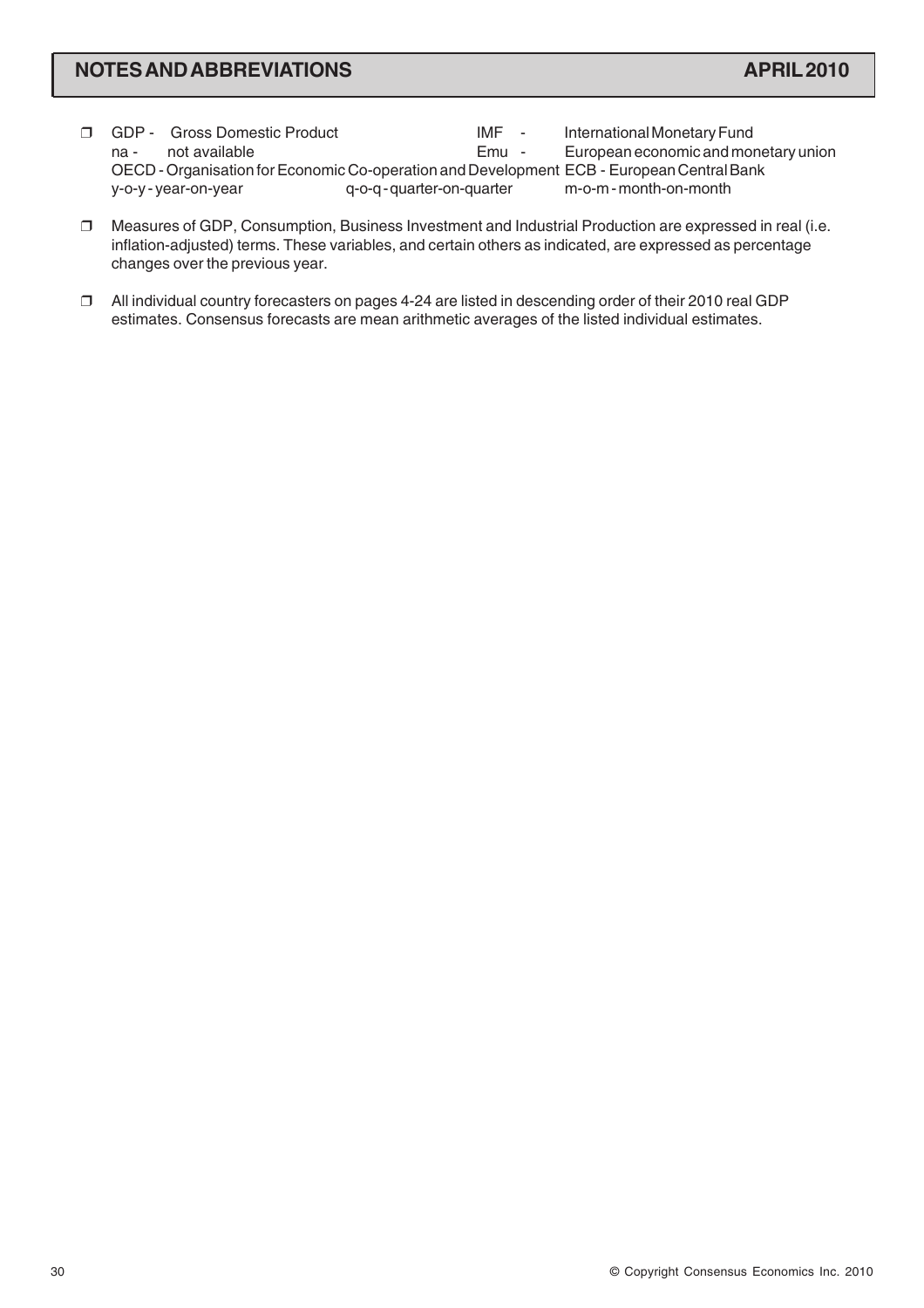**This page has been left intentionally blank**